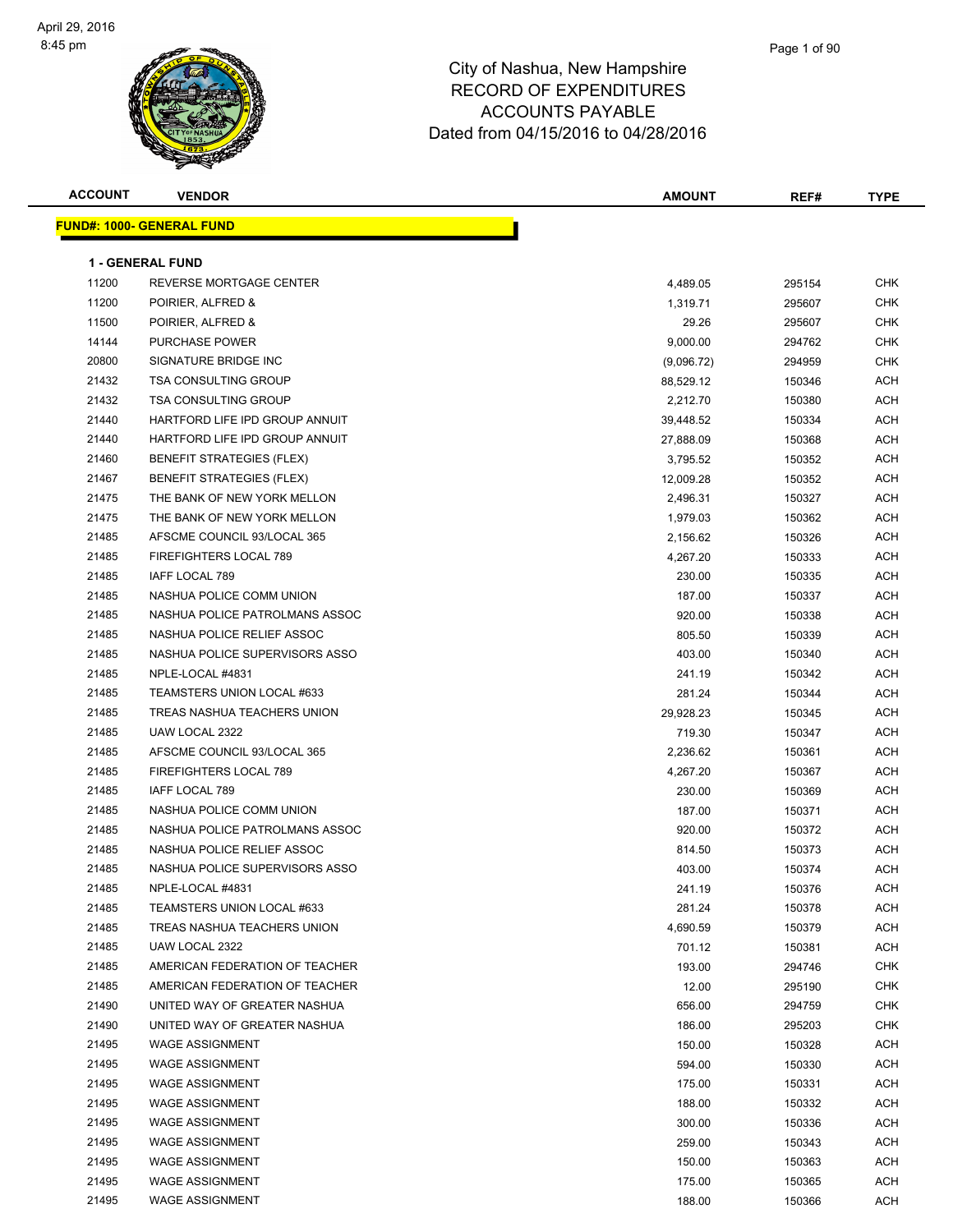| <b>ACCOUNT</b> | <b>VENDOR</b>                    | <b>AMOUNT</b> | REF#   | <b>TYPE</b> |
|----------------|----------------------------------|---------------|--------|-------------|
|                | <b>FUND#: 1000- GENERAL FUND</b> |               |        |             |
|                | <b>1 - GENERAL FUND</b>          |               |        |             |
| 21495          | <b>WAGE ASSIGNMENT</b>           | 300.00        | 150370 | <b>ACH</b>  |
| 21495          | <b>WAGE ASSIGNMENT</b>           | 259.00        | 150377 | <b>ACH</b>  |
| 21495          | <b>WAGE ASSIGNMENT</b>           | 1,400.13      | 294747 | <b>CHK</b>  |
| 21495          | <b>WAGE ASSIGNMENT</b>           | 1.15          | 294748 | <b>CHK</b>  |
| 21495          | <b>WAGE ASSIGNMENT</b>           | 56.25         | 294749 | <b>CHK</b>  |
| 21495          | <b>WAGE ASSIGNMENT</b>           | 87.83         | 294750 | <b>CHK</b>  |
| 21495          | <b>WAGE ASSIGNMENT</b>           | 149.76        | 294751 | <b>CHK</b>  |
| 21495          | <b>WAGE ASSIGNMENT</b>           | 165.69        | 294752 | <b>CHK</b>  |
| 21495          | <b>WAGE ASSIGNMENT</b>           | 104.00        | 294753 | <b>CHK</b>  |
| 21495          | <b>WAGE ASSIGNMENT</b>           | 1,644.89      | 294754 | <b>CHK</b>  |
| 21495          | <b>WAGE ASSIGNMENT</b>           | 11.54         | 294755 | <b>CHK</b>  |
| 21495          | <b>WAGE ASSIGNMENT</b>           | 311.88        | 294756 | <b>CHK</b>  |
| 21495          | <b>WAGE ASSIGNMENT</b>           | 237.00        | 294757 | <b>CHK</b>  |
| 21495          | <b>WAGE ASSIGNMENT</b>           | 75.00         | 294758 | <b>CHK</b>  |
| 21495          | <b>WAGE ASSIGNMENT</b>           | 588.58        | 294760 | <b>CHK</b>  |
| 21495          | <b>WAGE ASSIGNMENT</b>           | 165.06        | 294761 | <b>CHK</b>  |
| 21495          | <b>WAGE ASSIGNMENT</b>           | 1,400.13      | 295191 | <b>CHK</b>  |
| 21495          | <b>WAGE ASSIGNMENT</b>           | 1.15          | 295192 | <b>CHK</b>  |
| 21495          | <b>WAGE ASSIGNMENT</b>           | 56.25         | 295193 | <b>CHK</b>  |
| 21495          | <b>WAGE ASSIGNMENT</b>           | 87.83         | 295194 | <b>CHK</b>  |
| 21495          | <b>WAGE ASSIGNMENT</b>           | 165.69        | 295195 | <b>CHK</b>  |
| 21495          | <b>WAGE ASSIGNMENT</b>           | 104.00        | 295196 | <b>CHK</b>  |
| 21495          | <b>WAGE ASSIGNMENT</b>           | 1,368.39      | 295197 | <b>CHK</b>  |
| 21495          | <b>WAGE ASSIGNMENT</b>           | 11.54         | 295198 | <b>CHK</b>  |
| 21495          | <b>WAGE ASSIGNMENT</b>           | 11.54         | 295199 | <b>CHK</b>  |
| 21495          | <b>WAGE ASSIGNMENT</b>           | 311.88        | 295200 | <b>CHK</b>  |
| 21495          | <b>WAGE ASSIGNMENT</b>           | 237.00        | 295201 | <b>CHK</b>  |
| 21495          | <b>WAGE ASSIGNMENT</b>           | 25.00         | 295202 | <b>CHK</b>  |
| 21495          | <b>WAGE ASSIGNMENT</b>           | 134.57        | 295204 | <b>CHK</b>  |
| 21538          | NASHUA TEACHERS UNION            | 3,959.96      | 150341 | <b>ACH</b>  |
| 21538          | NASHUA TEACHERS UNION            | 84.56         | 150375 | <b>ACH</b>  |
| 21921          | STATE OF NH -MV                  | 14,537.50     | 150318 | ACH         |
| 21921          | STATE OF NH -MV                  | 15,783.15     | 150319 | <b>ACH</b>  |
| 21921          | STATE OF NH-MV                   | 20,950.03     | 150323 | <b>ACH</b>  |
| 21921          | STATE OF NH -MV                  | 27,069.62     | 150324 | <b>ACH</b>  |
| 21921          | STATE OF NH-MV                   | 23,631.78     | 150348 | <b>ACH</b>  |
| 21921          | STATE OF NH -MV                  | 25,162.11     | 150350 | <b>ACH</b>  |
| 21921          | STATE OF NH-MV                   | 22,127.61     | 150357 | <b>ACH</b>  |
| 21921          | STATE OF NH -MV                  | 20,384.39     | 150358 | <b>ACH</b>  |
| 21921          | STATE OF NH-MV                   | 24,993.19     | 150360 | <b>ACH</b>  |
| 21921          | STATE OF NH-MV                   | 12,012.79     | 150382 | <b>ACH</b>  |
| 21922          | STATE OF NH DEPT OF SAFETY       | 44.25         | 295253 | <b>CHK</b>  |
|                | <b>TOTAL 1 - GENERAL FUND</b>    | \$462,651.29  |        |             |

#### **101 - MAYOR**

| 54421 | CONWAY OFFICE SOLUTIONS | 90.00 | 295297 | СНК |
|-------|-------------------------|-------|--------|-----|
| 61100 | CONWAY OFFICE SOLUTIONS | 8.64  | 295297 | СНК |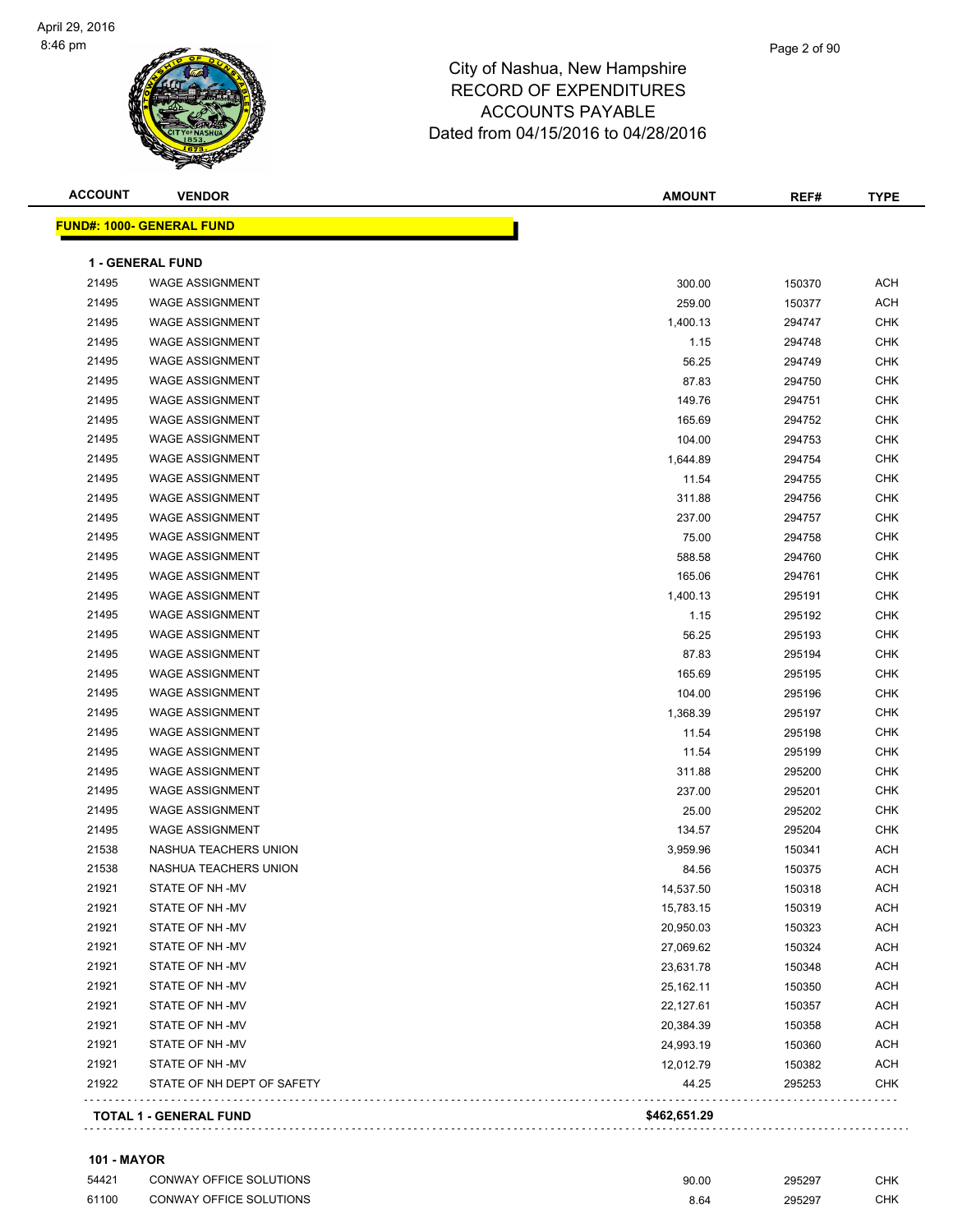| <u> FUND#: 1000- GENERAL FUND</u><br><b>TOTAL 101 - MAYOR</b><br>54421<br><b>103 - LEGAL</b><br>54421<br>55421<br>61100<br>TOTAL 103 - LEGAL<br>56250<br><b>111 - HUMAN RESOURCES</b><br>53452<br>54421<br>55425<br>55425<br>55699<br>61100 | <b>102 - BOARD OF ALDERMEN</b><br>CONWAY OFFICE SOLUTIONS<br><b>TOTAL 102 - BOARD OF ALDERMEN</b><br>CONWAY OFFICE SOLUTIONS<br>NEW HAMPSHIRE BAR ASSOC<br>WB MASON CO INC<br><b>109 - CIVIC &amp; COMMUNITY ACTIVITIES</b><br>COMMUNITY MEDIA SERVICES GRP L<br>TOTAL 109 - CIVIC & COMMUNITY ACTIVITIES | \$98.64<br>161.00<br>\$161.00<br>94.50<br>75.00<br>54.99<br>\$224.49<br>7,083.33 | 295297<br>295297<br>295363<br>295414 | <b>CHK</b><br><b>CHK</b><br>CHK<br><b>CHK</b> |
|---------------------------------------------------------------------------------------------------------------------------------------------------------------------------------------------------------------------------------------------|-----------------------------------------------------------------------------------------------------------------------------------------------------------------------------------------------------------------------------------------------------------------------------------------------------------|----------------------------------------------------------------------------------|--------------------------------------|-----------------------------------------------|
|                                                                                                                                                                                                                                             |                                                                                                                                                                                                                                                                                                           |                                                                                  |                                      |                                               |
|                                                                                                                                                                                                                                             |                                                                                                                                                                                                                                                                                                           |                                                                                  |                                      |                                               |
|                                                                                                                                                                                                                                             |                                                                                                                                                                                                                                                                                                           |                                                                                  |                                      |                                               |
|                                                                                                                                                                                                                                             |                                                                                                                                                                                                                                                                                                           |                                                                                  |                                      |                                               |
|                                                                                                                                                                                                                                             |                                                                                                                                                                                                                                                                                                           |                                                                                  |                                      |                                               |
|                                                                                                                                                                                                                                             |                                                                                                                                                                                                                                                                                                           |                                                                                  |                                      |                                               |
|                                                                                                                                                                                                                                             |                                                                                                                                                                                                                                                                                                           |                                                                                  |                                      |                                               |
|                                                                                                                                                                                                                                             |                                                                                                                                                                                                                                                                                                           |                                                                                  |                                      |                                               |
|                                                                                                                                                                                                                                             |                                                                                                                                                                                                                                                                                                           |                                                                                  |                                      |                                               |
|                                                                                                                                                                                                                                             |                                                                                                                                                                                                                                                                                                           |                                                                                  |                                      |                                               |
|                                                                                                                                                                                                                                             |                                                                                                                                                                                                                                                                                                           |                                                                                  |                                      |                                               |
|                                                                                                                                                                                                                                             |                                                                                                                                                                                                                                                                                                           |                                                                                  |                                      |                                               |
|                                                                                                                                                                                                                                             |                                                                                                                                                                                                                                                                                                           |                                                                                  | 295210                               | <b>CHK</b>                                    |
|                                                                                                                                                                                                                                             |                                                                                                                                                                                                                                                                                                           | \$7,083.33                                                                       |                                      |                                               |
|                                                                                                                                                                                                                                             |                                                                                                                                                                                                                                                                                                           |                                                                                  |                                      |                                               |
|                                                                                                                                                                                                                                             | CAREER CONNECTIONS                                                                                                                                                                                                                                                                                        | 408.00                                                                           | 294857                               | <b>CHK</b>                                    |
|                                                                                                                                                                                                                                             | CONWAY OFFICE SOLUTIONS                                                                                                                                                                                                                                                                                   | 261.00                                                                           | 295297                               | <b>CHK</b>                                    |
|                                                                                                                                                                                                                                             | STATE OF NH CRIMINAL RECORDS                                                                                                                                                                                                                                                                              | 2,000.00                                                                         | 294820                               | <b>CHK</b>                                    |
|                                                                                                                                                                                                                                             | PEOPLEFACTS LLC                                                                                                                                                                                                                                                                                           | 109.20                                                                           | 295251                               | <b>CHK</b>                                    |
|                                                                                                                                                                                                                                             | SHRED-IT USA-NEW YORK                                                                                                                                                                                                                                                                                     | 22.50                                                                            | 295389                               | <b>CHK</b>                                    |
|                                                                                                                                                                                                                                             | <b>GLOBAL INDUSTRIAL EQUIPMENT</b>                                                                                                                                                                                                                                                                        | 567.85                                                                           | 295317                               | <b>CHK</b>                                    |
|                                                                                                                                                                                                                                             | <b>TOTAL 111 - HUMAN RESOURCES</b>                                                                                                                                                                                                                                                                        | \$3,368.55                                                                       |                                      |                                               |
|                                                                                                                                                                                                                                             | <b>120 - TELECOMMUNICATIONS</b>                                                                                                                                                                                                                                                                           |                                                                                  |                                      |                                               |
| 55109                                                                                                                                                                                                                                       | <b>FAIRPOINT COMMUNICATIONS</b>                                                                                                                                                                                                                                                                           | 91.99                                                                            | 294795                               | CHK                                           |
| 55109                                                                                                                                                                                                                                       | <b>FAIRPOINT COMMUNICATIONS</b>                                                                                                                                                                                                                                                                           | 1,903.55                                                                         | 295231                               | <b>CHK</b>                                    |
| 55109                                                                                                                                                                                                                                       | PAETEC COMMUNICATIONS LLC                                                                                                                                                                                                                                                                                 | 2,160.97                                                                         | 295249                               | <b>CHK</b>                                    |
|                                                                                                                                                                                                                                             | <b>TOTAL 120 - TELECOMMUNICATIONS</b>                                                                                                                                                                                                                                                                     | \$4,156.51                                                                       |                                      |                                               |
| <b>122 - INFORMATION TECH</b>                                                                                                                                                                                                               |                                                                                                                                                                                                                                                                                                           |                                                                                  |                                      |                                               |
| 54400                                                                                                                                                                                                                                       | SHI INTERNATIONAL CORP                                                                                                                                                                                                                                                                                    | 370.90                                                                           | 294958                               | <b>CHK</b>                                    |
| 54407                                                                                                                                                                                                                                       | CARTEGRAPH SYSTEMS INC                                                                                                                                                                                                                                                                                    | 68,800.00                                                                        | 295290                               | <b>CHK</b>                                    |
| 54407                                                                                                                                                                                                                                       | <b>VIKING CONTROLS INC</b>                                                                                                                                                                                                                                                                                | 716.88                                                                           | 295409                               | <b>CHK</b>                                    |
| 55118                                                                                                                                                                                                                                       | AT & T MOBILITY                                                                                                                                                                                                                                                                                           | 32.39                                                                            | 295226                               | <b>CHK</b>                                    |
| 55118                                                                                                                                                                                                                                       | AT & T MOBILITY                                                                                                                                                                                                                                                                                           | 76.22                                                                            | 295227                               | <b>CHK</b>                                    |
| 61100                                                                                                                                                                                                                                       | AMAZON                                                                                                                                                                                                                                                                                                    | 29.38                                                                            | 295225                               | <b>CHK</b>                                    |
| 61615                                                                                                                                                                                                                                       | CONWAY OFFICE SOLUTIONS                                                                                                                                                                                                                                                                                   | 8,000.00                                                                         | 295297                               | <b>CHK</b>                                    |
| 71221<br>AMAZON                                                                                                                                                                                                                             |                                                                                                                                                                                                                                                                                                           | 9,708.99                                                                         | 295225                               | <b>CHK</b>                                    |
| <b>TOTAL 122 - INFORMATION TECH</b>                                                                                                                                                                                                         |                                                                                                                                                                                                                                                                                                           | \$87,734.76                                                                      |                                      |                                               |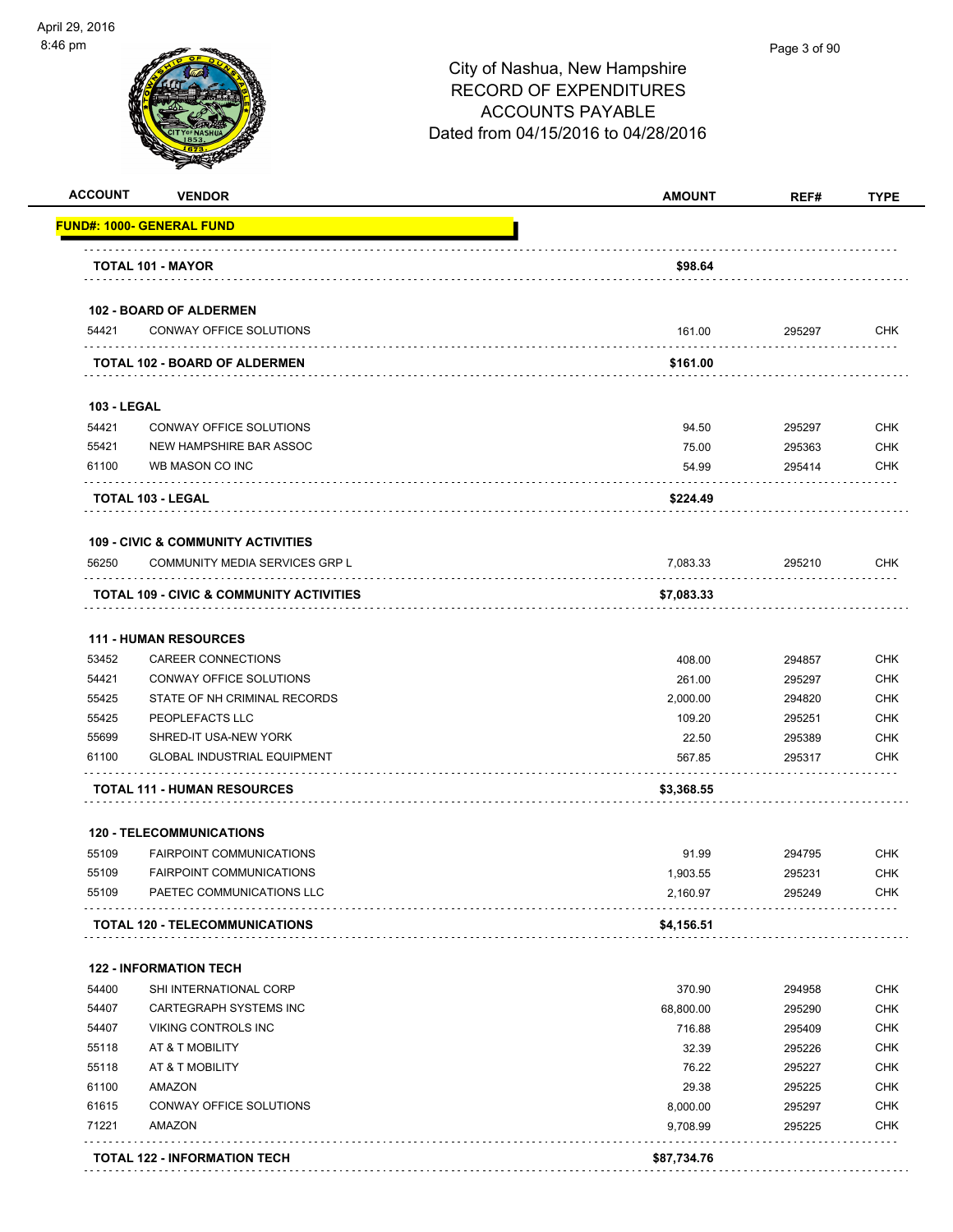

| <b>ACCOUNT</b> | <b>VENDOR</b>                         | <b>AMOUNT</b> | REF#   | <b>TYPE</b> |
|----------------|---------------------------------------|---------------|--------|-------------|
|                | <u> FUND#: 1000- GENERAL FUND</u>     |               |        |             |
|                | <b>126 - FINANCIAL SERVICES</b>       |               |        |             |
| 42200          | TOWN FAIR TIRE CENTER OF NH           | 44.60         | 294969 | CHK         |
| 42200          | <b>MILIND GODSAY</b>                  | 78.00         | 295318 | <b>CHK</b>  |
| 42200          | LINDA A GRASSO                        | 96.00         | 295321 | <b>CHK</b>  |
| 42200          | <b>HARVEY INDUSTRIES</b>              | 266.20        | 295323 | <b>CHK</b>  |
| 42200          | LORETTE C MARCOUX                     | 46.20         | 295343 | <b>CHK</b>  |
| 42200          | RICHARD KEITH TURNER                  | 189.20        | 295403 | <b>CHK</b>  |
| 53467          | <b>MAILINGS UNLIMITED</b>             | 1,026.81      | 295341 | <b>CHK</b>  |
| 54421          | CONWAY OFFICE SOLUTIONS               | 310.50        | 295297 | <b>CHK</b>  |
| 54828          | US BANK EQUIPMENT FINANCE             | 96.71         | 294822 | <b>CHK</b>  |
| 54828          | US BANK EQUIPMENT FINANCE             | 87.58         | 294823 | <b>CHK</b>  |
| 55607          | <b>MAILINGS UNLIMITED</b>             | 270.18        | 295341 | <b>CHK</b>  |
| 55699          | SHRED-IT USA-NEW YORK                 | 45.00         | 295389 | <b>CHK</b>  |
|                | <b>TOTAL 126 - FINANCIAL SERVICES</b> | \$2,556.98    |        |             |
|                |                                       |               |        |             |
|                | <b>129 - CITY BUILDINGS</b>           |               |        |             |
| 54100          | <b>EVERSOURCE</b>                     | 6,084.33      | 294792 | CHK         |
| 54114          | LIBERTY UTILITIES - NH                | 743.77        | 294798 | <b>CHK</b>  |
| 54114          | <b>DIRECT ENERGY BUSINESS</b>         | 1,039.01      | 294867 | CHK         |
| 54141          | PENNICHUCK WATER WORKS INC            | 602.59        | 294816 | <b>CHK</b>  |
| 54141          | PENNICHUCK WATER WORKS INC            | 434.63        | 295250 | CHK         |
| 54228          | <b>BAIN PEST CONTROL SERVICE INC</b>  | 75.00         | 295277 | <b>CHK</b>  |
| 54243          | HEATING SPECIALTIES OF NH INC         | 113.93        | 295326 | <b>CHK</b>  |
| 54280          | <b>BATTERIES PLUS</b>                 | 113.70        | 294847 | <b>CHK</b>  |
| 54280          | HOME DEPOT CREDIT SERVICE 3065        | 151.93        | 294888 | <b>CHK</b>  |
| 54280          | M & M ELECTRICAL SUPPLY CO INC        | 7.58          | 294909 | <b>CHK</b>  |
| 54280          | KERRY FIRE PROTECTION INC             | 325.00        | 295335 | CHK         |
| 54280          | <b>REXEL</b>                          | 255.68        | 295381 | <b>CHK</b>  |
| 55118          | AT & T MOBILITY                       | 125.80        | 295226 | <b>CHK</b>  |
| 61428          | HOME DEPOT CREDIT SERVICE 3065        | 47.20         | 294888 | <b>CHK</b>  |
| 61428          | NEW ENGLAND PAPER & SUPPLY            | 396.68        | 294933 | <b>CHK</b>  |
| 61428          | THE WIPER CONNECTION                  | 242.28        | 295415 | CHK<br>.    |
|                | <b>TOTAL 129 - CITY BUILDINGS</b>     | \$10,759.11   |        |             |
|                | <b>130 - PURCHASING</b>               |               |        |             |
| 54421          | CONWAY OFFICE SOLUTIONS               | 2,473.00      | 295297 | CHK         |
| 54600          | AMAZON                                | 129.95        | 295225 | <b>CHK</b>  |

|       | <b>TOTAL 130 - PURCHASING</b> | \$3,735.60 |        |            |
|-------|-------------------------------|------------|--------|------------|
| 61242 | PRINT FACTORY                 | 974.40     | 294947 | <b>CHK</b> |
| 61100 | AMAZON                        | 82.44      | 295225 | <b>CHK</b> |
| 61100 | WB MASON CO INC               | 18.81      | 294976 | <b>CHK</b> |
| 55607 | <b>PURCHASE POWER</b>         | 57.00      | 294762 | <b>CHK</b> |
| 54600 | AMAZON                        | 129.95     | 295225 | <b>CHK</b> |
| 54421 | CONWAY OFFICE SOLUTIONS       | 2,473.00   | 295297 | <b>CHK</b> |

**132 - ASSESSING**

| 54421 | <b>CONWAY OFFICE SOLUTIONS</b> | 94.50  | 295297 | CHK |
|-------|--------------------------------|--------|--------|-----|
| 54828 | US BANK EQUIPMENT FINANCE      | 109.70 | 294824 | CHK |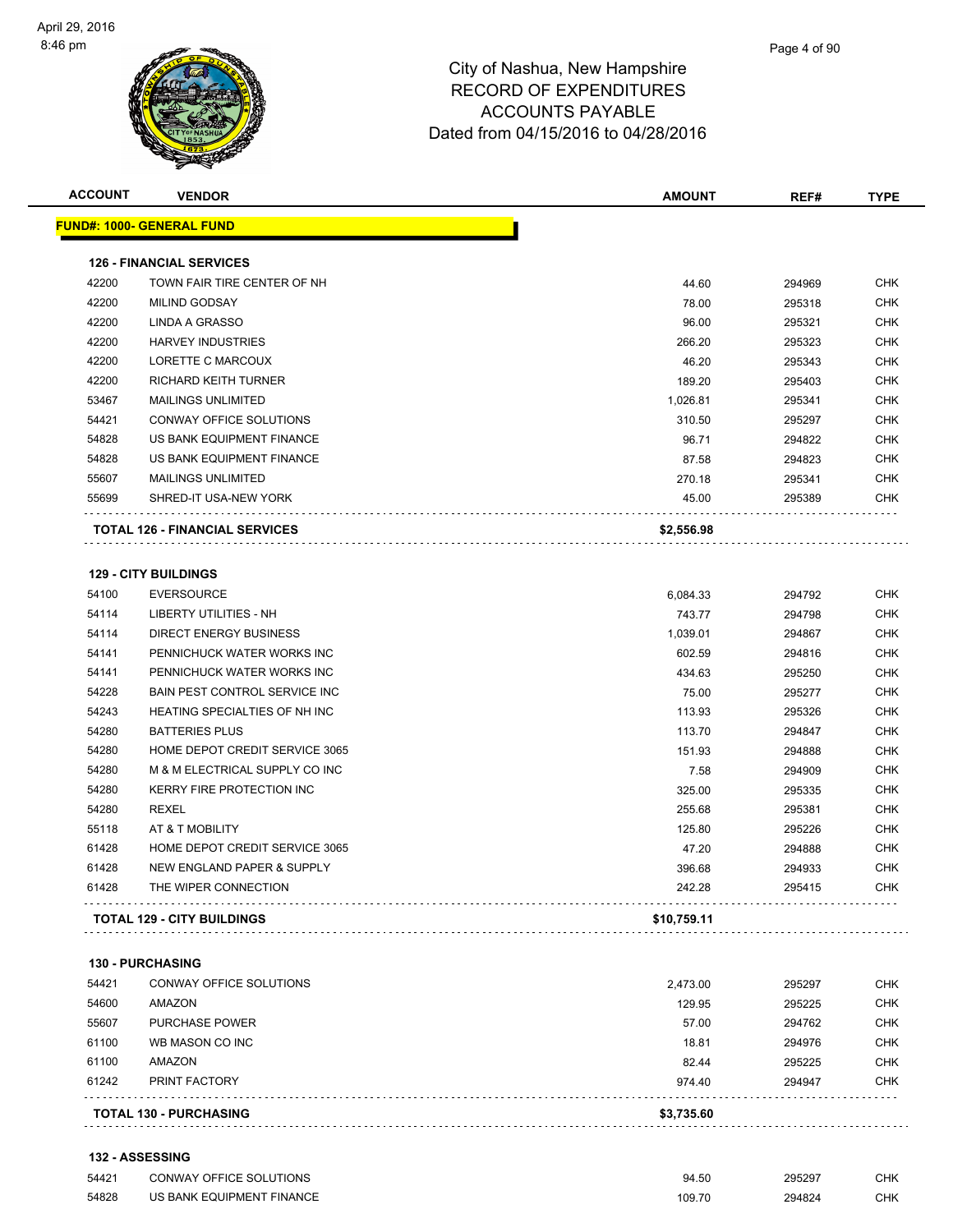| <b>ACCOUNT</b> | <b>VENDOR</b>                                         | <b>AMOUNT</b> | REF#   | <b>TYPE</b> |
|----------------|-------------------------------------------------------|---------------|--------|-------------|
|                | <b>FUND#: 1000- GENERAL FUND</b>                      |               |        |             |
|                |                                                       |               |        |             |
|                | <b>132 - ASSESSING</b>                                |               |        |             |
| 61100          | HUDSON TROPHY CO                                      | 20.00         | 294892 | <b>CHK</b>  |
| 61100          | WB MASON CO INC                                       | 160.15        | 295414 | <b>CHK</b>  |
| 61299          | LEXISNEXIS RISK SOLUTIONS                             | 1,500.00      | 295337 | <b>CHK</b>  |
| 71999          | LEXISNEXIS RISK SOLUTIONS                             | 60.00         | 295337 | <b>CHK</b>  |
|                | <b>TOTAL 132 - ASSESSING</b>                          | \$1,944.35    |        |             |
| 134 - GIS      |                                                       |               |        |             |
| 61650          | WB MASON CO INC                                       | 351.90        | 294976 | <b>CHK</b>  |
| 61650          | WB MASON CO INC                                       | 290.67        | 295414 | CHK         |
|                | <b>TOTAL 134 - GIS</b>                                | \$642.57      |        |             |
|                | 142 - WOODLAWN CEMETERY                               |               |        |             |
| 54107          | <b>MCLAUGHLIN OIL CO</b>                              | 263.69        | 295347 | <b>CHK</b>  |
| 54114          | <b>LIBERTY UTILITIES - NH</b>                         | 476.49        |        | <b>CHK</b>  |
| 54280          | AMAZON                                                |               | 295238 |             |
|                | <b>JOHN WALTER</b>                                    | 187.72        | 295225 | <b>CHK</b>  |
| 54399          |                                                       | 75.00         | 294901 | <b>CHK</b>  |
| 61107          | AMAZON                                                | 179.94        | 295225 | <b>CHK</b>  |
| 61428          | NEW ENGLAND PAPER & SUPPLY                            | 27.96         | 295361 | <b>CHK</b>  |
| 61499          | <b>BELLETETES INC</b>                                 | 37.68         | 294850 | <b>CHK</b>  |
| 61499          | <b>MATTHEWS INTERNATIONAL</b>                         | 609.87        | 295344 | <b>CHK</b>  |
|                | TOTAL 142 - WOODLAWN CEMETERY                         | \$1,858.35    |        |             |
|                | <b>144 - EDGEWOOD &amp; SUBURBAN CEMETERIES</b>       |               |        |             |
| 54280          | THE FRAMERY                                           | 146.00        | 295311 | <b>CHK</b>  |
| 54280          | SKILLINGS & SONS INC                                  | 195.00        | 295392 | CHK         |
| 54487          | NASHUA OUTDOOR POWER EQUIPMENT                        | 13.50         | 294929 | <b>CHK</b>  |
| 61107          | <b>CCP INDUSTRIES INC</b>                             | 127.89        | 295292 | <b>CHK</b>  |
| 61428          | AMAZON                                                | 157.99        | 295225 | CHK         |
|                | <b>TOTAL 144 - EDGEWOOD &amp; SUBURBAN CEMETERIES</b> | \$640.38      |        |             |
|                |                                                       |               |        |             |
| 150 - POLICE   |                                                       |               |        |             |
| 52800          | DAVID BAILEY                                          | 523.00        | 295206 | CHK         |
| 54100          | <b>EVERSOURCE</b>                                     | 662.42        | 294794 | <b>CHK</b>  |
| 54114          | <b>LIBERTY UTILITIES - NH</b>                         | 57.77         | 294801 | CHK         |
| 54114          | <b>LIBERTY UTILITIES - NH</b>                         | 2,487.63      | 294807 | <b>CHK</b>  |
| 54114          | <b>DIRECT ENERGY BUSINESS</b>                         | 4,790.09      | 294867 | CHK         |
| 54114          | LIBERTY UTILITIES - NH                                | 58.58         | 295236 | CHK         |
| 54114          | <b>DIRECT ENERGY BUSINESS</b>                         | 44.89         | 295301 | CHK         |
| 54243          | J LAWRENCE HALL INC                                   | 3,602.90      | 295333 | CHK         |
| 54280          | HOME DEPOT CREDIT SERVICE 3073                        | 13.67         | 294889 | CHK         |
| 54280          | <b>REXEL</b>                                          | 114.92        | 294950 | CHK         |
| 54421          | CONWAY OFFICE SOLUTIONS                               | 28.55         | 295297 | CHK         |
| 54487          | <b>GYM SERVICES INC</b>                               | 910.00        | 295322 | CHK         |
| 54600          | SULLIVAN TIRE COMPANY                                 | 42.00         | 294964 | <b>CHK</b>  |
|                |                                                       |               |        |             |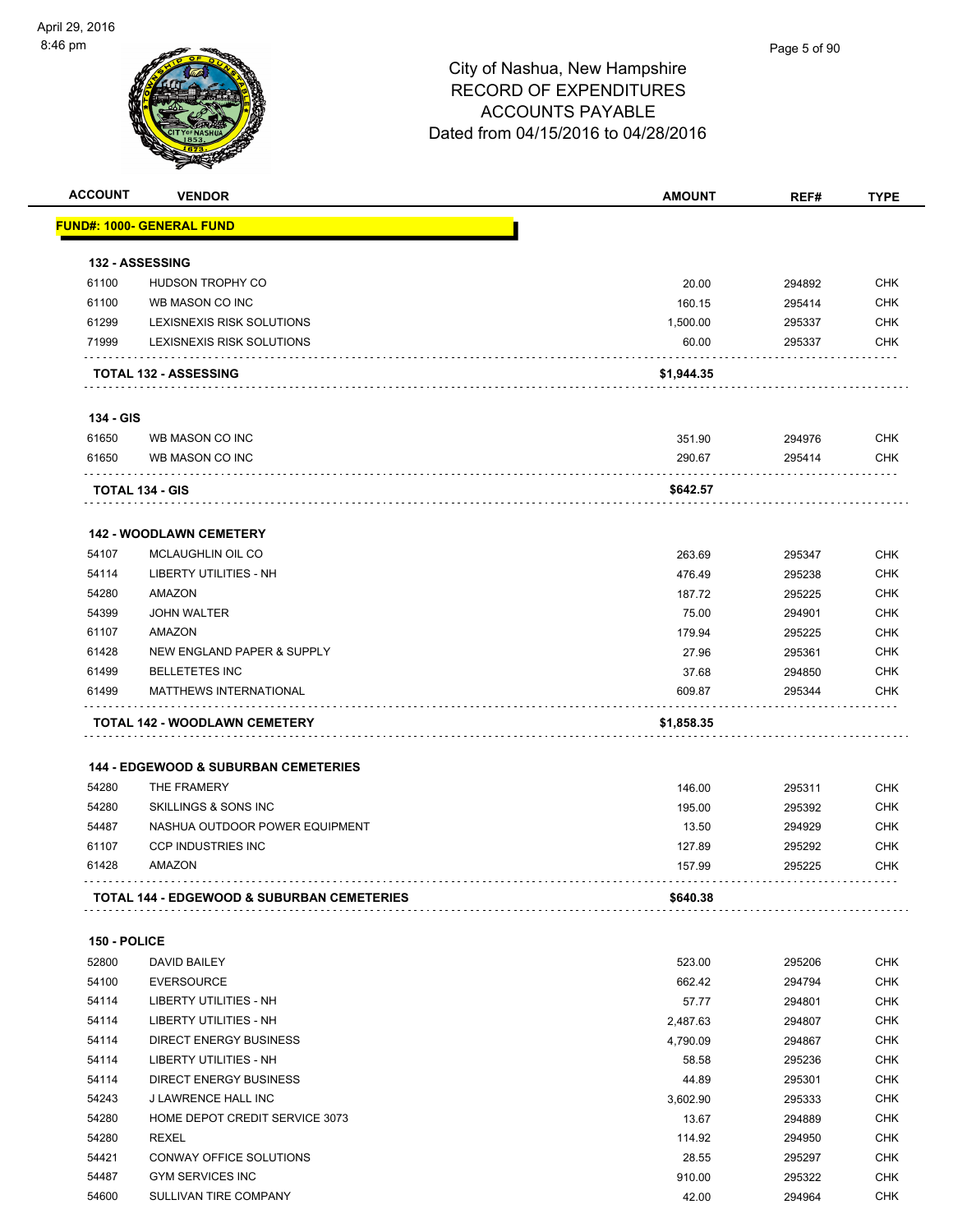| <b>ACCOUNT</b> | <b>VENDOR</b>                      | <b>AMOUNT</b> | REF#   | <b>TYPE</b> |
|----------------|------------------------------------|---------------|--------|-------------|
|                | <b>FUND#: 1000- GENERAL FUND</b>   |               |        |             |
|                |                                    |               |        |             |
| 150 - POLICE   |                                    |               |        |             |
| 54600          | <b>CARPARTS OF NASHUA</b>          | 24.00         | 295289 | <b>CHK</b>  |
| 54600          | MACMULKIN CHEVROLET INC            | 52.50         | 295340 | <b>CHK</b>  |
| 54828          | US BANK EQUIPMENT FINANCE          | 1,349.31      | 295189 | CHK         |
| 54849          | COMCAST CABLE COMMUNICATIONS I     | 100.00        | 294791 | CHK         |
| 54849          | COMCAST CABLE COMMUNICATIONS I     | 144.85        | 295229 | <b>CHK</b>  |
| 54849          | <b>FAIRPOINT COMMUNICATIONS</b>    | 62.64         | 295231 | CHK         |
| 55109          | PAETEC COMMUNICATIONS LLC          | 839.36        | 295249 | <b>CHK</b>  |
| 55118          | VERIZON WIRELESS-581499451         | 502.22        | 295258 | <b>CHK</b>  |
| 55307          | <b>CHRISTOPHER LEWIS</b>           | 43.20         | 294777 | <b>CHK</b>  |
| 55307          | <b>ADAM RAYHO</b>                  | 43.20         | 295221 | <b>CHK</b>  |
| 55607          | UNITED PARCEL SERVICE              | 26.21         | 295256 | CHK         |
| 55699          | SHRED-IT USA-NEW YORK              | 120.00        | 295389 | <b>CHK</b>  |
| 55699          | <b>T-MOBILE</b>                    | 200.00        | 295396 | CHK         |
| 61100          | WB MASON CO INC                    | 46.92         | 294976 | CHK         |
| 61100          | <b>CONWAY OFFICE SOLUTIONS</b>     | 98.00         | 295297 | CHK         |
| 61100          | WB MASON CO INC                    | 299.05        | 295414 | <b>CHK</b>  |
| 61107          | ALECS SHOE STORE INC               | 233.95        | 294838 | <b>CHK</b>  |
| 61107          | <b>BEN'S UNIFORMS</b>              | 347.00        | 294851 | <b>CHK</b>  |
| 61107          | ALECS SHOE STORE INC               | 233.63        | 295267 | <b>CHK</b>  |
| 61107          | ALL SPORTS HEROES UNIFORMS         | 36.94         | 295268 | <b>CHK</b>  |
| 61107          | <b>BEN'S UNIFORMS</b>              | 513.99        | 295282 | <b>CHK</b>  |
| 61110          | ATLANTIC TACTICAL INC              | 725.00        | 294843 | <b>CHK</b>  |
| 61110          | <b>BEN'S UNIFORMS</b>              | 2,800.25      | 295282 | <b>CHK</b>  |
| 61121          | ATLANTIC TACTICAL INC              | 2,364.51      | 295274 | <b>CHK</b>  |
| 61142          | AIRGAS USA LLC                     | 234.60        | 295265 | <b>CHK</b>  |
| 61185          | <b>ARROWHEAD FORENSICS</b>         | 196.37        | 294842 | <b>CHK</b>  |
| 61185          | <b>ARROWHEAD FORENSICS</b>         | 136.52        | 295273 | <b>CHK</b>  |
| 61299          | SAM'S CLUB DIRECT-0860             | 82.62         | 294953 | <b>CHK</b>  |
| 61428          | <b>CENTRAL PAPER PRODUCTS CO</b>   | 410.21        | 294859 | <b>CHK</b>  |
| 61428          | <b>CARPARTS OF NASHUA</b>          | 25.41         | 295289 | <b>CHK</b>  |
| 61428          | THE DURKIN CO INC                  | 597.85        | 295303 | <b>CHK</b>  |
| 61650          | WB MASON CO INC                    | 170.65        | 295414 | <b>CHK</b>  |
| 61705          | SULLIVAN TIRE COMPANY              | 3,036.00      | 294964 | <b>CHK</b>  |
| 61799          | <b>BELLETETES INC</b>              | 12.30         | 294850 | <b>CHK</b>  |
| 61799          | <b>CARPARTS OF NASHUA</b>          | 100.42        | 294858 | <b>CHK</b>  |
| 61799          | HOME DEPOT CREDIT SERVICE 3073     | 44.58         | 294889 | <b>CHK</b>  |
| 61799          | <b>MACMULKIN CHEVROLET INC</b>     | 756.78        | 294912 | CHK         |
| 61799          | <b>MHQ MUNICIPAL VEHICLES</b>      | 126.80        | 294919 | CHK         |
| 61799          | <b>NEW ENGLAND PARTS WAREHOUSE</b> | 110.08        | 294934 | <b>CHK</b>  |
| 61799          | NORTHERN FOREIGN CAR PARTS INC     | 337.42        | 294937 | CHK         |
| 61799          | ADAMSON INDUSTRIES CORP            | 89.90         | 295263 | CHK         |
| 61799          | <b>BEST FORD</b>                   | 2,846.25      | 295284 | <b>CHK</b>  |
| 61799          | <b>CARPARTS OF NASHUA</b>          | 50.84         | 295289 | CHK         |
| 61799          | NEW ENGLAND PARTS WAREHOUSE        | 268.58        | 295362 | CHK         |
| 61799          | NORTHERN FOREIGN CAR PARTS INC     | 330.70        | 295366 | <b>CHK</b>  |
| 61799          | <b>QUIRK GM PARTS DEPOT</b>        | 130.86        | 295376 | CHK         |
| 61807          | <b>MATTHEW BENDER &amp; CO</b>     | 519.81        | 294914 | CHK         |
| 61907          | SAM'S CLUB DIRECT-0860             | 114.50        | 294953 | CHK         |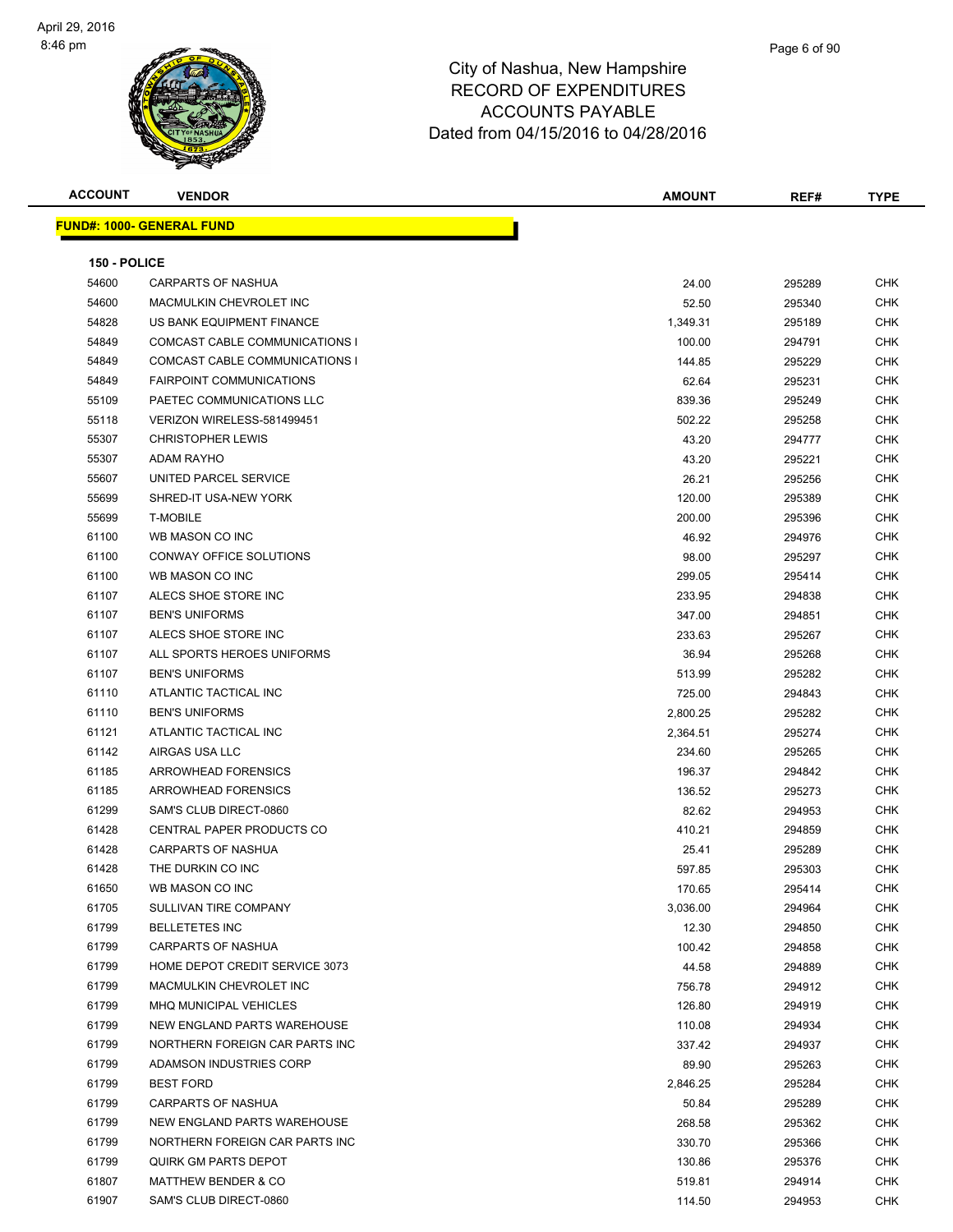

| <b>ACCOUNT</b>    | <b>VENDOR</b>                         | <b>AMOUNT</b> | REF#   | <b>TYPE</b> |
|-------------------|---------------------------------------|---------------|--------|-------------|
|                   | <u> FUND#: 1000- GENERAL FUND</u>     |               |        |             |
| 150 - POLICE      |                                       |               |        |             |
| 71025             | <b>SNAP ON TOOLS</b>                  | 103.00        | 294960 | <b>CHK</b>  |
| 71221             | ADVANCED ELECTRONIC DESIGN INC        | 254.00        | 294833 | <b>CHK</b>  |
| 71221             | <b>GOVCONNECTION INC</b>              | 395.00        | 294883 | CHK         |
| 71221             | <b>GOVCONNECTION INC</b>              | 134.00        | 295319 | <b>CHK</b>  |
| 71221             | <b>TESSCO INC</b>                     | 108.54        | 295397 | <b>CHK</b>  |
|                   | <b>TOTAL 150 - POLICE</b>             | \$36,267.74   |        |             |
|                   |                                       |               |        |             |
| <b>152 - FIRE</b> |                                       |               |        |             |
| 52800             | <b>THOMAS WHOLEY</b>                  | 315.00        | 294968 | CHK         |
| 52800             | <b>GREATER NASHUA CHAMBER OF COMM</b> | 1,000.00      | 295232 | <b>CHK</b>  |
| 52800             | <b>JAMES W KIRK</b>                   | 1,050.00      | 295336 | <b>CHK</b>  |
| 53135             | ST JOSEPHS HOSPITAL                   | 92.10         | 294962 | CHK         |
| 54100             | <b>EVERSOURCE</b>                     | 14.96         | 295230 | <b>CHK</b>  |
| 54114             | LIBERTY UTILITIES - NH                | 50.78         | 294797 | <b>CHK</b>  |
| 54114             | LIBERTY UTILITIES - NH                | 720.40        | 294800 | <b>CHK</b>  |
| 54114             | <b>DIRECT ENERGY BUSINESS</b>         | 988.77        | 294867 | <b>CHK</b>  |
| 54114             | LIBERTY UTILITIES - NH                | 802.01        | 295233 | CHK         |
| 54114             | LIBERTY UTILITIES - NH                | 470.08        | 295234 | <b>CHK</b>  |
| 54114             | LIBERTY UTILITIES - NH                | 191.40        | 295235 | CHK         |
| 54114             | LIBERTY UTILITIES - NH                | 291.03        | 295245 | CHK         |
| 54114             | <b>DIRECT ENERGY BUSINESS</b>         | 493.99        | 295301 | <b>CHK</b>  |
| 54141             | PENNICHUCK WATER WORKS INC            | 327.35        | 294816 | CHK         |
| 54141             | PENNICHUCK WATER WORKS INC            | 638.48        | 295250 | CHK         |
| 54280             | AE MECHANICAL INC                     | 1,409.90      | 294834 | <b>CHK</b>  |
| 54280             | <b>FIMBEL GARAGE DOORS</b>            | 1,928.50      | 294872 | CHK         |
| 54280             | AE MECHANICAL INC                     | 2,889.50      | 295264 | <b>CHK</b>  |
| 54280             | HOME DEPOT CREDIT SERVICE 3065        | 10.98         | 295327 | <b>CHK</b>  |
| 54421             | CONWAY OFFICE SOLUTIONS               | 629.00        | 295297 | CHK         |
| 54487             | <b>BATTERIES PLUS</b>                 | 29.25         | 294847 | CHK         |
| 54487             | HOME DEPOT CREDIT SERVICE 3065        | 15.92         | 295327 | CHK         |
| 54600             | SANEL AUTO PARTS CO                   | 64.48         | 294955 | <b>CHK</b>  |
| 54600             | NEW ENGLAND KENWORTH                  | 8.20          | 295360 | CHK         |
| 55118             | AT & T MOBILITY                       | 171.50        | 295226 | <b>CHK</b>  |
| 55607             | PETTY CASH                            | 9.80          | 295219 | <b>CHK</b>  |
| 55699             | TRUE BLUE CLEANERS                    | 232.74        | 295400 | <b>CHK</b>  |
| 55699             | TRUE BLUE CLEANERS                    | 205.75        | 295401 | <b>CHK</b>  |
| 55699             | TRUE BLUE CLEANERS                    | 236.40        | 295402 | <b>CHK</b>  |
| 61100             | WB MASON CO INC                       | 116.51        | 294976 | <b>CHK</b>  |
| 61142             | FIRE TECH & SAFETY OF NEW ENGL        | 147.00        | 294873 | <b>CHK</b>  |
| 61299             | <b>BELLETETES INC</b>                 | 62.99         | 294850 | <b>CHK</b>  |
| 61307             | NEW ENGLAND KENWORTH                  | 61.80         | 295360 | <b>CHK</b>  |
| 61428             | NEW ENGLAND PAPER & SUPPLY            | 589.49        | 294933 | <b>CHK</b>  |
| 61428             | PETTY CASH                            | 31.72         | 295219 | <b>CHK</b>  |
| 61699             | ALLOY CASTINGS CO INC                 | 124.78        | 295269 | <b>CHK</b>  |
| 61705             | MAYNARD & LESIEUR INC                 | 144.19        | 294916 | <b>CHK</b>  |
| 61709             | <b>G H BERLIN WINDWARD</b>            | 2,155.02      | 295313 | <b>CHK</b>  |
| 61799             | <b>BELLETETES INC</b>                 | 53.99         | 294850 | <b>CHK</b>  |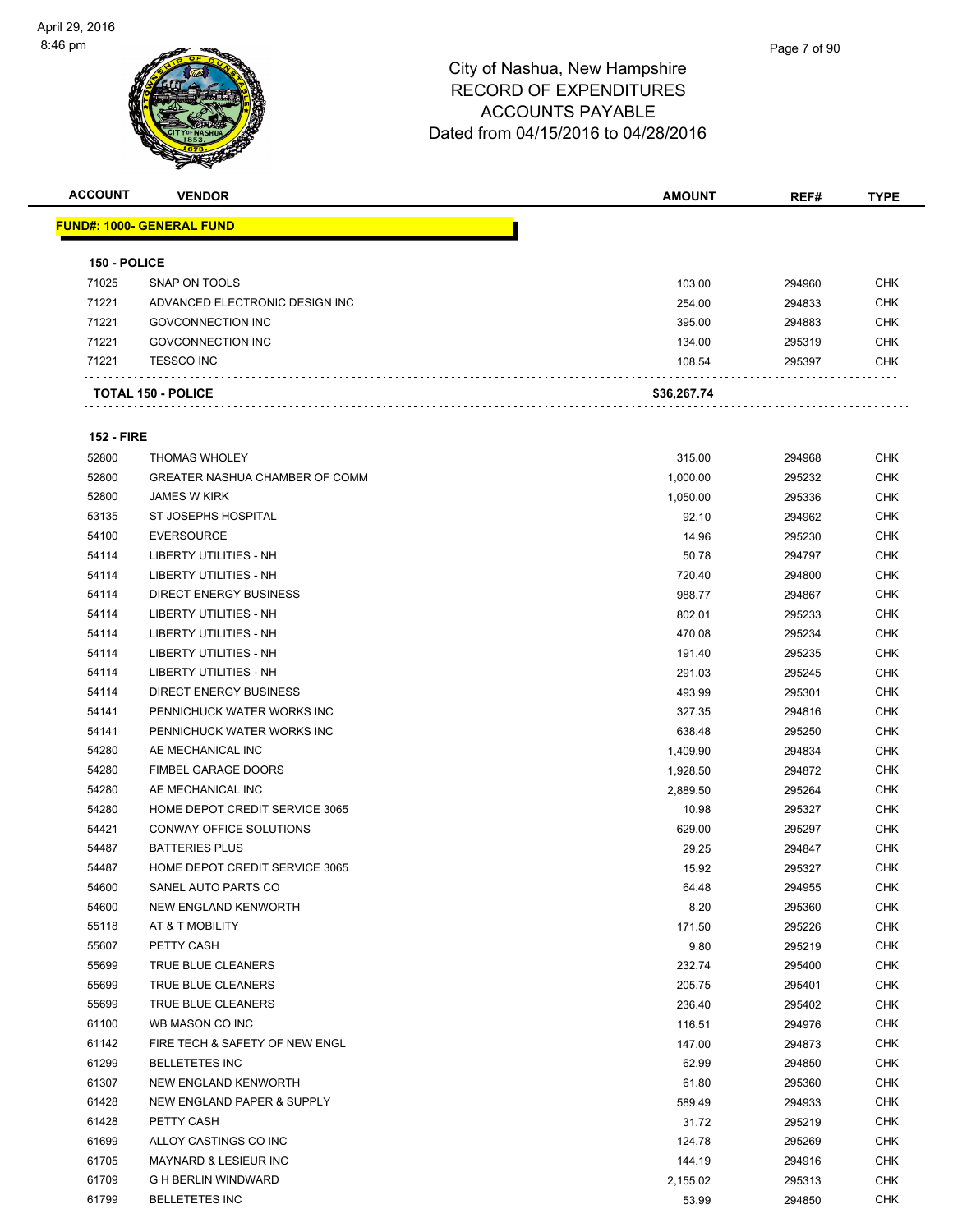| <b>FUND#: 1000- GENERAL FUND</b><br><b>152 - FIRE</b><br>61799<br><b>FASTENAL CO</b><br>217.67<br>294871<br>61799<br><b>NAPA AUTO PARTS</b><br>7.99<br>294925<br>61799<br>SANEL AUTO PARTS CO<br>418.52<br>294955<br>61799<br>MINUTEMAN TRUCKS INC<br>581.97<br>295353<br>61799<br>R WHITE EQUIPMENT CENTER INC<br>25.00<br>295377<br>61807<br>THE TELEGRAPH<br>208.00<br>295254<br>61807<br>APCO INTERNATIONAL INC<br>30.66<br>295271<br>61900<br>PETTY CASH<br>62.68<br>295219<br>71025<br>ADAMSON INDUSTRIES CORP<br>64.95<br>294832<br>71025<br>PARSON'S REPAIR SHOP<br>72.89<br>294940<br>71800<br>AIR CLEANING SPECIALISTS OF NE<br>1,545.36<br>294835<br>71999<br>UNITED SITE SERVICES NORTHEAST<br>89.97<br>295407<br>\$22,101.42<br><b>TOTAL 152 - FIRE</b><br><b>153 - BUILDING INSPECTION</b><br>55118<br>VERIZON WIRELESS-642044677<br>80.02<br>294830<br>55307<br><b>DAWN MICHAUD</b><br>23.76<br>294778<br>55307<br><b>WILLIAM MCKINNEY</b><br>67.61<br>294787<br>55307<br><b>WILLIAM MCKINNEY</b><br>204.71<br>295224<br>55421<br>DAWN MICHAUD<br>281.22<br>294778<br>55421<br><b>JEFFREY RICHARD</b><br>176.51<br>294783<br>55421<br><b>WILLIAM MCKINNEY</b><br>311.22<br>294787<br>55421<br><b>MARK COLLINS</b><br>90.00<br>295209<br>71999<br><b>WILLIAM MCKINNEY</b><br>58.85<br>294788<br>\$1,293.90<br><b>TOTAL 153 - BUILDING INSPECTION</b><br><b>155 - CODE ENFORCEMENT</b><br>55118<br>AT & T MOBILITY<br>96.42<br>295226<br>61299<br>SHAWNASEY MADISON<br>30.00<br>295223<br><b>TOTAL 155 - CODE ENFORCEMENT</b><br>\$126.42<br><b>157 - CITYWIDE COMMUNICATIONS</b><br>54100<br><b>EVERSOURCE</b><br>439.22<br>294794<br>54100<br><b>EVERSOURCE</b><br>460.36<br>295230<br>54487<br>MOTOROLA SOLUTIONS INC<br>1,320.00<br>295246<br>55100<br>COMCAST CABLE COMMUNICATIONS I<br>104.90<br>295229<br>55118<br>VERIZON WIRELESS-581499451<br>120.03<br>295258<br><b>TOTAL 157 - CITYWIDE COMMUNICATIONS</b><br>\$2,444.51 | <b>ACCOUNT</b> | <b>VENDOR</b> | <b>AMOUNT</b> | REF# | <b>TYPE</b> |
|---------------------------------------------------------------------------------------------------------------------------------------------------------------------------------------------------------------------------------------------------------------------------------------------------------------------------------------------------------------------------------------------------------------------------------------------------------------------------------------------------------------------------------------------------------------------------------------------------------------------------------------------------------------------------------------------------------------------------------------------------------------------------------------------------------------------------------------------------------------------------------------------------------------------------------------------------------------------------------------------------------------------------------------------------------------------------------------------------------------------------------------------------------------------------------------------------------------------------------------------------------------------------------------------------------------------------------------------------------------------------------------------------------------------------------------------------------------------------------------------------------------------------------------------------------------------------------------------------------------------------------------------------------------------------------------------------------------------------------------------------------------------------------------------------------------------------------------------------------------------------------------------------------------------------------------------------|----------------|---------------|---------------|------|-------------|
|                                                                                                                                                                                                                                                                                                                                                                                                                                                                                                                                                                                                                                                                                                                                                                                                                                                                                                                                                                                                                                                                                                                                                                                                                                                                                                                                                                                                                                                                                                                                                                                                                                                                                                                                                                                                                                                                                                                                                   |                |               |               |      |             |
|                                                                                                                                                                                                                                                                                                                                                                                                                                                                                                                                                                                                                                                                                                                                                                                                                                                                                                                                                                                                                                                                                                                                                                                                                                                                                                                                                                                                                                                                                                                                                                                                                                                                                                                                                                                                                                                                                                                                                   |                |               |               |      |             |
|                                                                                                                                                                                                                                                                                                                                                                                                                                                                                                                                                                                                                                                                                                                                                                                                                                                                                                                                                                                                                                                                                                                                                                                                                                                                                                                                                                                                                                                                                                                                                                                                                                                                                                                                                                                                                                                                                                                                                   |                |               |               |      | <b>CHK</b>  |
|                                                                                                                                                                                                                                                                                                                                                                                                                                                                                                                                                                                                                                                                                                                                                                                                                                                                                                                                                                                                                                                                                                                                                                                                                                                                                                                                                                                                                                                                                                                                                                                                                                                                                                                                                                                                                                                                                                                                                   |                |               |               |      | <b>CHK</b>  |
|                                                                                                                                                                                                                                                                                                                                                                                                                                                                                                                                                                                                                                                                                                                                                                                                                                                                                                                                                                                                                                                                                                                                                                                                                                                                                                                                                                                                                                                                                                                                                                                                                                                                                                                                                                                                                                                                                                                                                   |                |               |               |      | <b>CHK</b>  |
|                                                                                                                                                                                                                                                                                                                                                                                                                                                                                                                                                                                                                                                                                                                                                                                                                                                                                                                                                                                                                                                                                                                                                                                                                                                                                                                                                                                                                                                                                                                                                                                                                                                                                                                                                                                                                                                                                                                                                   |                |               |               |      | <b>CHK</b>  |
|                                                                                                                                                                                                                                                                                                                                                                                                                                                                                                                                                                                                                                                                                                                                                                                                                                                                                                                                                                                                                                                                                                                                                                                                                                                                                                                                                                                                                                                                                                                                                                                                                                                                                                                                                                                                                                                                                                                                                   |                |               |               |      | <b>CHK</b>  |
|                                                                                                                                                                                                                                                                                                                                                                                                                                                                                                                                                                                                                                                                                                                                                                                                                                                                                                                                                                                                                                                                                                                                                                                                                                                                                                                                                                                                                                                                                                                                                                                                                                                                                                                                                                                                                                                                                                                                                   |                |               |               |      | <b>CHK</b>  |
|                                                                                                                                                                                                                                                                                                                                                                                                                                                                                                                                                                                                                                                                                                                                                                                                                                                                                                                                                                                                                                                                                                                                                                                                                                                                                                                                                                                                                                                                                                                                                                                                                                                                                                                                                                                                                                                                                                                                                   |                |               |               |      | <b>CHK</b>  |
|                                                                                                                                                                                                                                                                                                                                                                                                                                                                                                                                                                                                                                                                                                                                                                                                                                                                                                                                                                                                                                                                                                                                                                                                                                                                                                                                                                                                                                                                                                                                                                                                                                                                                                                                                                                                                                                                                                                                                   |                |               |               |      | <b>CHK</b>  |
|                                                                                                                                                                                                                                                                                                                                                                                                                                                                                                                                                                                                                                                                                                                                                                                                                                                                                                                                                                                                                                                                                                                                                                                                                                                                                                                                                                                                                                                                                                                                                                                                                                                                                                                                                                                                                                                                                                                                                   |                |               |               |      | <b>CHK</b>  |
|                                                                                                                                                                                                                                                                                                                                                                                                                                                                                                                                                                                                                                                                                                                                                                                                                                                                                                                                                                                                                                                                                                                                                                                                                                                                                                                                                                                                                                                                                                                                                                                                                                                                                                                                                                                                                                                                                                                                                   |                |               |               |      | <b>CHK</b>  |
|                                                                                                                                                                                                                                                                                                                                                                                                                                                                                                                                                                                                                                                                                                                                                                                                                                                                                                                                                                                                                                                                                                                                                                                                                                                                                                                                                                                                                                                                                                                                                                                                                                                                                                                                                                                                                                                                                                                                                   |                |               |               |      | <b>CHK</b>  |
|                                                                                                                                                                                                                                                                                                                                                                                                                                                                                                                                                                                                                                                                                                                                                                                                                                                                                                                                                                                                                                                                                                                                                                                                                                                                                                                                                                                                                                                                                                                                                                                                                                                                                                                                                                                                                                                                                                                                                   |                |               |               |      | CHK         |
|                                                                                                                                                                                                                                                                                                                                                                                                                                                                                                                                                                                                                                                                                                                                                                                                                                                                                                                                                                                                                                                                                                                                                                                                                                                                                                                                                                                                                                                                                                                                                                                                                                                                                                                                                                                                                                                                                                                                                   |                |               |               |      |             |
|                                                                                                                                                                                                                                                                                                                                                                                                                                                                                                                                                                                                                                                                                                                                                                                                                                                                                                                                                                                                                                                                                                                                                                                                                                                                                                                                                                                                                                                                                                                                                                                                                                                                                                                                                                                                                                                                                                                                                   |                |               |               |      |             |
|                                                                                                                                                                                                                                                                                                                                                                                                                                                                                                                                                                                                                                                                                                                                                                                                                                                                                                                                                                                                                                                                                                                                                                                                                                                                                                                                                                                                                                                                                                                                                                                                                                                                                                                                                                                                                                                                                                                                                   |                |               |               |      | <b>CHK</b>  |
|                                                                                                                                                                                                                                                                                                                                                                                                                                                                                                                                                                                                                                                                                                                                                                                                                                                                                                                                                                                                                                                                                                                                                                                                                                                                                                                                                                                                                                                                                                                                                                                                                                                                                                                                                                                                                                                                                                                                                   |                |               |               |      | <b>CHK</b>  |
|                                                                                                                                                                                                                                                                                                                                                                                                                                                                                                                                                                                                                                                                                                                                                                                                                                                                                                                                                                                                                                                                                                                                                                                                                                                                                                                                                                                                                                                                                                                                                                                                                                                                                                                                                                                                                                                                                                                                                   |                |               |               |      | <b>CHK</b>  |
|                                                                                                                                                                                                                                                                                                                                                                                                                                                                                                                                                                                                                                                                                                                                                                                                                                                                                                                                                                                                                                                                                                                                                                                                                                                                                                                                                                                                                                                                                                                                                                                                                                                                                                                                                                                                                                                                                                                                                   |                |               |               |      | <b>CHK</b>  |
|                                                                                                                                                                                                                                                                                                                                                                                                                                                                                                                                                                                                                                                                                                                                                                                                                                                                                                                                                                                                                                                                                                                                                                                                                                                                                                                                                                                                                                                                                                                                                                                                                                                                                                                                                                                                                                                                                                                                                   |                |               |               |      | <b>CHK</b>  |
|                                                                                                                                                                                                                                                                                                                                                                                                                                                                                                                                                                                                                                                                                                                                                                                                                                                                                                                                                                                                                                                                                                                                                                                                                                                                                                                                                                                                                                                                                                                                                                                                                                                                                                                                                                                                                                                                                                                                                   |                |               |               |      | <b>CHK</b>  |
|                                                                                                                                                                                                                                                                                                                                                                                                                                                                                                                                                                                                                                                                                                                                                                                                                                                                                                                                                                                                                                                                                                                                                                                                                                                                                                                                                                                                                                                                                                                                                                                                                                                                                                                                                                                                                                                                                                                                                   |                |               |               |      | <b>CHK</b>  |
|                                                                                                                                                                                                                                                                                                                                                                                                                                                                                                                                                                                                                                                                                                                                                                                                                                                                                                                                                                                                                                                                                                                                                                                                                                                                                                                                                                                                                                                                                                                                                                                                                                                                                                                                                                                                                                                                                                                                                   |                |               |               |      | <b>CHK</b>  |
|                                                                                                                                                                                                                                                                                                                                                                                                                                                                                                                                                                                                                                                                                                                                                                                                                                                                                                                                                                                                                                                                                                                                                                                                                                                                                                                                                                                                                                                                                                                                                                                                                                                                                                                                                                                                                                                                                                                                                   |                |               |               |      | <b>CHK</b>  |
|                                                                                                                                                                                                                                                                                                                                                                                                                                                                                                                                                                                                                                                                                                                                                                                                                                                                                                                                                                                                                                                                                                                                                                                                                                                                                                                                                                                                                                                                                                                                                                                                                                                                                                                                                                                                                                                                                                                                                   |                |               |               |      |             |
|                                                                                                                                                                                                                                                                                                                                                                                                                                                                                                                                                                                                                                                                                                                                                                                                                                                                                                                                                                                                                                                                                                                                                                                                                                                                                                                                                                                                                                                                                                                                                                                                                                                                                                                                                                                                                                                                                                                                                   |                |               |               |      |             |
|                                                                                                                                                                                                                                                                                                                                                                                                                                                                                                                                                                                                                                                                                                                                                                                                                                                                                                                                                                                                                                                                                                                                                                                                                                                                                                                                                                                                                                                                                                                                                                                                                                                                                                                                                                                                                                                                                                                                                   |                |               |               |      | <b>CHK</b>  |
|                                                                                                                                                                                                                                                                                                                                                                                                                                                                                                                                                                                                                                                                                                                                                                                                                                                                                                                                                                                                                                                                                                                                                                                                                                                                                                                                                                                                                                                                                                                                                                                                                                                                                                                                                                                                                                                                                                                                                   |                |               |               |      | CHK         |
|                                                                                                                                                                                                                                                                                                                                                                                                                                                                                                                                                                                                                                                                                                                                                                                                                                                                                                                                                                                                                                                                                                                                                                                                                                                                                                                                                                                                                                                                                                                                                                                                                                                                                                                                                                                                                                                                                                                                                   |                |               |               |      |             |
|                                                                                                                                                                                                                                                                                                                                                                                                                                                                                                                                                                                                                                                                                                                                                                                                                                                                                                                                                                                                                                                                                                                                                                                                                                                                                                                                                                                                                                                                                                                                                                                                                                                                                                                                                                                                                                                                                                                                                   |                |               |               |      |             |
|                                                                                                                                                                                                                                                                                                                                                                                                                                                                                                                                                                                                                                                                                                                                                                                                                                                                                                                                                                                                                                                                                                                                                                                                                                                                                                                                                                                                                                                                                                                                                                                                                                                                                                                                                                                                                                                                                                                                                   |                |               |               |      | CHK         |
|                                                                                                                                                                                                                                                                                                                                                                                                                                                                                                                                                                                                                                                                                                                                                                                                                                                                                                                                                                                                                                                                                                                                                                                                                                                                                                                                                                                                                                                                                                                                                                                                                                                                                                                                                                                                                                                                                                                                                   |                |               |               |      | CHK         |
|                                                                                                                                                                                                                                                                                                                                                                                                                                                                                                                                                                                                                                                                                                                                                                                                                                                                                                                                                                                                                                                                                                                                                                                                                                                                                                                                                                                                                                                                                                                                                                                                                                                                                                                                                                                                                                                                                                                                                   |                |               |               |      | <b>CHK</b>  |
|                                                                                                                                                                                                                                                                                                                                                                                                                                                                                                                                                                                                                                                                                                                                                                                                                                                                                                                                                                                                                                                                                                                                                                                                                                                                                                                                                                                                                                                                                                                                                                                                                                                                                                                                                                                                                                                                                                                                                   |                |               |               |      | <b>CHK</b>  |
|                                                                                                                                                                                                                                                                                                                                                                                                                                                                                                                                                                                                                                                                                                                                                                                                                                                                                                                                                                                                                                                                                                                                                                                                                                                                                                                                                                                                                                                                                                                                                                                                                                                                                                                                                                                                                                                                                                                                                   |                |               |               |      | <b>CHK</b>  |
|                                                                                                                                                                                                                                                                                                                                                                                                                                                                                                                                                                                                                                                                                                                                                                                                                                                                                                                                                                                                                                                                                                                                                                                                                                                                                                                                                                                                                                                                                                                                                                                                                                                                                                                                                                                                                                                                                                                                                   |                |               |               |      |             |
|                                                                                                                                                                                                                                                                                                                                                                                                                                                                                                                                                                                                                                                                                                                                                                                                                                                                                                                                                                                                                                                                                                                                                                                                                                                                                                                                                                                                                                                                                                                                                                                                                                                                                                                                                                                                                                                                                                                                                   |                |               |               |      |             |

## **160 - PW-ADMIN & ENGINEERING**

| 54100 | <b>EVERSOURCE</b>      | 5.823.96 | 294794 | снк        |
|-------|------------------------|----------|--------|------------|
| 54114 | LIBERTY UTILITIES - NH | 641.82   | 294796 | <b>CHK</b> |
| 54114 | LIBERTY UTILITIES - NH | 122.32   | 294801 | CHK        |
| 54114 | DIRECT ENERGY BUSINESS | 199.86   | 294867 | CHK        |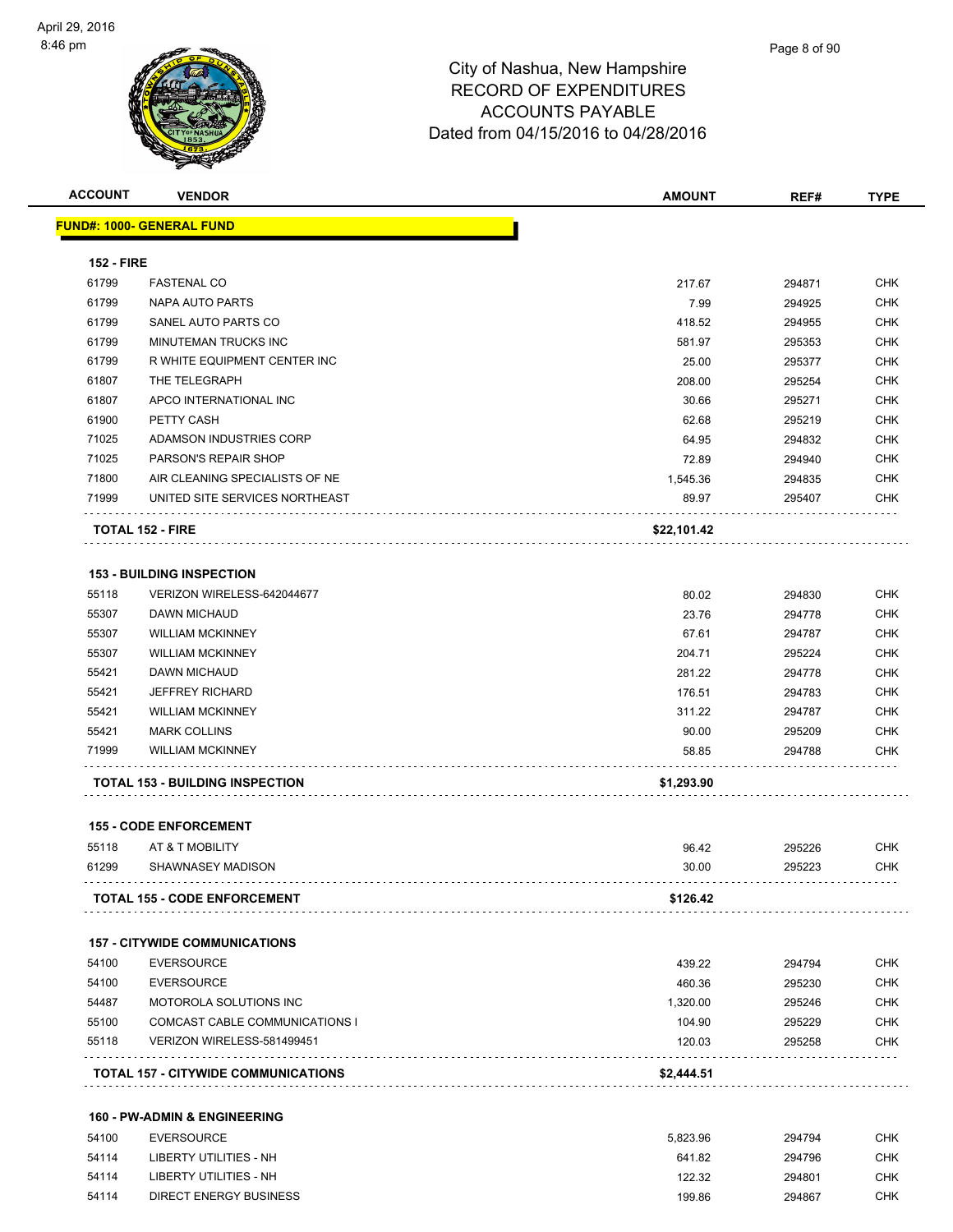| <b>ACCOUNT</b> | <b>VENDOR</b>                                           | <b>AMOUNT</b>  | REF#             | <b>TYPE</b>              |
|----------------|---------------------------------------------------------|----------------|------------------|--------------------------|
|                | <b>FUND#: 1000- GENERAL FUND</b>                        |                |                  |                          |
|                | <b>160 - PW-ADMIN &amp; ENGINEERING</b>                 |                |                  |                          |
| 54141          | PENNICHUCK WATER WORKS INC                              | 61.84          | 294816           | <b>CHK</b>               |
| 54141          | PENNICHUCK WATER WORKS INC                              | 93.57          | 295250           | <b>CHK</b>               |
| 54421          | CONWAY OFFICE SOLUTIONS                                 | 362.00         | 295297           | <b>CHK</b>               |
| 55118          | AT & T MOBILITY                                         | 184.16         | 295226           | <b>CHK</b>               |
| 55400          | MICROCAD TRAINING & CONSULTING                          | 597.00         | 294808           | <b>CHK</b>               |
| 55400          | NH PUBLIC WORKS ASSOCIATION                             | 60.00          | 295247           | <b>CHK</b>               |
| 55699          | ASAP SPRINKLER LLC                                      | 310.00         | 294766           | <b>CHK</b>               |
| 55699          | <b>KEANE FIRE &amp; SAFETY EQUIPMENT</b>                | 72.75          | 294904           | <b>CHK</b>               |
| 61100          | WB MASON CO INC                                         | 36.55          | 294976           | <b>CHK</b>               |
| 61100          | AMAZON                                                  | 151.45         | 295225           | <b>CHK</b>               |
| 61299          | <b>APWA</b>                                             | 78.75          | 294790           | <b>CHK</b>               |
| 61310          | AVSG LP                                                 | 46.37          | 295275           | CHK                      |
|                | <b>TOTAL 160 - PW-ADMIN &amp; ENGINEERING</b>           | \$8,842.40     |                  |                          |
|                |                                                         |                |                  |                          |
| 161 - STREETS  |                                                         |                |                  |                          |
| 54100          | <b>EVERSOURCE</b>                                       | 1,640.53       | 294794           | <b>CHK</b>               |
| 54100          | <b>EVERSOURCE</b>                                       | 1,032.40       | 295230           | <b>CHK</b>               |
| 54114          | LIBERTY UTILITIES - NH                                  | 2,950.44       | 294803           | <b>CHK</b>               |
| 54114          | <b>DIRECT ENERGY BUSINESS</b>                           | 5,878.13       | 294867           | <b>CHK</b>               |
| 54228          | <b>JP PEST SERVICES</b>                                 | 68.00          | 294897           | <b>CHK</b>               |
| 54236          | CALLOGIX INC                                            | 170.91         | 295287           | <b>CHK</b>               |
| 54243          | <b>BLAKE GROUP</b>                                      | 1,822.11       | 294854           | <b>CHK</b>               |
| 54243          | <b>BLAKE GROUP</b>                                      | 634.69         | 295285           | <b>CHK</b>               |
| 54280<br>54280 | GATE CITY FENCE CO INC<br>KEANE FIRE & SAFETY EQUIPMENT | 2,490.00       | 294880           | <b>CHK</b>               |
|                | STEVE SHUMSKY UNLIMITED DOOR                            | 689.85         | 294904           | <b>CHK</b><br><b>CHK</b> |
| 54280<br>54421 | CONWAY OFFICE SOLUTIONS                                 | 314.50         | 295395           |                          |
| 54600          | <b>BELLETETES INC</b>                                   | 224.50<br>2.25 | 295297           | <b>CHK</b><br><b>CHK</b> |
| 54600          | <b>CARPARTS OF NASHUA</b>                               | 452.69         | 294850<br>294858 | <b>CHK</b>               |
| 54600          | <b>CHADWICK BAROSS INC</b>                              | 685.31         | 294860           | <b>CHK</b>               |
| 54600          | <b>FASTENAL CO</b>                                      | 105.01         | 294871           | <b>CHK</b>               |
| 54600          | FREIGHTLINER OF NH INC                                  | 290.62         | 294876           | <b>CHK</b>               |
| 54600          | <b>JOE GRAFIX LLC</b>                                   | 155.00         | 294900           | <b>CHK</b>               |
| 54600          | <b>MB TRACTOR &amp; EQUIPMENT</b>                       | 418.86         | 294917           | <b>CHK</b>               |
| 54600          | NAPA AUTO PARTS                                         | 420.70         | 294925           | <b>CHK</b>               |
| 54600          | PINE MOTOR PARTS                                        | 108.30         | 294943           | <b>CHK</b>               |
| 54600          | <b>POWERPLAN</b>                                        | 30.55          | 294946           | <b>CHK</b>               |
| 54600          | SANEL AUTO PARTS CO                                     | 195.53         | 294957           | <b>CHK</b>               |
| 54600          | SOUTHWORTH-MILTON INC                                   | 499.99         | 294961           | <b>CHK</b>               |
| 54600          | TENNANT SALES & SERVICE CO                              | 183.50         | 294967           | <b>CHK</b>               |
| 54600          | <b>VERN'S AUTO BODY</b>                                 | 200.00         | 294974           | <b>CHK</b>               |
| 54600          | <b>BEST FORD</b>                                        | 262.88         | 295284           | <b>CHK</b>               |
| 54600          | <b>GRANITE STATE GLASS</b>                              | 75.00          | 295320           | <b>CHK</b>               |
| 54600          | M & M ELECTRICAL SUPPLY CO INC                          | 12.88          | 295339           | CHK                      |
| 54600          | MACMULKIN CHEVROLET INC                                 | 17.16          | 295340           | <b>CHK</b>               |
| 54600          | <b>MB TRACTOR &amp; EQUIPMENT</b>                       | 244.66         | 295346           | <b>CHK</b>               |
| 54600          | MILL METALS CORP                                        | 245.00         | 295352           | <b>CHK</b>               |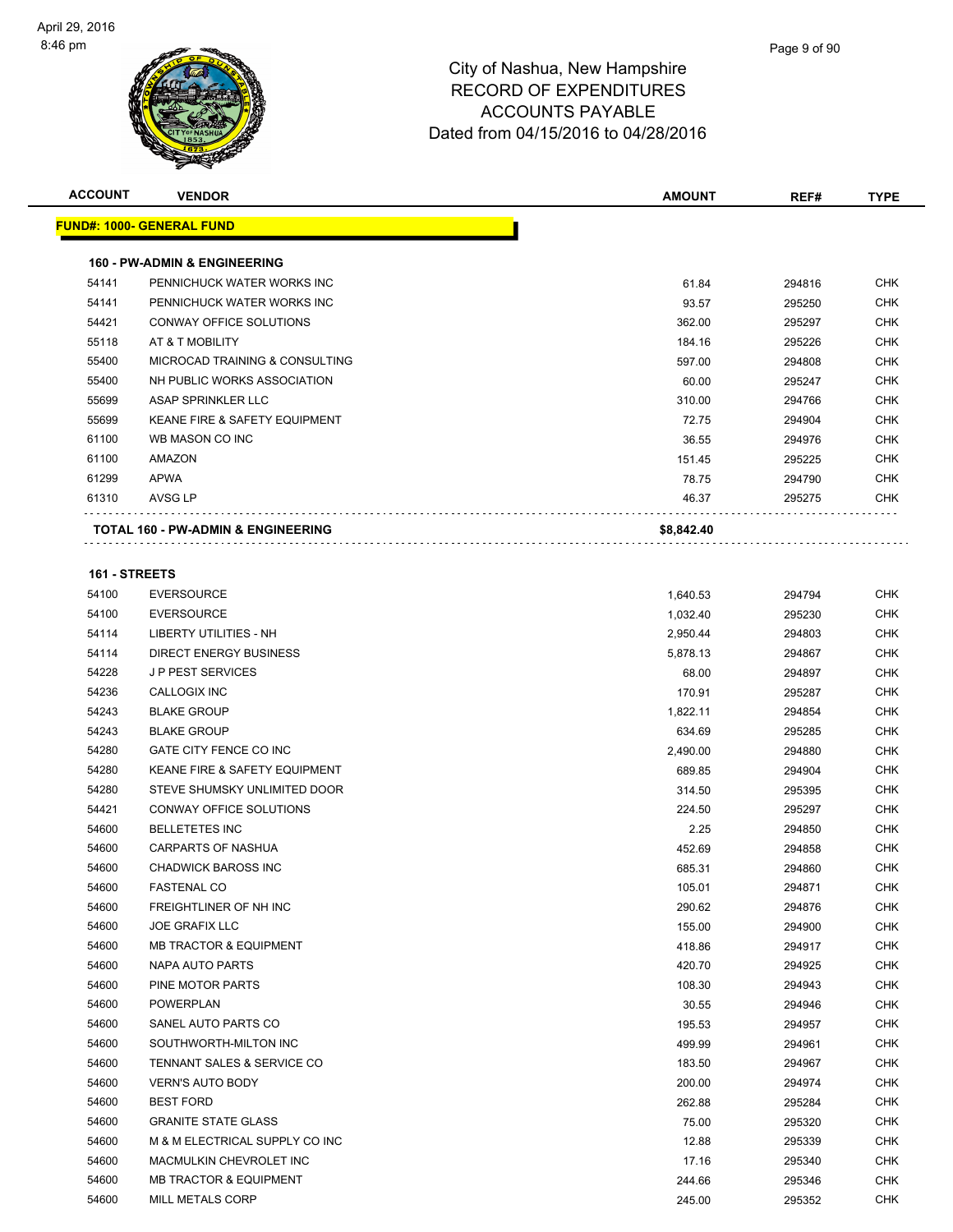

| <b>ACCOUNT</b> | <b>VENDOR</b>                     | <b>AMOUNT</b> | REF#   | <b>TYPE</b> |
|----------------|-----------------------------------|---------------|--------|-------------|
|                | <u> FUND#: 1000- GENERAL FUND</u> |               |        |             |
| 161 - STREETS  |                                   |               |        |             |
| 54600          | NAPA AUTO PARTS                   | 83.40         | 295355 | <b>CHK</b>  |
| 54828          | US BANK EQUIPMENT FINANCE         | 109.70        | 294825 | <b>CHK</b>  |
| 55118          | AT & T MOBILITY                   | 225.47        | 295226 | <b>CHK</b>  |
| 61107          | ALECS SHOE STORE INC              | 109.95        | 294838 | <b>CHK</b>  |
| 61107          | UNIFIRST CORPORATION              | 434.19        | 294972 | <b>CHK</b>  |
| 61107          | WB MASON CO INC                   | 350.12        | 294976 | <b>CHK</b>  |
| 61107          | UNIFIRST CORPORATION              | 395.77        | 295405 | CHK         |
| 61166          | AIRGAS USA LLC                    | 185.32        | 294836 | <b>CHK</b>  |
| 61166          | <b>BOT L GAS INC</b>              | 127.00        | 294855 | <b>CHK</b>  |
| 61166          | <b>BOT L GAS INC</b>              | 127.00        | 295286 | <b>CHK</b>  |
| 61299          | NH BRAGG & SONS INC               | 218.86        | 294935 | <b>CHK</b>  |
| 61299          | COMCAST CABLE COMMUNICATIONS I    | 1.03          | 295229 | <b>CHK</b>  |
| 61299          | <b>BELLETETES INC</b>             | 73.95         | 295281 | <b>CHK</b>  |
| 61299          | NH BRAGG & SONS INC               | 538.27        | 295365 | <b>CHK</b>  |
| 61300          | DENNIS K BURKE INC                | 10,669.54     | 294865 | <b>CHK</b>  |
| 61307          | SHATTUCK MALONE OIL CO            | 4,195.07      | 294819 | <b>CHK</b>  |
| 61310          | <b>AVSG LP</b>                    | 2,000.23      | 295275 | <b>CHK</b>  |
| 61507          | <b>BROX INDUSTRIES INC</b>        | 112.68        | 294856 | <b>CHK</b>  |
| 61507          | <b>CONTINENTAL PAVING INC</b>     | 1,841.64      | 295296 | <b>CHK</b>  |
| 61514          | <b>EASTERN MINERALS INC</b>       | 26,140.57     | 295305 | <b>CHK</b>  |
| 61542          | PERMA LINE CORP OF NEW ENGLAND    | 1,959.50      | 294942 | <b>CHK</b>  |
| 61556          | OCEAN STATE SIGNAL CO             | 1,980.00      | 295367 | <b>CHK</b>  |
| 61560          | <b>HUDSON QUARRY CORP</b>         | 188.47        | 294891 | <b>CHK</b>  |
| 61560          | <b>HUDSON QUARRY CORP</b>         | 551.77        | 295329 | <b>CHK</b>  |
| 61562          | <b>FASTENAL CO</b>                | 65.82         | 294871 | <b>CHK</b>  |
| 61709          | CARPARTS OF NASHUA                | 117.18        | 294858 | <b>CHK</b>  |
| 61709          | FISHER AUTO PARTS INC             | 32.32         | 294874 | <b>CHK</b>  |
| 61709          | <b>G H BERLIN WINDWARD</b>        | 1,852.86      | 294877 | <b>CHK</b>  |
| 61709          | SANEL AUTO PARTS CO               | 18.30         | 294957 | <b>CHK</b>  |
| 71025          | <b>GMS HYDRAULICS INC</b>         | 152.30        | 294882 | <b>CHK</b>  |
| 71999          | SANEL AUTO PARTS CO               | 124.00        | 294957 | <b>CHK</b>  |
| 71999          | NAPA AUTO PARTS                   | 116.57        | 295355 | CHK         |
|                | <b>TOTAL 161 - STREETS</b>        | \$77,620.80   |        |             |
|                |                                   |               |        |             |

#### **162 - STREET LIGHTING**

| 54100 | EVERSOURCE                         | 251.95   | 295230 | CHK |
|-------|------------------------------------|----------|--------|-----|
|       | <b>TOTAL 162 - STREET LIGHTING</b> | \$648.19 |        |     |

#### **166 - PARKING LOTS**

| 54100 | EVERSOURCE                     | 1.833.87 | 294794 | <b>CHK</b> |
|-------|--------------------------------|----------|--------|------------|
| 54141 | PENNICHUCK WATER WORKS INC     | 138.80   | 295250 | <b>CHK</b> |
| 54207 | THE DOTY GROUP INC             | 900.00   | 295302 | <b>CHK</b> |
| 55699 | UNITED SITE SERVICES NORTHEAST | 54.97    | 295407 | <b>CHK</b> |
| 61428 | CENTRAL PAPER PRODUCTS CO      | 51.36    | 294859 | <b>CHK</b> |
|       |                                |          |        |            |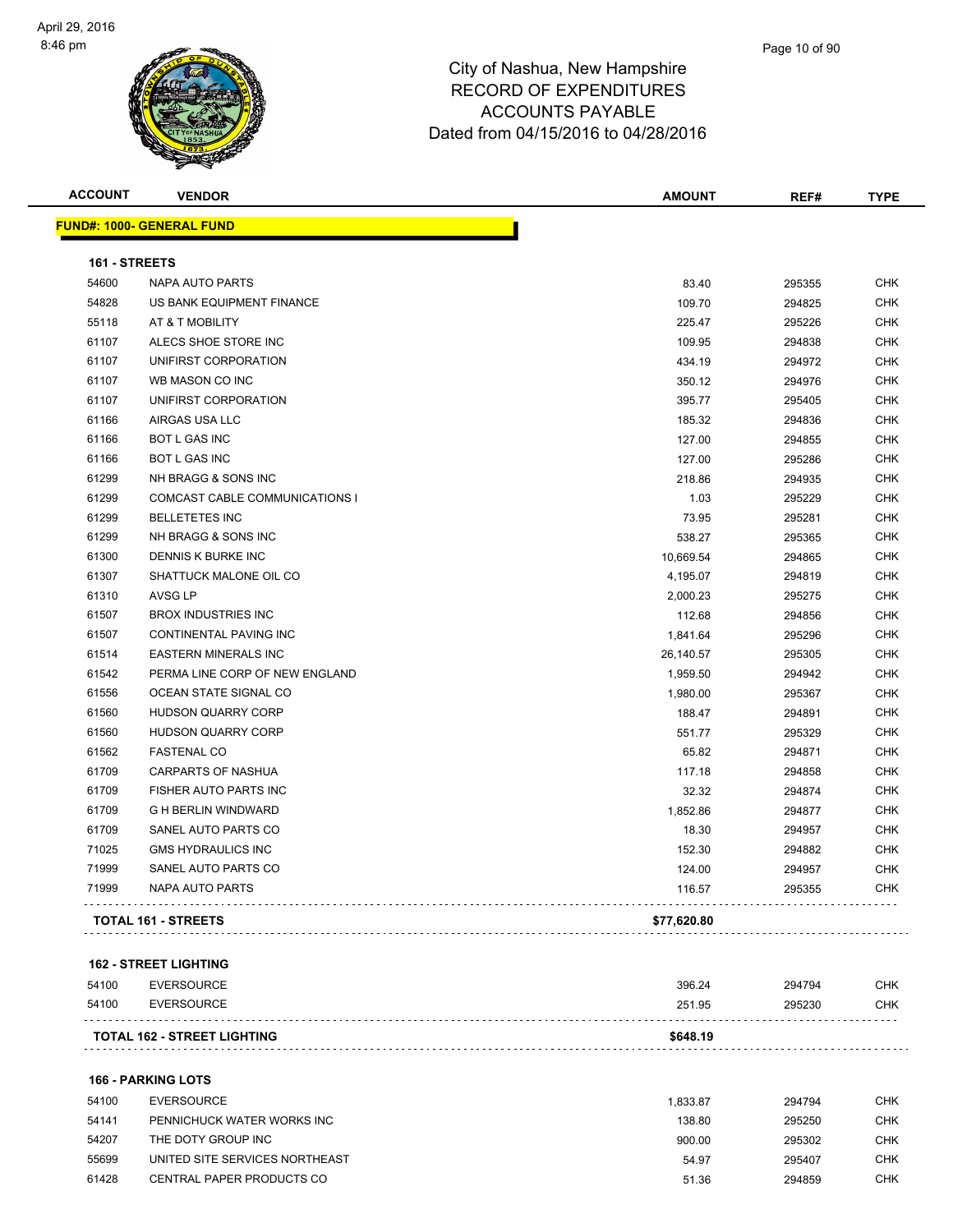

#### Page 11 of 90

| <b>ACCOUNT</b> | <b>VENDOR</b>                                              | <b>AMOUNT</b>    | REF#             | <b>TYPE</b> |
|----------------|------------------------------------------------------------|------------------|------------------|-------------|
|                | FUND#: 1000- GENERAL FUND                                  |                  |                  |             |
|                | <b>TOTAL 166 - PARKING LOTS</b>                            | \$2,979.00       |                  |             |
|                | <b>171 - COMMUNITY SERVICES</b>                            |                  |                  |             |
| 54100          | <b>EVERSOURCE</b>                                          | 976.90           | 294794           | <b>CHK</b>  |
| 54107          | SHATTUCK MALONE OIL CO                                     | 1,189.83         | 294819           | <b>CHK</b>  |
| 54141          | PENNICHUCK WATER WORKS INC                                 | 222.64           | 295250           | <b>CHK</b>  |
| 54421          | CONWAY OFFICE SOLUTIONS                                    | 504.00           | 295297           | <b>CHK</b>  |
| 54828          | US BANK EQUIPMENT FINANCE                                  | 339.00           | 294827           | CHK         |
| 55307          | <b>BEVERLY DOOLAN</b>                                      | 93.96            | 294744           | <b>CHK</b>  |
| 55307          | <b>BOBBIE BAGLEY</b>                                       | 37.26            | 294845           | CHK         |
| 55400          | SAINT ANSELM COLLEGE                                       | 385.00           | 294817           | <b>CHK</b>  |
| 55400          | SAINT ANSELM COLLEGE                                       | 770.00           | 294818           | <b>CHK</b>  |
| 61100          | WB MASON CO INC                                            | (81.90)          | 294976           | <b>CHK</b>  |
| 61100          | WB MASON CO INC                                            | 58.06            | 295414           | <b>CHK</b>  |
| 61250          | <b>HIPPOPRESS</b>                                          | 568.00           | 294887           | <b>CHK</b>  |
| 61250          | <b>RUMBO</b>                                               | 440.00           | 294951           | CHK         |
| 68318          | <b>ALPHAGRAPHICS</b>                                       | 418.96           | 294840           | <b>CHK</b>  |
| 68318          | <b>AMAZON</b>                                              | 152.40           | 295225           | <b>CHK</b>  |
| 68320          | YOUTH COUNCIL                                              | 277.18           | 294977           | <b>CHK</b>  |
|                |                                                            |                  |                  |             |
| 55307          | <b>172 - COMMUNITY HEALTH</b><br><b>JACQUELINE AGUILAR</b> | 304.92           | 294764           | <b>CHK</b>  |
| 55307          | <b>KAYLA O'BRIEN</b>                                       | 114.00           | 294776           | <b>CHK</b>  |
| 55400          | SAINT ANSELM COLLEGE                                       | 1,155.00         | 294818           | CHK         |
| 55400          | JACQUELINE AGUILAR                                         | 55.00            | 295205           | <b>CHK</b>  |
|                | <b>TOTAL 172 - COMMUNITY HEALTH</b>                        | \$1,628.92       |                  |             |
|                |                                                            |                  |                  |             |
| 55307          | <b>173 - ENVIRONMENTAL HEALTH</b><br><b>RENE BEAUDOIN</b>  | 86.40            | 294849           | CHK         |
| 55400          | NH HEALTH OFFICERS ASSOCIATION                             | 70.00            | 294811           | CHK         |
| 55421          | <b>MEREDITH LOCKWOOD</b>                                   | 50.00            | 294908           | <b>CHK</b>  |
| 61100          | PETTY CASH                                                 | 12.99            | 294781           | <b>CHK</b>  |
| 61149          | <b>VWR INTERNATIONAL</b>                                   | 346.59           | 294975           | <b>CHK</b>  |
|                | <b>TOTAL 173 - ENVIRONMENTAL HEALTH</b>                    | \$565.98         |                  |             |
|                | <b>175 - WELFARE ASSISTANCE</b>                            |                  |                  |             |
| 55810          | 188 CONCORD ST LLC                                         | 1,136.71         | 295156           | <b>CHK</b>  |
| 55810          | BISHOP REAL ESTATE MGMT INC                                | 700.00           | 295157           | <b>CHK</b>  |
| 55810          | <b>CANTERBURY APARTMENTS</b>                               | 880.00           | 295158           | <b>CHK</b>  |
| 55810          | <b>FRANCIS X CONNOLLY</b>                                  |                  |                  | <b>CHK</b>  |
|                | JOSEPH E COTE                                              | 740.00           | 295159           | <b>CHK</b>  |
| 55810<br>55810 | <b>COUNTRY BARN MOTEL</b>                                  | 300.00           | 295160           | <b>CHK</b>  |
| 55810          | <b>LAMERAND ENTERPRISES</b>                                | 844.27<br>340.00 | 295161<br>295162 | <b>CHK</b>  |
| 55810          | <b>MARYANN PAQUIN</b>                                      | 525.00           |                  | <b>CHK</b>  |
|                |                                                            |                  | 295164           |             |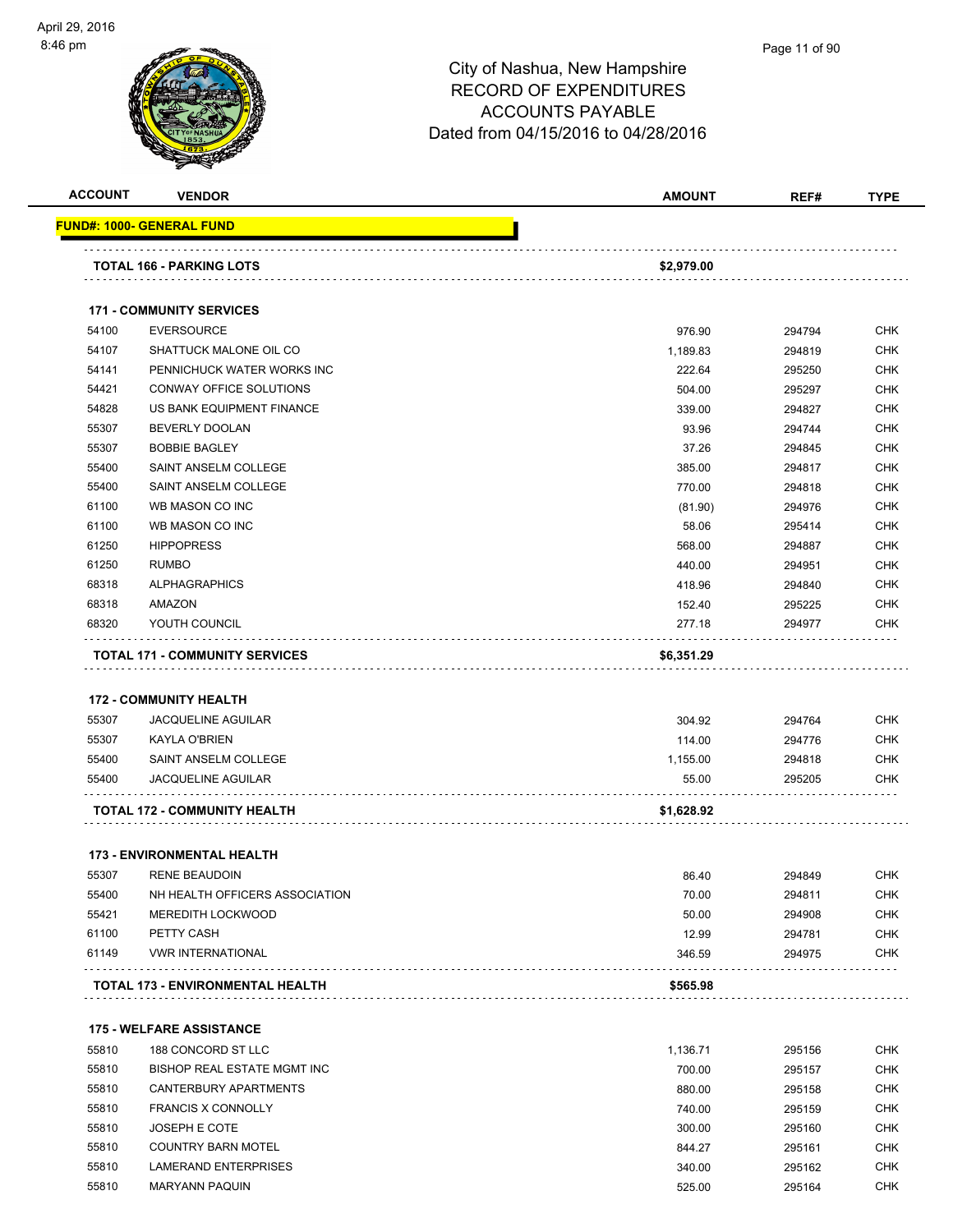

| <b>ACCOUNT</b> | <b>VENDOR</b>                       | <b>AMOUNT</b> | REF#   | <b>TYPE</b> |
|----------------|-------------------------------------|---------------|--------|-------------|
|                | <u> FUND#: 1000- GENERAL FUND</u>   |               |        |             |
|                | <b>175 - WELFARE ASSISTANCE</b>     |               |        |             |
| 55810          | <b>MHARN PROPERTIES LLC</b>         | 700.00        | 295165 | CHK         |
| 55810          | <b>FRANCOIS J PARENT</b>            | 740.00        | 295166 | CHK         |
| 55810          | <b>FERNAND POULIN</b>               | 949.00        | 295167 | CHK         |
| 55810          | RJ REAL ESTATE PARTNERSHIP          | 530.00        | 295168 | CHK         |
| 55810          | <b>RICKY J SMART</b>                | 785.87        | 295169 | <b>CHK</b>  |
| 55810          | SOMERSET ASSOCIATES                 | 785.87        | 295170 | CHK         |
| 55810          | MOTEL 6                             | 324.84        | 295610 | <b>CHK</b>  |
| 55810          | 188 CONCORD ST LLC                  | 404.59        | 295611 | <b>CHK</b>  |
| 55810          | 23-25 TEMPLE ST REALTY LLC          | 980.00        | 295612 | <b>CHK</b>  |
| 55810          | 82 WEST HOLLIS ST LLC               | 680.00        | 295613 | <b>CHK</b>  |
| 55810          | ARLINGTON ARMS LLC                  | 591.50        | 295614 | CHK         |
| 55810          | <b>COUNTRY BARN MOTEL</b>           | 1,077.99      | 295615 | CHK         |
| 55810          | GULZAR-E-RAZIA LLC                  | 464.00        | 295617 | <b>CHK</b>  |
| 55810          | <b>JENSEN'S INC</b>                 | 411.00        | 295618 | <b>CHK</b>  |
| 55810          | THE FRONT DOOR AGENCY INC           | 360.00        | 295619 | <b>CHK</b>  |
| 55814          | <b>EVERSOURCE</b>                   | 50.54         | 295155 | CHK         |
| 55814          | <b>EVERSOURCE</b>                   | 559.62        | 295608 | CHK         |
| 55814          | <b>LIBERTY UTILITIES</b>            | 161.65        | 295609 | CHK         |
| 55816          | MARKET BASKET ACCT 2589096          | 552.15        | 295163 | CHK         |
| 55818          | MARKET BASKET ACCT 2589096          | 84.09         | 295163 | CHK         |
| 55820          | <b>CREMATION SOCIETY OF NH</b>      | 750.00        | 295616 | CHK         |
|                | <b>177 - PARKS &amp; RECREATION</b> |               |        |             |
| 44549          | AL OCASIO                           | 20.00         | 295596 | <b>CHK</b>  |
| 44549          | ANGELA LOPEZ                        | 20.00         | 295597 | CHK         |
| 44549          | <b>JAMES PARKER</b>                 | 20.00         | 295599 | CHK         |
| 44549          | KATHY STORKWEATHER                  | 20.00         | 295600 | CHK         |
| 44549          | PAUL LAFORGE                        | 40.00         | 295602 | CHK         |
| 44549          | <b>SEAN CRAWFORD</b>                | 20.00         | 295604 | CHK         |
| 54100          | <b>EVERSOURCE</b>                   | 139.03        | 294794 | <b>CHK</b>  |
| 54100          | <b>EVERSOURCE</b>                   | 7,741.41      | 295230 | CHK         |
| 54114          | <b>LIBERTY UTILITIES - NH</b>       | 49.85         | 294804 | CHK         |
| 54114          | LIBERTY UTILITIES - NH              | 286.35        | 294806 | CHK         |
| 54114          | <b>DIRECT ENERGY BUSINESS</b>       | 458.65        | 295301 | <b>CHK</b>  |
| 54141          | PENNICHUCK WATER WORKS INC          | 122.90        | 294816 | CHK         |
| 54141          | PENNICHUCK WATER WORKS INC          | 333.92        | 295250 | CHK         |
| 54253          | SOUTHERN NH TREE & LANDSCAPE L      | 1,400.00      | 295393 | CHK         |
| 54280          | <b>HAJOCA CORPORATION</b>           | 36.16         | 294886 | CHK         |
| 54280          | HUDSON QUARRY CORP                  | 278.34        | 294891 | <b>CHK</b>  |
| 54280          | <b>B &amp; S LOCKSMITHS INC</b>     | 8.25          | 295276 | CHK         |
| 54280          | <b>BELLETETES INC</b>               | 151.41        | 295281 | <b>CHK</b>  |
| 54280          | CHARLES C HART SEED COMPANY         | 1,050.00      | 295293 | <b>CHK</b>  |
| 54280          | F W WEBB COMPANY                    | 114.16        | 295308 | CHK         |
| 54280          | GATE CITY FENCE CO INC              | 773.00        | 295314 | CHK         |
| 54280          | HOME DEPOT CREDIT SERVICE 3065      | 825.43        | 295327 | CHK         |
| 54280          | M & M ELECTRICAL SUPPLY CO INC      | 68.45         | 295339 | CHK         |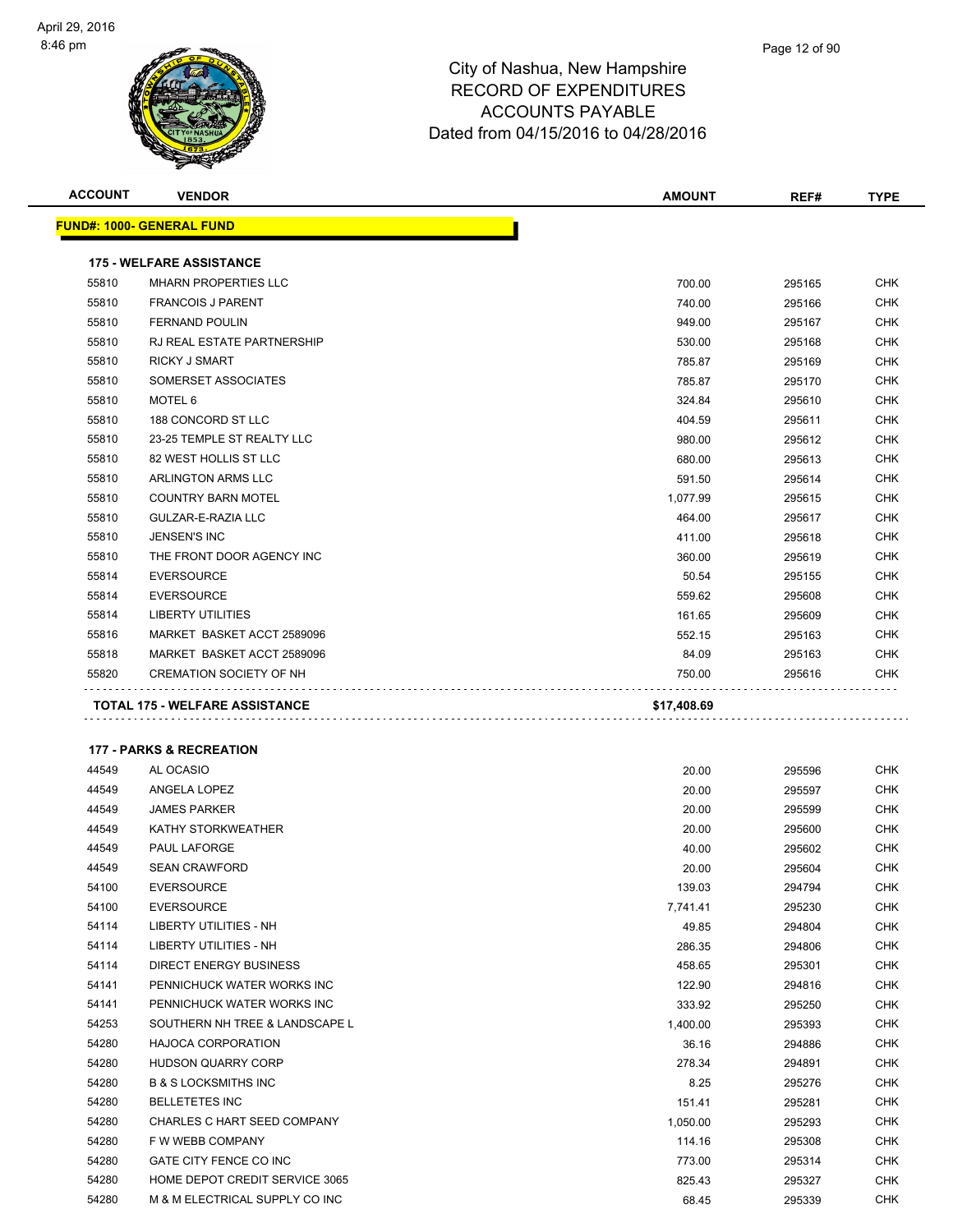| <b>ACCOUNT</b> | <b>VENDOR</b>                       | <b>AMOUNT</b>    | REF#             | <b>TYPE</b>              |
|----------------|-------------------------------------|------------------|------------------|--------------------------|
|                | <u> FUND#: 1000- GENERAL FUND</u>   |                  |                  |                          |
|                |                                     |                  |                  |                          |
|                | <b>177 - PARKS &amp; RECREATION</b> |                  |                  |                          |
| 54280          | NASHUA WALLPAPER & PAINT CO         | 206.45           | 295359           | <b>CHK</b>               |
| 54421          | CONWAY OFFICE SOLUTIONS             | 99.00            | 295297           | <b>CHK</b>               |
| 54821          | UNITED SITE SERVICES NORTHEAST      | 1,154.37         | 294973           | CHK                      |
| 54821          | <b>BALCOM BROS INC</b>              | 199.00           | 295279           | <b>CHK</b>               |
| 54828          | US BANK EQUIPMENT FINANCE           | 83.85            | 294826           | <b>CHK</b>               |
| 55118          | AT & T MOBILITY                     | 202.23           | 295226           | CHK                      |
| 55200          | <b>NICK CAGGIANO</b>                | 138.00           | 295207           | <b>CHK</b>               |
| 55642          | <b>GREG COY</b>                     | 840.00           | 295598           | <b>CHK</b>               |
| 55642          | <b>FRANK SAIA</b>                   | 105.00           | 295603           | <b>CHK</b>               |
| 55642          | RONALD SEVIGNY                      | 665.00           | 295605           | <b>CHK</b>               |
| 61107          | <b>M &amp; N SPORTS LLC</b>         | 3,522.60         | 294910           | <b>CHK</b>               |
| 61107          | PHOENIX SCREEN PRINTING             | 3,779.50         | 295373           | <b>CHK</b>               |
| 61299          | CARPARTS OF NASHUA                  | 36.61            | 295289           | <b>CHK</b>               |
| 61299          | SAM'S CLUB DIRECT-0860              | 115.64           | 295384           | CHK                      |
| 61310          | <b>AVSG LP</b>                      | 317.98           | 295275           | <b>CHK</b>               |
| 61799          | <b>MILL METALS CORP</b>             | 175.00           | 294922           | <b>CHK</b>               |
| 61799          | <b>CARPARTS OF NASHUA</b>           | 343.59           | 295289           | CHK                      |
| 61799          | FISHER AUTO PARTS INC               | 63.12            | 295310           | <b>CHK</b>               |
| 61799          | NAPA AUTO PARTS                     | 18.34            | 295355           | CHK                      |
| 61799          | NAPA AUTO PARTS                     | 286.75           | 295357           | <b>CHK</b>               |
| 61799          | SANEL AUTO PARTS CO                 | 549.72           | 295387           | <b>CHK</b>               |
| 71625          | M E O'BRIEN & SONS INC              | 454.00           | 294911           | CHK                      |
|                |                                     |                  |                  |                          |
|                | TOTAL 177 - PARKS & RECREATION      | \$27,333.06      |                  |                          |
| 179 - LIBRARY  |                                     |                  |                  |                          |
| 54114          | <b>LIBERTY UTILITIES - NH</b>       | 763.74           |                  | <b>CHK</b>               |
| 54114          | <b>DIRECT ENERGY BUSINESS</b>       |                  | 294799<br>294867 |                          |
| 54141          | PENNICHUCK WATER WORKS INC          | 1,083.23         |                  | <b>CHK</b><br><b>CHK</b> |
| 54280          | HOME DEPOT CREDIT SERVICE 3065      | 388.37<br>150.69 | 294816           | CHK                      |
| 54280          | <b>JP PEST SERVICES</b>             | 228.00           | 294888<br>294897 | <b>CHK</b>               |
| 54421          | CONWAY OFFICE SOLUTIONS             | 315.00           |                  | <b>CHK</b>               |
| 54428          | COMCAST CABLE COMMUNICATIONS I      | 189.85           | 295297<br>294791 | CHK                      |
| 54428          | OCLC INC                            | 1,434.48         |                  | <b>CHK</b>               |
| 55109          | AT & T MOBILITY                     | 33.79            | 295369<br>295226 | <b>CHK</b>               |
| 55200          | <b>NHLTA</b>                        | 210.00           | 294813           | <b>CHK</b>               |
| 55307          | <b>JENNIFER HOSKING</b>             | 105.36           | 294775           | <b>CHK</b>               |
| 55307          | <b>KRISTEN A MURPHY</b>             | 29.47            | 294924           | <b>CHK</b>               |
| 55400          | <b>NHLTA</b>                        | 65.00            | 295248           | <b>CHK</b>               |
| 55607          | USPS-CMRS-PB #49113079              | 1,500.00         | 150386           | ACH                      |
| 61100          | ANCO SIGNS & STAMPS INC             | 36.25            | 294841           | <b>CHK</b>               |
| 61100          | <b>ULINE</b>                        |                  |                  | <b>CHK</b>               |
| 61100          | WB MASON CO INC                     | 53.26<br>159.12  | 294971<br>294976 | <b>CHK</b>               |
| 61299          | <b>GALLERY SYSTEM ART DISPLAYS</b>  | 210.35           | 294878           | <b>CHK</b>               |
| 61299          | AMAZON                              | 161.85           |                  | <b>CHK</b>               |
| 61299          | <b>JENNIFER HOSKING</b>             | 74.98            | 295225<br>295328 | <b>CHK</b>               |
| 61428          | NEW ENGLAND PAPER & SUPPLY          | 527.89           |                  | <b>CHK</b>               |
| 61650          |                                     | 29.03            | 295361           | <b>CHK</b>               |
|                | WB MASON CO INC                     |                  | 294976           |                          |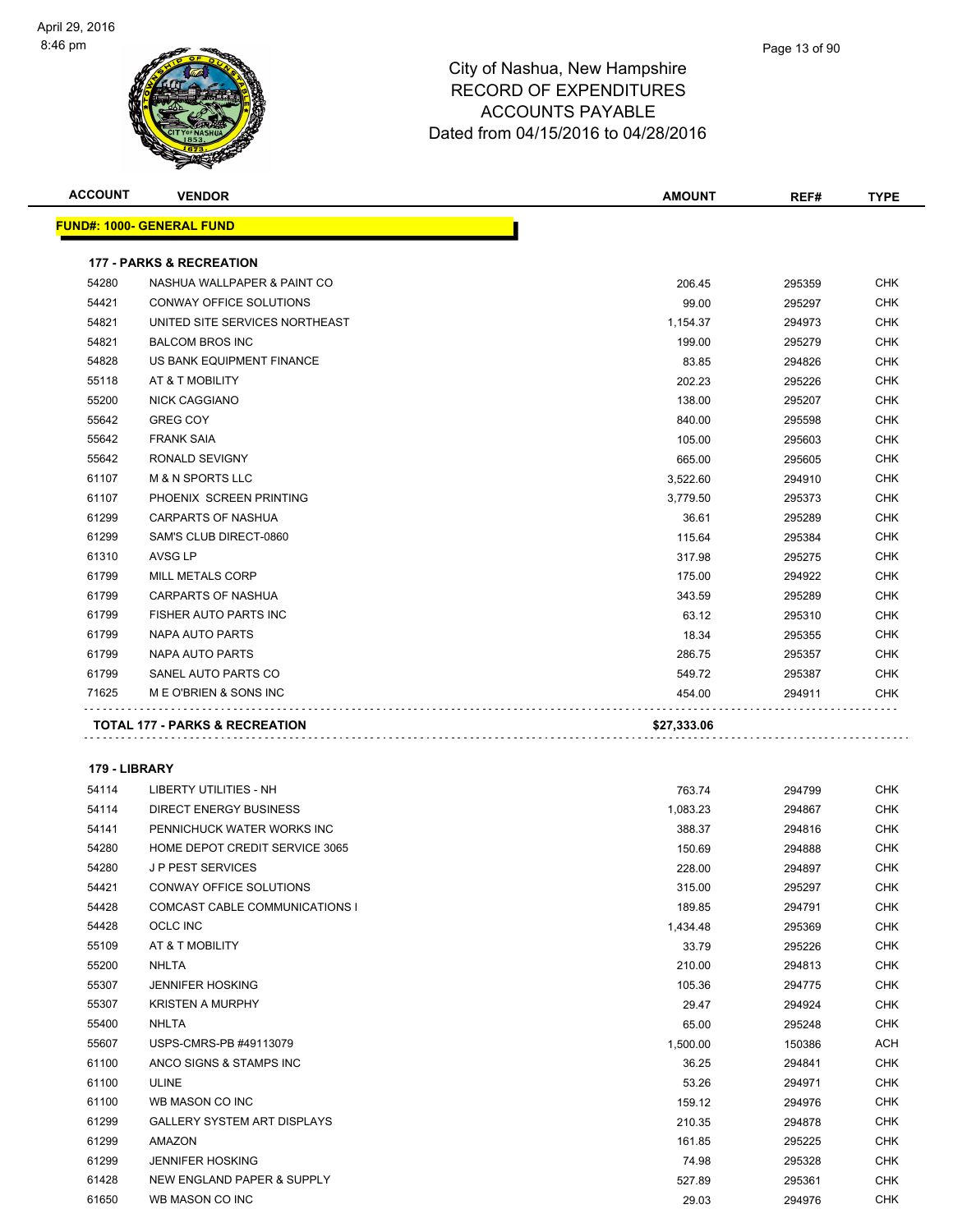# City of Nashua, New Hampshire RECORD OF EXPENDITURES

ACCOUNTS PAYABLE Dated from 04/15/2016 to 04/28/2016

| <b>ACCOUNT</b>         | <b>VENDOR</b>                           | <b>AMOUNT</b>  | REF#             | <b>TYPE</b> |
|------------------------|-----------------------------------------|----------------|------------------|-------------|
|                        | <b>FUND#: 1000- GENERAL FUND</b>        |                |                  |             |
|                        |                                         |                |                  |             |
| 179 - LIBRARY<br>61807 | NHBA - CLE                              | 250.00         | 294812           | <b>CHK</b>  |
| 61807                  | <b>BAKER &amp; TAYLOR</b>               | 1,684.35       |                  | <b>CHK</b>  |
| 61807                  | <b>INGRAM LIBRARY SERVICES</b>          | 1,532.96       | 294846<br>294894 | <b>CHK</b>  |
| 61807                  | AMAZON                                  | 179.07         | 295225           | <b>CHK</b>  |
| 61807                  | <b>BAKER &amp; TAYLOR</b>               | 1,026.58       | 295278           | <b>CHK</b>  |
| 61807                  | <b>INGRAM LIBRARY SERVICES</b>          | 240.84         |                  | <b>CHK</b>  |
| 61807                  | SIMON & SCHUSTER                        | 26.88          | 295332<br>295391 | <b>CHK</b>  |
| 61814                  | MICROMARKETING, LLC                     | 72.23          |                  | <b>CHK</b>  |
| 61814                  | <b>MIDWEST TAPE</b>                     | 712.55         | 294920<br>294921 | <b>CHK</b>  |
| 61814                  | RANDOM HOUSE LLC                        | 33.75          |                  | <b>CHK</b>  |
| 61814                  | <b>BAKER &amp; TAYLOR</b>               |                | 294949           | <b>CHK</b>  |
|                        |                                         | 21.24          | 295278           |             |
| 61814                  | MICROMARKETING, LLC                     | 196.69         | 295350           | <b>CHK</b>  |
| 61814                  | <b>MIDWEST TAPE</b>                     | 321.67         | 295351           | <b>CHK</b>  |
| 61814                  | RANDOM HOUSE LLC                        | 26.25          | 295378           | <b>CHK</b>  |
| 61819                  | <b>INGRAM LIBRARY SERVICES</b>          | 417.79         | 294894           | <b>CHK</b>  |
| 61819                  | AMAZON                                  | 38.50          | 295225           | <b>CHK</b>  |
| 68322                  | NASHUA COMMUNITY MUSIC SCHOOL           | 100.00         | 294779           | <b>CHK</b>  |
| 68322                  | AC MOORE INC                            | 13.46          | 294831           | <b>CHK</b>  |
| 68322                  | CATHERINE SHERMAN PIRES                 | 230.00         | 294944           | <b>CHK</b>  |
| 68322                  | MICHAEL J CROSS                         | 100.00         | 295212           | <b>CHK</b>  |
| 68322                  | RAYMOND J MCSOLEY                       | 300.00         | 295349           | <b>CHK</b>  |
| 71221                  | AMAZON                                  | 1,476.91       | 295225           | <b>CHK</b>  |
|                        | TOTAL 179 - LIBRARY                     | \$16,751.43    |                  |             |
|                        | <b>181 - COMMUNITY DEVELOPMENT</b>      |                |                  |             |
| 54421                  | CONWAY OFFICE SOLUTIONS                 | 541.00         | 295297           | <b>CHK</b>  |
| 55421                  | MADELEINE MINEAU                        | 240.00         | 295217           | <b>CHK</b>  |
| 55421                  | NEW HAMPSHIRE PLANNERS ASSOC            | 75.00          |                  | <b>CHK</b>  |
| 61100                  | <b>GAYLORD BROS INC</b>                 |                | 295364           | <b>CHK</b>  |
| 61100                  | WB MASON CO INC                         | 93.28<br>54.60 | 295315<br>295414 | CHK         |
| 61650                  | JOSEPH MERRITT & COMPANY INC            | 138.06         | 294903           | <b>CHK</b>  |
| 61650                  | CONWAY OFFICE SOLUTIONS                 | 8.64           | 295297           | <b>CHK</b>  |
| 61650                  | WB MASON CO INC                         | 86.62          | 295414           | <b>CHK</b>  |
|                        |                                         |                |                  |             |
|                        | TOTAL 181 - COMMUNITY DEVELOPMENT       | \$1,237.20     |                  |             |
|                        | <b>182 - PLANNING AND ZONING</b>        |                |                  |             |
| 71900                  | AMAZON                                  | 377.78         | 295225           | <b>CHK</b>  |
|                        | TOTAL 182 - PLANNING AND ZONING         | \$377.78       |                  |             |
|                        | <b>183 - ECONOMIC DEVELOPMENT</b>       |                |                  |             |
| 54421                  | CONWAY OFFICE SOLUTIONS                 | 90.00          | 295297           | <b>CHK</b>  |
|                        | <b>TOTAL 183 - ECONOMIC DEVELOPMENT</b> | \$90.00        |                  |             |
|                        |                                         |                |                  |             |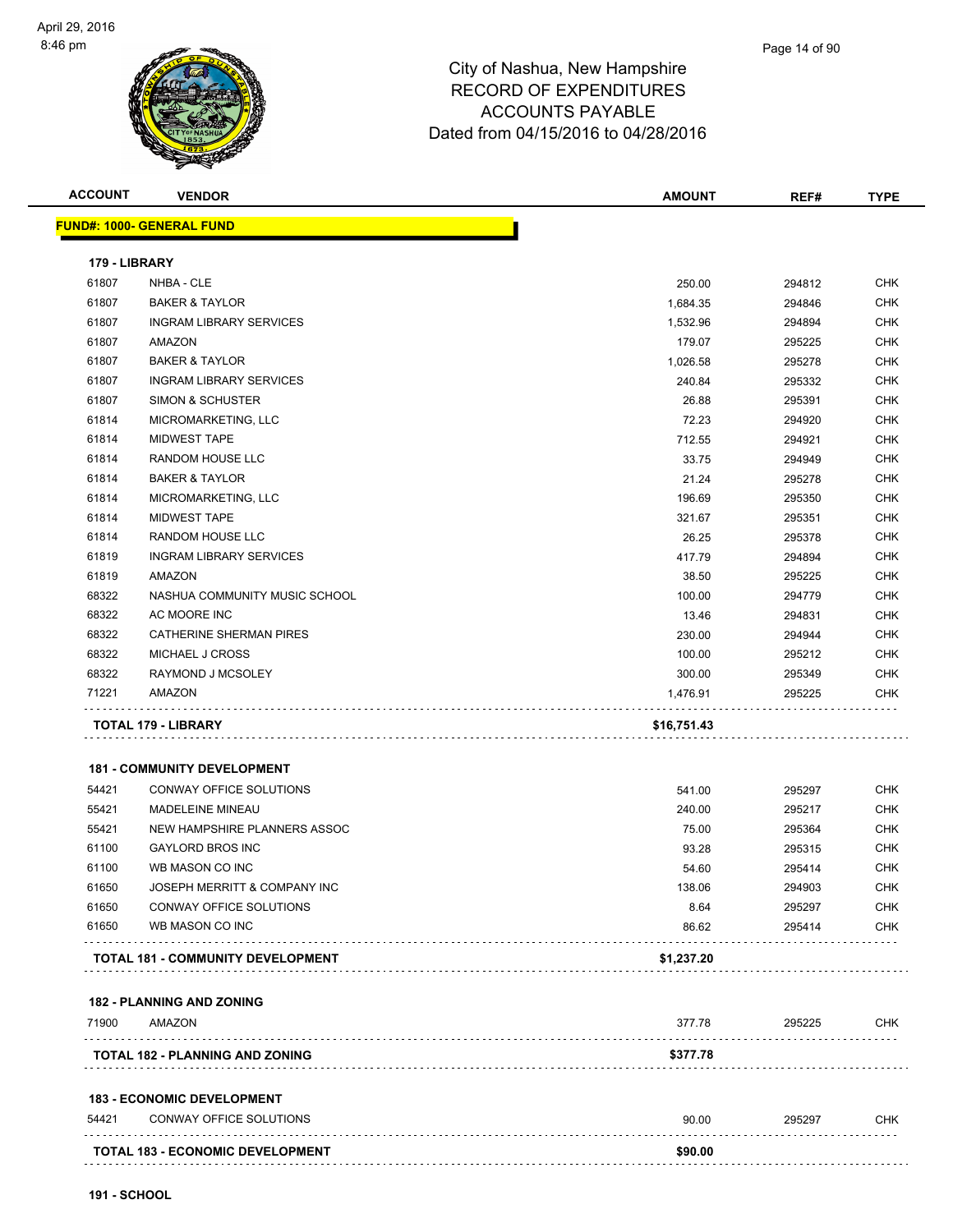

| <b>ACCOUNT</b>      | <b>VENDOR</b>                                  | <b>AMOUNT</b> | REF#             | <b>TYPE</b>       |
|---------------------|------------------------------------------------|---------------|------------------|-------------------|
|                     | <u> FUND#: 1000- GENERAL FUND</u>              |               |                  |                   |
|                     |                                                |               |                  |                   |
| <b>191 - SCHOOL</b> |                                                |               |                  |                   |
| 52150               | NH RETIREMENT SYSTEM                           | 1,296.09      | 150355           | ACH               |
| 52300               | <b>GUARDIAN</b>                                | 4,122.55      | 295052           | <b>CHK</b>        |
| 52300               | UNUM LIFE INSURANCE                            | 1,702.11      | 295142           | <b>CHK</b>        |
| 52800               | DARCY O'HARA                                   | 3,009.60      | 295103           | CHK               |
| 52800               | <b>JENNIFER SEUSING</b>                        | 1,545.60      | 295573           | <b>CHK</b>        |
| 53128               | WADLEIGH STARR & PETERS PLLC                   | 644.14        | 295588           | <b>CHK</b>        |
| 53600               | <b>HAMPSTEAD HOSPITAL</b>                      | 200.00        | 295496           | <b>CHK</b>        |
| 53614               | COMPASSIONATE WELLNESS SER LLC                 | 810.00        | 295019           | <b>CHK</b>        |
| 53614               | <b>MAS MEDICAL STAFFING</b>                    | 287.00        | 295087           | CHK               |
| 53614               | AMY MCCARTNEY                                  | 9,889.20      | 295090           | <b>CHK</b>        |
| 53614               | <b>SNHMC</b>                                   | 50.00         | 295130           | <b>CHK</b>        |
| 53614               | COMPASSIONATE WELLNESS SER LLC                 | 956.25        | 295459           | <b>CHK</b>        |
| 53614               | <b>MAS MEDICAL STAFFING</b>                    | 522.75        | 295530           | <b>CHK</b>        |
| 53614               | <b>READYNURSE STAFFING SERVICES</b>            | 999.13        | 295555           | <b>CHK</b>        |
| 53628               | LAURA IWASKIEWICZ                              | 1,000.00      | 294983           | CHK               |
| 53628               | <b>MEAGAN LEE BELLEMORE</b>                    | 60.00         | 295001           | <b>CHK</b>        |
| 53628               | NORTHEAST PRO-CON SOLUTIONS                    | 770.00        | 295102           | CHK               |
| 53628               | DANIELLE TROY                                  | 290.00        | 295140           | CHK               |
| 53628               | X2 DEVELOPMENT CORP                            | 200.00        |                  | <b>CHK</b>        |
| 53628               | NASHUA HS NORTH STUDENT ACT                    | 1,908.45      | 295152<br>295423 | CHK               |
| 53628               | STATE OF NH CRIMINAL RECORDS                   | 398.00        | 295425           | <b>CHK</b>        |
| 53628               | BRENDEN KEHREN DEVELOPMENT                     | 552.50        |                  | <b>CHK</b>        |
| 53628               | RINA DRAKE                                     |               | 295443           | CHK               |
| 53628               | HEWLETT PACKARD ENTERPRISE CO                  | 100.00        | 295470           | <b>CHK</b>        |
|                     |                                                | 2,425.56      | 295502           | <b>CHK</b>        |
| 53628               | <b>JAMES CHESEBROUGH</b><br>MANIZHEH MEHRABANI | 450.00        | 295511           | CHK               |
| 53628               | MULTI STATE BILLING SERVICES L                 | 90.00         | 295532           | <b>CHK</b>        |
| 53628               | <b>SECURADYNE SYSTEMS</b>                      | 3,331.28      | 295536           |                   |
| 53628               |                                                | 571.00        | 295572           | <b>CHK</b>        |
| 53628               | DANIELLE TROY<br><b>EVERSOURCE</b>             | 320.00        | 295582           | CHK<br><b>CHK</b> |
| 54100               |                                                | 110,575.65    | 294980           |                   |
| 54114               | LIBERTY UTILITIES                              | 16,332.58     | 294984           | CHK               |
| 54114               | DIRECT ENERGY BUSINESS                         | 26,149.26     | 295030           | <b>CHK</b>        |
| 54141               | PENNICHUCK WATER WORKS INC                     | 4,450.79      | 294986           | <b>CHK</b>        |
| 54280               | <b>B &amp; S LOCKSMITHS INC</b>                | 49.15         | 294995           | <b>CHK</b>        |
| 54280               | TELEPHONE NETWORK TECHNOLOGIES                 | 315.00        | 295138           | <b>CHK</b>        |
| 54280               | AMHERST EARTH PRODUCTS                         | 272.00        | 295432           | <b>CHK</b>        |
| 54280               | <b>B &amp; S LOCKSMITHS INC</b>                | 123.86        | 295434           | <b>CHK</b>        |
| 54487               | D A BUCCI & SONS INC                           | 54.00         | 295027           | <b>CHK</b>        |
| 54487               | SNAP-ON INDUSTRIAL                             | 45.55         | 295129           | <b>CHK</b>        |
| 54487               | ALTERNATIVE COMMUNICATIONS SVC                 | 240.00        | 295431           | <b>CHK</b>        |
| 54487               | LISA GINGRAS                                   | 312.24        | 295490           | <b>CHK</b>        |
| 54487               | HILLYARD / MANCHESTER                          | 146.25        | 295503           | <b>CHK</b>        |
| 54487               | <b>KRISTY KOMISAREK</b>                        | 57.59         | 295518           | <b>CHK</b>        |
| 54487               | LEVESQUES SEW & VAC INC                        | 500.00        | 295526           | <b>CHK</b>        |
| 54600               | MAYNARD & LESIEUR INC                          | 712.25        | 295088           | <b>CHK</b>        |
| 54600               | SANEL AUTO PARTS CO                            | 244.81        | 295120           | <b>CHK</b>        |
| 54600               | SANEL AUTO PARTS CO                            | 56.68         | 295565           | <b>CHK</b>        |
| 54899               | <b>SERESC</b>                                  | 5,193.37      | 295126           | <b>CHK</b>        |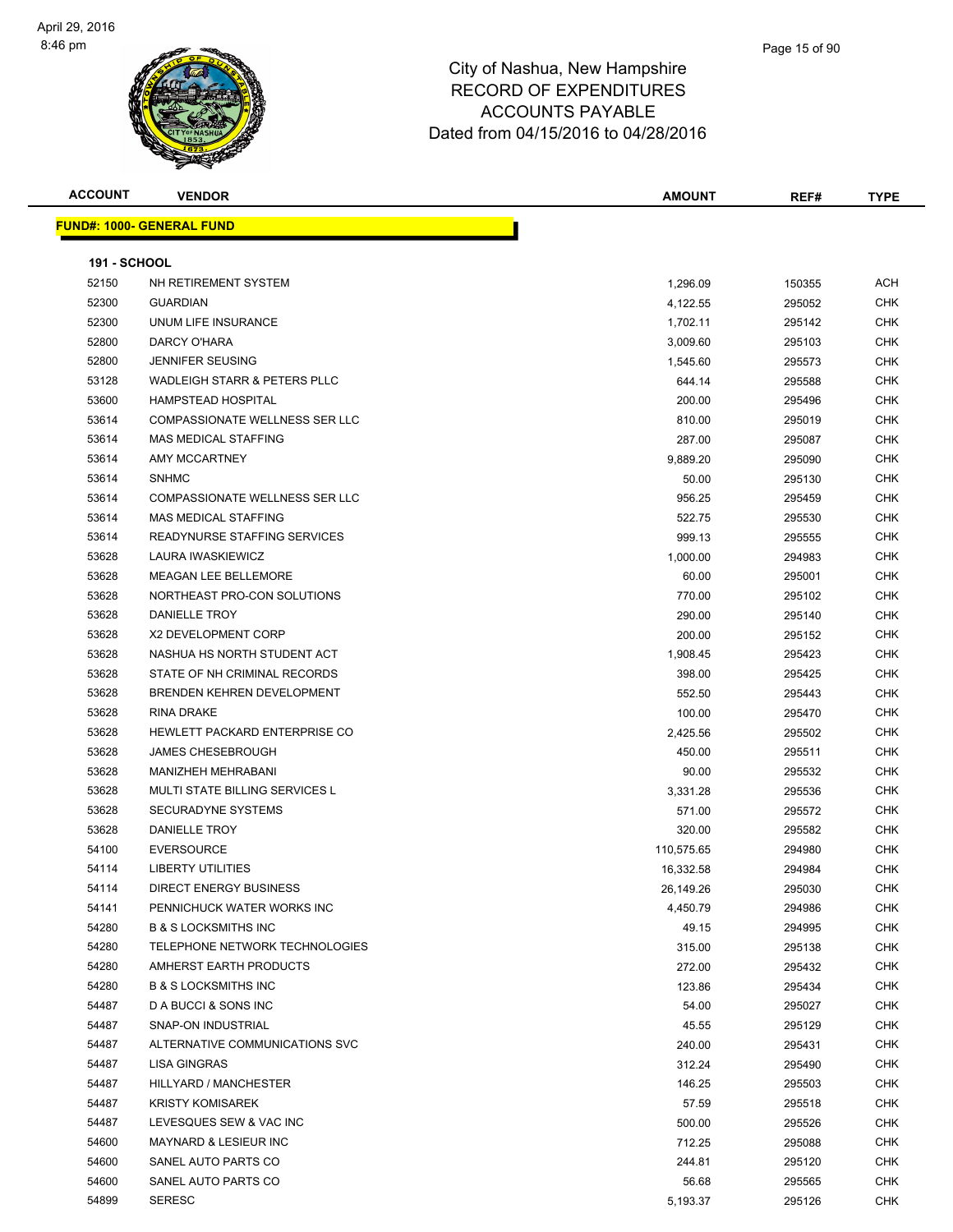#### Page 16 of 90

| <b>ACCOUNT</b>      | <b>VENDOR</b>                    | <b>AMOUNT</b> | REF#   | <b>TYPE</b> |
|---------------------|----------------------------------|---------------|--------|-------------|
|                     | <b>FUND#: 1000- GENERAL FUND</b> |               |        |             |
|                     |                                  |               |        |             |
| <b>191 - SCHOOL</b> |                                  |               |        |             |
| 55109               | <b>EARTHLINK BUSINESS</b>        | 1,158.33      | 294979 | <b>CHK</b>  |
| 55109               | <b>FAIRPOINT COMMUNICATIONS</b>  | 78.55         | 294982 | CHK         |
| 55109               | VERIZON WIRELESS 742005979       | 440.92        | 294988 | <b>CHK</b>  |
| 55109               | <b>FAIRPOINT COMMUNICATIONS</b>  | 1,702.88      | 295421 | CHK         |
| 55200               | NATIONAL INSTITUTE FOR ASE       | 750.00        | 294985 | <b>CHK</b>  |
| 55200               | <b>BRENDA CROCKER</b>            | 75.00         | 295024 | CHK         |
| 55200               | <b>NCTM</b>                      | 122.00        | 295096 | CHK         |
| 55200               | ST JOSEPHS HOSPITAL              | 40.00         | 295134 | CHK         |
| 55300               | NASHUA SCHOOL DISTRICT 42        | 809.00        | 150349 | <b>ACH</b>  |
| 55300               | PATRICIA DAVIDSON                | 212.56        | 295028 | <b>CHK</b>  |
| 55300               | FIRST STUDENT INC                | 133.89        | 295036 | <b>CHK</b>  |
| 55300               | <b>HELAYNE TALBOTT</b>           | 402.28        | 295137 | CHK         |
| 55300               | LYNNE JOSEPH                     | 1,134.40      | 295515 | CHK         |
| 55307               | <b>MARIANNE BUSTEED</b>          | 39.85         | 295011 | <b>CHK</b>  |
| 55307               | KIMBERLY CALLAN                  | 128.66        | 295013 | CHK         |
| 55307               | MICHAEL CONLEY                   | 447.66        | 295020 | <b>CHK</b>  |
| 55307               | <b>KAREN CREBASE</b>             | 59.50         | 295023 | CHK         |
| 55307               | <b>JENNIFER GOODWIN</b>          | 57.11         | 295049 | CHK         |
| 55307               | <b>STACY HYNES</b>               | 56.69         | 295063 | CHK         |
| 55307               | LYNNE JOSEPH                     | 45.90         | 295068 | CHK         |
| 55307               | <b>JUDITH LOFTUS</b>             | 43.06         | 295080 | CHK         |
| 55307               | <b>ASHLEY ODIERNO</b>            | 40.50         | 295104 | <b>CHK</b>  |
| 55307               | PAULA PAPANICOLAOU               | 92.20         | 295108 | <b>CHK</b>  |
| 55307               | <b>DENISE PETZ</b>               | 26.66         | 295114 | CHK         |
| 55307               | <b>DONNA SINTIRIS</b>            | 67.50         | 295128 | CHK         |
| 55307               | <b>MARIE ALSUP</b>               | 57.11         | 295430 | CHK         |
| 55307               | <b>CLAUDIA CASTANO-VELEZ</b>     | 19.44         | 295453 | <b>CHK</b>  |
| 55307               | LORRAINE HORNE                   | 27.00         | 295507 | CHK         |
| 55307               | <b>THOMAS HORNE</b>              | 53.21         | 295508 | CHK         |
| 55307               | <b>DEBRA ST LAWRENCE</b>         | 38.88         | 295575 | CHK         |
| 55400               | <b>MONTE BAGLEY</b>              | 218.85        | 294996 | <b>CHK</b>  |
| 55400               | <b>JENNIFER CAMPO</b>            | 538.96        | 295014 | CHK         |
| 55400               | <b>HOLLY EVANS</b>               | 225.00        | 295031 | <b>CHK</b>  |
| 55400               | DIANNE MCCANN THOMAS             | 538.96        | 295089 | <b>CHK</b>  |
| 55400               | <b>KEVIN SWIFT</b>               | 125.00        | 295136 | <b>CHK</b>  |
| 55400               | SHERIE CLARK                     | 27.00         | 295458 | <b>CHK</b>  |
| 55400               | <b>MARCIA JONES</b>              | 94.04         | 295514 | CHK         |
| 55600               | THE COPY SHOP                    | 632.68        | 295021 | CHK         |
| 55600               | <b>JOSTENS INC</b>               | 1,374.74      | 295516 | CHK         |
| 55607               | <b>BROAD ST PETTY CASH</b>       | 37.60         | 294978 | CHK         |
| 55607               | FAIRGROUNDS MIDDLE SCH PETTY C   | 5.81          | 294981 | CHK         |
| 55607               | KATHY PAETZOLD                   | 274.00        | 295107 | <b>CHK</b>  |
| 55607               | BICENTENNIAL SCHOOL PETTY CASH   | 6.47          | 295418 | <b>CHK</b>  |
| 55607               | BIRCH HILL SCHOOL PETTY CASH     | 7.91          | 295419 | <b>CHK</b>  |
| 55607               | MAILFINANCE                      | 413.82        | 295528 | CHK         |
| 55607               | <b>USPS HASLER</b>               | 300.00        | 295585 | <b>CHK</b>  |
| 55635               | NASHUA SCHOOL DISTRICT 42        | 760.00        | 150349 | <b>ACH</b>  |
| 55642               | <b>WILLIAM AUBIN</b>             | 142.00        | 294994 | <b>CHK</b>  |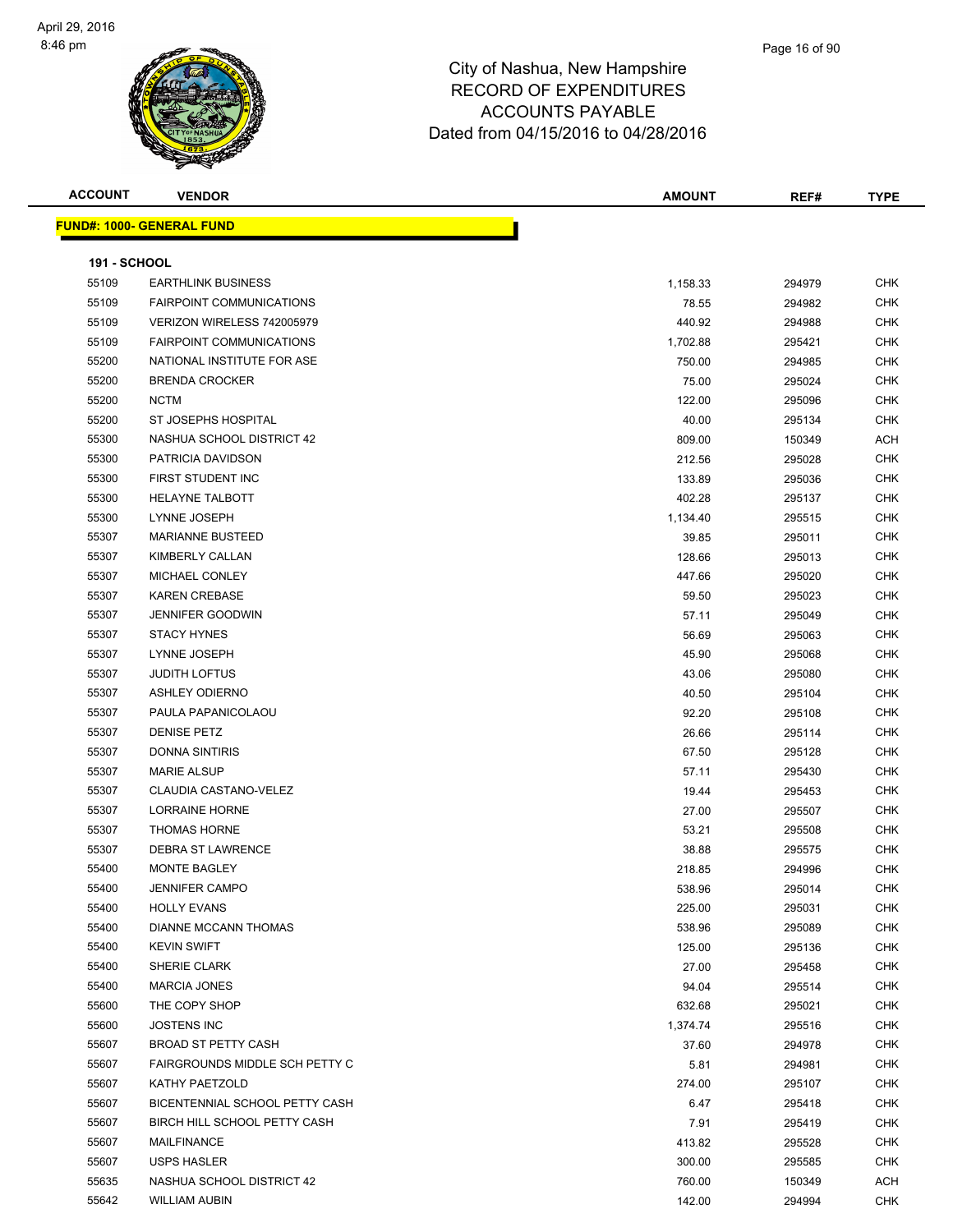

| <b>ACCOUNT</b> | <b>VENDOR</b>                    | <b>AMOUNT</b> | REF#   | <b>TYPE</b> |
|----------------|----------------------------------|---------------|--------|-------------|
|                | <b>FUND#: 1000- GENERAL FUND</b> |               |        |             |
| 191 - SCHOOL   |                                  |               |        |             |
| 55642          | MIKE BLAZE                       | 86.00         | 295004 | <b>CHK</b>  |
| 55642          | <b>MICHAEL FROST</b>             | 66.00         | 295043 | <b>CHK</b>  |
| 55642          | MICHAEL G KOBILARCSIK            | 100.00        | 295072 | <b>CHK</b>  |
| 55642          | <b>GARY KUBA</b>                 | 86.00         | 295073 | <b>CHK</b>  |
| 55642          | PHILIP LEVESQUE                  | 66.00         | 295078 | CHK         |
| 55642          | <b>WILLIAM MAKARAWICZ</b>        | 86.00         | 295085 | <b>CHK</b>  |
| 55642          | DAVID C PAULSON                  | 66.00         | 295110 | <b>CHK</b>  |
| 55642          | <b>VINCENT PERRONI</b>           | 86.00         | 295113 | <b>CHK</b>  |
| 55642          | ROLAND F ST GERMAN JR            | 66.00         | 295133 | <b>CHK</b>  |
| 55642          | ROBERT THADDEUS THOMAS           | 86.00         | 295139 | <b>CHK</b>  |
| 55642          | DAVID WEBSTER                    | 86.00         | 295148 | <b>CHK</b>  |
| 55642          | ROBERT ZUCCARO                   | 86.00         | 295153 | <b>CHK</b>  |
| 55642          | <b>WAYNE HUSBAND</b>             | 66.00         | 295417 | CHK         |
| 55642          | <b>JAMES O ANDERSON</b>          | 86.00         | 295433 | <b>CHK</b>  |
| 55642          | <b>KEVIN BOLDUC</b>              | 66.00         | 295439 | <b>CHK</b>  |
| 55642          | <b>JOSEPH CERRA</b>              | 66.00         | 295455 | <b>CHK</b>  |
| 55642          | <b>MARK CHERBONNEAU</b>          | 86.00         | 295457 | CHK         |
| 55642          | ARTHUR T CRAFFEY JR              | 132.00        | 295462 | <b>CHK</b>  |
| 55642          | MICHAEL CROSBY                   | 294.00        | 295463 | <b>CHK</b>  |
| 55642          | JAMES A DAVALA                   | 66.00         | 295467 | <b>CHK</b>  |
| 55642          | <b>BOUZNED DJABELARBI</b>        | 152.00        | 295469 | <b>CHK</b>  |
| 55642          | ROBERT A EARL                    | 142.00        | 295471 | <b>CHK</b>  |
| 55642          | KAREN L ERLANDSON                | 100.00        | 295474 | <b>CHK</b>  |
| 55642          | <b>DON FERNANDES</b>             | 66.00         | 295481 | <b>CHK</b>  |
| 55642          | <b>GERALD GADBOIS</b>            | 198.00        | 295485 | <b>CHK</b>  |
| 55642          | <b>THOMAS GIBSON</b>             | 99.00         | 295489 | <b>CHK</b>  |
| 55642          | PAULA GOFF                       | 156.00        | 295491 | CHK         |
| 55642          | <b>STEVE HOGARTY</b>             | 132.00        | 295504 | <b>CHK</b>  |
| 55642          | <b>MICHAEL G KOBILARCSIK</b>     | 142.00        | 295517 | <b>CHK</b>  |
| 55642          | <b>MICHAEL LAFOND</b>            | 86.00         | 295519 | <b>CHK</b>  |
| 55642          | PAUL LANDRY                      | 156.00        | 295520 | <b>CHK</b>  |
| 55642          | <b>TED LEVESQUE</b>              | 66.00         | 295525 | CHK         |
| 55642          | <b>DENNIS MELANSON</b>           | 86.00         | 295533 | <b>CHK</b>  |
| 55642          | DANIEL J MURPHY                  | 86.00         | 295537 | CHK         |
| 55642          | <b>BARRY REDDICK</b>             | 86.00         | 295557 | <b>CHK</b>  |
| 55642          | SHAUN REILLY                     | 86.00         | 295558 | <b>CHK</b>  |
| 55642          | <b>GERARD ROBICHAUD</b>          | 86.00         | 295559 | <b>CHK</b>  |
| 55642          | <b>CONNER ROOT</b>               | 86.00         | 295561 | <b>CHK</b>  |
| 55642          | <b>THOMAS SAWYER</b>             | 228.00        | 295566 | <b>CHK</b>  |
| 55642          | <b>GORDON R SCHUPMANN</b>        | 86.00         | 295571 | <b>CHK</b>  |
| 55642          | DALE STEARNS                     | 66.00         | 295576 | CHK         |
| 55642          | <b>HOWARD TITUS</b>              | 66.00         | 295580 | <b>CHK</b>  |
| 55642          | DAVID WEBSTER                    | 218.00        | 295591 | <b>CHK</b>  |
| 55642          | <b>GARY WONG</b>                 | 152.00        | 295593 | <b>CHK</b>  |
| 55642          | JOHN WOOD                        | 66.00         | 295594 | <b>CHK</b>  |
| 55690          | FIRST STUDENT INC                | 829.84        | 295036 | <b>CHK</b>  |
| 55690          | FIRST STUDENT INC                | 291,169.19    | 295482 | CHK         |
| 55691          | <b>JESSICA FLAGLER</b>           | 557.93        | 295037 | <b>CHK</b>  |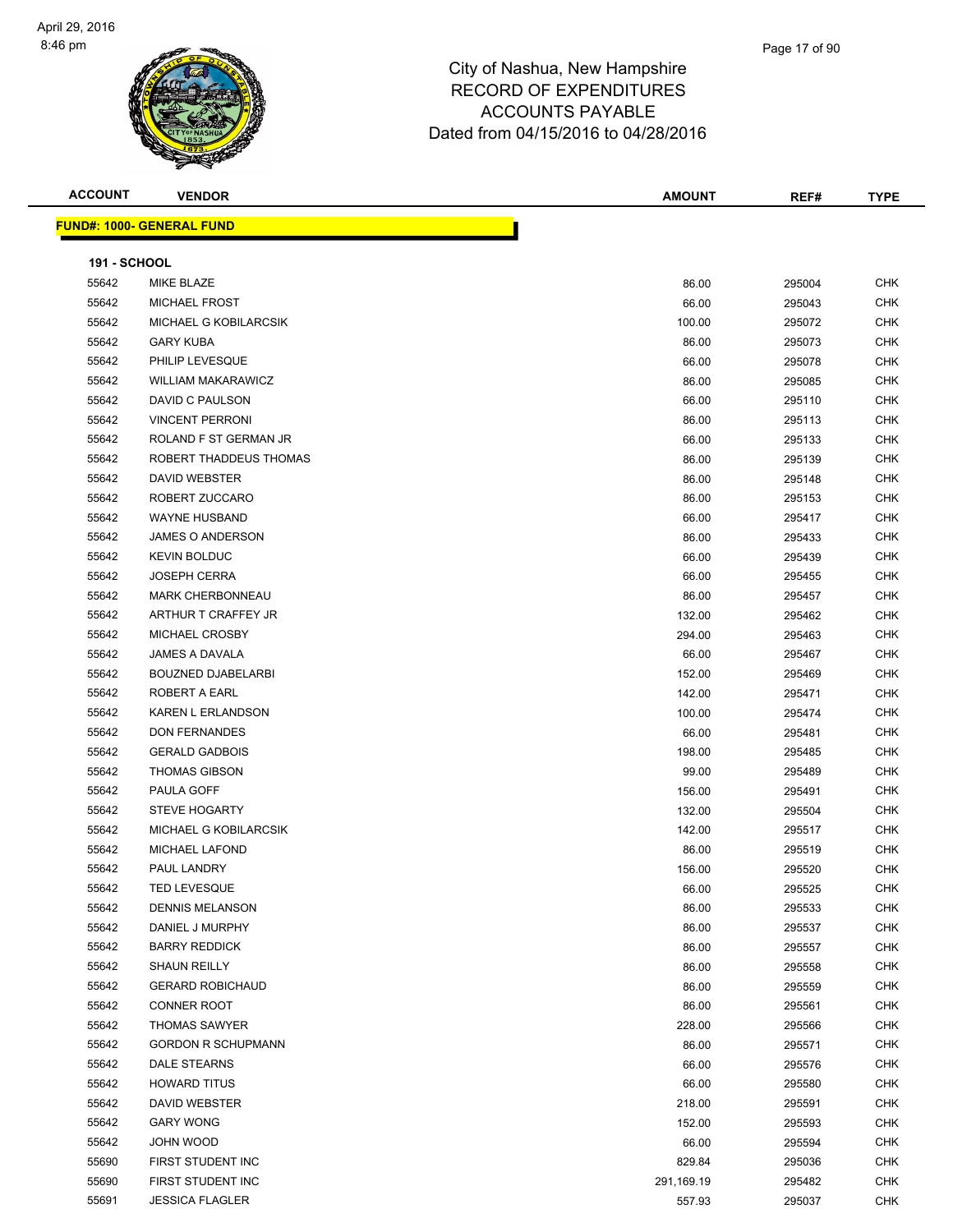#### Page 18 of 90

| <b>ACCOUNT</b>      | <b>VENDOR</b>                        | <b>AMOUNT</b> | REF#   | <b>TYPE</b> |
|---------------------|--------------------------------------|---------------|--------|-------------|
|                     | <b>FUND#: 1000- GENERAL FUND</b>     |               |        |             |
|                     |                                      |               |        |             |
| <b>191 - SCHOOL</b> |                                      |               |        |             |
| 55691               | CARING HANDS TRANSPORTATION LL       | 14,520.00     | 295448 | <b>CHK</b>  |
| 55691               | <b>EASTER SEALS OF NEW HAMPSHIRE</b> | 5,278.68      | 295472 | CHK         |
| 55691               | FIRST STUDENT INC                    | 202,373.89    | 295482 | <b>CHK</b>  |
| 55691               | THE PROVIDER ENTERPRISES INC         | 64,354.14     | 295553 | CHK         |
| 55694               | <b>VERMONT PERMANENCY INITIATIVE</b> | 5,964.59      | 295003 | <b>CHK</b>  |
| 55694               | CROTCHED MOUNTAIN REHAB CTR          | 225.00        | 295025 | <b>CHK</b>  |
| 55694               | FREDERIC L CHAMBERLAIN CTR INC       | 11,612.60     | 295042 | CHK         |
| 55694               | LEARNING CENTER FOR THE DEAF         | 10,826.33     | 295077 | CHK         |
| 55694               | MOUNT PROSPECT ACADEMY INC           | 16,653.27     | 295092 | <b>CHK</b>  |
| 55694               | NASHOBA LEARNING GROUP               | 18,976.00     | 295095 | <b>CHK</b>  |
| 55694               | <b>SEVEN HILLS</b>                   | 7,514.48      | 295127 | CHK         |
| 55694               | <b>SPAULDING YOUTH CENTER</b>        | 424.93        | 295131 | CHK         |
| 55694               | ST ANNS HOME INC                     | 6,116.88      | 295132 | CHK         |
| 55694               | <b>VERMONT PERMANENCY INITIATIVE</b> | 5,964.59      | 295437 | CHK         |
| 55694               | <b>BRATTLEBORO RETREAT</b>           | 500.00        | 295442 | CHK         |
| 55694               | <b>CEDARCREST INC</b>                | 1,905.92      | 295454 | CHK         |
| 55694               | <b>EASTER SEALS OF NEW HAMPSHIRE</b> | 4,546.87      | 295472 | CHK         |
| 55694               | EVERGREEN CENTER INC                 | 16,662.81     | 295478 | CHK         |
| 55694               | <b>GATEWAYS COMMUNITY SERVICES</b>   | 761.40        | 295487 | CHK         |
| 55694               | JOHN STARK SCHOOL DISTRICT           | 8,767.44      | 295512 | CHK         |
| 55694               | MILFORD SCHOOL DISTRICT SAU 40       | 17,138.18     | 295535 | <b>CHK</b>  |
| 55694               | NASHUA CHILDRENS HOME                | 54,340.44     | 295538 | <b>CHK</b>  |
| 55694               | SPAULDING YOUTH CENTER               | 7,926.53      | 295574 | CHK         |
| 55694               | <b>VALLEY COLLABORATIVE</b>          | 6,121.50      | 295586 | <b>CHK</b>  |
| 61100               | FAIRGROUNDS MIDDLE SCH PETTY C       | 48.99         | 294981 | <b>CHK</b>  |
| 61100               | WB MASON CO INC                      | 4,743.29      | 295147 | CHK         |
| 61100               | <b>MICHELLE ORO</b>                  | 43.92         | 295544 | <b>CHK</b>  |
| 61100               | WB MASON CO INC                      | 2,934.23      | 295590 | CHK         |
| 61135               | FAIRGROUNDS MIDDLE SCH PETTY C       | 21.46         | 294981 | CHK         |
| 61135               | <b>AC MOORE</b>                      | 138.49        | 294989 | CHK         |
| 61135               | <b>CASSANDRA ALLDER</b>              | 52.95         | 294992 | <b>CHK</b>  |
| 61135               | BARNES & NOBLE INC                   | 303.62        | 294997 | CHK         |
| 61135               | <b>BATTERY JUNCTION</b>              | 54.00         | 294999 | <b>CHK</b>  |
| 61135               | <b>BELLETETES INC</b>                | 80.99         | 295002 | CHK         |
| 61135               | <b>BOND AUTO PARTS INC</b>           | 36.88         | 295005 | <b>CHK</b>  |
| 61135               | <b>BOOK DEPOT</b>                    | 287.08        | 295006 | <b>CHK</b>  |
| 61135               | <b>LYNNE BROWN</b>                   | 20.25         | 295009 | <b>CHK</b>  |
| 61135               | BUYQUEST.COM                         | 245.52        | 295012 | <b>CHK</b>  |
| 61135               | CAROLINA BIOLOGICAL SUPPLY CO        | 124.78        | 295015 | <b>CHK</b>  |
| 61135               | <b>CENTRAL PAPER PRODUCTS CO</b>     | 302.62        | 295017 | <b>CHK</b>  |
| 61135               | CRYSTAL ROCK BOTTLED WATER           | 12.37         | 295026 | <b>CHK</b>  |
| 61135               | <b>MELISSA DESCHENES</b>             | 22.58         | 295029 | CHK         |
| 61135               | <b>WILLIAM FALLER</b>                | 240.00        | 295034 | CHK         |
| 61135               | FLINN SCIENTIFIC INC                 | 194.61        | 295038 | <b>CHK</b>  |
| 61135               | <b>GENESIS INC</b>                   | 57.25         | 295046 | CHK         |
| 61135               | KAREN GLEASON                        | 83.28         | 295047 | CHK         |
| 61135               | <b>HANNAFORD</b>                     | 115.62        | 295054 | CHK         |
| 61135               | HOME DEPOT CREDIT SERVICES           | 51.05         | 295060 | <b>CHK</b>  |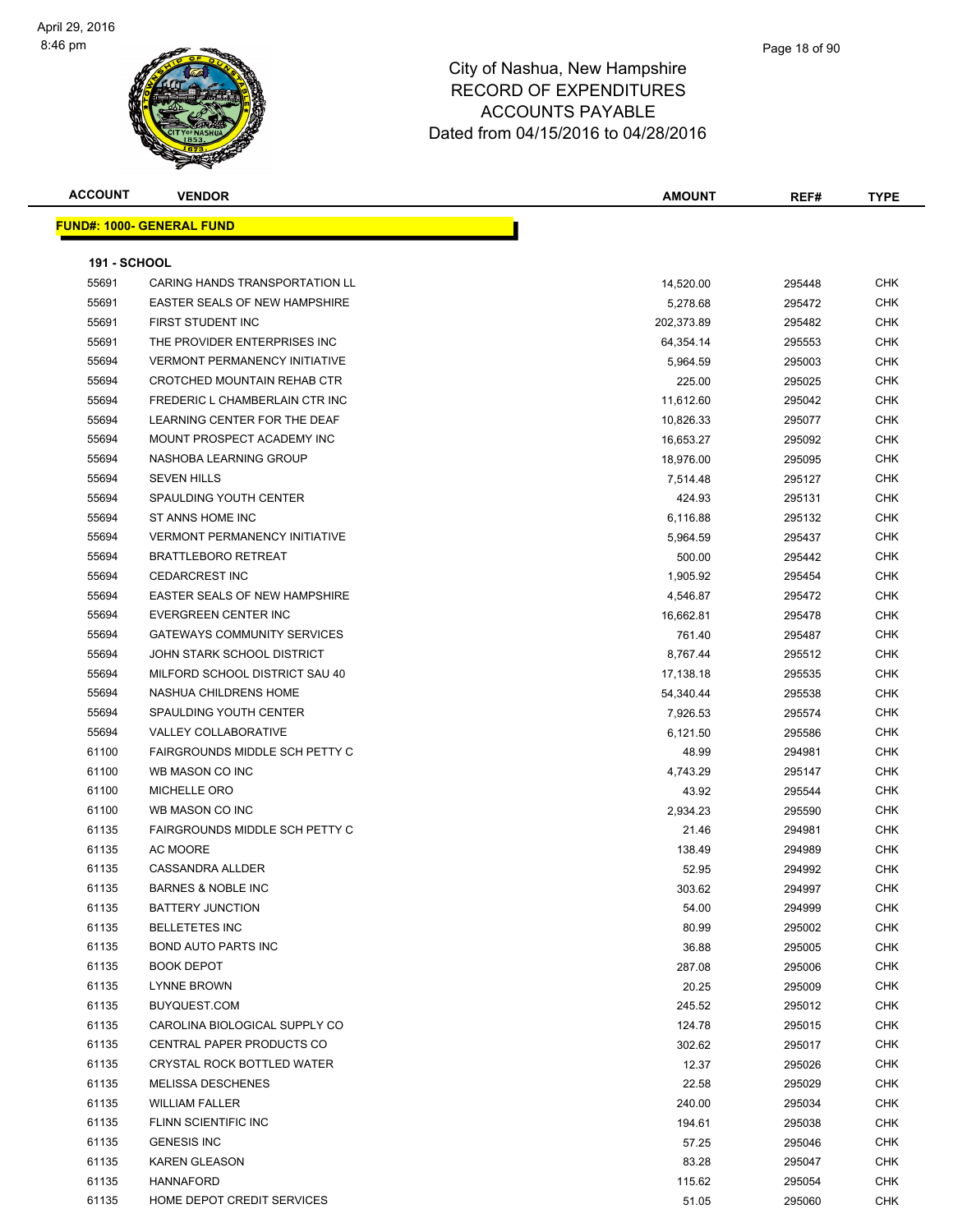

| <b>ACCOUNT</b>      | <b>VENDOR</b>                                      | <b>AMOUNT</b> | REF#   | <b>TYPE</b>              |
|---------------------|----------------------------------------------------|---------------|--------|--------------------------|
|                     | <b>FUND#: 1000- GENERAL FUND</b>                   |               |        |                          |
| <b>191 - SCHOOL</b> |                                                    |               |        |                          |
| 61135               | HOME DEPOT CREDIT SERVICE                          | 333.74        | 295061 | <b>CHK</b>               |
| 61135               | <b>INSECT LORE</b>                                 | 87.70         |        | <b>CHK</b>               |
| 61135               | LISA JANOSIK                                       |               | 295064 | <b>CHK</b>               |
|                     |                                                    | 36.98         | 295067 |                          |
| 61135               | <b>JOANNE LAKE</b><br>LAKESHORE LEARNING MATERIALS | 29.49         | 295074 | <b>CHK</b>               |
| 61135               |                                                    | 563.30        | 295075 | <b>CHK</b>               |
| 61135               | M & M ELECTRICAL SUPPLY CO INC                     | 1,196.60      | 295081 | <b>CHK</b>               |
| 61135               | MARKET BASKET ACCT 2589096                         | 372.30        | 295086 | <b>CHK</b>               |
| 61135               | <b>NASCO</b>                                       | 371.83        | 295094 | <b>CHK</b>               |
| 61135               | NORTHCENTER FOODS                                  | 340.11        | 295101 | <b>CHK</b>               |
| 61135               | OXFORD UNIVERSITY PRESS                            | 504.53        | 295106 | <b>CHK</b>               |
| 61135               | <b>ALAN PARADISE</b>                               | 59.99         | 295109 | <b>CHK</b>               |
| 61135               | <b>DAVID PELLETIER</b>                             | 62.75         | 295111 | <b>CHK</b>               |
| 61135               | PERMA-BOUND                                        | 363.75        | 295112 | <b>CHK</b>               |
| 61135               | DAVID QUIMBY                                       | 49.50         | 295117 | <b>CHK</b>               |
| 61135               | <b>SARGENT WELCH</b>                               | 825.84        | 295121 | <b>CHK</b>               |
| 61135               | <b>SCHOOL SPECIALTY</b>                            | 1,325.57      | 295123 | <b>CHK</b>               |
| 61135               | <b>BRAD SCHOTT</b>                                 | 281.52        | 295124 | <b>CHK</b>               |
| 61135               | <b>RENEE SCHWARZ</b>                               | 33.93         | 295125 | <b>CHK</b>               |
| 61135               | STEVE WEISS MUSIC INC                              | 2,190.05      | 295135 | <b>CHK</b>               |
| 61135               | <b>WAL-MART</b>                                    | 631.55        | 295144 | <b>CHK</b>               |
| 61135               | <b>WARD'S NATURAL SCIENCE</b>                      | 67.88         | 295145 | <b>CHK</b>               |
| 61135               | <b>WARD'S SCIENCE</b>                              | 221.32        | 295146 | CHK                      |
| 61135               | WB MASON CO INC                                    | 3,464.61      | 295147 | <b>CHK</b>               |
| 61135               | BICENTENNIAL SCHOOL PETTY CASH                     | 164.52        | 295418 | <b>CHK</b>               |
| 61135               | BIRCH HILL SCHOOL PETTY CASH                       | 102.01        | 295419 | <b>CHK</b>               |
| 61135               | UNITED PARCEL SERVICE                              | 16.99         | 295426 | <b>CHK</b>               |
| 61135               | 4IMPRINT                                           | 568.31        | 295427 | <b>CHK</b>               |
| 61135               | <b>BARNES &amp; NOBLE INC</b>                      | 525.77        | 295435 | <b>CHK</b>               |
| 61135               | <b>BELLETETES INC</b>                              | 363.84        | 295436 | <b>CHK</b>               |
| 61135               | <b>FRANCINE BROWN</b>                              | 26.94         | 295444 | <b>CHK</b>               |
| 61135               | <b>LYNNE BROWN</b>                                 | 27.76         | 295445 | <b>CHK</b>               |
| 61135               | NANCY BURNETT                                      | 34.47         | 295446 | <b>CHK</b>               |
| 61135               | CARLEX INC                                         | 266.87        | 295450 | <b>CHK</b>               |
| 61135               | CARSON-DELOSA PUBLISHING                           | 34.45         | 295452 | <b>CHK</b>               |
| 61135               | <b>COLLEEN DELUDE</b>                              | 173.27        | 295468 | <b>CHK</b>               |
| 61135               | MICHELLE EDMUNDS                                   | 61.39         | 295473 | <b>CHK</b>               |
| 61135               | <b>ESSENTRA SPECIALTY TAPES</b>                    | 3,461.22      | 295475 | <b>CHK</b>               |
| 61135               | <b>MELISSA ESTELL</b>                              | 80.00         | 295476 | <b>CHK</b>               |
| 61135               | <b>GOPHER SPORT</b>                                | 42.06         | 295493 | <b>CHK</b>               |
| 61135               | <b>HANNAFORD</b>                                   | 127.74        | 295497 | <b>CHK</b>               |
| 61135               | <b>HEINEMANN</b>                                   | 930.00        | 295501 | <b>CHK</b>               |
|                     |                                                    |               |        |                          |
| 61135<br>61135      | HOME DEPOT CREDIT SERVICE                          | 21.89         | 295505 | <b>CHK</b><br><b>CHK</b> |
|                     | J W PEPPER & SONS INC                              | 10.00         | 295510 |                          |
| 61135               | MARKET BASKET ACCT 2589096                         | 345.69        | 295529 | <b>CHK</b>               |
| 61135               | NORTHCENTER FOODS                                  | 66.25         | 295541 | <b>CHK</b>               |
| 61135               | <b>TARA OSINSKI</b>                                | 82.82         | 295545 | <b>CHK</b>               |
| 61135               | P J CURRIER LUMBER CO                              | 984.53        | 295546 | <b>CHK</b>               |
| 61135               | KATHRYN PARAGGIO                                   | 70.78         | 295548 | <b>CHK</b>               |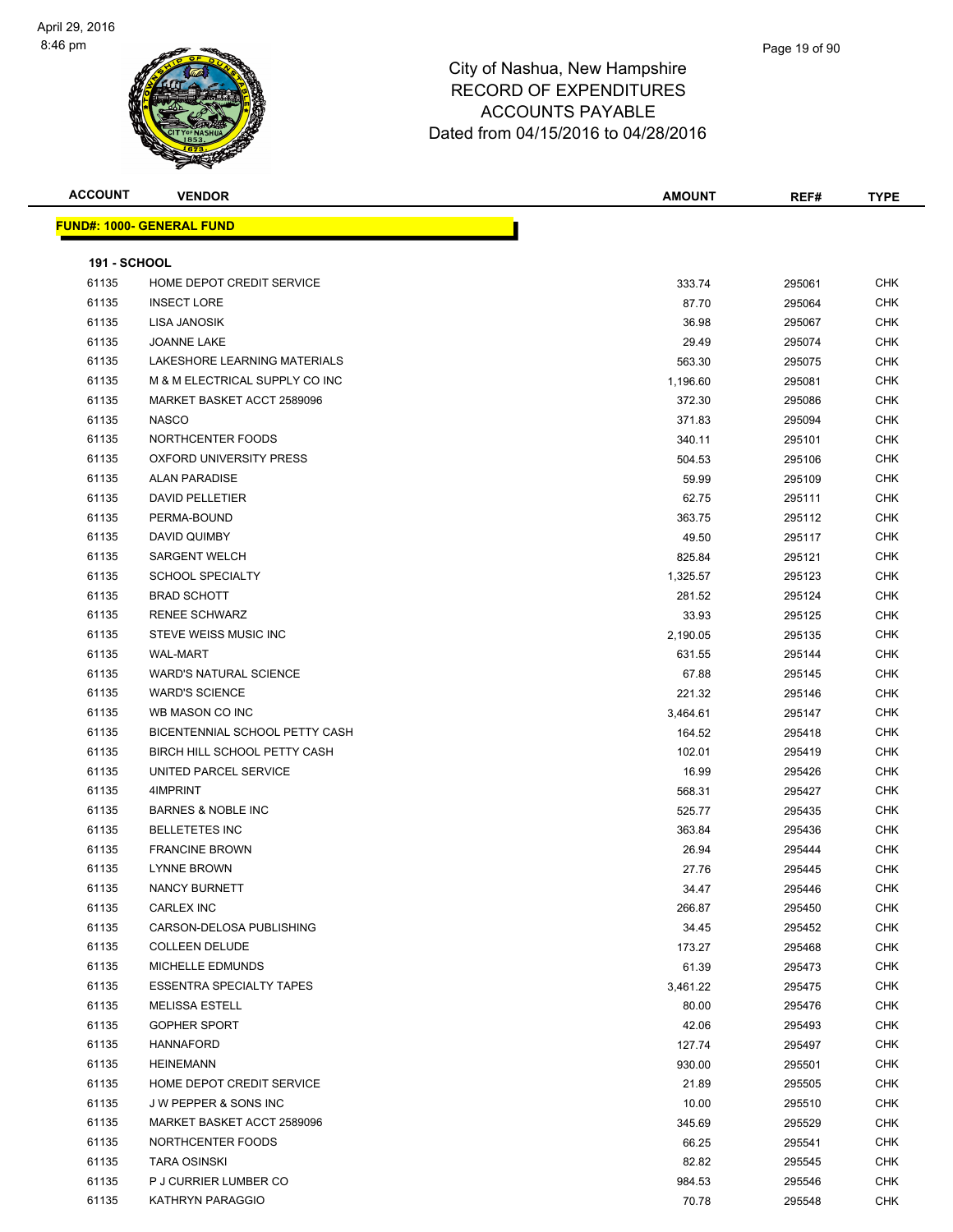

| <b>ACCOUNT</b>      | <b>VENDOR</b>                     | <b>AMOUNT</b> | REF#   | <b>TYPE</b> |
|---------------------|-----------------------------------|---------------|--------|-------------|
|                     | <u> FUND#: 1000- GENERAL FUND</u> |               |        |             |
|                     |                                   |               |        |             |
| <b>191 - SCHOOL</b> |                                   |               |        |             |
| 61135               | PERICLES GROUP LLC                | 64.99         | 295550 | <b>CHK</b>  |
| 61135               | <b>PATRICIA PRATTE</b>            | 255.85        | 295551 | <b>CHK</b>  |
| 61135               | NICOLE ROBINSON                   | 56.94         | 295560 | CHK         |
| 61135               | <b>SUSAN ROURKE</b>               | 213.00        | 295562 | <b>CHK</b>  |
| 61135               | <b>SCHOOL HEALTH CORP</b>         | 625.87        | 295569 | <b>CHK</b>  |
| 61135               | <b>SCHOOL SPECIALTY</b>           | 414.47        | 295570 | <b>CHK</b>  |
| 61135               | STEVE WEISS MUSIC INC             | 4.00          | 295577 | <b>CHK</b>  |
| 61135               | <b>TEACHERS DISCOVERY</b>         | 134.29        | 295579 | <b>CHK</b>  |
| 61135               | <b>KRISTINE TURCOTTE</b>          | 24.99         | 295583 | <b>CHK</b>  |
| 61135               | <b>WAL-MART</b>                   | 40.51         | 295589 | <b>CHK</b>  |
| 61135               | WB MASON CO INC                   | 3,906.70      | 295590 | <b>CHK</b>  |
| 61135               | <b>BETH WHEELER</b>               | 123.31        | 295592 | <b>CHK</b>  |
| 61135               | <b>WOODBURN PRESS</b>             | 541.15        | 295595 | <b>CHK</b>  |
| 61142               | SCHOOL HEALTH CORP                | 454.00        | 295569 | CHK         |
| 61249               | <b>NCS PEARSON</b>                | 236.28        | 295097 | <b>CHK</b>  |
| 61249               | WESTERN PSYCHOLOGICAL SERVICES    | 544.50        | 295149 | CHK         |
| 61249               | <b>NCS PEARSON</b>                | 165.00        | 295539 | <b>CHK</b>  |
| 61299               | TREASURER STATE OF NH             | 1,151.34      | 294987 | <b>CHK</b>  |
| 61299               | <b>BELLETETES INC</b>             | 161.47        | 295002 | <b>CHK</b>  |
| 61299               | BRENTWOOD PETTY CASH              | 174.32        | 295008 | <b>CHK</b>  |
| 61299               | <b>FASTENAL CO</b>                | 256.27        | 295035 | <b>CHK</b>  |
| 61299               | HOME DEPOT CREDIT SERVICES        | 9.95          | 295062 | <b>CHK</b>  |
| 61299               | <b>IPEVO</b>                      | 1,269.60      | 295066 | <b>CHK</b>  |
| 61299               | <b>DAVID PELLETIER</b>            | 26.55         | 295111 | <b>CHK</b>  |
| 61299               | <b>BELLETETES INC</b>             | 58.12         | 295436 | <b>CHK</b>  |
| 61299               | <b>FASTENAL CO</b>                | 514.14        | 295480 | <b>CHK</b>  |
| 61299               | HOME DEPOT CREDIT SERVICES        | 133.12        | 295506 | <b>CHK</b>  |
| 61299               | <b>PASEK CORP</b>                 | 1,221.72      | 295549 | <b>CHK</b>  |
| 61407               | M & M ELECTRICAL SUPPLY CO INC    | 2,453.68      | 295081 | <b>CHK</b>  |
| 61407               | M & M ELECTRICAL SUPPLY CO INC    | 752.27        | 295527 | <b>CHK</b>  |
| 61414               | F W WEBB COMPANY                  | 302.63        | 295033 | <b>CHK</b>  |
| 61414               | HAJOCA CORPORATION                | 241.54        | 295053 | <b>CHK</b>  |
| 61414               | F W WEBB COMPANY                  | 99.68         | 295479 | <b>CHK</b>  |
| 61421               | BEARINGS SPECIALTY CO INC         | 102.25        | 295000 | <b>CHK</b>  |
| 61421               | <b>GRAINGER</b>                   | 221.49        | 295050 | <b>CHK</b>  |
| 61421               | <b>GRAINGER</b>                   | 311.49        | 295494 | <b>CHK</b>  |
| 61428               | CENTRAL PAPER PRODUCTS CO         | 2,833.10      | 295017 | <b>CHK</b>  |
| 61428               | <b>EXPENSE REDUCTION ANALYSIS</b> | 5,143.00      | 295032 | <b>CHK</b>  |
| 61428               | UNITED STATES PLASTIC CORP        | 27.21         | 295584 | <b>CHK</b>  |
| 61599               | <b>FOSTER MATERIALS INC</b>       | 1,585.28      | 295040 | CHK         |
| 61599               | FRANKLIN PAINT CO INC             | 3,492.50      | 295041 | <b>CHK</b>  |
| 61599               | <b>READ CUSTOM SOILS LLC</b>      | 2,235.75      | 295118 | <b>CHK</b>  |
| 61599               | <b>FOSTER MATERIALS INC</b>       | 2,390.85      | 295484 | <b>CHK</b>  |
| 61607               | <b>SUSAN WILBORG</b>              | 35.18         | 295150 | <b>CHK</b>  |
| 61607               | COMPUTER HUT dba IT INSIDERS      | 804.04        | 295460 | <b>CHK</b>  |
| 61814               | PERMA-BOUND                       | 83.43         | 295112 | <b>CHK</b>  |
| 61814               | FOLLETT SCHOOL SOLUTIONS INC      | 60.48         | 295483 | CHK         |
| 61821               | FOLLETT SCHOOL SOLUTIONS INC      | 36.54         | 295039 | <b>CHK</b>  |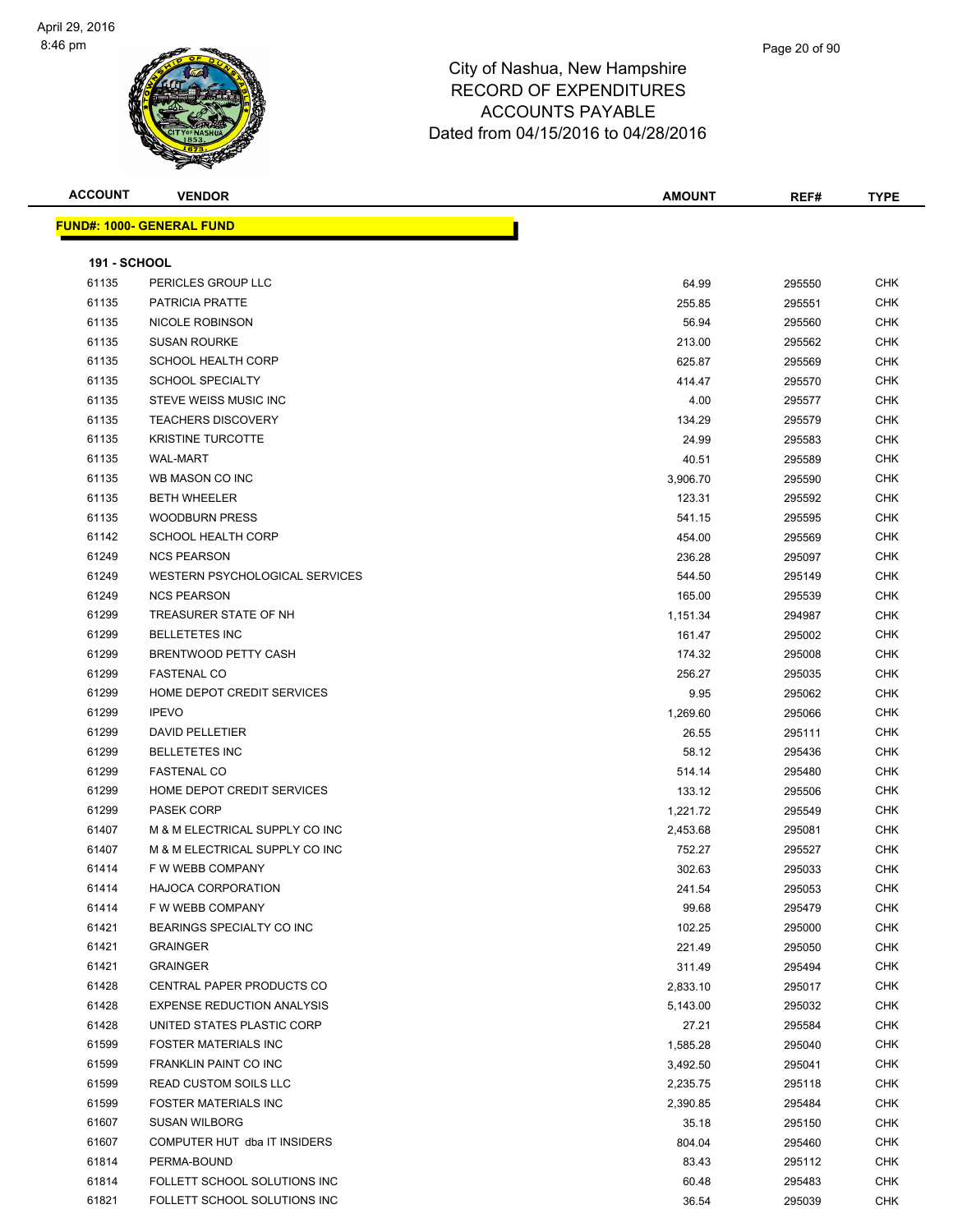| <b>ACCOUNT</b>      | <b>VENDOR</b>                                       | <b>AMOUNT</b>          | REF#             | <b>TYPE</b> |
|---------------------|-----------------------------------------------------|------------------------|------------------|-------------|
|                     | <b>FUND#: 1000- GENERAL FUND</b>                    |                        |                  |             |
|                     |                                                     |                        |                  |             |
| <b>191 - SCHOOL</b> |                                                     |                        |                  |             |
| 61875               | <b>SCHOLASTIC INC</b>                               | 255.83                 | 295122           | <b>CHK</b>  |
| 61875               | <b>BARNES &amp; NOBLE INC</b>                       | 1,030.78               | 295435           | <b>CHK</b>  |
| 61875               | D&S MARKETING SYSTEMS INC                           | 219.45                 | 295466           | <b>CHK</b>  |
| 61875               | DOROTHY O'GARA                                      | 7.86                   | 295542           | <b>CHK</b>  |
| 61875               | <b>SCHOLASTIC INC</b>                               | 301.00                 | 295568           | <b>CHK</b>  |
| 71221               | FOLLETT SCHOOL SOLUTIONS INC                        | 353.08                 | 295039           | <b>CHK</b>  |
| 71221               | PRO AV SYSTEMS INC                                  | 6,170.00               | 295116           | CHK         |
| 71221               | COMPUTER HUT dba IT INSIDERS                        | 734.06                 | 295460           | <b>CHK</b>  |
| 71221               | PRO AV SYSTEMS INC                                  | 860.00                 | 295552           | <b>CHK</b>  |
| 71800               | <b>SCHOOL SPECIALTY</b>                             | 269.96                 | 295123           | <b>CHK</b>  |
| 71800               | WB MASON CO INC                                     | 1,194.00               | 295147           | <b>CHK</b>  |
| 71800               | <b>KATHLEEN SAAD</b>                                | 114.96                 | 295563           | <b>CHK</b>  |
| 71999               | <b>JOCELYN KAUFFMAN</b>                             | 39.96                  | 295070           | CHK         |
| 71999               | <b>ULINE</b>                                        | 3,834.51               | 295141           | <b>CHK</b>  |
| 71999               | LEVESQUES SEW & VAC INC                             | 250.00                 | 295526           | CHK         |
| 71999               | WB MASON CO INC                                     | 959.99                 | 295590           | <b>CHK</b>  |
|                     | <b>TOTAL 191 - SCHOOL</b>                           | \$1,089,980.77         |                  |             |
|                     |                                                     |                        |                  |             |
|                     | <b>193 - DEBT SERVICE</b>                           |                        |                  |             |
|                     |                                                     |                        |                  |             |
| 75100               | US BANK N.A. (091000022)                            | 220,000.00             | 150384           | <b>ACH</b>  |
| 75200<br>75200      | US BANK N.A. (091000022)                            | 371,650.00             | 150384           | <b>ACH</b>  |
| 75300               | US BANK N.A. (091000022)<br>FITCH RATINGS INC       | 12,600.00<br>16,000.00 | 150385<br>294875 | ACH<br>CHK  |
|                     |                                                     |                        |                  |             |
|                     | <b>TOTAL 193 - DEBT SERVICE</b>                     | \$620,250.00           |                  |             |
|                     |                                                     |                        |                  |             |
|                     | <b>TOTAL FUND 1000 - GENERAL FUND</b>               |                        |                  |             |
|                     |                                                     | \$2,521,915.41         |                  |             |
|                     |                                                     |                        |                  |             |
|                     | <b>FUND#: 1001- GF-CAPITAL IMPROVEMENTS</b>         |                        |                  |             |
|                     |                                                     |                        |                  |             |
| 161 - STREETS       |                                                     |                        |                  |             |
| 81100               | JOHNSONS ELECTRIC INC                               | 526.83                 | 294902           | CHK         |
| 81100               | M & M ELECTRICAL SUPPLY CO INC                      | 410.54                 | 294909           | <b>CHK</b>  |
| 81100               | ENGRAVING AWARDS & GIFTS OF NE                      | 8,782.00               | 294745           | CHK         |
|                     | <b>TOTAL 161 - STREETS</b>                          | \$9,719.37             |                  |             |
|                     |                                                     |                        |                  |             |
|                     |                                                     |                        |                  |             |
|                     | <b>TOTAL FUND 1001 - GF-CAPITAL IMPROVEMENTS</b>    | \$9,719.37             |                  |             |
|                     |                                                     |                        |                  |             |
|                     | <u> FUND#: 1010- GF-PRIOR YEAR ESCROWS/EXPENSES</u> |                        |                  |             |
|                     |                                                     |                        |                  |             |
| 161 - STREETS       |                                                     |                        |                  |             |
| 71615               | <b>VERIZON WIRELESS</b>                             | 4,362.30               | 295262           | <b>CHK</b>  |
|                     |                                                     |                        |                  |             |
|                     | <b>TOTAL 161 - STREETS</b>                          | \$4,362.30             |                  |             |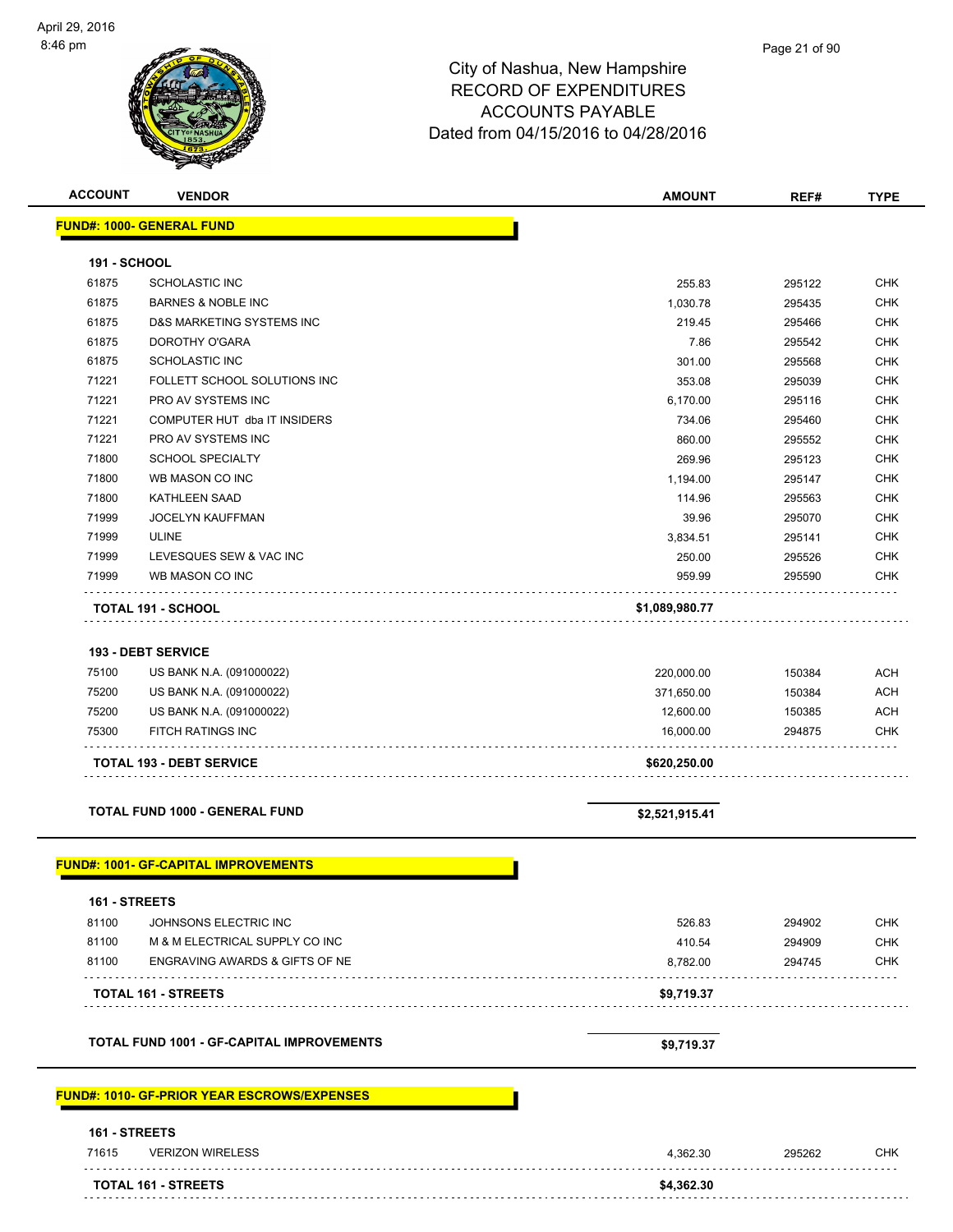$\overline{\phantom{a}}$ 

| <b>ACCOUNT</b> | <b>VENDOR</b>                                               | <b>AMOUNT</b>     | REF#             | <b>TYPE</b>              |
|----------------|-------------------------------------------------------------|-------------------|------------------|--------------------------|
|                | <b>FUND#: 1010- GF-PRIOR YEAR ESCROWS/EXPENSES</b>          |                   |                  |                          |
|                |                                                             |                   |                  |                          |
|                | <b>177 - PARKS &amp; RECREATION</b>                         |                   |                  |                          |
| 81650          | GATE CITY FENCE CO INC                                      | 4,350.00          | 294880           | <b>CHK</b>               |
| 81650          | GATE CITY FENCE CO INC                                      | 2,175.00          | 295314           | <b>CHK</b>               |
|                | <b>TOTAL 177 - PARKS &amp; RECREATION</b>                   | \$6,525.00        |                  |                          |
|                |                                                             |                   |                  |                          |
| 179 - LIBRARY  |                                                             |                   |                  |                          |
| 53479          | NEW ENGLAND MICROGRAPHICS INC                               | 239.40            | 294932           | <b>CHK</b>               |
|                | <b>TOTAL 179 - LIBRARY</b>                                  | \$239.40          |                  |                          |
|                | TOTAL FUND 1010 - GF-PRIOR YEAR ESCROWS/EXPENSES            | \$11,126.70       |                  |                          |
|                | <b>FUND#: 2100- FOOD SERVICES FUND</b>                      |                   |                  |                          |
|                |                                                             |                   |                  |                          |
| 54487          | AFFILIATED HVAC SERVICES LLC                                | 425.70            | 294991           | <b>CHK</b>               |
| 54487          | <b>BASSETT SERVICES CORPORATION</b>                         | 427.85            | 294998           | <b>CHK</b>               |
| 61100          | <b>AMY CASSIDY</b>                                          | 8.99              | 295016           | <b>CHK</b>               |
| 61214          | COCA COLA BOTTLING CO                                       | 1,152.50          | 295018           | <b>CHK</b>               |
| 61214          | COSTA FRUIT & PRODUCE CO INC                                | 32,888.42         | 295022           | <b>CHK</b>               |
| 61214          | <b>GARELICK FARMS LYNN</b>                                  | 14,247.03         | 295044           | <b>CHK</b>               |
| 61214<br>61214 | <b>GREAT STATE BEVERAGES INC</b><br><b>HERSHEY CREAMERY</b> | 304.50            | 295051           | <b>CHK</b>               |
|                |                                                             | 515.44            | 295058           | <b>CHK</b>               |
| 61214          | HOLDEN FRUIT & PRODUCE CO                                   | 1,385.46          | 295059           | <b>CHK</b>               |
| 61214          | M SAUNDERS INC                                              | 4,527.78          | 295083           | <b>CHK</b>               |
| 61214          | NEW ENGLAND ICE CREAM                                       | 574.30            | 295098           | <b>CHK</b>               |
| 61214<br>61299 | OLNASHUA LLC<br>CENTRAL PAPER PRODUCTS CO                   | 80.00<br>5,498.41 | 295105<br>295017 | <b>CHK</b><br><b>CHK</b> |
|                |                                                             |                   |                  |                          |
|                | <b>TOTAL FUND 2100 - FOOD SERVICES FUND</b>                 | \$62,036.38       |                  |                          |
|                | <b>FUND#: 2207- ADULT ED/CONTINUING ED</b>                  |                   |                  |                          |
| 44600          | <b>GEORGIA EURGLUNES</b>                                    | 89.25             | 295477           | <b>CHK</b>               |
| 61135          | <b>JOSTENS INC</b>                                          | 57.97             | 295069           | <b>CHK</b>               |
| 61299          | <b>OONAGH WILLIAMS</b>                                      | 70.11             | 295151           | <b>CHK</b>               |
|                | <b>TOTAL FUND 2207 - ADULT ED/CONTINUING ED</b>             |                   |                  |                          |
|                |                                                             | \$217.33          |                  |                          |
|                | <u> FUND#: 2212- ATHLETICS REVENUE FUND</u>                 |                   |                  |                          |
| 44563          | NASHUA SCHOOL DISTRICT 42                                   | 65.00             | 150349           | <b>ACH</b>               |
| 61107          | MOUTH FULL OF PINS                                          | 149.49            | 295093           | <b>CHK</b>               |
| 61299          | NIXON CO INC                                                | 1,440.00          | 295100           | <b>CHK</b>               |
| 61299          | <b>SCOTT MAYS</b>                                           | 38.97             | 295531           | <b>CHK</b>               |
| 61299          | NIXON CO INC                                                | 1,488.20          | 295540           | <b>CHK</b>               |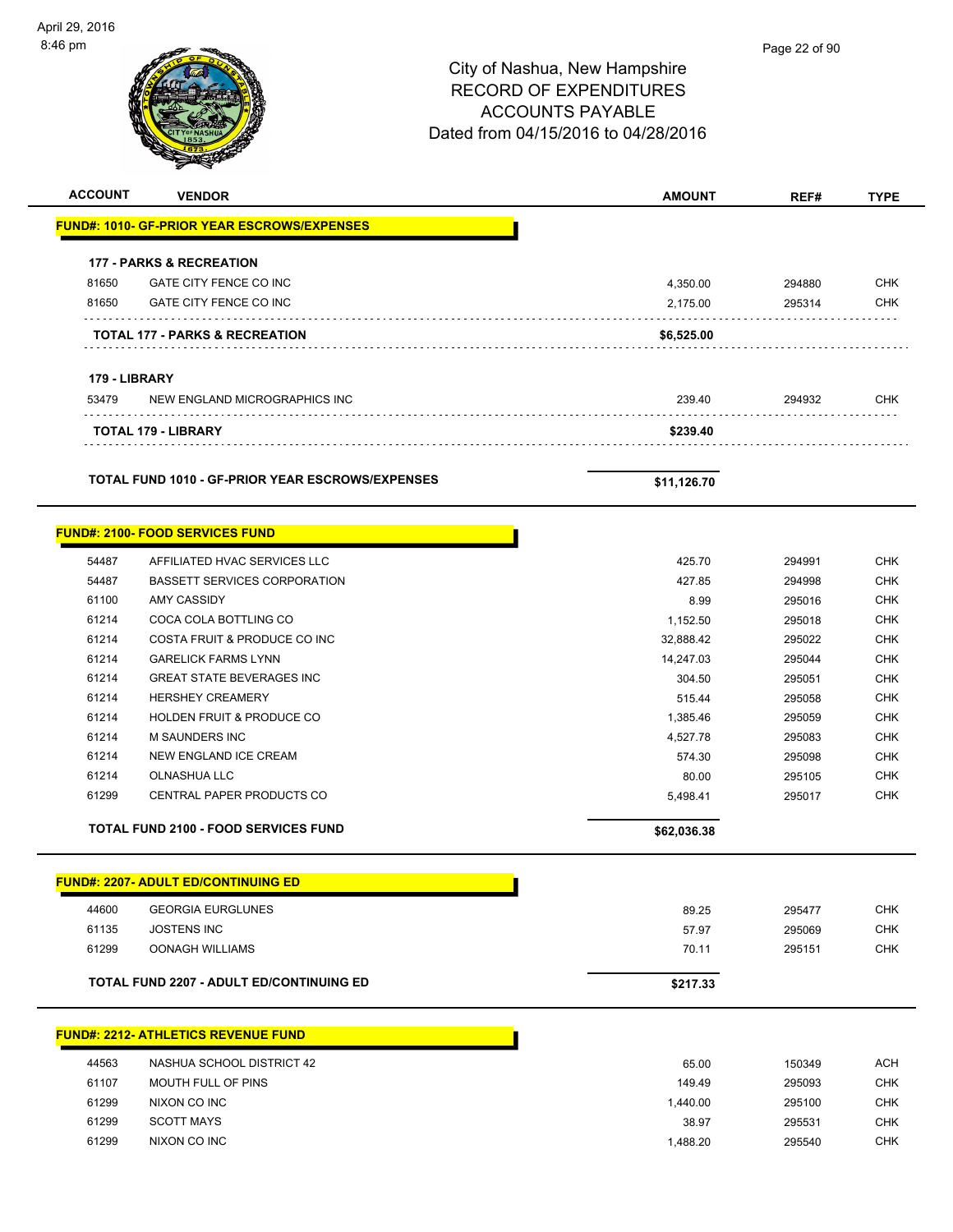| <b>ACCOUNT</b> | <b>VENDOR</b>                                           | <b>AMOUNT</b> | REF#   | <b>TYPE</b> |  |
|----------------|---------------------------------------------------------|---------------|--------|-------------|--|
|                | <b>TOTAL FUND 2212 - ATHLETICS REVENUE FUND</b>         | \$3,181.66    |        |             |  |
|                | <b>FUND#: 2222- AFTER SCHOOL PROGRAM</b>                |               |        |             |  |
| 61299          | AC MOORE INC                                            | 20.95         | 294990 | <b>CHK</b>  |  |
| 61299          | COSTA FRUIT & PRODUCE CO INC                            | 520.85        | 295022 | <b>CHK</b>  |  |
| 61299          | <b>GARELICK FARMS LYNN</b>                              | 112.88        | 295044 | <b>CHK</b>  |  |
| 61299          | <b>M SAUNDERS INC</b>                                   | 117.90        | 295083 | <b>CHK</b>  |  |
| 61299          | MARKET BASKET ACCT 2589096                              | 37.11         | 295086 | <b>CHK</b>  |  |
| 61299          | <b>WAL-MART</b>                                         | 73.42         | 295144 | <b>CHK</b>  |  |
| 61299          | AC MOORE INC                                            | 88.96         | 295428 | <b>CHK</b>  |  |
| 61299          | <b>MELISSA CARLEY</b>                                   | 22.47         | 295451 | <b>CHK</b>  |  |
| 61299          | COSTA FRUIT & PRODUCE CO                                | 522.60        | 295461 | <b>CHK</b>  |  |
| 61299          | <b>GARELICK FARMS LYNN</b>                              | 403.95        | 295486 | <b>CHK</b>  |  |
| 61299          | LINDA HAMM                                              | 9.29          | 295495 | <b>CHK</b>  |  |
| 61299          | MARKET BASKET ACCT 2589096                              | 72.20         | 295529 | <b>CHK</b>  |  |
| 61299          | WB MASON CO INC                                         | 108.93        | 295590 | <b>CHK</b>  |  |
|                | TOTAL FUND 2222 - AFTER SCHOOL PROGRAM                  | \$2,111.51    |        |             |  |
|                |                                                         |               |        |             |  |
|                | <b>FUND#: 2247- CULINARY ARTS</b>                       |               |        |             |  |
| 61135          | <b>GENERAL LINEN SERVICE INC</b>                        | 93.92         | 295045 | <b>CHK</b>  |  |
| 61135          | MARKET BASKET ACCT 2589096                              | 106.93        | 295086 | <b>CHK</b>  |  |
| 61135          | NORTHCENTER FOODS                                       | 634.06        | 295101 | <b>CHK</b>  |  |
| 61135          | <b>GENERAL LINEN SERVICE INC</b>                        | 85.66         | 295488 | <b>CHK</b>  |  |
| 61135          | MARKET BASKET ACCT 2589096                              | 215.26        | 295529 | <b>CHK</b>  |  |
| 61135          | NORTHCENTER FOODS                                       | 264.98        | 295541 | <b>CHK</b>  |  |
|                | <b>TOTAL FUND 2247 - CULINARY ARTS</b>                  | \$1,400.81    |        |             |  |
|                | <b>FUND#: 2257- SPECIAL ED LOCAL</b>                    |               |        |             |  |
| 55694          | LIGHTHOUSE SCHOOL INC                                   | 172,496.70    | 295079 | <b>CHK</b>  |  |
| 55694          | EASTER SEALS OF NEW HAMPSHIRE                           | 12,695.62     | 295472 | <b>CHK</b>  |  |
| 55694          | SPAULDING YOUTH CENTER                                  | 8,054.17      | 295574 | <b>CHK</b>  |  |
|                | <b>TOTAL FUND 2257 - SPECIAL ED LOCAL</b>               | \$193,246.49  |        |             |  |
|                |                                                         |               |        |             |  |
|                | <b>FUND#: 2501- PUBLIC HEALTH CLIENT FEES FUND</b>      |               |        |             |  |
| 55845          | TREASURER STATE OF NH                                   | 350.00        | 295255 | <b>CHK</b>  |  |
|                | <b>TOTAL FUND 2501 - PUBLIC HEALTH CLIENT FEES FUND</b> | \$350.00      |        |             |  |
|                | <b>FUND#: 2503- PARKS &amp; REC PROGRAMS FUND</b>       |               |        |             |  |
|                |                                                         |               |        |             |  |
| 44549          | PAUL BOSCH                                              | 80.00         | 295601 | <b>CHK</b>  |  |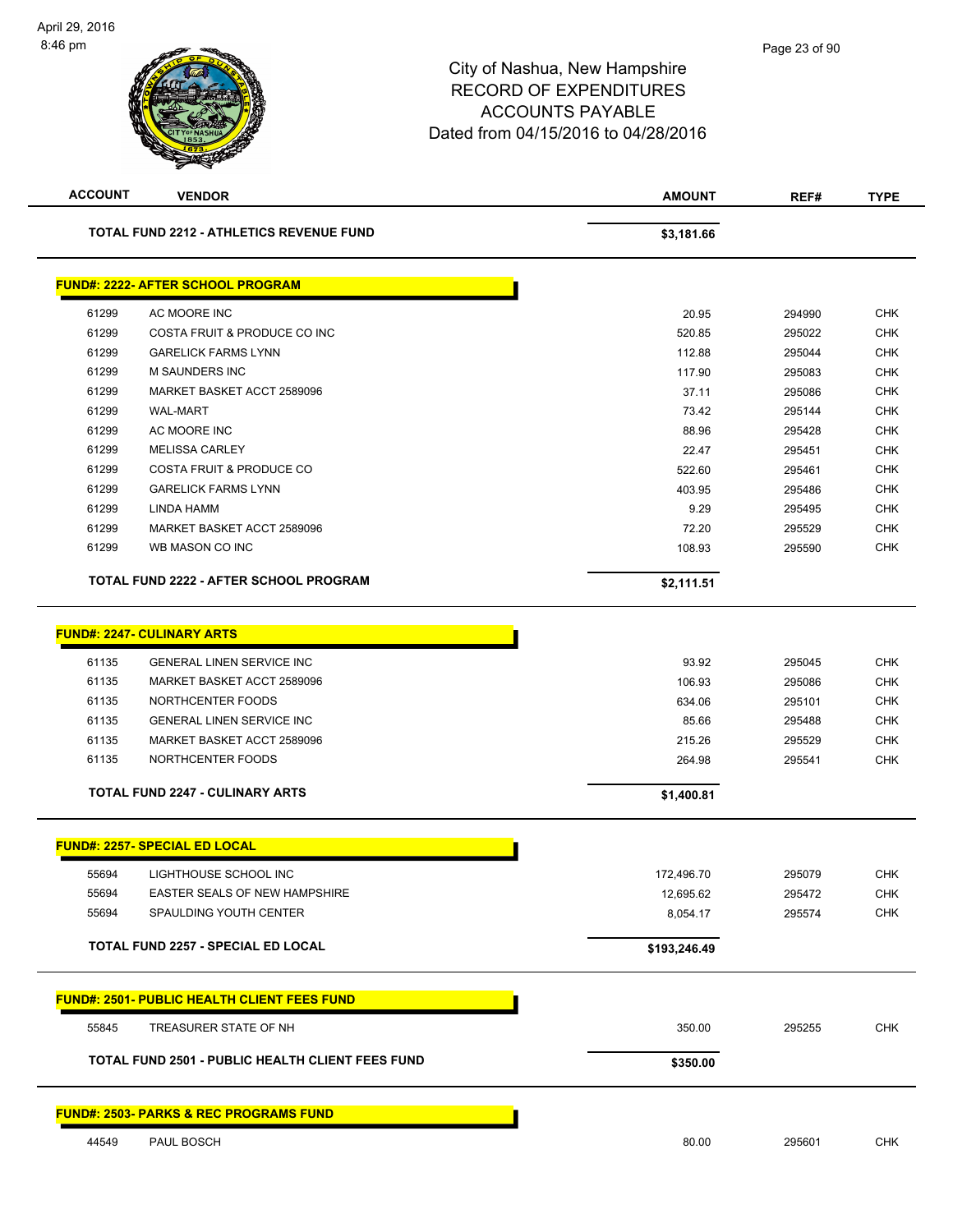| <b>TOTAL FUND 2503 - PARKS &amp; REC PROGRAMS FUND</b><br>\$80.00<br><b>FUND#: 2505- GOVT &amp; EDUCATION CHANNELS FUND</b><br>53470<br><b>JIM MCLEAN</b><br>100.00<br>295348<br>53470<br><b>SCOTT SILVA</b><br>175.00<br>295390<br>53470<br><b>TIM O'NEIL</b><br>250.00<br>295398<br>53470<br><b>FRANK J WALLENT</b><br>250.00<br>295412<br>53470<br><b>LOUISE WALLENT</b><br>50.00<br>295413<br>54100<br><b>EVERSOURCE</b><br>271.17<br>294794<br>54114<br>LIBERTY UTILITIES - NH<br>33.98<br>294801<br>54114<br>DIRECT ENERGY BUSINESS<br>55.52<br>294867<br>54141<br>PENNICHUCK WATER WORKS INC<br>16.87<br>294816<br>54280<br>PETER JOHNSON<br>111.95<br>294780<br>55300<br>PETER JOHNSON<br>489.50<br>294780<br>55300<br>PETER JOHNSON<br>86.71<br>295218<br>55300<br><b>JEFF POEHNERT</b><br>126.90<br>295220<br>55400<br>PETER JOHNSON<br>334.00<br>294780<br>55400<br>PETER JOHNSON<br>1,029.84<br>295218<br><b>TOTAL FUND 2505 - GOVT &amp; EDUCATION CHANNELS FUND</b><br>\$3,381.44<br><b>FUND#: 2506- HUNT BLDG FACILITY RENTAL FUND</b><br>53628<br>COMCAST CABLE COMMUNICATIONS I<br>84.90<br>295229<br>54141<br>PENNICHUCK WATER WORKS INC<br>58.09<br>294816<br>54200<br>AMAZON<br>116.95<br>295225<br>54200<br>ERICKSON CLEANING SERVICES LLC<br>400.00<br>295307<br>71999<br>AMAZON<br>67.96<br>295225<br>TOTAL FUND 2506 - HUNT BLDG FACILITY RENTAL FUND<br>\$727.90<br><b>FUND#: 3050- POLICE GRANTS FUND</b><br>ATLANTIC TACTICAL INC<br>61110<br>725.00<br>294843<br><b>TOTAL FUND 3050 - POLICE GRANTS FUND</b><br>\$725.00<br><b>FUND#: 3068- COMMUNITY SERVICES GRANTS FUND</b><br>ACPH CONSULTING LLC<br>53142<br>1,000.00<br>294763<br>55100<br>48.11<br>295226<br>AT & T MOBILITY<br>55300<br>LISA VASQUEZ<br>269.56<br>294786<br>55300<br><b>JANAIL ARCHER</b><br>140.92<br>294765<br>55421<br>SAINT ANSELM COLLEGE<br>385.00<br>294818<br>55600<br><b>ALPHAGRAPHICS</b><br>752.05<br>294840 | <b>ACCOUNT</b> | <b>VENDOR</b>        | <b>AMOUNT</b> | REF#   | <b>TYPE</b> |
|-----------------------------------------------------------------------------------------------------------------------------------------------------------------------------------------------------------------------------------------------------------------------------------------------------------------------------------------------------------------------------------------------------------------------------------------------------------------------------------------------------------------------------------------------------------------------------------------------------------------------------------------------------------------------------------------------------------------------------------------------------------------------------------------------------------------------------------------------------------------------------------------------------------------------------------------------------------------------------------------------------------------------------------------------------------------------------------------------------------------------------------------------------------------------------------------------------------------------------------------------------------------------------------------------------------------------------------------------------------------------------------------------------------------------------------------------------------------------------------------------------------------------------------------------------------------------------------------------------------------------------------------------------------------------------------------------------------------------------------------------------------------------------------------------------------------------------------------------------------------------------------------------------------------------------|----------------|----------------------|---------------|--------|-------------|
|                                                                                                                                                                                                                                                                                                                                                                                                                                                                                                                                                                                                                                                                                                                                                                                                                                                                                                                                                                                                                                                                                                                                                                                                                                                                                                                                                                                                                                                                                                                                                                                                                                                                                                                                                                                                                                                                                                                             |                |                      |               |        |             |
|                                                                                                                                                                                                                                                                                                                                                                                                                                                                                                                                                                                                                                                                                                                                                                                                                                                                                                                                                                                                                                                                                                                                                                                                                                                                                                                                                                                                                                                                                                                                                                                                                                                                                                                                                                                                                                                                                                                             |                |                      |               |        |             |
|                                                                                                                                                                                                                                                                                                                                                                                                                                                                                                                                                                                                                                                                                                                                                                                                                                                                                                                                                                                                                                                                                                                                                                                                                                                                                                                                                                                                                                                                                                                                                                                                                                                                                                                                                                                                                                                                                                                             |                |                      |               |        | <b>CHK</b>  |
|                                                                                                                                                                                                                                                                                                                                                                                                                                                                                                                                                                                                                                                                                                                                                                                                                                                                                                                                                                                                                                                                                                                                                                                                                                                                                                                                                                                                                                                                                                                                                                                                                                                                                                                                                                                                                                                                                                                             |                |                      |               |        | <b>CHK</b>  |
|                                                                                                                                                                                                                                                                                                                                                                                                                                                                                                                                                                                                                                                                                                                                                                                                                                                                                                                                                                                                                                                                                                                                                                                                                                                                                                                                                                                                                                                                                                                                                                                                                                                                                                                                                                                                                                                                                                                             |                |                      |               |        | <b>CHK</b>  |
|                                                                                                                                                                                                                                                                                                                                                                                                                                                                                                                                                                                                                                                                                                                                                                                                                                                                                                                                                                                                                                                                                                                                                                                                                                                                                                                                                                                                                                                                                                                                                                                                                                                                                                                                                                                                                                                                                                                             |                |                      |               |        | <b>CHK</b>  |
|                                                                                                                                                                                                                                                                                                                                                                                                                                                                                                                                                                                                                                                                                                                                                                                                                                                                                                                                                                                                                                                                                                                                                                                                                                                                                                                                                                                                                                                                                                                                                                                                                                                                                                                                                                                                                                                                                                                             |                |                      |               |        | <b>CHK</b>  |
|                                                                                                                                                                                                                                                                                                                                                                                                                                                                                                                                                                                                                                                                                                                                                                                                                                                                                                                                                                                                                                                                                                                                                                                                                                                                                                                                                                                                                                                                                                                                                                                                                                                                                                                                                                                                                                                                                                                             |                |                      |               |        | <b>CHK</b>  |
|                                                                                                                                                                                                                                                                                                                                                                                                                                                                                                                                                                                                                                                                                                                                                                                                                                                                                                                                                                                                                                                                                                                                                                                                                                                                                                                                                                                                                                                                                                                                                                                                                                                                                                                                                                                                                                                                                                                             |                |                      |               |        | <b>CHK</b>  |
|                                                                                                                                                                                                                                                                                                                                                                                                                                                                                                                                                                                                                                                                                                                                                                                                                                                                                                                                                                                                                                                                                                                                                                                                                                                                                                                                                                                                                                                                                                                                                                                                                                                                                                                                                                                                                                                                                                                             |                |                      |               |        | CHK         |
|                                                                                                                                                                                                                                                                                                                                                                                                                                                                                                                                                                                                                                                                                                                                                                                                                                                                                                                                                                                                                                                                                                                                                                                                                                                                                                                                                                                                                                                                                                                                                                                                                                                                                                                                                                                                                                                                                                                             |                |                      |               |        | <b>CHK</b>  |
|                                                                                                                                                                                                                                                                                                                                                                                                                                                                                                                                                                                                                                                                                                                                                                                                                                                                                                                                                                                                                                                                                                                                                                                                                                                                                                                                                                                                                                                                                                                                                                                                                                                                                                                                                                                                                                                                                                                             |                |                      |               |        | <b>CHK</b>  |
|                                                                                                                                                                                                                                                                                                                                                                                                                                                                                                                                                                                                                                                                                                                                                                                                                                                                                                                                                                                                                                                                                                                                                                                                                                                                                                                                                                                                                                                                                                                                                                                                                                                                                                                                                                                                                                                                                                                             |                |                      |               |        | <b>CHK</b>  |
|                                                                                                                                                                                                                                                                                                                                                                                                                                                                                                                                                                                                                                                                                                                                                                                                                                                                                                                                                                                                                                                                                                                                                                                                                                                                                                                                                                                                                                                                                                                                                                                                                                                                                                                                                                                                                                                                                                                             |                |                      |               |        | <b>CHK</b>  |
|                                                                                                                                                                                                                                                                                                                                                                                                                                                                                                                                                                                                                                                                                                                                                                                                                                                                                                                                                                                                                                                                                                                                                                                                                                                                                                                                                                                                                                                                                                                                                                                                                                                                                                                                                                                                                                                                                                                             |                |                      |               |        | <b>CHK</b>  |
|                                                                                                                                                                                                                                                                                                                                                                                                                                                                                                                                                                                                                                                                                                                                                                                                                                                                                                                                                                                                                                                                                                                                                                                                                                                                                                                                                                                                                                                                                                                                                                                                                                                                                                                                                                                                                                                                                                                             |                |                      |               |        | <b>CHK</b>  |
|                                                                                                                                                                                                                                                                                                                                                                                                                                                                                                                                                                                                                                                                                                                                                                                                                                                                                                                                                                                                                                                                                                                                                                                                                                                                                                                                                                                                                                                                                                                                                                                                                                                                                                                                                                                                                                                                                                                             |                |                      |               |        | <b>CHK</b>  |
|                                                                                                                                                                                                                                                                                                                                                                                                                                                                                                                                                                                                                                                                                                                                                                                                                                                                                                                                                                                                                                                                                                                                                                                                                                                                                                                                                                                                                                                                                                                                                                                                                                                                                                                                                                                                                                                                                                                             |                |                      |               |        |             |
|                                                                                                                                                                                                                                                                                                                                                                                                                                                                                                                                                                                                                                                                                                                                                                                                                                                                                                                                                                                                                                                                                                                                                                                                                                                                                                                                                                                                                                                                                                                                                                                                                                                                                                                                                                                                                                                                                                                             |                |                      |               |        |             |
|                                                                                                                                                                                                                                                                                                                                                                                                                                                                                                                                                                                                                                                                                                                                                                                                                                                                                                                                                                                                                                                                                                                                                                                                                                                                                                                                                                                                                                                                                                                                                                                                                                                                                                                                                                                                                                                                                                                             |                |                      |               |        |             |
|                                                                                                                                                                                                                                                                                                                                                                                                                                                                                                                                                                                                                                                                                                                                                                                                                                                                                                                                                                                                                                                                                                                                                                                                                                                                                                                                                                                                                                                                                                                                                                                                                                                                                                                                                                                                                                                                                                                             |                |                      |               |        | <b>CHK</b>  |
|                                                                                                                                                                                                                                                                                                                                                                                                                                                                                                                                                                                                                                                                                                                                                                                                                                                                                                                                                                                                                                                                                                                                                                                                                                                                                                                                                                                                                                                                                                                                                                                                                                                                                                                                                                                                                                                                                                                             |                |                      |               |        | <b>CHK</b>  |
|                                                                                                                                                                                                                                                                                                                                                                                                                                                                                                                                                                                                                                                                                                                                                                                                                                                                                                                                                                                                                                                                                                                                                                                                                                                                                                                                                                                                                                                                                                                                                                                                                                                                                                                                                                                                                                                                                                                             |                |                      |               |        | CHK         |
|                                                                                                                                                                                                                                                                                                                                                                                                                                                                                                                                                                                                                                                                                                                                                                                                                                                                                                                                                                                                                                                                                                                                                                                                                                                                                                                                                                                                                                                                                                                                                                                                                                                                                                                                                                                                                                                                                                                             |                |                      |               |        | <b>CHK</b>  |
|                                                                                                                                                                                                                                                                                                                                                                                                                                                                                                                                                                                                                                                                                                                                                                                                                                                                                                                                                                                                                                                                                                                                                                                                                                                                                                                                                                                                                                                                                                                                                                                                                                                                                                                                                                                                                                                                                                                             |                |                      |               |        | <b>CHK</b>  |
|                                                                                                                                                                                                                                                                                                                                                                                                                                                                                                                                                                                                                                                                                                                                                                                                                                                                                                                                                                                                                                                                                                                                                                                                                                                                                                                                                                                                                                                                                                                                                                                                                                                                                                                                                                                                                                                                                                                             |                |                      |               |        |             |
|                                                                                                                                                                                                                                                                                                                                                                                                                                                                                                                                                                                                                                                                                                                                                                                                                                                                                                                                                                                                                                                                                                                                                                                                                                                                                                                                                                                                                                                                                                                                                                                                                                                                                                                                                                                                                                                                                                                             |                |                      |               |        |             |
|                                                                                                                                                                                                                                                                                                                                                                                                                                                                                                                                                                                                                                                                                                                                                                                                                                                                                                                                                                                                                                                                                                                                                                                                                                                                                                                                                                                                                                                                                                                                                                                                                                                                                                                                                                                                                                                                                                                             |                |                      |               |        | CHK         |
|                                                                                                                                                                                                                                                                                                                                                                                                                                                                                                                                                                                                                                                                                                                                                                                                                                                                                                                                                                                                                                                                                                                                                                                                                                                                                                                                                                                                                                                                                                                                                                                                                                                                                                                                                                                                                                                                                                                             |                |                      |               |        |             |
|                                                                                                                                                                                                                                                                                                                                                                                                                                                                                                                                                                                                                                                                                                                                                                                                                                                                                                                                                                                                                                                                                                                                                                                                                                                                                                                                                                                                                                                                                                                                                                                                                                                                                                                                                                                                                                                                                                                             |                |                      |               |        |             |
|                                                                                                                                                                                                                                                                                                                                                                                                                                                                                                                                                                                                                                                                                                                                                                                                                                                                                                                                                                                                                                                                                                                                                                                                                                                                                                                                                                                                                                                                                                                                                                                                                                                                                                                                                                                                                                                                                                                             |                |                      |               |        |             |
|                                                                                                                                                                                                                                                                                                                                                                                                                                                                                                                                                                                                                                                                                                                                                                                                                                                                                                                                                                                                                                                                                                                                                                                                                                                                                                                                                                                                                                                                                                                                                                                                                                                                                                                                                                                                                                                                                                                             |                |                      |               |        | <b>CHK</b>  |
|                                                                                                                                                                                                                                                                                                                                                                                                                                                                                                                                                                                                                                                                                                                                                                                                                                                                                                                                                                                                                                                                                                                                                                                                                                                                                                                                                                                                                                                                                                                                                                                                                                                                                                                                                                                                                                                                                                                             |                |                      |               |        | <b>CHK</b>  |
|                                                                                                                                                                                                                                                                                                                                                                                                                                                                                                                                                                                                                                                                                                                                                                                                                                                                                                                                                                                                                                                                                                                                                                                                                                                                                                                                                                                                                                                                                                                                                                                                                                                                                                                                                                                                                                                                                                                             |                |                      |               |        | <b>CHK</b>  |
|                                                                                                                                                                                                                                                                                                                                                                                                                                                                                                                                                                                                                                                                                                                                                                                                                                                                                                                                                                                                                                                                                                                                                                                                                                                                                                                                                                                                                                                                                                                                                                                                                                                                                                                                                                                                                                                                                                                             |                |                      |               |        | <b>CHK</b>  |
|                                                                                                                                                                                                                                                                                                                                                                                                                                                                                                                                                                                                                                                                                                                                                                                                                                                                                                                                                                                                                                                                                                                                                                                                                                                                                                                                                                                                                                                                                                                                                                                                                                                                                                                                                                                                                                                                                                                             |                |                      |               |        | <b>CHK</b>  |
|                                                                                                                                                                                                                                                                                                                                                                                                                                                                                                                                                                                                                                                                                                                                                                                                                                                                                                                                                                                                                                                                                                                                                                                                                                                                                                                                                                                                                                                                                                                                                                                                                                                                                                                                                                                                                                                                                                                             |                |                      |               |        | <b>CHK</b>  |
|                                                                                                                                                                                                                                                                                                                                                                                                                                                                                                                                                                                                                                                                                                                                                                                                                                                                                                                                                                                                                                                                                                                                                                                                                                                                                                                                                                                                                                                                                                                                                                                                                                                                                                                                                                                                                                                                                                                             | 68350          | SAINT ANSELM COLLEGE | 385.00        | 294818 | <b>CHK</b>  |
| <b>TOTAL FUND 3068 - COMMUNITY SERVICES GRANTS FUND</b><br>\$2,980.64                                                                                                                                                                                                                                                                                                                                                                                                                                                                                                                                                                                                                                                                                                                                                                                                                                                                                                                                                                                                                                                                                                                                                                                                                                                                                                                                                                                                                                                                                                                                                                                                                                                                                                                                                                                                                                                       |                |                      |               |        |             |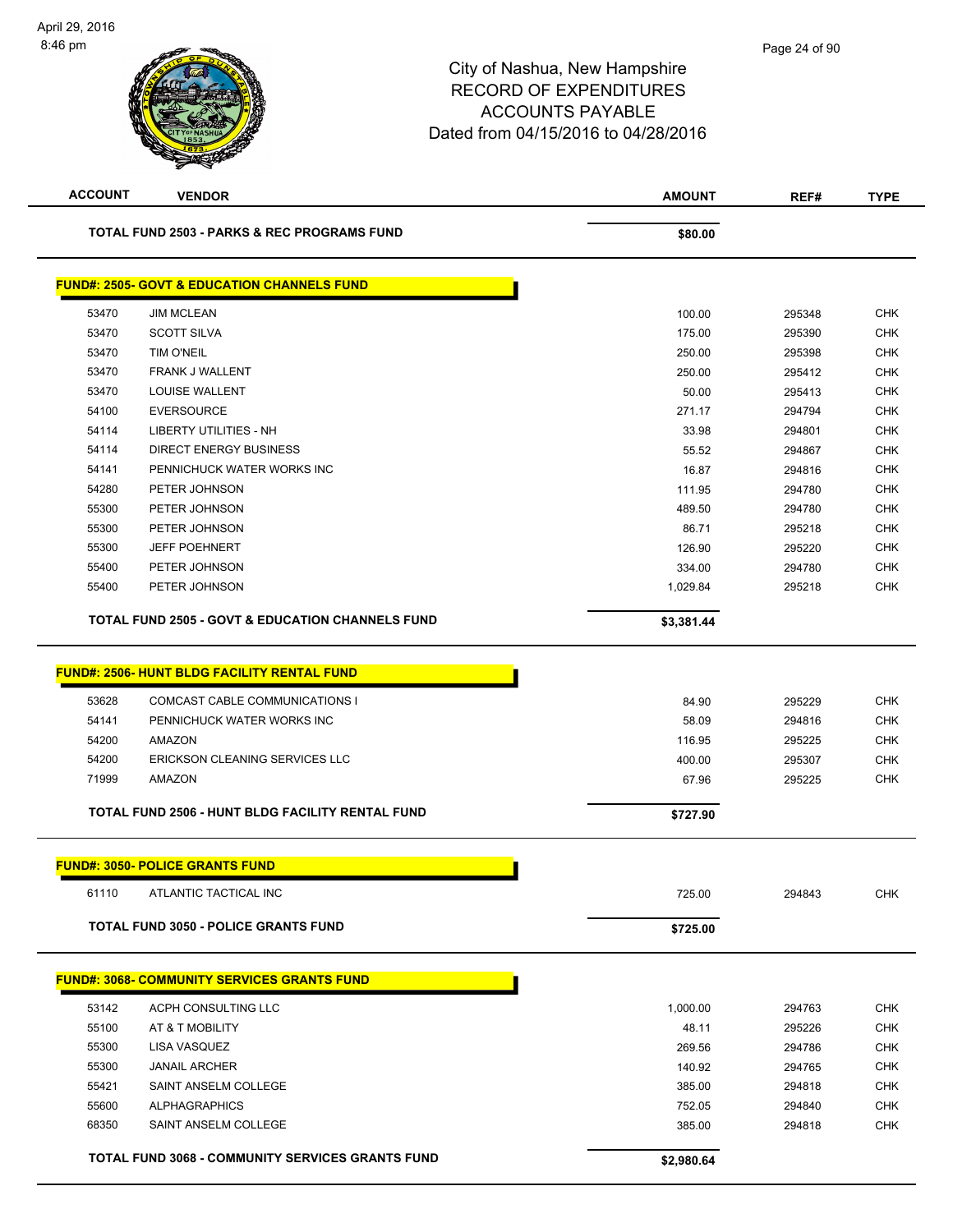

| <b>ACCOUNT</b>                                   | <b>VENDOR</b>                                         | <b>AMOUNT</b> | REF#   | <b>TYPE</b> |  |  |  |
|--------------------------------------------------|-------------------------------------------------------|---------------|--------|-------------|--|--|--|
| <b>FUND#: 3070- COMMUNITY HEALTH GRANTS FUND</b> |                                                       |               |        |             |  |  |  |
| 53628                                            | ALEXANDER GRANOK MD                                   | 900.00        | 294885 | <b>CHK</b>  |  |  |  |
| 55300                                            | <b>KAYLA O'BRIEN</b>                                  | 5.94          | 294776 | <b>CHK</b>  |  |  |  |
| 55300                                            | <b>LUIS PORRES</b>                                    | 50.22         | 294782 | <b>CHK</b>  |  |  |  |
| 55300                                            | KATHY CYR                                             | 70.41         | 295213 | <b>CHK</b>  |  |  |  |
| 55300                                            | <b>KAYLA O'BRIEN</b>                                  | 24.00         | 294776 | <b>CHK</b>  |  |  |  |
| 55300                                            | LUIS PORRES                                           | 95.04         | 294782 | <b>CHK</b>  |  |  |  |
| 55300                                            | <b>KATHY CYR</b>                                      | 16.20         | 295213 | <b>CHK</b>  |  |  |  |
| 61250                                            | PARENTING NEW HAMPSHIRE                               | 450.00        | 295371 | <b>CHK</b>  |  |  |  |
|                                                  | <b>TOTAL FUND 3070 - COMMUNITY HEALTH GRANTS FUND</b> | \$1,611.81    |        |             |  |  |  |

## **FUND#: 3090- URBAN PROGRAM GRANTS FUND**

|       | TOTAL FUND 3090 - URBAN PROGRAM GRANTS FUND | \$83,735.66 |        |            |
|-------|---------------------------------------------|-------------|--------|------------|
| 68345 | <b>DAVID ZIBOLIS</b>                        | 400.00      | 294789 | <b>CHK</b> |
| 68345 | <b>JOSEPH TOMASZEWSKI JR</b>                | 400.00      | 294785 | <b>CHK</b> |
| 68345 | <b>LAUREN DOVHOLUK</b>                      | 400.00      | 294771 | <b>CHK</b> |
| 68345 | PATRICIA COMTOIS                            | 400.00      | 294769 | <b>CHK</b> |
| 68345 | TAUN H CHAU                                 | 400.00      | 294768 | <b>CHK</b> |
| 68345 | <b>VALERIE ANN BROTHWELL</b>                | 400.00      | 294767 | <b>CHK</b> |
| 55307 | CARRIE JOHNSON SCHENA                       | 113.27      | 295222 | <b>CHK</b> |
| 55118 | AT & T MOBILITY                             | 32.39       | 295226 | <b>CHK</b> |
| 54225 | ALCHEMY LEAD MANAGMENT                      | 1,732.00    | 295266 | <b>CHK</b> |
| 54225 | ALCHEMY LEAD MANAGMENT                      | 478.00      | 294837 | <b>CHK</b> |
| 54210 | <b>DAD'S ABATEMENT LLC</b>                  | 2,000.00    | 295214 | <b>CHK</b> |
| 54210 | <b>DAD'S ABATEMENT LLC</b>                  | 10,000.00   | 294770 | <b>CHK</b> |
| 54210 | <b>IDEAL PROPERTY MAINTENANCE AND</b>       | 7,600.00    | 295216 | <b>CHK</b> |
| 54210 | DAD'S ABATEMENT LLC                         | 15,580.00   | 295214 | <b>CHK</b> |
| 54210 | DAD'S ABATEMENT LLC                         | 30,000.00   | 294770 | <b>CHK</b> |
| 54210 | <b>IDEAL PROPERTY MAINTENANCE AND</b>       | 13,800.00   | 295216 | <b>CHK</b> |

#### **FUND#: 3120- TRANSIT GRANTS FUND**

| 54100 | <b>EVERSOURCE</b>               | 1,003.32 | 294794 | <b>CHK</b> |
|-------|---------------------------------|----------|--------|------------|
| 54114 | LIBERTY UTILITIES - NH          | 125.73   | 294801 | <b>CHK</b> |
| 54114 | DIRECT ENERGY BUSINESS          | 205.41   | 294867 | <b>CHK</b> |
| 54114 | LIBERTY UTILITIES - NH          | 309.81   | 294802 | <b>CHK</b> |
| 54114 | DIRECT ENERGY BUSINESS          | 493.99   | 294867 | <b>CHK</b> |
| 54141 | PENNICHUCK WATER WORKS INC      | 61.85    | 294816 | <b>CHK</b> |
| 54141 | PENNICHUCK WATER WORKS INC      | 63.41    | 295250 | <b>CHK</b> |
| 54421 | CONWAY OFFICE SOLUTIONS         | 316.00   | 295297 | <b>CHK</b> |
| 54600 | <b>D &amp; R TOWING INC</b>     | 165.00   | 294864 | <b>CHK</b> |
| 55109 | <b>FAIRPOINT COMMUNICATIONS</b> | 185.10   | 295231 | <b>CHK</b> |
| 55118 | AT & T MOBILITY                 | 93.39    | 295226 | <b>CHK</b> |
| 55699 | VERIZON WIRELESS-342008805      | 131.00   | 295259 | <b>CHK</b> |
| 55699 | VERIZON WIRELESS-842008777      | 191.04   | 295260 | <b>CHK</b> |
| 55699 | CINTAS#016                      | 88.92    | 294861 | <b>CHK</b> |
| 55699 | ALLSTATE FIRE EQUIPMENT         | 798.00   | 295270 | <b>CHK</b> |
|       |                                 |          |        |            |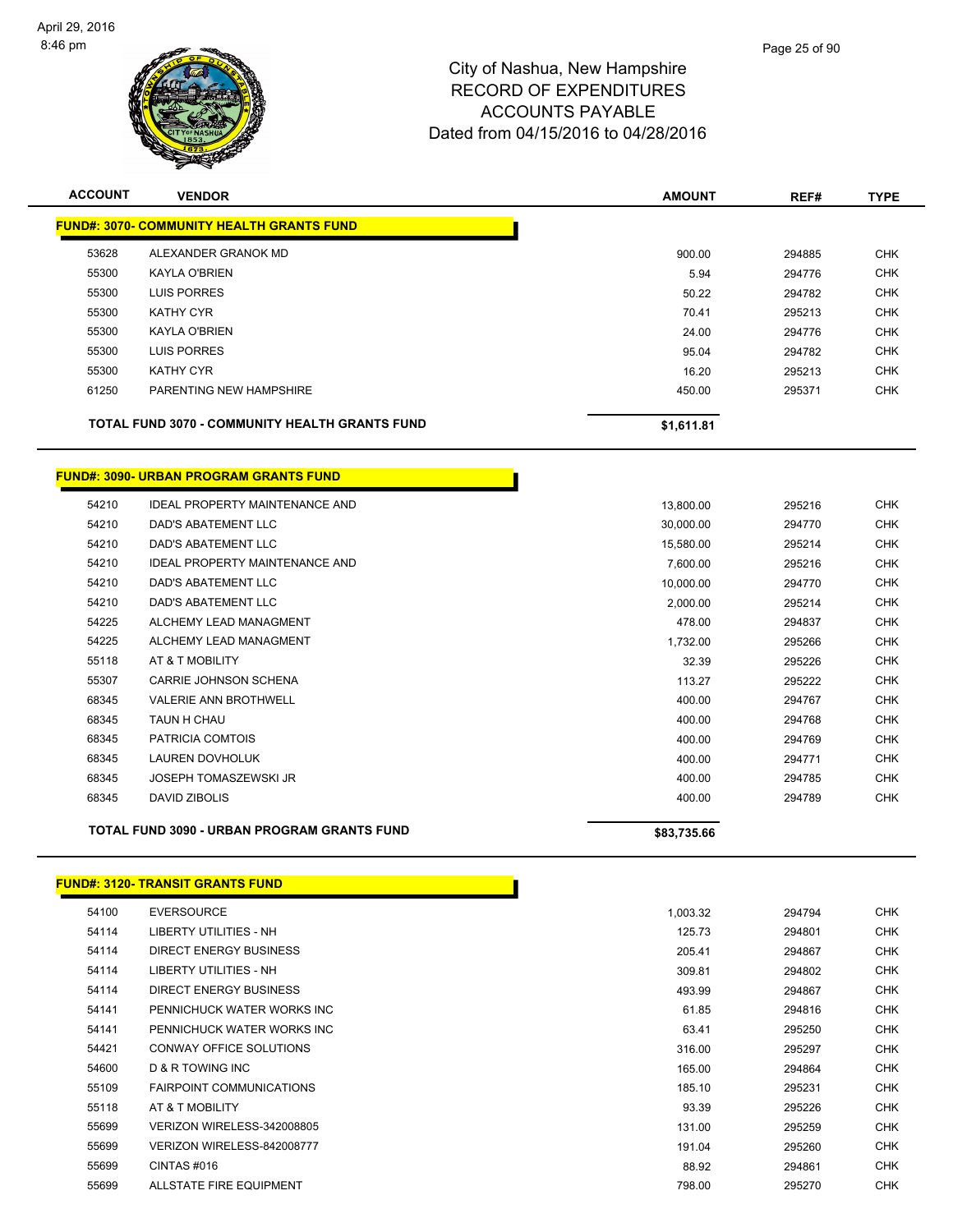

| <b>ACCOUNT</b> | <b>VENDOR</b>                                | <b>AMOUNT</b> | REF#   | <b>TYPE</b> |
|----------------|----------------------------------------------|---------------|--------|-------------|
|                | <b>FUND#: 3120- TRANSIT GRANTS FUND</b>      |               |        |             |
| 61299          | <b>AMAZON</b>                                | 222.24        | 295225 | <b>CHK</b>  |
| 61299          | AMAZON                                       | 52.76         | 295225 | <b>CHK</b>  |
| 61299          | HOME DEPOT CREDIT SERVICE 3065               | 166.69        | 294888 | <b>CHK</b>  |
| 61299          | POWER WASHER SALES LLC                       | 683.23        | 294945 | <b>CHK</b>  |
| 61299          | RYDER FLEET PRODUCTS                         | 107.22        | 294952 | <b>CHK</b>  |
| 61299          | <b>FASTENAL CO</b>                           | 22.92         | 294871 | <b>CHK</b>  |
| 61299          | POWER WASHER SALES LLC                       | 9.95          | 294945 | <b>CHK</b>  |
| 61299          | <b>FASTENAL CO</b>                           | 4.52          | 295309 | <b>CHK</b>  |
| 61310          | <b>AVSG LP</b>                               | 2,718.55      | 295275 | <b>CHK</b>  |
| 61799          | <b>GILLIG LLC</b>                            | 111.68        | 294881 | <b>CHK</b>  |
| 61799          | HOME DEPOT CREDIT SERVICE 3065               | 9.87          | 294888 | <b>CHK</b>  |
| 61799          | NAPA AUTO PARTS                              | 442.33        | 294927 | <b>CHK</b>  |
| 61799          | <b>CUMMINS NORTHEAST LLC</b>                 | 1,134.83      | 295298 | <b>CHK</b>  |
| 61799          | <b>FASTENAL CO</b>                           | 164.25        | 295309 | <b>CHK</b>  |
| 61799          | <b>GILLIG LLC</b>                            | 248.35        | 295316 | <b>CHK</b>  |
| 61799          | NAPA AUTO PARTS                              | 5.88          | 295358 | <b>CHK</b>  |
| 61799          | <b>NAPA AUTO PARTS</b>                       | 548.59        | 294927 | <b>CHK</b>  |
| 61799          | NEW ENGLAND KENWORTH                         | 1,005.60      | 294930 | <b>CHK</b>  |
| 61799          | <b>QUIRK GM PARTS DEPOT</b>                  | 143.60        | 294948 | <b>CHK</b>  |
| 61799          | RYDER FLEET PRODUCTS                         | 21.15         | 294952 | <b>CHK</b>  |
| 61799          | <b>NAPA AUTO PARTS</b>                       | 63.08         | 295358 | <b>CHK</b>  |
| 61799          | <b>QUIRK GM PARTS DEPOT</b>                  | 266.98        | 295376 | <b>CHK</b>  |
| 61799          | ALLIANCE BUS GROUP INC                       | 260.75        | 294839 | <b>CHK</b>  |
| 61799          | <b>NAPA AUTO PARTS</b>                       | 352.59        | 294927 | <b>CHK</b>  |
| 61799          | <b>NEW ENGLAND KENWORTH</b>                  | 110.07        | 294930 | <b>CHK</b>  |
| 61799          | <b>CUMMINS NORTHEAST LLC</b>                 | (1,062.84)    | 295298 | <b>CHK</b>  |
| 61799          | MOLLY CORPORATION                            | 483.00        | 295354 | <b>CHK</b>  |
| 61799          | <b>NAPA AUTO PARTS</b>                       | 44.46         | 295358 | <b>CHK</b>  |
| 61799          | RYDER FLEET PRODUCTS                         | 131.26        | 295383 | <b>CHK</b>  |
| 61799          | HOME DEPOT CREDIT SERVICE 3065               | 64.17         | 294888 | <b>CHK</b>  |
| 61799          | NAPA AUTO PARTS                              | 230.00        | 294927 | <b>CHK</b>  |
| 61799          | <b>NAPA AUTO PARTS</b>                       | 28.31         | 295358 | <b>CHK</b>  |
| 61799          | NAPA AUTO PARTS                              | 119.74        | 294927 | <b>CHK</b>  |
|                | <b>TOTAL FUND 3120 - TRANSIT GRANTS FUND</b> | \$13,147.75   |        |             |

#### **FUND#: 3800- SCHOOL GRANTS FUND**

| 53614 | LEEANN HARMER           | 210.00 | 295055 | CHK |
|-------|-------------------------|--------|--------|-----|
| 53614 | <b>TARA L HASBROUCK</b> | 735.00 | 295057 | CHK |
| 53614 | AUDREY VARGA            | 945.00 | 295143 | CHK |
| 53614 | <b>TARA L HASBROUCK</b> | 315.00 | 295500 | CHK |
| 53614 | JEFFREY LEDUC           | 245.00 | 295522 | CHK |
| 53614 | <b>AUDREY VARGA</b>     | 315.00 | 295587 | CHK |
| 53628 | <b>TIMOTHY F BOSCH</b>  | 25.00  | 295007 | CHK |
| 53628 | KATHERINE S GOLTSOV     | 25.00  | 295048 | CHK |
| 53628 | <b>HOLLY LAVINE</b>     | 100.00 | 295076 | CHK |
| 53628 | KATHERINE S GOLTSOV     | 25.00  | 295492 | CHK |
| 53628 | <b>HOLLY LAVINE</b>     | 50.00  | 295521 | CHK |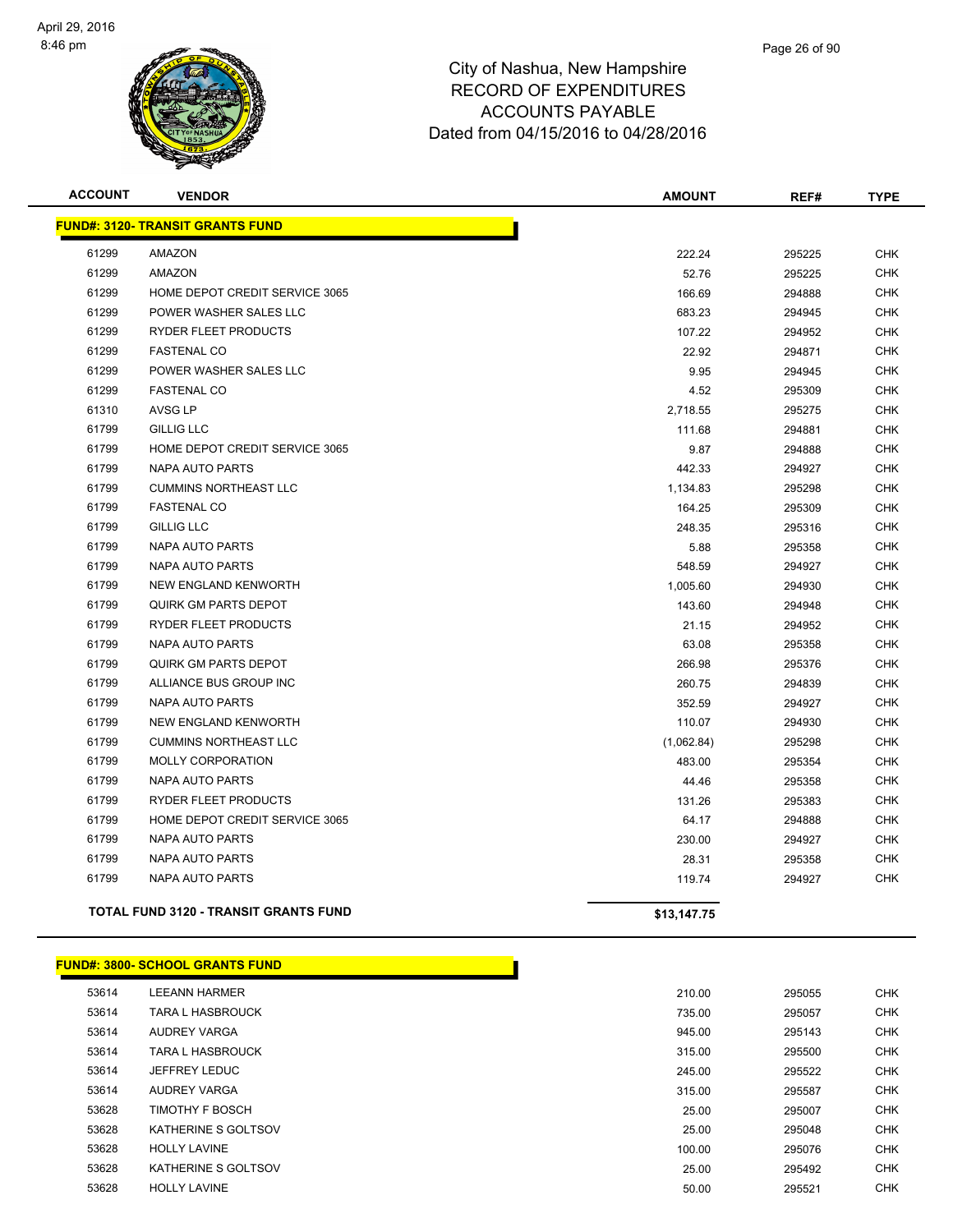

| <b>ACCOUNT</b> | <b>VENDOR</b>                               | <b>AMOUNT</b> | REF#   | <b>TYPE</b> |
|----------------|---------------------------------------------|---------------|--------|-------------|
|                | <b>FUND#: 3800- SCHOOL GRANTS FUND</b>      |               |        |             |
| 53628          | <b>ASHLEY ODIERNO</b>                       | 125.00        | 295543 | <b>CHK</b>  |
| 53628          | <b>KATHRYN RAWL</b>                         | 100.00        | 295554 | <b>CHK</b>  |
| 53628          | <b>INTERIM HEALTH CARE</b>                  | 5,106.50      | 295065 | <b>CHK</b>  |
| 53628          | <b>BOOTHBY THERAPY SERVICES LLC</b>         | 701.36        | 295441 | <b>CHK</b>  |
| 55200          | ASE STUDENT CERTIFICATION                   | 690.00        | 294993 | <b>CHK</b>  |
| 55200          | <b>EXCEL TESTING, LLC</b>                   | 1,850.00      | 295420 | <b>CHK</b>  |
| 55200          | FW WEBB COMPANY                             | 640.00        | 295422 | <b>CHK</b>  |
| 55200          | ST. JOSEPH HOSPITAL                         | 1,000.00      | 295424 | <b>CHK</b>  |
| 55300          | <b>LENNY HARRISON</b>                       | 68.04         | 295056 | <b>CHK</b>  |
| 55300          | <b>KEITH KLAWES</b>                         | 66.96         | 295071 | <b>CHK</b>  |
| 55300          | DAVID QUIMBY                                | 66.96         | 295117 | <b>CHK</b>  |
| 55300          | <b>JEFFREY LEONE</b>                        | 2,921.67      | 295524 | <b>CHK</b>  |
| 55400          | <b>CHRISTINE CAREW</b>                      | 245.00        | 295447 | <b>CHK</b>  |
| 55400          | <b>BUREAU OF EDUCATION &amp; RESEARCH</b>   | 239.00        | 295010 | <b>CHK</b>  |
| 55690          | FIRST STUDENT INC                           | 116.06        | 295036 | <b>CHK</b>  |
| 55690          | FIRST STUDENT INC                           | 126.93        | 295482 | <b>CHK</b>  |
| 55690          | FIRST STUDENT INC                           | 4,858.77      | 295482 | <b>CHK</b>  |
| 55690          | DOUGLAS HOWARD                              | 62.00         | 295509 | CHK         |
| 55690          | MERRIMACK EDUCATION CENTER INC              | 1,600.00      | 295534 | <b>CHK</b>  |
| 55690          | THE PROVIDER ENTERPRISES INC                | 272.00        | 295553 | <b>CHK</b>  |
| 55690          | SALEM SCHOOL DISTRICT                       | 792.12        | 295564 | CHK         |
| 55690          | TROMBLY MOTOR COACH SERVICE                 | 594.00        | 295581 | <b>CHK</b>  |
| 55690          | FIRST STUDENT INC                           | 257.34        | 295036 | <b>CHK</b>  |
| 55690          | FIRST STUDENT INC                           | 144.76        | 295482 | <b>CHK</b>  |
| 61135          | THE COPY SHOP                               | 244.00        | 295021 | <b>CHK</b>  |
| 61299          | <b>WAL-MART</b>                             | 263.00        | 295144 | CHK         |
| 61299          | TANYA ACKERMAN                              | 199.33        | 295429 | <b>CHK</b>  |
| 61299          | <b>VERONICA BODDEN</b>                      | 18.46         | 295438 | CHK         |
| 61299          | <b>BRENDA LEMON</b>                         | 514.32        | 295523 | CHK         |
| 61299          | <b>BLANCA CHAVEZ</b>                        | 53.53         | 295456 | CHK         |
| 61299          | REALLY GOOD STUFF INC                       | 110.91        | 295556 | <b>CHK</b>  |
| 61299          | <b>SCHOOL SPECIALTY</b>                     | 249.87        | 295123 | CHK         |
| 61299          | KATHLEEN MACINTYRE                          | 77.61         | 295084 | <b>CHK</b>  |
| 61299          | <b>CYNTHIA MICHAUD</b>                      | 261.13        | 295091 | CHK         |
| 61299          | WB MASON CO INC                             | 34.24         | 295147 | <b>CHK</b>  |
| 61299          | LUCIE L CROWDER                             | 124.75        | 295464 | <b>CHK</b>  |
| 61299          | PHONAK, LLC                                 | 664.59        | 295115 | <b>CHK</b>  |
| 61875          | <b>BOOKSOURCE INC</b>                       | 7,634.75      | 295440 | <b>CHK</b>  |
| 61875          | SCHOLASTIC INC                              | 2,961.80      | 295567 | <b>CHK</b>  |
| 61875          | <b>SUNDANCE</b>                             | 4,763.14      | 295578 | <b>CHK</b>  |
| 61875          | <b>CURRICULUM ASSOCIATES LLC</b>            | 1,414.60      | 295465 | <b>CHK</b>  |
| 71228          | RULE BROADCAST SYSTEMS INC                  | 2,895.00      | 295119 | <b>CHK</b>  |
|                | <b>TOTAL FUND 3800 - SCHOOL GRANTS FUND</b> | \$48,119.50   |        |             |

**FUND#: 3810- FOOD SERVICE GRANTS FUND**

| 61214 | <b>SAUNDERS INC</b> | 11235<br>ں ں ا | 295083 | СНК |
|-------|---------------------|----------------|--------|-----|
| 61214 | I SAUNDERS INC      | 221.05         | 295083 | СНК |
|       |                     | $\sim$ $\sim$  | .      |     |

| ມ | ຂອວບ໐ວ | ◡⊓г |
|---|--------|-----|
| 5 | 295083 | CHI |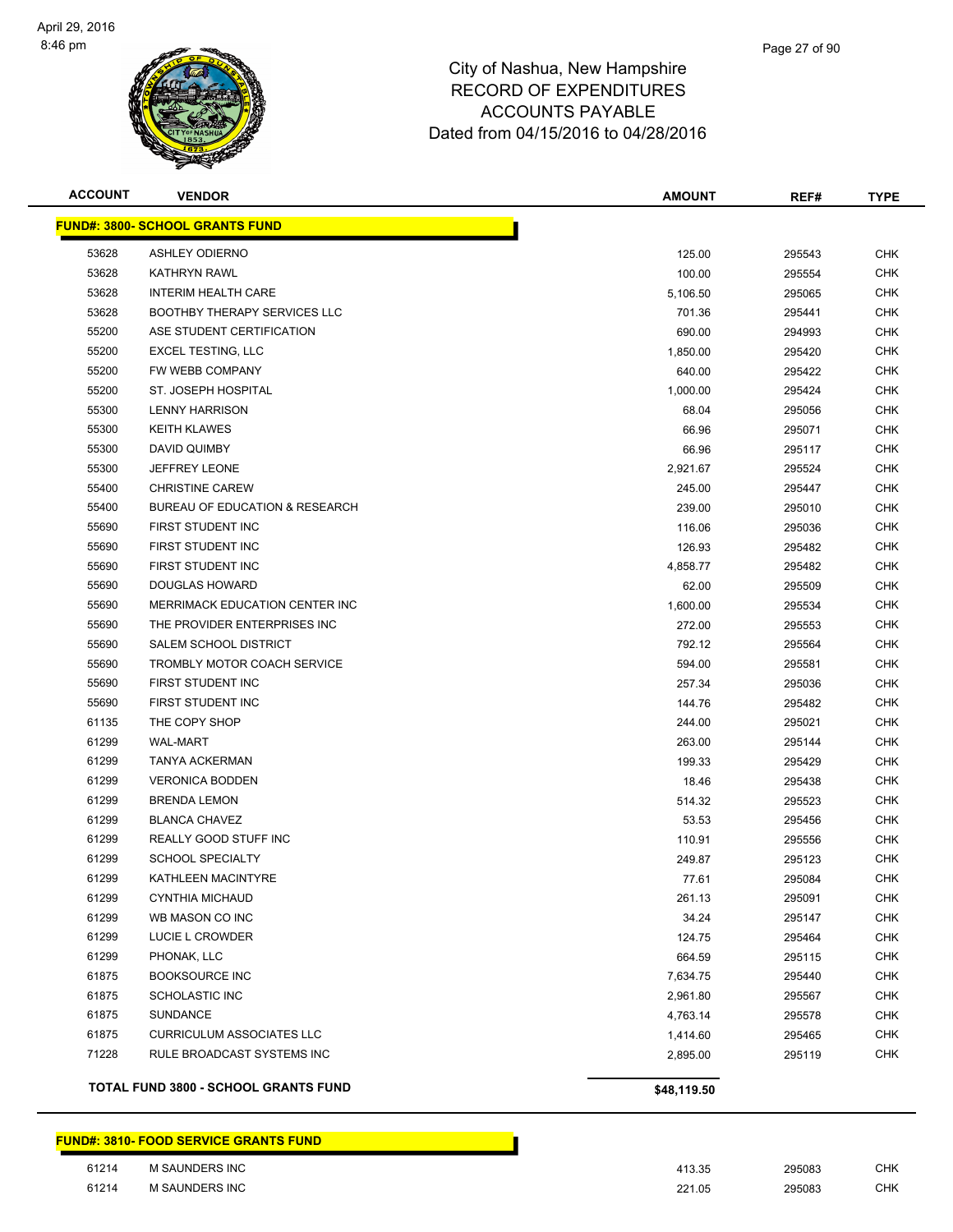

| <b>ACCOUNT</b> | <b>VENDOR</b>                                     | <b>AMOUNT</b> | REF#   | <b>TYPE</b> |
|----------------|---------------------------------------------------|---------------|--------|-------------|
|                | <b>FUND#: 3810- FOOD SERVICE GRANTS FUND</b>      |               |        |             |
| 61214          | M SAUNDERS INC                                    | 396.44        | 295083 | CHK         |
| 61214          | <b>M SAUNDERS INC</b>                             | 400.25        | 295083 | <b>CHK</b>  |
| 61214          | <b>M SAUNDERS INC</b>                             | 870.83        | 295083 | <b>CHK</b>  |
| 61214          | M SAUNDERS INC                                    | 805.33        | 295083 | <b>CHK</b>  |
| 61214          | <b>M SAUNDERS INC</b>                             | 762.50        | 295083 | <b>CHK</b>  |
| 61214          | <b>M SAUNDERS INC</b>                             | 595.85        | 295083 | <b>CHK</b>  |
|                | <b>TOTAL FUND 3810 - FOOD SERVICE GRANTS FUND</b> | \$4,465.60    |        |             |
|                | <b>FUND#: 4005- TRAFFIC VIOLATIONS FUND</b>       |               |        |             |
| 55607          | <b>MAILINGS UNLIMITED</b>                         | 115.80        | 295341 | <b>CHK</b>  |
| 55699          | VERIZON WIRELESS-742016226                        | 192.70        | 295261 | <b>CHK</b>  |
|                | <b>TOTAL FUND 4005 - TRAFFIC VIOLATIONS FUND</b>  | \$308.50      |        |             |
|                | <b>FUND#: 4010- MOTOR VEHICLE ADMIN FUND</b>      |               |        |             |
| 53467          | <b>MAILINGS UNLIMITED</b>                         | 114.10        | 295341 | <b>CHK</b>  |
|                | <b>TOTAL FUND 4010 - MOTOR VEHICLE ADMIN FUND</b> | \$114.10      |        |             |
|                | <b>FUND#: 4020- POLICE DRUG ENFORCEMENT FUND</b>  |               |        |             |
| 54899          | LITCHFIELD VANTAGE LLC                            | 1,608.33      | 294907 | <b>CHK</b>  |
| 54899          | AFTOKINITO RALLY INC                              | 416.67        | 295188 | <b>CHK</b>  |
|                |                                                   |               |        |             |
|                | TOTAL FUND 4020 - POLICE DRUG ENFORCEMENT FUND    | \$2,025.00    |        |             |
|                | <b>FUND#: 4025- DOJ DRUG FORFEITURE FUND</b>      |               |        |             |
| 55118          | VERIZON WIRELESS-785728687                        | 1,166.54      | 295257 | <b>CHK</b>  |
| 61799          | <b>CARPARTS OF NASHUA</b>                         | 14.52         | 294858 | <b>CHK</b>  |
| 61799          | <b>CARPARTS OF NASHUA</b>                         | 51.45         | 295289 | <b>CHK</b>  |
|                | TOTAL FUND 4025 - DOJ DRUG FORFEITURE FUND        | \$1,232.51    |        |             |
|                | <b>FUND#: 4053- FIRE REGIONAL HAZMAT FUND</b>     |               |        |             |
| 55118          | VERIZON WIRELESS-842015493                        | 80.04         | 294829 | <b>CHK</b>  |
| 71000          | MOORE MEDICAL LLC                                 | 928.31        | 294923 | <b>CHK</b>  |
|                | TOTAL FUND 4053 - FIRE REGIONAL HAZMAT FUND       | \$1,008.35    |        |             |
|                |                                                   |               |        |             |
|                | <b>FUND#: 4090- LIB-LOST/DAMAGED BOOK FINES</b>   |               |        |             |
| 55699          | UNIQUE MANAGEMENT SERVICES INC                    | 232.70        | 295406 | <b>CHK</b>  |
| 61299          | TELEVEND SERVICES INC                             | 491.45        | 294966 | <b>CHK</b>  |
| 61807          | PEASE PUBLIC LIBRARY                              | 30.00         | 294941 | <b>CHK</b>  |
| 71800          | SCHOOL OUTFITTERS, LLC                            | 2,670.42      | 295388 | <b>CHK</b>  |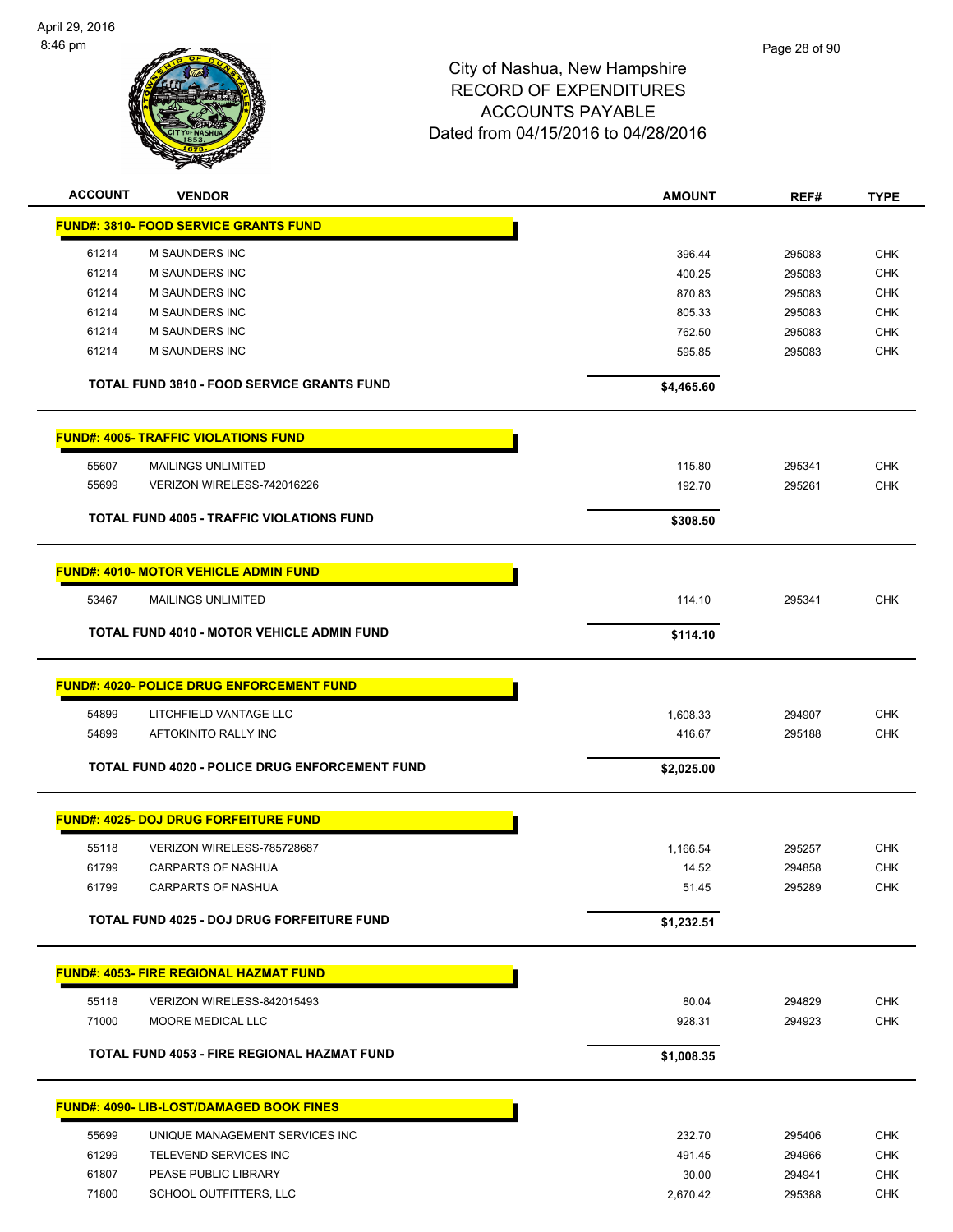| <b>ACCOUNT</b> | <b>VENDOR</b>                                        | <b>AMOUNT</b> | REF#   | <b>TYPE</b> |
|----------------|------------------------------------------------------|---------------|--------|-------------|
|                | <b>TOTAL FUND 4090 - LIB-LOST/DAMAGED BOOK FINES</b> | \$3,424.57    |        |             |
|                | <b>FUND#: 5010- CAP PROJECTS-INFO TECHNOLOGY</b>     |               |        |             |
| 81342          | <b>MAILINGS UNLIMITED</b>                            | 100.00        | 294913 | <b>CHK</b>  |
| 81342          | <b>HYLAND SOFTWARE INC</b>                           | 71,357.00     | 295330 | <b>CHK</b>  |
| 81342          | <b>TYLER TECHNOLOGIES INC</b>                        | 4,256.33      | 295404 | <b>CHK</b>  |
|                | TOTAL FUND 5010 - CAP PROJECTS-INFO TECHNOLOGY       | \$75,713.33   |        |             |
|                | <b>FUND#: 5700- CAP PROJECTS-BROAD ST PARKWAY</b>    |               |        |             |
| 81700          | CONTINENTAL PAVING INC                               | 330,227.94    | 294863 | <b>CHK</b>  |
| 81700          | <b>HAYNER SWANSON INC</b>                            | 1,402.09      | 295324 | <b>CHK</b>  |
| 81700          | <b>HAYNER SWANSON INC</b>                            | 515.41        | 295324 | <b>CHK</b>  |
| 81700          | PARSONS BRINKERHOFF INC                              | 10,312.08     | 295638 | <b>CHK</b>  |
| 81700          | <b>HAYNER SWANSON INC</b>                            | 2,520.00      | 295324 | <b>CHK</b>  |
| 81700          | PARSONS BRINKERHOFF INC                              | 2,978.11      | 295638 | <b>CHK</b>  |
| 81700          | <b>HAYNER SWANSON INC</b>                            | 8,690.00      | 295324 | <b>CHK</b>  |
| 81700          | HAYNER SWANSON INC                                   | 6,455.20      | 295324 | <b>CHK</b>  |
| 81700          | <b>HCSO</b>                                          | 31.00         | 295325 | <b>CHK</b>  |
| 81700          | WADLEIGH STARR & PETERS PLLC                         | 2,231.84      | 295411 | <b>CHK</b>  |
| 81700          | PENNICHUCK WATER WORKS INC                           | 334.92        | 295250 | <b>CHK</b>  |
| 81700          | NASHUA MILLYARD ASSOC INC                            | 703.46        | 294928 | <b>CHK</b>  |
|                | TOTAL FUND 5700 - CAP PROJECTS-BROAD ST PARKWAY      | \$366,402.05  |        |             |
|                | <b>FUND#: 5800- SCHOOL CAPITAL PROJECTS FUND</b>     |               |        |             |
| 81200          | PAGE STREET LEASING LLC                              | 190.00        | 295547 | <b>CHK</b>  |
| 81200          | <b>HARRIMAN ASSOCIATES</b>                           | 3,920.77      | 295498 | <b>CHK</b>  |
| 81200          | HARVEY CONSTRUCTION CORP                             | 260,367.94    | 295499 | <b>CHK</b>  |
| 81200          | JOHN TURNER CONSULTING INC                           | 1,435.00      | 295513 | <b>CHK</b>  |
|                | TOTAL FUND 5800 - SCHOOL CAPITAL PROJECTS FUND       | \$265,913.71  |        |             |
|                | <b>FUND#: 6000- SOLID WASTE FUND</b>                 |               |        |             |
|                | BENCHMARK ELECTRONICS INC                            |               |        | <b>CHK</b>  |
| 12400          |                                                      | 226.40        | 295283 |             |
| 53999          | USDA, APHIS, GENERAL                                 | 18,606.69     | 294828 | <b>CHK</b>  |
| 54100          | <b>EVERSOURCE</b>                                    | 678.74        | 294794 | <b>CHK</b>  |
| 54280          | HOME DEPOT CREDIT SERVICE 3065                       | 4.93          | 294888 | <b>CHK</b>  |
| 54280          | HOME DEPOT CREDIT SERVICE 3065                       | 99.37         | 295327 | <b>CHK</b>  |
| 54487          | <b>DIAMOND SCIENTIFIC</b>                            | 1,165.60      | 295300 | <b>CHK</b>  |
| 54600          | <b>BAYNE MACHINE WORKS</b>                           | 1,199.17      | 294848 | <b>CHK</b>  |
| 54600          | FREIGHTLINER OF NH INC                               | 359.22        | 294876 | <b>CHK</b>  |
| 54600          | IRVING BLENDING & PACKAGING                          | 495.00        | 294896 | <b>CHK</b>  |
| 54600          | MCNEILUS TRUCK & MANUFACTURING                       | 553.63        | 294918 | <b>CHK</b>  |
| 54600          | <b>MILL METALS CORP</b>                              | 250.00        | 294922 | <b>CHK</b>  |
| 54600          | NAPA AUTO PARTS                                      | 493.01        | 294926 | <b>CHK</b>  |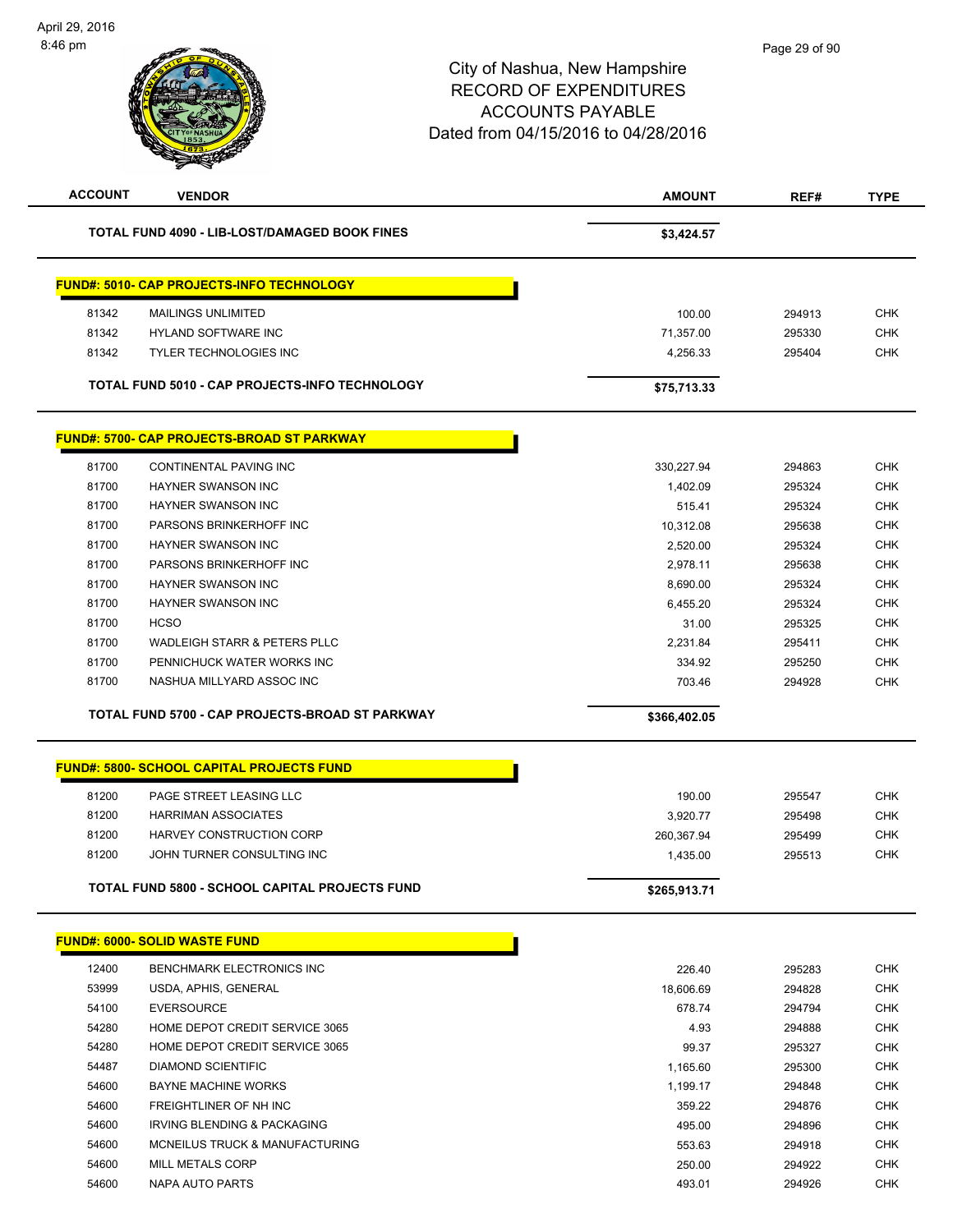

| <b>ACCOUNT</b> | <b>VENDOR</b>                             | <b>AMOUNT</b> | REF#   | <b>TYPE</b> |
|----------------|-------------------------------------------|---------------|--------|-------------|
|                | <b>FUND#: 6000- SOLID WASTE FUND</b>      |               |        |             |
| 54600          | <b>NEW ENGLAND KENWORTH</b>               | 77.38         | 294931 | <b>CHK</b>  |
| 54600          | SANEL AUTO PARTS CO                       | 230.37        | 294954 | <b>CHK</b>  |
| 54600          | STANLEY CONVERGENT SECURITY               | 89.04         | 294963 | <b>CHK</b>  |
| 54600          | TST HYDRAULICS INC                        | 16.91         | 294970 | <b>CHK</b>  |
| 54600          | <b>CARPARTS OF NASHUA</b>                 | 50.73         | 295289 | <b>CHK</b>  |
| 54600          | <b>CUMMINS NORTHEAST LLC</b>              | 3,151.71      | 295298 | <b>CHK</b>  |
| 54600          | FREIGHTLINER OF NH INC                    | 232.47        | 295312 | <b>CHK</b>  |
| 54600          | MILL METALS CORP                          | 203.00        | 295352 | <b>CHK</b>  |
| 54600          | <b>NAPA AUTO PARTS</b>                    | 4.89          | 295355 | <b>CHK</b>  |
| 54600          | <b>NAPA AUTO PARTS</b>                    | 460.04        | 295356 | <b>CHK</b>  |
| 54600          | SANEL AUTO PARTS CO                       | 176.66        | 295386 | <b>CHK</b>  |
| 54600          | SOUTHWORTH-MILTON INC                     | 666.17        | 295394 | <b>CHK</b>  |
| 55109          | <b>FAIRPOINT COMMUNICATIONS</b>           | 35.40         | 294795 | <b>CHK</b>  |
| 55109          | COMCAST CABLE COMMUNICATIONS I            | 114.78        | 295229 | <b>CHK</b>  |
| 55109          | PAETEC COMMUNICATIONS LLC                 | 4.40          | 295249 | <b>CHK</b>  |
| 55400          | MICROCAD TRAINING & CONSULTING            | 199.00        | 294808 | <b>CHK</b>  |
| 55421          | TREASURER STATE OF NH                     | 175.00        | 294821 | <b>CHK</b>  |
| 55699          | <b>INTERSTATE REFRIGERANT</b>             | 702.00        | 294895 | <b>CHK</b>  |
| 55699          | <b>CALLOGIX INC</b>                       | 73.24         | 295287 | <b>CHK</b>  |
| 55699          | CYN OIL CORPORATION                       | 200.00        | 295299 | <b>CHK</b>  |
| 55699          | <b>JP ROUTHIER &amp; SONS RECYCLING</b>   | 886.50        | 295334 | <b>CHK</b>  |
| 55699          | SANBORN HEAD & ASSOC INC                  | 3,000.00      | 295385 | <b>CHK</b>  |
| 55699          | UNIVERSAL RECYCLING TECH                  | 2,196.65      | 295408 | <b>CHK</b>  |
| 61100          | <b>AMAZON</b>                             | 129.99        | 295225 | <b>CHK</b>  |
| 61107          | UNIFIRST CORPORATION                      | 141.61        | 294972 | <b>CHK</b>  |
| 61107          | UNIFIRST CORPORATION                      | 141.61        | 295405 | <b>CHK</b>  |
| 61110          | ALECS SHOE STORE INC                      | 110.00        | 295267 | <b>CHK</b>  |
| 61307          | SHATTUCK MALONE OIL CO                    | 1,140.65      | 294819 | <b>CHK</b>  |
| 61307          | SHATTUCK MALONE OIL CO                    | 1,130.67      | 295252 | <b>CHK</b>  |
| 61310          | AVSG LP                                   | 12,628.09     | 295275 | <b>CHK</b>  |
| 61560          | HOME DEPOT CREDIT SERVICE 3065            | 166.69        | 294888 | <b>CHK</b>  |
| 61560          | <b>BELLETETES INC</b>                     | 39.90         | 295281 | <b>CHK</b>  |
| 61705          | MAYNARD & LESIEUR INC                     | 175.50        | 294915 | <b>CHK</b>  |
| 61705          | <b>MAYNARD &amp; LESIEUR INC</b>          | 175.50        | 295345 | <b>CHK</b>  |
| 71000          | <b>AMAZON</b>                             | 367.99        | 295225 | <b>CHK</b>  |
| 81100          | NORTHEAST EARTH MECHANICS INC             | 52,405.00     | 294936 | <b>CHK</b>  |
|                | <b>TOTAL FUND 6000 - SOLID WASTE FUND</b> | \$105,831.30  |        |             |

#### **FUND#: 6200- WASTEWATER FUND**

| 21775 | PAUL E LEBLANC                 | 3.118.32  | 295606 | <b>CHK</b> |
|-------|--------------------------------|-----------|--------|------------|
| 53107 | EASTERN ANALYTICAL INC         | 256.75    | 294868 | <b>CHK</b> |
| 53107 | CHEMSERVE ENVIRONMENTAL ANALYS | 342.95    | 295295 | <b>CHK</b> |
| 53128 | RATH YOUNG & PIGNATELLI PC     | 234.50    | 295379 | <b>CHK</b> |
| 53467 | PENNICHUCK WATER WORKS INC     | 9.492.42  | 294815 | <b>CHK</b> |
| 53467 | <b>MAILINGS UNLIMITED</b>      | 2.773.80  | 295341 | <b>CHK</b> |
| 54100 | <b>EVERSOURCE</b>              | 33.208.20 | 294793 | <b>CHK</b> |
| 54100 | EVERSOURCE                     | 2.185.86  | 294794 | <b>CHK</b> |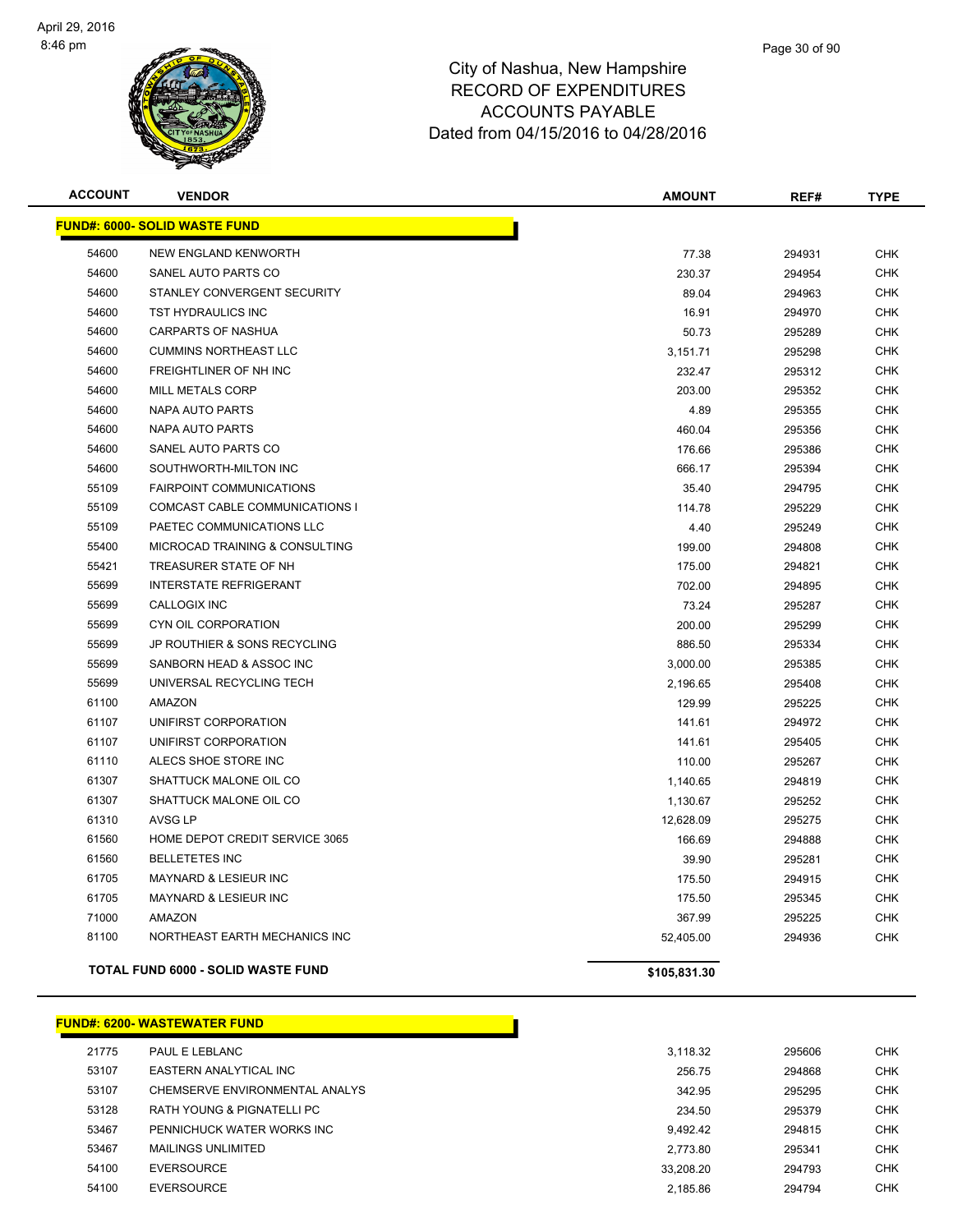

| <b>ACCOUNT</b> | <b>VENDOR</b>                        | <b>AMOUNT</b> | REF#   | <b>TYPE</b> |
|----------------|--------------------------------------|---------------|--------|-------------|
|                | <u> FUND#: 6200- WASTEWATER FUND</u> |               |        |             |
| 54114          | <b>LIBERTY UTILITIES - NH</b>        | 335.14        | 294805 | <b>CHK</b>  |
| 54114          | <b>LIBERTY UTILITIES - NH</b>        | 57.09         | 295237 | <b>CHK</b>  |
| 54114          | <b>LIBERTY UTILITIES - NH</b>        | 2,090.04      | 295239 | <b>CHK</b>  |
| 54114          | <b>LIBERTY UTILITIES - NH</b>        | 274.04        | 295240 | <b>CHK</b>  |
| 54114          | LIBERTY UTILITIES - NH               | 405.25        | 295241 | <b>CHK</b>  |
| 54114          | LIBERTY UTILITIES - NH               | 185.87        | 295242 | <b>CHK</b>  |
| 54114          | <b>LIBERTY UTILITIES - NH</b>        | 59.09         | 295243 | <b>CHK</b>  |
| 54114          | <b>LIBERTY UTILITIES - NH</b>        | 139.31        | 295244 | <b>CHK</b>  |
| 54114          | DIRECT ENERGY BUSINESS               | 5,970.66      | 295301 | CHK         |
| 54141          | PENNICHUCK WATER WORKS INC           | 748.90        | 294816 | <b>CHK</b>  |
| 54141          | PENNICHUCK WATER WORKS INC           | 3,245.19      | 295250 | CHK         |
| 54221          | CASELLA ORGANICS                     | 37,677.20     | 295291 | CHK         |
| 54300          | <b>BROX INDUSTRIES INC</b>           | 52.36         | 294856 | <b>CHK</b>  |
| 54300          | CRISP CONTRACTING LLC                | 5,500.00      | 295211 | <b>CHK</b>  |
| 54421          | CONWAY OFFICE SOLUTIONS              | 94.50         | 295297 | <b>CHK</b>  |
| 54487          | ATLAS COPCO COMPRESSORS LLC          | 1,301.32      | 294844 | CHK         |
| 54487          | F W WEBB COMPANY                     | 162.61        | 294870 | <b>CHK</b>  |
| 54487          | <b>FASTENAL CO</b>                   | 161.43        | 294871 | <b>CHK</b>  |
| 54487          | <b>GARCO FILTRATION</b>              | 1,446.40      | 294879 | <b>CHK</b>  |
| 54487          | <b>GRAINGER</b>                      | 475.25        | 294884 | <b>CHK</b>  |
| 54487          | JJ PULYAK WELDING & FABRICATION      | 1,322.40      | 294899 | <b>CHK</b>  |
| 54487          | M & M ELECTRICAL SUPPLY CO INC       | 468.73        | 294909 | CHK         |
| 54487          | SANEL AUTO PARTS CO                  | 28.50         | 294956 | <b>CHK</b>  |
| 54487          | AQUA SOLUTIONS INC                   | 2,510.00      | 295272 | <b>CHK</b>  |
| 54487          | EASTERN INDUSTRIAL AUTOMATION        | 363.61        | 295304 | <b>CHK</b>  |
| 54487          | <b>G H BERLIN WINDWARD</b>           | 910.10        | 295313 | <b>CHK</b>  |
| 54487          | M & B MACHINING AND WELDING          | 190.00        | 295338 | <b>CHK</b>  |
| 54487          | OCECO INC                            | 4,923.24      | 295368 | <b>CHK</b>  |
| 54487          | <b>TRANSFORMER SERVICE INC</b>       | 6,168.00      | 295399 | <b>CHK</b>  |
| 54487          | <b>WRIGHT-PIERCE</b>                 | 2,320.35      | 295416 | CHK         |
| 54600          | CARPARTS OF NASHUA                   | 98.39         | 294858 | CHK         |
| 54600          | CN WOOD CO INC                       | 868.79        | 294862 | CHK         |
| 55109          | <b>FAIRPOINT COMMUNICATIONS</b>      | 81.74         | 295231 | <b>CHK</b>  |
| 55109          | PAETEC COMMUNICATIONS LLC            | 4.32          | 295249 | <b>CHK</b>  |
| 55118          | AT & T MOBILITY                      | (142.23)      | 295226 | <b>CHK</b>  |
| 55400          | DAVID A SIMMONS                      | 40.00         | 294784 | <b>CHK</b>  |
| 55400          | MICROCAD TRAINING & CONSULTING       | 199.00        | 294808 | <b>CHK</b>  |
| 55400          | NEWEA                                | 185.00        | 294810 | <b>CHK</b>  |
| 55400          | <b>NHWPCA</b>                        | 70.00         | 294814 | <b>CHK</b>  |
| 55421          | NEIWPCC TRAINING                     | 970.00        | 294809 | <b>CHK</b>  |
| 55699          | CALLOGIX INC                         | 160.00        | 295287 | <b>CHK</b>  |
| 55699          | ELECTRICAL INSTALLATIONS INC         | 3,329.25      | 295306 | <b>CHK</b>  |
| 61100          | WB MASON CO INC                      | 99.95         | 294976 | <b>CHK</b>  |
| 61107          | UNIFIRST CORPORATION                 | 237.53        | 294972 | <b>CHK</b>  |
| 61107          | UNIFIRST CORPORATION                 | 232.84        | 295405 | <b>CHK</b>  |
| 61149          | <b>VWR INTERNATIONAL</b>             | 280.60        | 294975 | <b>CHK</b>  |
| 61149          | <b>IDEXX DISTRIBUTION INC</b>        | 1,487.56      | 295331 | <b>CHK</b>  |
| 61149          | <b>VWR INTERNATIONAL</b>             | 89.44         | 295410 | <b>CHK</b>  |
| 61156          | JCI JONES CHEMICALS INC              | 2,379.16      | 294898 | <b>CHK</b>  |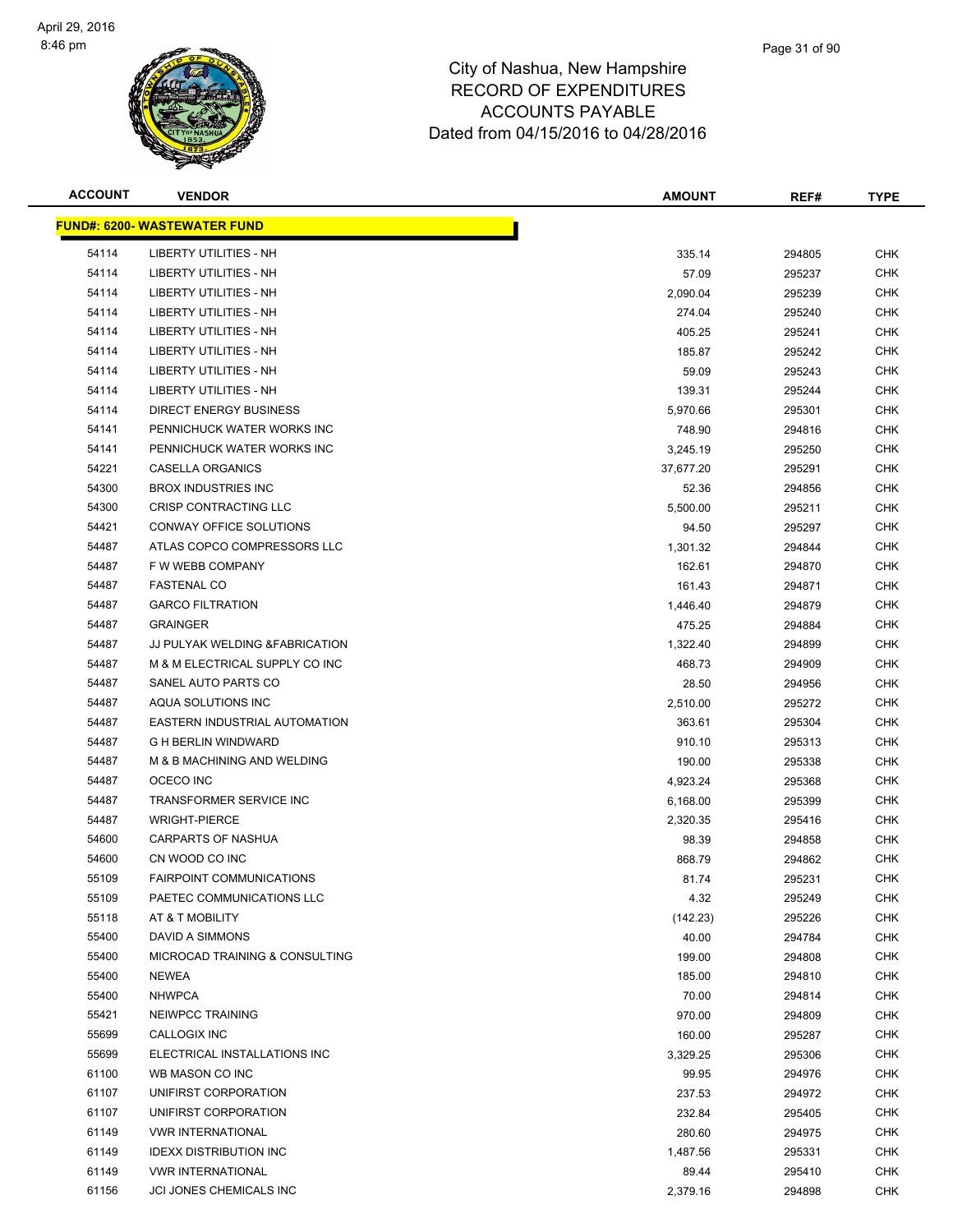

| <b>ACCOUNT</b> | <b>VENDOR</b>                                    | <b>AMOUNT</b> | REF#   | <b>TYPE</b> |
|----------------|--------------------------------------------------|---------------|--------|-------------|
|                | <b>FUND#: 6200- WASTEWATER FUND</b>              |               |        |             |
| 61156          | POLYDYNE INC                                     | 17,510.00     | 295375 | <b>CHK</b>  |
| 61299          | <b>GRAINGER</b>                                  | 116.50        | 294884 | <b>CHK</b>  |
| 61299          | OMEGA INDUSTRIAL SUPPLY                          | 416.05        | 295370 | <b>CHK</b>  |
| 61299          | WB MASON CO INC                                  | 286.65        | 295414 | <b>CHK</b>  |
| 61307          | SHATTUCK MALONE OIL CO                           | 4,038.97      | 294819 | <b>CHK</b>  |
| 61310          | <b>AVSG LP</b>                                   | 586.18        | 295275 | <b>CHK</b>  |
| 71025          | <b>FASTENAL CO</b>                               | 146.08        | 294871 | <b>CHK</b>  |
| 71025          | EASTERN INDUSTRIAL AUTOMATION                    | 421.34        | 295304 | <b>CHK</b>  |
| 71025          | M & B MACHINING AND WELDING                      | 265.00        | 295338 | <b>CHK</b>  |
| 75100          | US BANK N.A. (091000022)                         | 110,000.00    | 150384 | <b>ACH</b>  |
| 75200          | US BANK N.A. (091000022)                         | 36,850.00     | 150384 | <b>ACH</b>  |
| 81700          | CARTEGRAPH SYSTEMS INC                           | 17,200.00     | 295290 | <b>CHK</b>  |
| 81700          | AT & T MOBILITY                                  | 1,543.47      | 295228 | <b>CHK</b>  |
| 81700          | <b>WRIGHT-PIERCE</b>                             | 5,420.51      | 295416 | <b>CHK</b>  |
|                | <b>TOTAL FUND 6200 - WASTEWATER FUND</b>         | \$336,671.47  |        |             |
|                | <b>FUND#: 6500- PROPERTY &amp; CASUALTY FUND</b> |               |        |             |
| 59120          | HUB INT'L NEW ENGLAND LLC                        | 2,720.00      | 150383 | <b>ACH</b>  |
| 59207          | APPLE NASHUA LLC                                 | 590.00        | 295171 | <b>CHK</b>  |
| 59207          | APPLE NASHUA LLC                                 | 1,977.00      | 295172 | <b>CHK</b>  |
| 59207          | <b>BOSTON SPORTS &amp; SHOULDER CTR</b>          | 225.00        | 295173 | <b>CHK</b>  |
| 59207          | <b>SUSAN BOURQUE</b>                             | 258.36        | 295174 | <b>CHK</b>  |
| 59207          | <b>CONCORD HOSPITAL</b>                          | 2,557.00      | 295175 | <b>CHK</b>  |
| 59207          | <b>CPTE NASHUA</b>                               | 4,582.00      | 295176 | <b>CHK</b>  |
| 59207          | <b>JOEL DUBOIS</b>                               | 15.00         | 295178 | <b>CHK</b>  |
| 59207          | FOUNDATION MEDICAL PARTNERS                      | 178.00        | 295179 | <b>CHK</b>  |
| 59207          | FOUR SEASONS ORTHOPEDIC CENTER                   | 456.00        | 295180 | <b>CHK</b>  |
| 59207          | OCCUPATIONAL HEALTH CTRS SOUTH                   | 519.18        | 295183 | <b>CHK</b>  |
| 59207          | PIERRE DIONNE MD PC                              | 340.00        | 295184 | <b>CHK</b>  |
| 59207          | SO NH REGIONAL MEDICAL CENTER                    | 1,448.20      | 295185 | <b>CHK</b>  |
| 59207          | ST JOSEPHS HOSPITAL                              | 1,971.25      | 295186 | <b>CHK</b>  |
| 59207          | STONERIVER PHARMACY SOLUTIONS                    | 288.35        | 295187 | <b>CHK</b>  |
| 59207          | PAUL BRENNAN                                     | 69.68         | 295620 | <b>CHK</b>  |
| 59207          | ANGELA BARTLETT                                  | 20.00         | 295622 | <b>CHK</b>  |
| 59207          | APPLE NASHUA LLC                                 | 5.157.00      | 295623 | <b>CHK</b>  |

 SUSAN BOURQUE 109.35 295624 CHK FOUNDATION MEDICAL PARTNERS 363.00 295625 CHK FOUR SEASONS ORTHOPEDIC CENTER 731.00 295626 CHK JILL GAGNE 95.90 295627 CHK MERRIMACK VALLEY PHYSICAL 579.00 295631 CHK OCCUPATIONAL HEALTH CTRS SOUTH 369.68 295632 CHK 59207 SO NH REGIONAL MEDICAL CENTER **1,261.82** 295634 CHK ST JOSEPHS HOSPITAL 405.00 295635 CHK STONERIVER PHARMACY SOLUTIONS 2,526.51 295636 CHK SUMMIT INVESTIGATIONS, INC 403.50 295637 CHK CULLENCOLLIMORE PLLC 3,805.00 295177 CHK GATE CITY FENCE CO INC 280.00 295628 CHK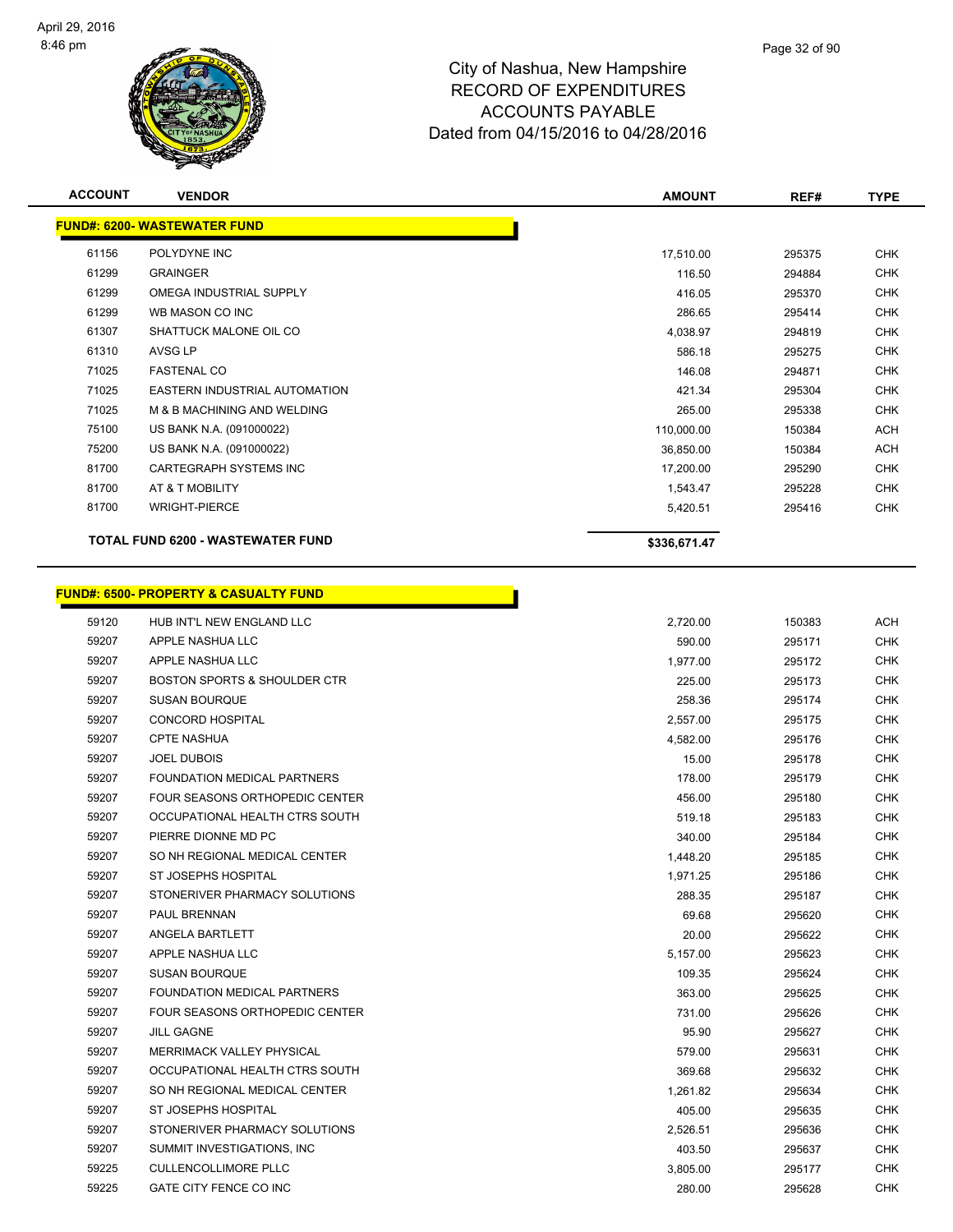

| <b>ACCOUNT</b> | <b>VENDOR</b>                                         | <b>AMOUNT</b> | REF#   | <b>TYPE</b> |
|----------------|-------------------------------------------------------|---------------|--------|-------------|
|                | <b>FUND#: 6500- PROPERTY &amp; CASUALTY FUND</b>      |               |        |             |
| 59250          | <b>GATE CITY TREE SERVICE LLC</b>                     | 495.00        | 295181 | <b>CHK</b>  |
| 59275          | <b>ILLG AUTOMOTIVE CORP</b>                           | 745.66        | 295182 | <b>CHK</b>  |
| 59275          | ALIAMAR VIRELLA MARTINEZ                              | 6.750.00      | 295621 | <b>CHK</b>  |
| 59275          | <b>GATE CITY MONUMENT INC</b>                         | 654.00        | 295629 | <b>CHK</b>  |
| 59275          | HAYWARD'S ICE CREAM STAND INC                         | 150.00        | 295630 | <b>CHK</b>  |
| 59275          | PORTLAND GLASS                                        | 364.99        | 295633 | <b>CHK</b>  |
| 61100          | AMAZON                                                | 353.97        | 295225 | <b>CHK</b>  |
| 68365          | OCCUPATIONAL DRUG TESTING LLC                         | 65.00         | 294938 | <b>CHK</b>  |
|                | <b>TOTAL FUND 6500 - PROPERTY &amp; CASUALTY FUND</b> | \$43,880.40   |        |             |

T.

#### **FUND#: 6600- BENEFITS SELF INSURANCE FUND**

|       | <b>TOTAL FUND 6600 - BENEFITS SELF INSURANCE FUND</b> | \$1,744,576.68 |        |            |
|-------|-------------------------------------------------------|----------------|--------|------------|
| 59525 | NORTHEAST DELTA DENTAL                                | 55,904.12      | 150356 | <b>ACH</b> |
| 59525 | NORTHEAST DELTA DENTAL                                | 82,066.73      | 150322 | <b>ACH</b> |
| 59507 | HARVARD PILGRIM HEALTH CARE                           | 172,535.30     | 150353 | <b>ACH</b> |
| 59507 | HARVARD PILGRIM HEALTH CARE                           | 85,617.58      | 150321 | <b>ACH</b> |
| 59507 | ANTHEM BCBS OF NE                                     | 35,535.69      | 150351 | <b>ACH</b> |
| 59507 | ANTHEM BCBS OF NE                                     | 17,932.98      | 150325 | <b>ACH</b> |
| 59507 | ANTHEM BCBS OF NE                                     | 536,423.75     | 150351 | <b>ACH</b> |
| 59507 | ANTHEM BCBS OF NE                                     | 512,943.22     | 150325 | <b>ACH</b> |
| 59507 | ANTHEM BCBS OF NE                                     | 101,522.70     | 150351 | <b>ACH</b> |
| 59507 | ANTHEM BCBS OF NE                                     | 79,065.99      | 150325 | <b>ACH</b> |
| 55699 | SHRED-IT USA-NEW YORK                                 | 22.50          | 295389 | <b>CHK</b> |
| 53452 | <b>CAREER CONNECTIONS</b>                             | 140.40         | 295288 | <b>CHK</b> |
| 53452 | <b>CAREER CONNECTIONS</b>                             | 150.80         | 294857 | <b>CHK</b> |
| 53142 | INFOR (US) INC                                        | 5,793.75       | 294893 | <b>CHK</b> |
| 52809 | PETROCELLI MARKETING GROUP                            | 2,111.00       | 295372 | <b>CHK</b> |
| 45623 | <b>COLLEEN DERDERIAN</b>                              | 10.27          | 294866 | <b>CHK</b> |
| 21990 | <b>NANCY RILEY</b>                                    | 19.45          | 295382 | <b>CHK</b> |
| 21990 | <b>WILLIAM P RAYMOND</b>                              | 29.52          | 295380 | <b>CHK</b> |
| 21990 | <b>JEAN MALLEY</b>                                    | 770.20         | 295342 | <b>CHK</b> |
| 21990 | <b>BEL-METRIC INC</b>                                 | 37.78          | 295280 | <b>CHK</b> |
| 21990 | <b>BRADLEY KREICK</b>                                 | 1,583.87       | 294905 | <b>CHK</b> |
| 21990 | <b>MARIA &amp; JOHN BERRIGAN</b>                      | 125.00         | 294853 | <b>CHK</b> |
| 21775 | <b>BENJAMIN LYONS</b>                                 | 16.49          | 294852 | <b>CHK</b> |
| 21520 | COLONIAL LIFE AND ACCIDENT INS                        | 2,053.32       | 150364 | <b>ACH</b> |
| 21520 | SUN LIFE ASSURANCE CO OF CANAD                        | 6,721.29       | 150359 | <b>ACH</b> |
| 21520 | COLONIAL LIFE AND ACCIDENT INS                        | 3,504.62       | 150329 | <b>ACH</b> |
| 21516 | BOSTON MUTUAL LIFE INSURANCE                          | 8,489.11       | 150320 | <b>ACH</b> |
| 21500 | <b>ITT HARTFORD</b>                                   | 33,449.25      | 150354 | <b>ACH</b> |

**FUND#: 7026- CAPITAL EQUIPMENT RESERVE FUND**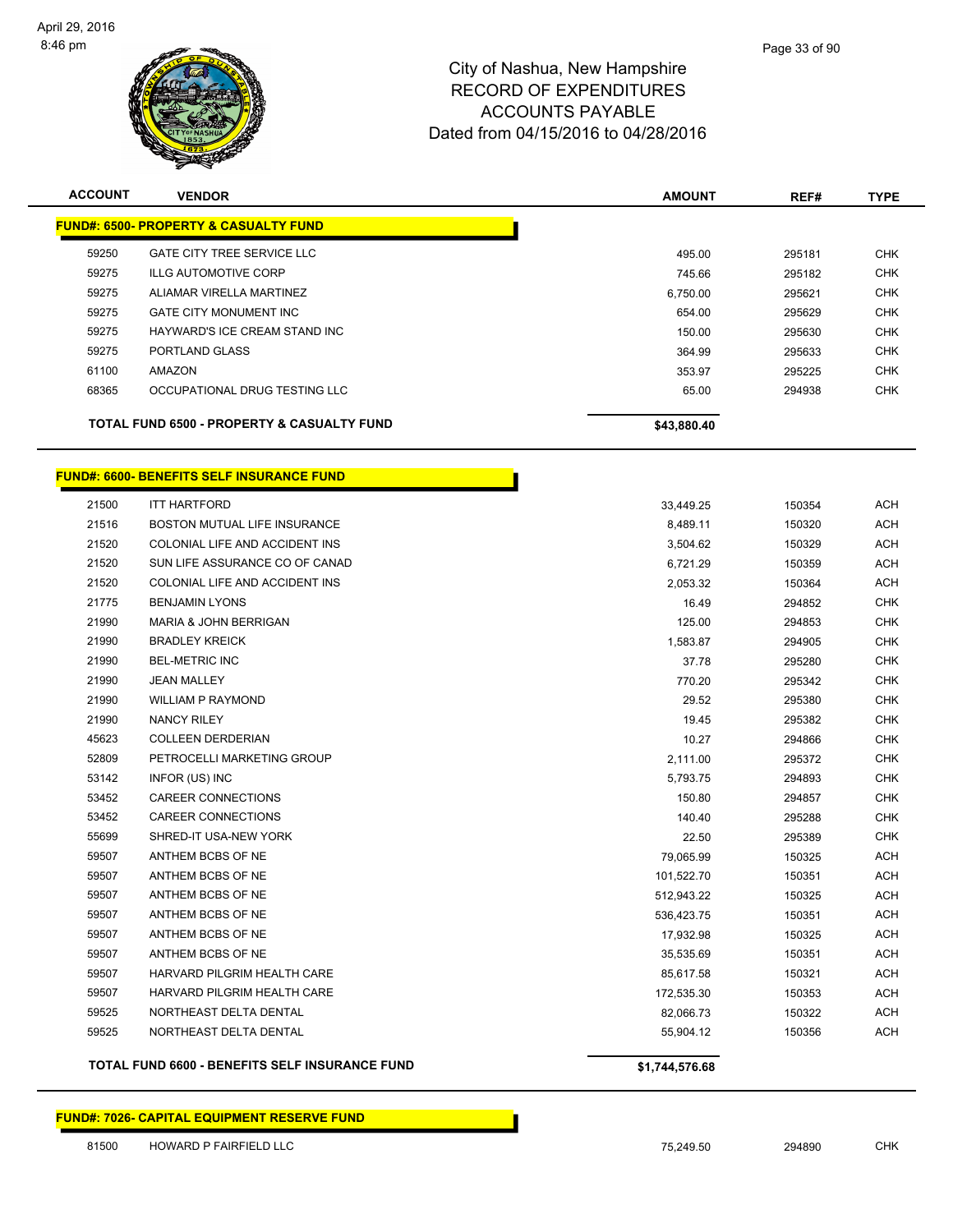| <b>ACCOUNT</b> | <b>VENDOR</b>                                           | <b>AMOUNT</b> | REF#   | <b>TYPE</b> |
|----------------|---------------------------------------------------------|---------------|--------|-------------|
|                | <b>TOTAL FUND 7026 - CAPITAL EQUIPMENT RESERVE FUND</b> | \$75,249.50   |        |             |
|                | <b>FUND#: 7050- HOLMAN STADIUM IMPROVEMNTS ETF</b>      |               |        |             |
| 54280          | CHARLES C HART SEED COMPANY                             | 1,050.00      | 295293 | <b>CHK</b>  |
| 61299          | UNITED SITE SERVICES NORTHEAST                          | 54.97         | 294973 | <b>CHK</b>  |
|                | <b>TOTAL FUND 7050 - HOLMAN STADIUM IMPROVEMNTS ETF</b> | \$1,104.97    |        |             |
|                | <b>FUND#: 7052- MINE FALLS PARK ETF</b>                 |               |        |             |
| 54280          | UNITED SITE SERVICES NORTHEAST                          | 164.91        | 294973 | <b>CHK</b>  |
| 54280          | PENNICHUCK WATER WORKS INC                              | 61.28         | 295250 | <b>CHK</b>  |
| 54280          | CHARLES C HART SEED COMPANY                             | 792.00        | 295293 | <b>CHK</b>  |
| 54280          | HOME DEPOT CREDIT SERVICE 3065                          | 682.92        | 295327 | <b>CHK</b>  |
| 54280          | PIONEER MANUFACTURING COMPANY                           | 2,700.00      | 295374 | <b>CHK</b>  |
| 55699          | SIGNATURE BRIDGE INC                                    | 107,216.64    | 294959 | <b>CHK</b>  |
| 61107          | <b>M &amp; N SPORTS LLC</b>                             | 1,697.75      | 294910 | <b>CHK</b>  |
|                | <b>TOTAL FUND 7052 - MINE FALLS PARK ETF</b>            | \$113,315.50  |        |             |
|                | <b>FUND#: 7064- JACKSON MILLS DAM OPERATIONS</b>        |               |        |             |
| 54221          | CHARLES GEORGE COMPANIES INC                            | 100.00        | 295294 | <b>CHK</b>  |
| 55400          | <b>CELIA LEONARD</b>                                    | 1,195.00      | 295208 | <b>CHK</b>  |
| 55699          | <b>ESSEX POWER SERVICES INC</b>                         | 22,917.18     | 294869 | <b>CHK</b>  |
|                | <b>TOTAL FUND 7064 - JACKSON MILLS DAM OPERATIONS</b>   | \$24,212.18   |        |             |
|                | <b>FUND#: 7078- CITY BUILDINGS ETF</b>                  |               |        |             |
|                |                                                         |               |        |             |
| 81100          | <b>SWENSON GRANITE WORKS</b>                            | 1,453.20      | 294965 | <b>CHK</b>  |
|                | <b>TOTAL FUND 7078 - CITY BUILDINGS ETF</b>             | \$1,453.20    |        |             |
|                | <b>FUND#: 7501- HUNT BLDG CONTRIBUTIONS ETF</b>         |               |        |             |
| 81200          | <b>GREGORY J HOME DESIGN CENTER</b>                     | 5,343.33      | 295215 | <b>CHK</b>  |
|                | <b>TOTAL FUND 7501 - HUNT BLDG CONTRIBUTIONS ETF</b>    | \$5,343.33    |        |             |
|                | <b>FUND#: 7506- ETF CONTRIB-WOODLAWN CEMETERY</b>       |               |        |             |
|                |                                                         |               |        |             |
| 81200          | HUFF & GAUTHIER INC                                     | 4,785.72      | 294774 | <b>CHK</b>  |
|                | TOTAL FUND 7506 - ETF CONTRIB-WOODLAWN CEMETERY         | \$4,785.72    |        |             |
|                | <b>FUND#: 7565- SCHOOL RELATED PROGRAMS-ETF</b>         |               |        |             |
| 55400          | <b>JENNIFER CARITA</b>                                  | 44.00         | 295449 | <b>CHK</b>  |
| 61135          | WB MASON CO INC                                         | 47.96         | 295147 | <b>CHK</b>  |
|                |                                                         |               |        |             |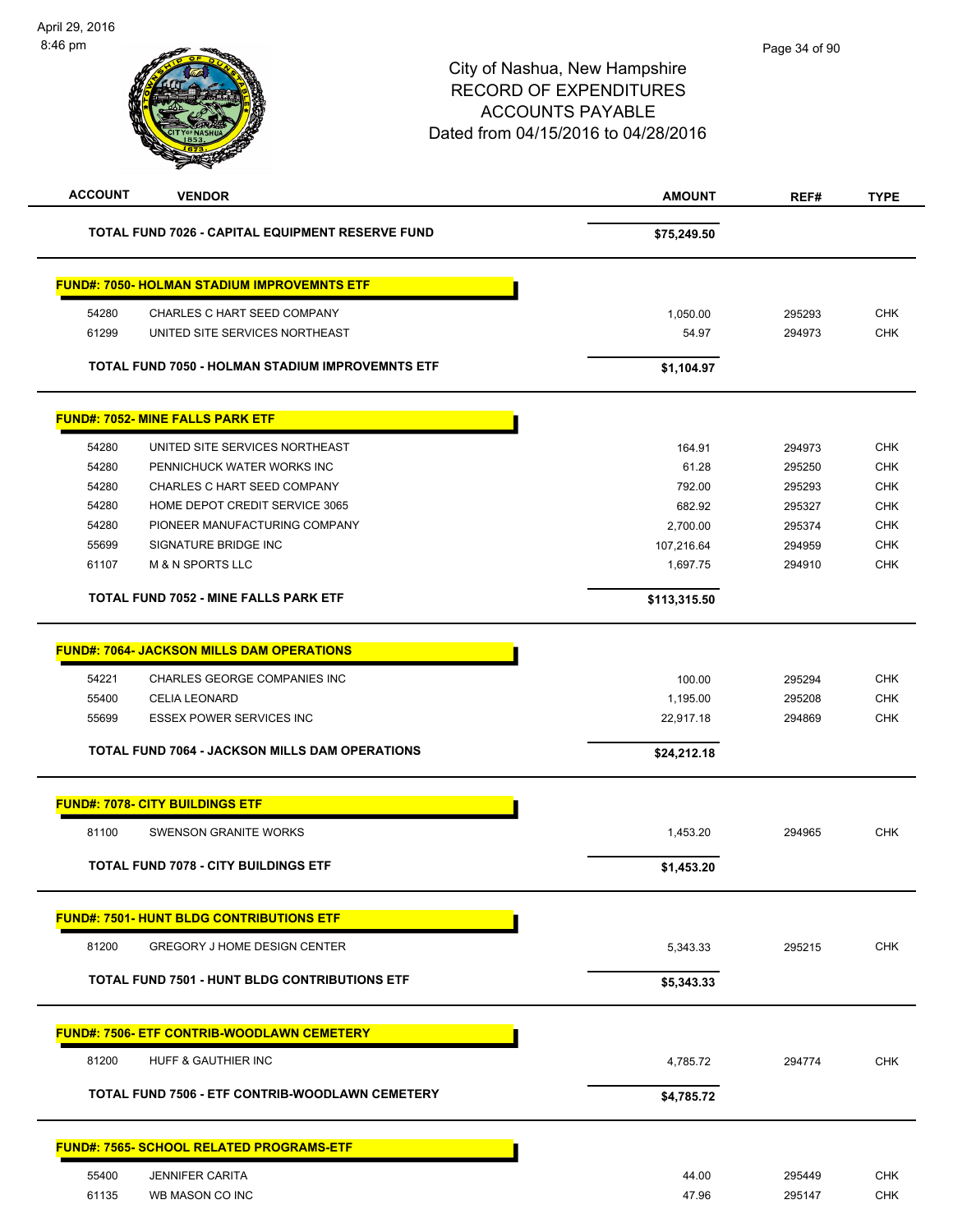

| <b>ACCOUNT</b> | <b>VENDOR</b>                                        | <b>AMOUNT</b> | REF#   | <b>TYPE</b> |
|----------------|------------------------------------------------------|---------------|--------|-------------|
|                | <b>FUND#: 7565- SCHOOL RELATED PROGRAMS-ETF</b>      |               |        |             |
| 61299          | <b>M &amp; N SPORTS LLC</b>                          | 238.00        | 295082 | <b>CHK</b>  |
| 71228          | <b>NEWSELA</b>                                       | 750.00        | 295099 | <b>CHK</b>  |
|                | <b>TOTAL FUND 7565 - SCHOOL RELATED PROGRAMS-ETF</b> | \$1,079.96    |        |             |
|                | <b>FUND#: 8063- LIBRARY-HENRY STEARNS FUND</b>       |               |        |             |
| 61807          | <b>BAKER &amp; TAYLOR</b>                            | 317.56        | 294846 | <b>CHK</b>  |
| 61807          | AMAZON                                               | 97.03         | 295225 | <b>CHK</b>  |
| 61807          | <b>BAKER &amp; TAYLOR</b>                            | 276.28        | 295278 | <b>CHK</b>  |
| 61830          | <b>OVERDRIVE INC</b>                                 | 5,000.00      | 294939 | <b>CHK</b>  |
|                | <b>TOTAL FUND 8063 - LIBRARY-HENRY STEARNS FUND</b>  | \$5,690.87    |        |             |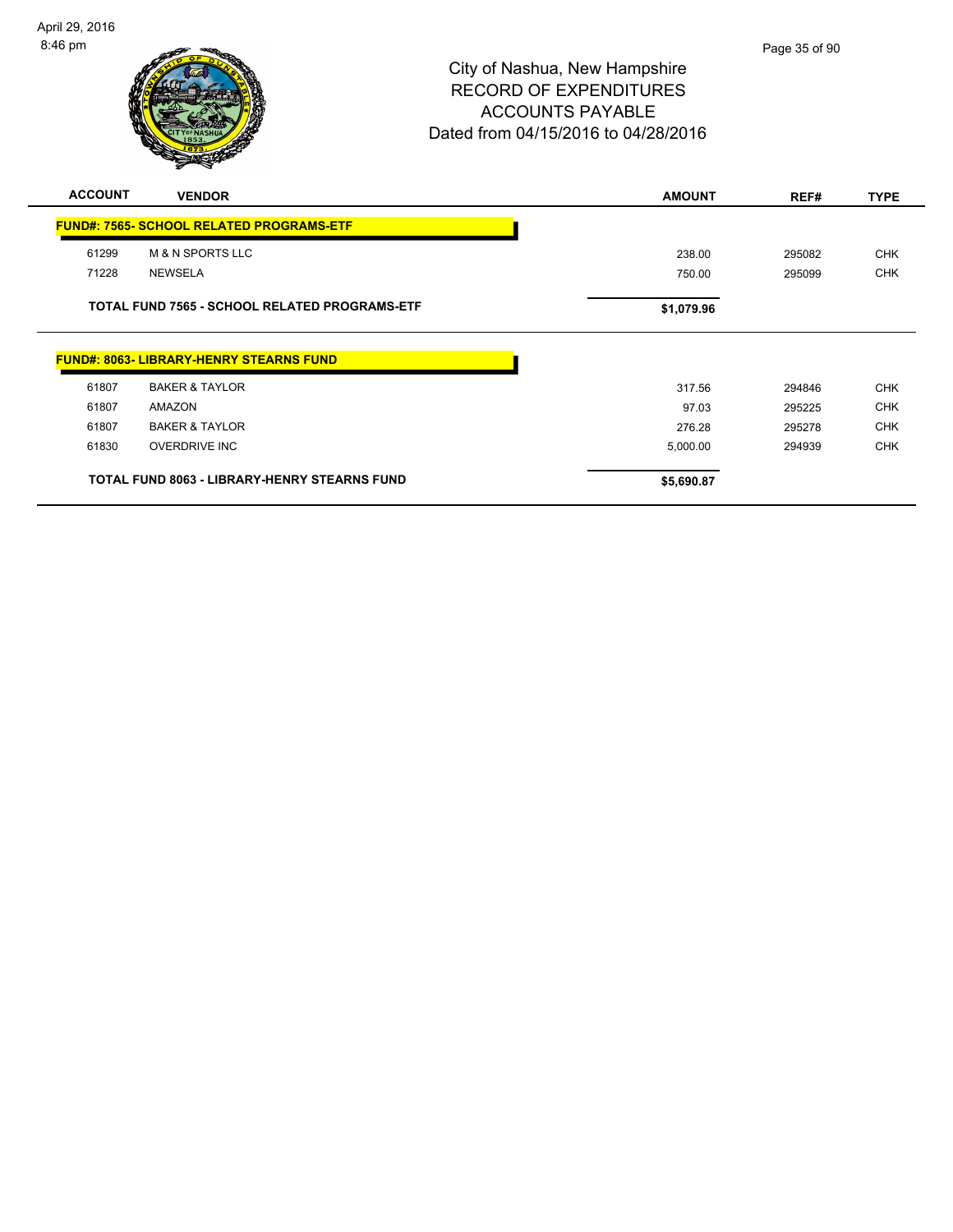

| ACCOUNT | <b>VENDOR</b>                      |                                           | <b>AMOUNT</b><br>REF# | <b>TYPE</b> |
|---------|------------------------------------|-------------------------------------------|-----------------------|-------------|
|         | <b>EXPENDITURE SUMMARY BY FUND</b> |                                           | <b>AMOUNT</b>         |             |
|         | 1000                               | <b>GENERAL FUND</b>                       | 2,521,915.41          |             |
|         | 1001                               | <b>GF-CAPITAL IMPROVEMENTS</b>            | 9,719.37              |             |
|         | 1010                               | <b>GF-PRIOR YEAR ESCROWS/EXPENSES</b>     | 11,126.70             |             |
|         | 2100                               | <b>FOOD SERVICES FUND</b>                 | 62,036.38             |             |
|         | 2207                               | ADULT ED/CONTINUING ED                    | 217.33                |             |
|         | 2212                               | ATHLETICS REVENUE FUND                    | 3,181.66              |             |
|         | 2222                               | AFTER SCHOOL PROGRAM                      | 2,111.51              |             |
|         | 2247                               | <b>CULINARY ARTS</b>                      | 1,400.81              |             |
|         | 2257                               | SPECIAL ED LOCAL                          | 193,246.49            |             |
|         | 2501                               | PUBLIC HEALTH CLIENT FEES FUND            | 350.00                |             |
|         | 2503                               | <b>PARKS &amp; REC PROGRAMS FUND</b>      | 80.00                 |             |
|         | 2505                               | <b>GOVT &amp; EDUCATION CHANNELS FUND</b> | 3,381.44              |             |
|         | 2506                               | HUNT BLDG FACILITY RENTAL FUND            | 727.90                |             |
|         | 3050                               | POLICE GRANTS FUND                        | 725.00                |             |
|         | 3068                               | COMMUNITY SERVICES GRANTS FUND            | 2,980.64              |             |
|         | 3070                               | COMMUNITY HEALTH GRANTS FUND              | 1,611.81              |             |
|         | 3090                               | URBAN PROGRAM GRANTS FUND                 | 83,735.66             |             |
|         | 3120                               | <b>TRANSIT GRANTS FUND</b>                | 13,147.75             |             |
|         | 3800                               | <b>SCHOOL GRANTS FUND</b>                 | 48,119.50             |             |
|         | 3810                               | FOOD SERVICE GRANTS FUND                  | 4,465.60              |             |
|         | 4005                               | TRAFFIC VIOLATIONS FUND                   | 308.50                |             |
|         | 4010                               | MOTOR VEHICLE ADMIN FUND                  | 114.10                |             |
|         | 4020                               | POLICE DRUG ENFORCEMENT FUND              | 2,025.00              |             |
|         | 4025                               | DOJ DRUG FORFEITURE FUND                  | 1,232.51              |             |
|         | 4053                               | FIRE REGIONAL HAZMAT FUND                 | 1,008.35              |             |
|         | 4090                               | LIB-LOST/DAMAGED BOOK FINES               | 3,424.57              |             |
|         | 5010                               | CAP PROJECTS-INFO TECHNOLOGY              | 75,713.33             |             |
|         | 5700                               | CAP PROJECTS-BROAD ST PARKWAY             | 366,402.05            |             |
|         | 5800                               | SCHOOL CAPITAL PROJECTS FUND              | 265,913.71            |             |
|         | 6000                               | SOLID WASTE FUND                          | 105,831.30            |             |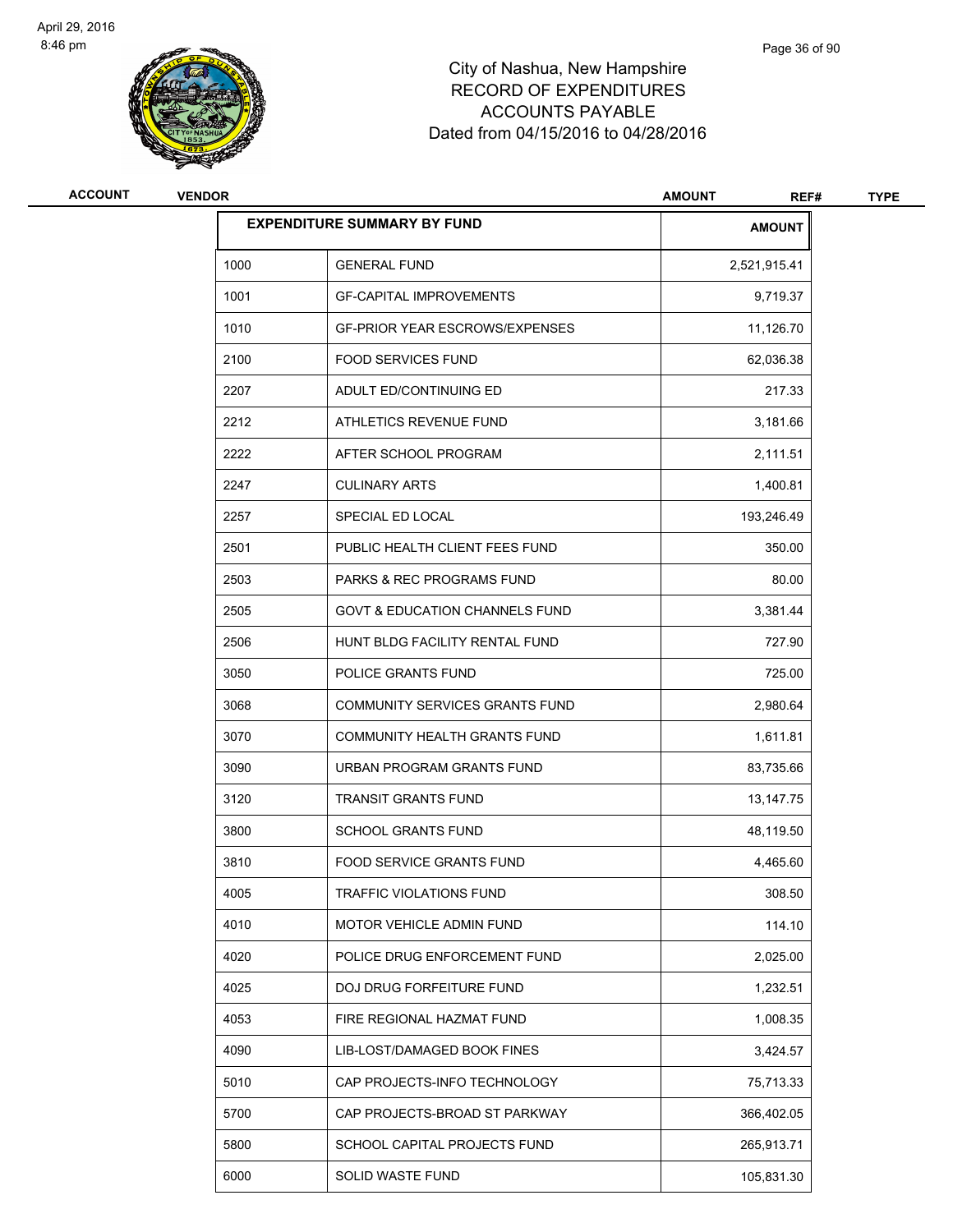

# City of Nashua, New Hampshire RECORD OF EXPENDITURES ACCOUNTS PAYABLE Dated from 04/15/2016 to 04/28/2016

| <b>ACCOUNT</b> | <b>VENDOR</b> |                                       | <b>AMOUNT</b><br>REF# | <b>TYPE</b> |  |
|----------------|---------------|---------------------------------------|-----------------------|-------------|--|
|                |               |                                       | <b>AMOUNT</b>         |             |  |
|                | 6200          | <b>WASTEWATER FUND</b>                | 336,671.47            |             |  |
|                | 6500          | PROPERTY & CASUALTY FUND              | 43,880.40             |             |  |
|                | 6600          | BENEFITS SELF INSURANCE FUND          | 1,744,576.68          |             |  |
|                | 7026          | CAPITAL EQUIPMENT RESERVE FUND        | 75,249.50             |             |  |
|                | 7050          | <b>HOLMAN STADIUM IMPROVEMNTS ETF</b> | 1,104.97              |             |  |
|                | 7052          | MINE FALLS PARK ETF                   | 113,315.50            |             |  |
|                | 7064          | <b>JACKSON MILLS DAM OPERATIONS</b>   | 24,212.18             |             |  |
|                | 7078          | <b>CITY BUILDINGS ETF</b>             | 1,453.20              |             |  |
|                | 7501          | HUNT BLDG CONTRIBUTIONS ETF           | 5,343.33              |             |  |
|                | 7506          | ETF CONTRIB-WOODLAWN CEMETERY         | 4,785.72              |             |  |
|                | 7565          | <b>SCHOOL RELATED PROGRAMS-ETF</b>    | 1,079.96              |             |  |
|                | 8063          | LIBRARY-HENRY STEARNS FUND            | 5,690.87              |             |  |
|                | <b>TOTAL:</b> |                                       | 6,143,618.16          |             |  |

Page 37 of 90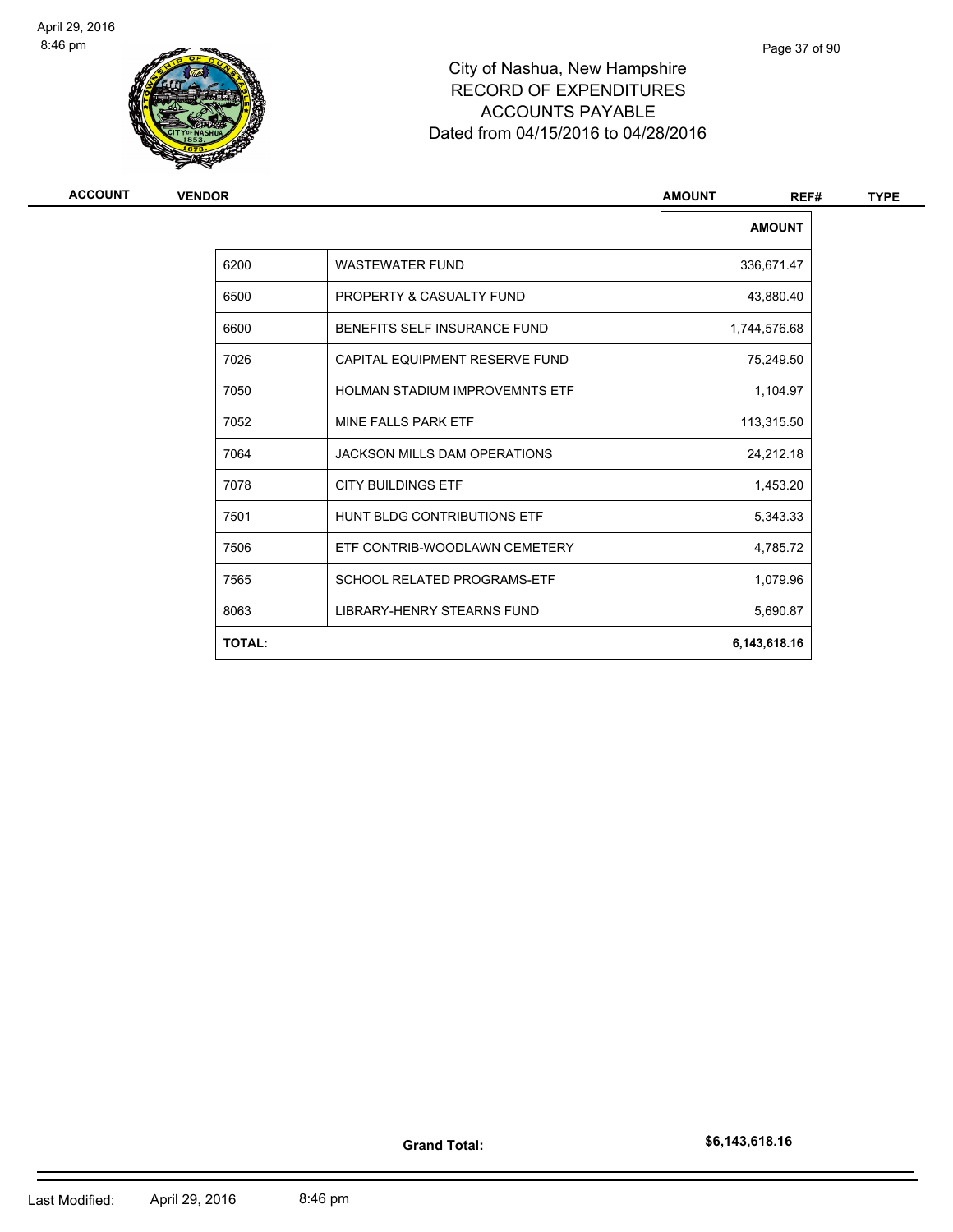

Page 38 of 90

| <b>PAY DATE</b>                   | <b>ACCOUNT</b>                       | <b>DESCRIPTION</b>             | <b>AMOUNT</b> |
|-----------------------------------|--------------------------------------|--------------------------------|---------------|
| <b>FUND#: 1000 - GENERAL FUND</b> |                                      |                                |               |
|                                   |                                      |                                |               |
| 101<br><b>MAYOR</b>               |                                      |                                |               |
| 4/21/16                           | 51100                                | ASSISTANT TO THE MAYOR         | 1,539.90      |
| 4/28/16                           | 51100                                | ASSISTANT TO THE MAYOR         | 1,539.90      |
| 4/21/16                           | 51100                                | SECRETARY RECEPTIONIST         | 584.98        |
| 4/28/16                           | 51100                                | SECRETARY RECEPTIONIST         | 584.97        |
| 4/21/16                           | 51100                                | SPECIAL ASSISTANT TO THE MAYOR | 1,177.20      |
| 4/28/16                           | 51100                                | SPECIAL ASSISTANT TO THE MAYOR | 1,177.20      |
| 4/21/16                           | 51300                                | OVERTIME-REGULAR               | 32.90         |
| 4/28/16                           | 51300                                | OVERTIME-REGULAR               | 54.84         |
| 4/21/16                           | 51500                                | <b>MAYOR</b>                   | 2,194.95      |
| 4/28/16                           | 51500                                | <b>MAYOR</b>                   | 2,194.95      |
| <b>TOTAL 101 - MAYOR</b>          |                                      |                                | \$11,081.79   |
| 102                               | <b>BOARD OF ALDERMEN</b>             |                                |               |
| 4/21/16                           | 51100                                | ALDERMANIC LEGISLATION MANAGER | 1,489.35      |
| 4/28/16                           | 51100                                | ALDERMANIC LEGISLATION MANAGER | 1,489.35      |
| 4/21/16                           | 51200                                | LEGISLATIVE TRANSCRIPTION SPEC | 539.60        |
| 4/28/16                           | 51200                                | LEGISLATIVE TRANSCRIPTION SPEC | 597.56        |
|                                   | <b>TOTAL 102 - BOARD OF ALDERMEN</b> |                                | \$4,115.86    |
| 103<br><b>LEGAL</b>               |                                      |                                |               |
| 4/21/16                           | 51100                                | ASSOCIATE CORPORATION COUNSEL  | 1,529.81      |
| 4/28/16                           | 51100                                | ASSOCIATE CORPORATION COUNSEL  | 1,529.80      |
| 4/21/16                           | 51100                                | <b>CORPORATION COUNSEL</b>     | 2,183.75      |
| 4/28/16                           | 51100                                | <b>CORPORATION COUNSEL</b>     | 2,183.75      |
| 4/21/16                           | 51100                                | DEPUTY CORPORATION COUNSEL     | 2,060.85      |
| 4/28/16                           | 51100                                | DEPUTY CORPORATION COUNSEL     | 2,060.85      |
| 4/21/16                           | 51100                                | <b>LEGAL ASSISTANT</b>         | 1,957.20      |
| 4/28/16                           | 51100                                | <b>LEGAL ASSISTANT</b>         | 1,951.18      |
| 4/28/16                           | 55118                                | TELEPHONE-CELLULAR             | 50.00         |
| <b>TOTAL 103 - LEGAL</b>          |                                      |                                | \$15,507.19   |
| 107<br><b>CITY CLERK</b>          |                                      |                                |               |
| 4/21/16                           | 51100                                | <b>CITY CLERK</b>              | 1,622.10      |
| 4/28/16                           | 51100                                | <b>CITY CLERK</b>              | 1,622.10      |
| 4/21/16                           | 51100                                | CLERK VITAL RECORDS II         | 2,044.70      |
| 4/28/16                           | 51100                                | CLERK VITAL RECORDS II         | 2,044.70      |
| 4/21/16                           | 51100                                | DEPARTMENT COORDINATOR, CC     | 833.70        |
| 4/28/16                           | 51100                                | DEPARTMENT COORDINATOR, CC     | 833.70        |
| 4/21/16                           | 51300                                | OVERTIME-REGULAR               | 211.22        |
| 4/28/16                           | 51300                                | OVERTIME-REGULAR               | 372.11        |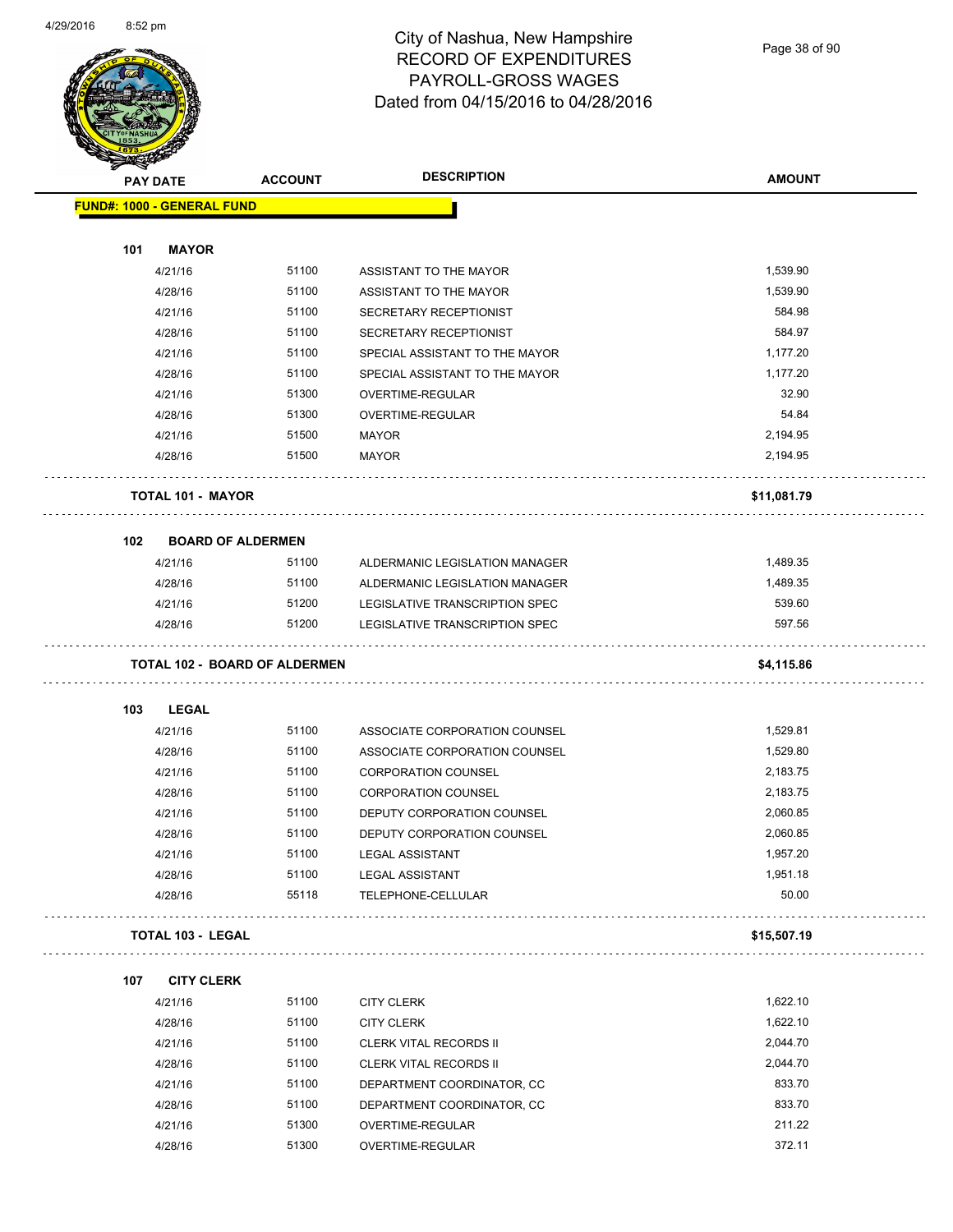|                                   |                                    | City of Nashua, New Hampshire<br><b>RECORD OF EXPENDITURES</b><br>PAYROLL-GROSS WAGES | Page 39 of 90 |
|-----------------------------------|------------------------------------|---------------------------------------------------------------------------------------|---------------|
|                                   |                                    | Dated from 04/15/2016 to 04/28/2016                                                   |               |
| <b>PAY DATE</b>                   | <b>ACCOUNT</b>                     | <b>DESCRIPTION</b>                                                                    | <b>AMOUNT</b> |
| <b>FUND#: 1000 - GENERAL FUND</b> |                                    |                                                                                       |               |
| <b>TOTAL 107 - CITY CLERK</b>     |                                    |                                                                                       | \$9,584.33    |
| 111                               | <b>HUMAN RESOURCES</b>             |                                                                                       |               |
| 4/21/16                           | 51100                              | <b>COMPENSATION MANAGER</b>                                                           | 1,626.10      |
| 4/28/16                           | 51100                              | <b>COMPENSATION MANAGER</b>                                                           | 1,626.10      |
| 4/21/16                           | 51100                              | HR GENERALIST                                                                         | 1,078.50      |
| 4/28/16                           | 51100                              | HR GENERALIST                                                                         | 1,078.50      |
| 4/21/16                           | 51100                              | HR SPEC                                                                               | 858.45        |
| 4/28/16                           | 51100                              | <b>HR SPEC</b>                                                                        | 858.45        |
| 4/21/16                           | 51100                              | <b>HUMAN RESOURCES DIRECTOR</b>                                                       | 1,501.75      |
| 4/28/16                           | 51100                              | <b>HUMAN RESOURCES DIRECTOR</b>                                                       | 1,501.75      |
| 4/21/16                           | 51100                              | PAYROLL ANALYST                                                                       | 1,762.60      |
| 4/28/16                           | 51100                              | PAYROLL ANALYST                                                                       | 1,914.79      |
| 4/21/16                           | 51200                              | ADMINISTRATIVE ASSISTANT I                                                            | 266.56        |
| 4/28/16                           | 51200                              | ADMINISTRATIVE ASSISTANT I                                                            | 273.40        |
| 4/21/16                           | 51300                              | OVERTIME-REGULAR                                                                      | 58.45         |
| 4/21/16                           | 55425                              | EMPLOYMENT BACKGROUND CHECKS                                                          | 40.00         |
| 4/28/16                           | 55425                              | <b>EMPLOYMENT BACKGROUND CHECKS</b>                                                   | 25.00         |
|                                   | <b>TOTAL 111 - HUMAN RESOURCES</b> |                                                                                       | \$14,470.40   |
| 115<br><b>PENSIONS</b>            |                                    |                                                                                       |               |
| 4/28/16                           | 52120                              | PENSION DISTRIBUTIONS                                                                 | 50.00         |
| <b>TOTAL 115 - PENSIONS</b>       |                                    |                                                                                       | \$50.00       |
| 122                               | <b>INFORMATION TECH</b>            |                                                                                       |               |
| 4/21/16                           | 51100                              | ADMIN ASSISTANT III                                                                   | 734.70        |
| 4/28/16                           | 51100                              | ADMIN ASSISTANT III                                                                   | 734.70        |
| 4/21/16                           | 51100                              | ENTERPRISE SYS ADMINISTRATOR                                                          | 1,404.70      |
| 4/28/16                           | 51100                              | <b>ENTERPRISE SYS ADMINISTRATOR</b>                                                   | 1,404.70      |
| 4/21/16                           | 51100                              | ERP SYSTEM ADMIN DBA                                                                  | 1,720.00      |
| 4/28/16                           | 51100                              | ERP SYSTEM ADMIN DBA                                                                  | 1,720.00      |
| 4/21/16                           | 51100                              | INTER INTRA APPL DEV PROJ LDR                                                         | 1,674.49      |
| 4/28/16                           | 51100                              | INTER INTRA APPL DEV PROJ LDR                                                         | 1,674.50      |
| 4/21/16                           | 51100                              | IT APPLICATIONS ANALYST                                                               | 1,200.44      |
| 4/28/16                           | 51100                              | IT APPLICATIONS ANALYST                                                               | 1,200.44      |
| 4/21/16                           | 51100                              | IT DIVISION DIRECTOR                                                                  | 2,060.85      |
| 4/28/16                           | 51100                              | IT DIVISION DIRECTOR                                                                  | 2,060.85      |
| 4/21/16                           | 51100                              | IT INFRASTRUCTURE ANALYST                                                             | 1,218.45      |
| 4/28/16                           | 51100                              | IT INFRASTRUCTURE ANALYST                                                             | 1,218.45      |
| 4/21/16                           | 51100                              | IT INFRASTRUCTURE TEAM LEADER                                                         | 1,853.20      |
| 4/28/16                           | 51100                              | IT INFRASTRUCTURE TEAM LEADER                                                         | 1,853.20      |

4/21/16 51100 SYSTEMS ADM DATABASE ADM

4/29/2016 8:53 pm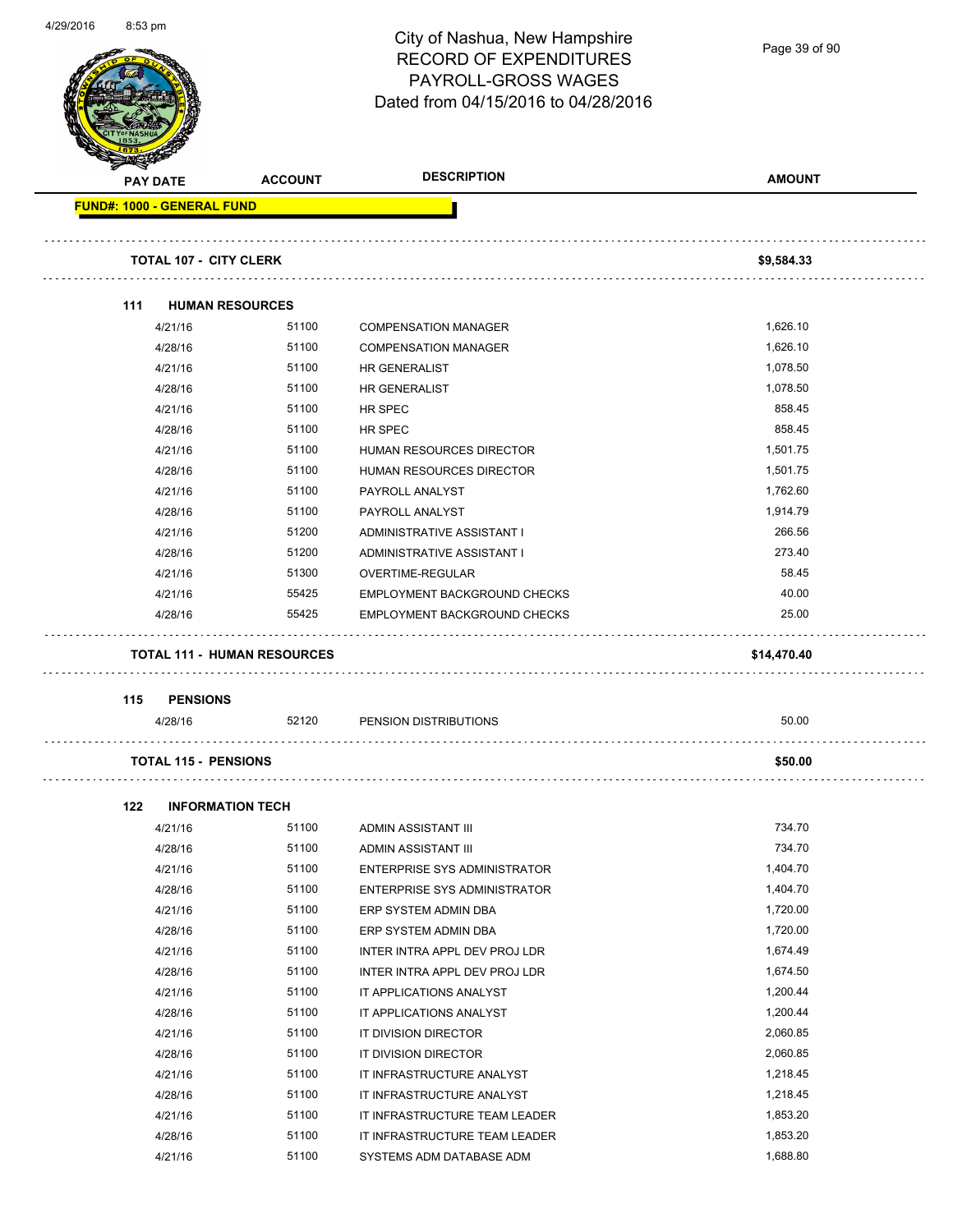

Page 40 of 90

| <b>PAY DATE</b>                   | <b>ACCOUNT</b>                      | <b>DESCRIPTION</b>              | <b>AMOUNT</b> |
|-----------------------------------|-------------------------------------|---------------------------------|---------------|
| <b>FUND#: 1000 - GENERAL FUND</b> |                                     |                                 |               |
| 122                               | <b>INFORMATION TECH</b>             |                                 |               |
| 4/28/16                           | 51100                               | SYSTEMS ADM DATABASE ADM        | 1,688.80      |
| 4/21/16                           | 51100                               | <b>TECH SUPPORT TEAM LEADER</b> | 1,562.00      |
| 4/28/16                           | 51100                               | TECH SUPPORT TEAM LEADER        | 1,562.00      |
| 4/21/16                           | 51100                               | TECHNICAL SPEC II NET SUPPORT   | 1,162.75      |
| 4/28/16                           | 51100                               | TECHNICAL SPEC II NET SUPPORT   | 1,162.75      |
| 4/21/16                           | 51100                               | <b>TECHNICAL SPECIALIST I</b>   | 727.35        |
| 4/28/16                           | 51100                               | <b>TECHNICAL SPECIALIST I</b>   | 727.35        |
| 4/21/16                           | 51200                               | <b>WEB DESIGNER</b>             | 663.80        |
| 4/28/16                           | 51200                               | WEB DESIGNER                    | 503.04        |
| 4/28/16                           | 55118                               | TELEPHONE-CELLULAR              | 284.00        |
|                                   |                                     |                                 |               |
|                                   | <b>TOTAL 122 - INFORMATION TECH</b> |                                 | \$35,466.31   |
| 126                               | <b>FINANCIAL SERVICES</b>           |                                 |               |
| 4/21/16                           | 51100                               | ACCOUNTING COMPLIANCE MGR       | 1,138.25      |
| 4/28/16                           | 51100                               | ACCOUNTING COMPLIANCE MGR       | 1,138.25      |
| 4/21/16                           | 51100                               | ACCOUNTS PAYABLE COORDINATOR    | 2,170.84      |
| 4/28/16                           | 51100                               | ACCOUNTS PAYABLE COORDINATOR    | 2,170.84      |
| 4/21/16                           | 51100                               | ACCOUNTS PAYABLE SUPV           | 985.55        |
| 4/28/16                           | 51100                               | ACCOUNTS PAYABLE SUPV           | 985.55        |
| 4/21/16                           | 51100                               | CFO COMPTROLLER                 | 2,120.60      |
| 4/28/16                           | 51100                               | <b>CFO COMPTROLLER</b>          | 2,120.60      |
| 4/21/16                           | 51100                               | DEP TREASURER TAX COLLECTOR     | 1,116.40      |
| 4/28/16                           | 51100                               | DEP TREASURER TAX COLLECTOR     | 1,116.40      |
| 4/21/16                           | 51100                               | FINANCE AND ADMIN MANAGER       | 789.60        |
| 4/28/16                           | 51100                               | FINANCE AND ADMIN MANAGER       | 789.60        |
| 4/21/16                           | 51100                               | FINANCIAL MANAGER GENERAL GOVT  | 1,450.00      |
| 4/28/16                           | 51100                               | FINANCIAL MANAGER GENERAL GOVT  | 1,450.00      |
| 4/21/16                           | 51100                               | FINANCIAL SERVICES COORDINATOR  | 992.85        |
| 4/28/16                           | 51100                               | FINANCIAL SERVICES COORDINATOR  | 992.85        |
| 4/21/16                           | 51100                               | MV CLERK II REGISTRATION        | 1,341.40      |
| 4/28/16                           | 51100                               | MV CLERK II REGISTRATION        | 1,340.53      |
| 4/21/16                           | 51100                               | REVENUE ACCOUNTS SPEC           | 772.90        |
| 4/28/16                           | 51100                               | REVENUE ACCOUNTS SPEC           | 772.90        |
| 4/21/16                           | 51100                               | REVENUE COORDINATOR             | 1,007.95      |
| 4/28/16                           | 51100                               | REVENUE COORDINATOR             | 1,007.95      |
| 4/21/16                           | 51100                               | SENIOR ACCOUNTANT               | 1,064.25      |
| 4/28/16                           | 51100                               | SENIOR ACCOUNTANT               | 1,064.25      |
| 4/21/16                           | 51100                               | SENIOR FINANCIAL & OPS ANALYST  | 872.84        |
| 4/28/16                           | 51100                               | SENIOR FINANCIAL & OPS ANALYST  | 872.85        |
| 4/21/16                           | 51100                               | SENIOR FINANCIAL ANALYST        | 1,155.05      |
| 4/28/16                           | 51100                               | SENIOR FINANCIAL ANALYST        | 1,155.05      |
| 4/21/16                           | 51100                               | SUPV VEHICLE REGISTRATION       | 1,092.80      |
| 4/28/16                           | 51100                               | SUPV VEHICLE REGISTRATION       | 1,092.80      |
|                                   |                                     |                                 |               |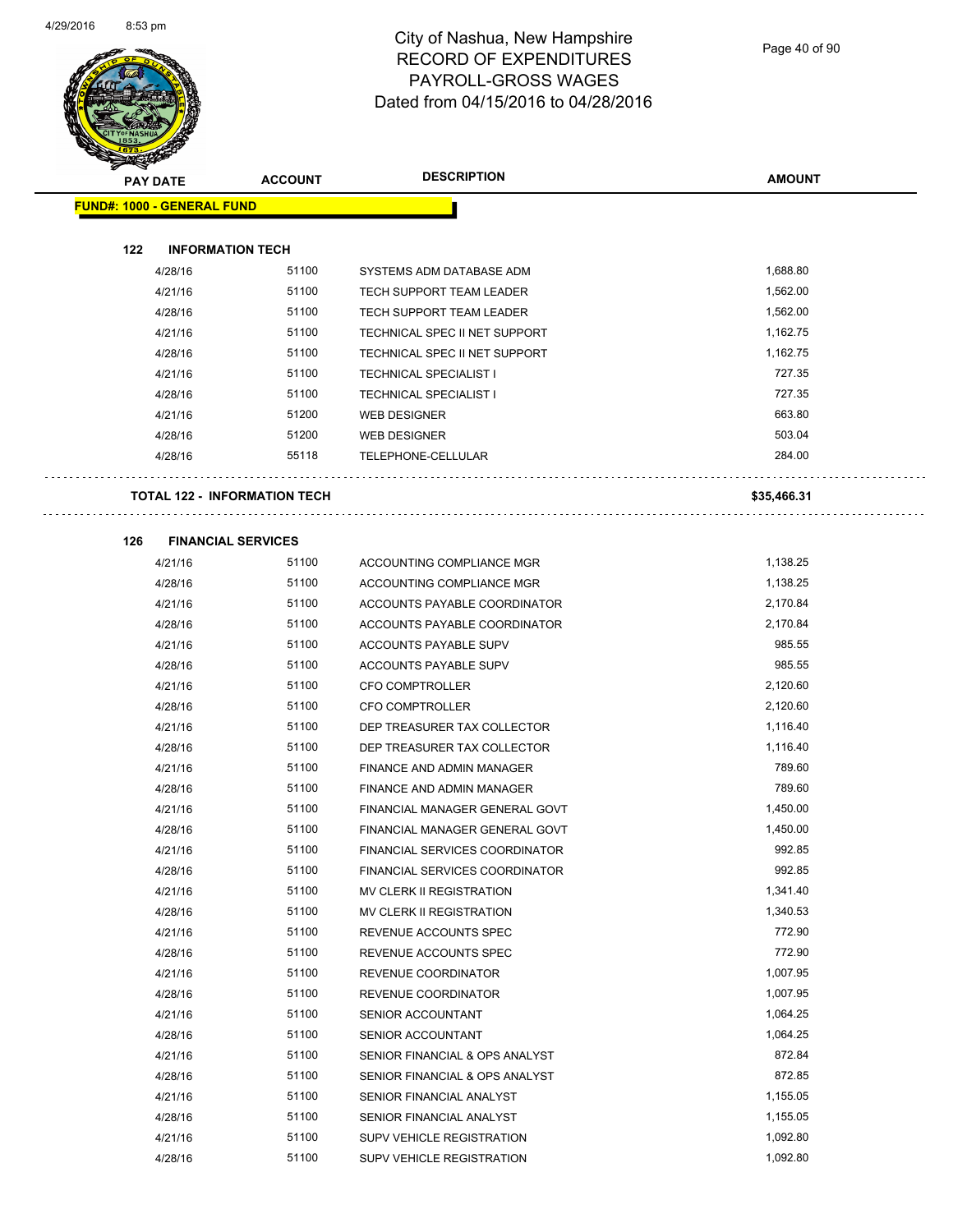

|     | <b>PAY DATE</b>                   | <b>ACCOUNT</b>                        | <b>DESCRIPTION</b>                | <b>AMOUNT</b> |
|-----|-----------------------------------|---------------------------------------|-----------------------------------|---------------|
|     | <b>FUND#: 1000 - GENERAL FUND</b> |                                       |                                   |               |
| 126 |                                   | <b>FINANCIAL SERVICES</b>             |                                   |               |
|     | 4/21/16                           | 51100                                 | TREASURER TAX COLLECTOR           | 1,853.20      |
|     | 4/28/16                           | 51100                                 | TREASURER TAX COLLECTOR           | 1,853.20      |
|     | 4/21/16                           | 51100                                 | <b>VEHICLE REGISTRATION CLERK</b> | 1,093.60      |
|     | 4/28/16                           | 51100                                 | <b>VEHICLE REGISTRATION CLERK</b> | 1,093.59      |
|     | 4/21/16                           | 51200                                 | <b>ACCOUNTING TEMP</b>            | 337.50        |
|     | 4/28/16                           | 51200                                 | <b>ACCOUNTING TEMP</b>            | 416.25        |
|     | 4/21/16                           | 51200                                 | TRUST ACCOUNTANT PT               | 704.12        |
|     | 4/28/16                           | 51200                                 | TRUST ACCOUNTANT PT               | 704.12        |
|     | 4/21/16                           | 51300                                 | OVERTIME-REGULAR                  | 85.25         |
|     | 4/28/16                           | 51300                                 | OVERTIME-REGULAR                  | 41.37         |
|     | 4/28/16                           | 55118                                 | TELEPHONE-CELLULAR                | 50.00         |
|     |                                   | <b>TOTAL 126 - FINANCIAL SERVICES</b> |                                   | \$44,373.90   |
| 129 | <b>CITY BUILDINGS</b>             |                                       |                                   |               |
|     | 4/21/16                           | 51100                                 | <b>BUILDING MANAGER</b>           | 1,110.45      |
|     | 4/28/16                           | 51100                                 | <b>BUILDING MANAGER</b>           | 1,110.45      |
|     | 4/21/16                           | 51100                                 | <b>CUSTODIAN I</b>                | 1,247.44      |
|     | 4/28/16                           | 51100                                 | <b>CUSTODIAN I</b>                | 1,247.44      |
|     | 4/21/16                           | 51100                                 | MAINTENANCE SPEC                  | 699.45        |
|     | 4/28/16                           | 51100                                 | MAINTENANCE SPEC                  | 699.45        |
|     | 4/21/16                           | 51200                                 | <b>CUSTODIAN I</b>                | 324.84        |
|     | 4/28/16                           | 51200                                 | <b>CUSTODIAN I</b>                | 324.84        |
|     |                                   | <b>TOTAL 129 - CITY BUILDINGS</b>     |                                   | \$6,764.36    |
| 130 | <b>PURCHASING</b>                 |                                       |                                   |               |
|     | 4/21/16                           | 51100                                 | PURCHASING AGENT I                | 698.45        |
|     | 4/28/16                           | 51100                                 | PURCHASING AGENT I                | 698.45        |
|     | 4/21/16                           | 51100                                 | PURCHASING AGENT II               | 878.75        |
|     | 4/28/16                           | 51100                                 | PURCHASING AGENT II               | 878.75        |
|     | 4/21/16                           | 51100                                 | PURCHASING MANAGER                | 1,579.20      |
|     | 4/28/16                           | 51100                                 | PURCHASING MANAGER                | 1,579.20      |
|     | 4/21/16                           | 51300                                 | OVERTIME-REGULAR                  | 6.55          |
|     | 4/28/16                           | 51300                                 | OVERTIME-REGULAR                  | 6.55          |
|     | <b>TOTAL 130 - PURCHASING</b>     |                                       |                                   | \$6,325.90    |
| 131 | <b>HUNT BUILDING</b>              |                                       |                                   |               |
|     | 4/21/16                           | 51100                                 | HUNT MEMORIAL BLDG & ARTS ADM     | 330.77        |
|     | 4/28/16                           | 51100                                 | HUNT MEMORIAL BLDG & ARTS ADM     | 330.76        |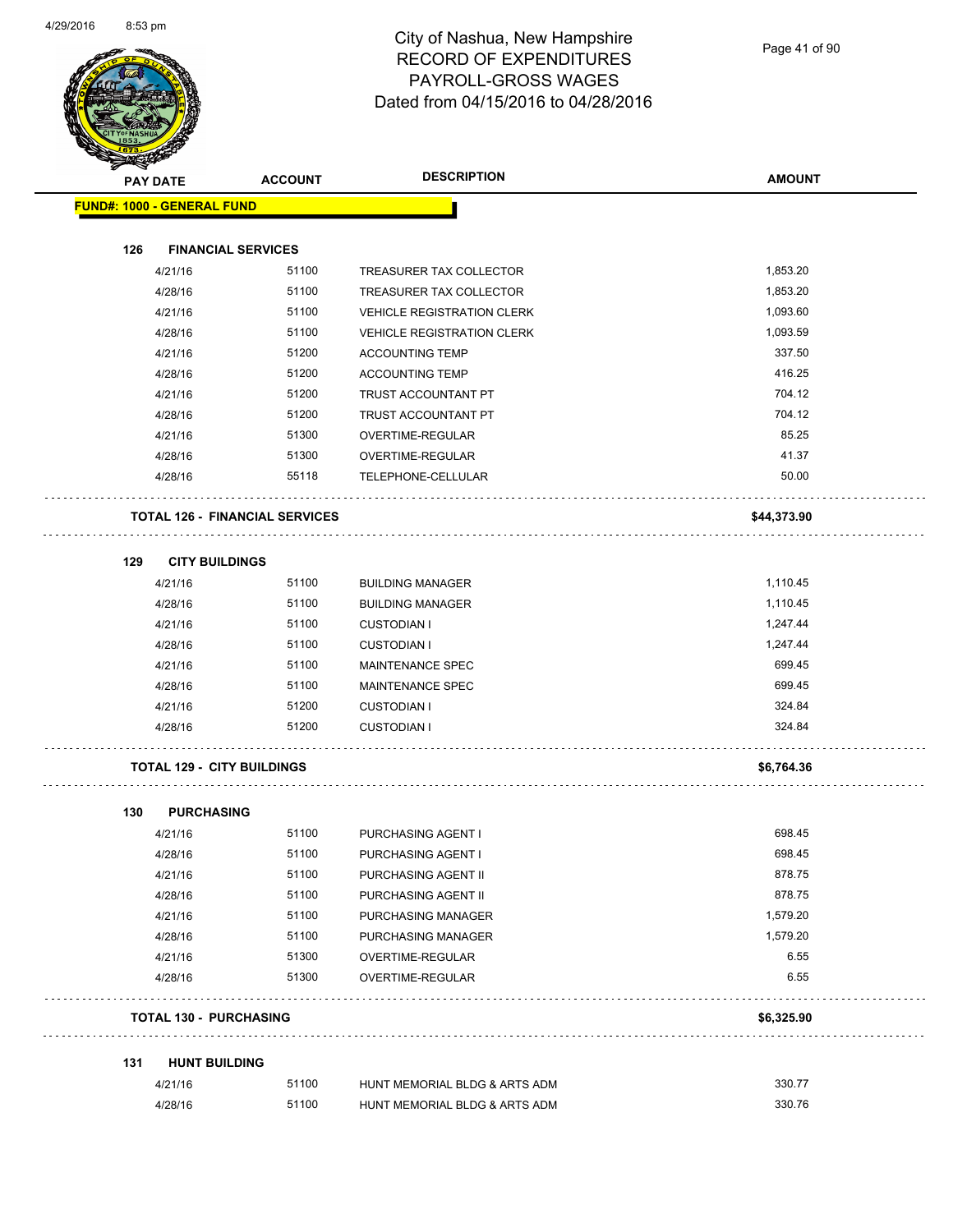Page 42 of 90

|     | <b>PAY DATE</b>                      | <b>ACCOUNT</b> | <b>DESCRIPTION</b>               | <b>AMOUNT</b> |
|-----|--------------------------------------|----------------|----------------------------------|---------------|
|     | <b>FUND#: 1000 - GENERAL FUND</b>    |                |                                  |               |
|     | <b>TOTAL 131 - HUNT BUILDING</b>     |                |                                  | \$661.53      |
| 132 | <b>ASSESSING</b>                     |                |                                  |               |
|     | 4/21/16                              | 51100          | APPRAISER I                      | 895.45        |
|     | 4/28/16                              | 51100          | <b>APPRAISER I</b>               | 895.45        |
|     | 4/21/16                              | 51100          | <b>APPRAISER II</b>              | 1,069.65      |
|     | 4/28/16                              | 51100          | <b>APPRAISER II</b>              | 1,069.65      |
|     | 4/21/16                              | 51100          | <b>APPRAISER III</b>             | 1,218.50      |
|     | 4/28/16                              | 51100          | <b>APPRAISER III</b>             | 1,218.50      |
|     | 4/21/16                              | 51100          | ASSESSING ADMIN SPEC I CSR       | 627.10        |
|     | 4/28/16                              | 51100          | ASSESSING ADMIN SPEC I CSR       | 627.10        |
|     | 4/21/16                              | 51100          | ASSESSING ADMIN SPEC II CSR      | 740.35        |
|     | 4/28/16                              | 51100          | ASSESSING ADMIN SPEC II CSR      | 740.35        |
|     | 4/21/16                              | 51100          | ASSESSING ADMIN SPEC III CSR     | 931.60        |
|     | 4/28/16                              | 51100          | ASSESSING ADMIN SPEC III CSR     | 931.60        |
|     | 4/21/16                              | 51100          | DEPARTMENT COORDINATOR           | 884.70        |
|     | 4/28/16                              | 51100          | DEPARTMENT COORDINATOR           | 884.70        |
|     | 4/21/16                              | 51100          | <b>GIS MANAGER</b>               | (1,292.88)    |
|     | 4/28/16                              | 51512          | <b>WAGES APPOINTED OFFICIALS</b> | 375.00        |
|     | <b>TOTAL 132 - ASSESSING</b>         |                |                                  | \$11,816.82   |
| 134 | <b>GIS</b>                           |                |                                  |               |
|     | 4/21/16                              | 51100          | <b>GIS TECHNICIAN II</b>         | 1,094.30      |
|     | 4/28/16                              | 51100          | <b>GIS TECHNICIAN II</b>         | 1,094.30      |
|     | 4/21/16                              | 51200          | <b>GIS MANAGER</b>               | 1,951.33      |
|     | 4/28/16                              | 51200          | <b>GIS MANAGER</b>               | 975.66        |
|     | <b>TOTAL 134 - GIS</b>               |                |                                  | \$5,115.59    |
| 140 | <b>PINEWOOD CEMETERY</b>             |                |                                  |               |
|     | 4/28/16                              | 55314          | FIXED RATE MILEAGE ALLOWANCE     | 100.00        |
|     | <b>TOTAL 140 - PINEWOOD CEMETERY</b> |                |                                  | \$100.00      |
| 142 | <b>WOODLAWN CEMETERY</b>             |                |                                  |               |
|     | 4/21/16                              | 51100          | <b>GROUNDSKEEPER CEMETERY</b>    | 1,339.70      |
|     | 4/28/16                              | 51100          | <b>GROUNDSKEEPER CEMETERY</b>    | 1,339.70      |
|     | 4/21/16                              | 51100          | SUBFOREMAN CEMETERY              | 766.05        |
|     | 4/28/16                              | 51100          | SUBFOREMAN CEMETERY              | 766.05        |
|     | 4/21/16                              | 51100          | SUPERINTENDENT CEMETERY I        | 1,075.60      |
|     | 4/28/16                              | 51100          | SUPERINTENDENT CEMETERY I        | 1,075.60      |
|     | 4/21/16                              | 51300          | OVERTIME-REGULAR                 | 94.20         |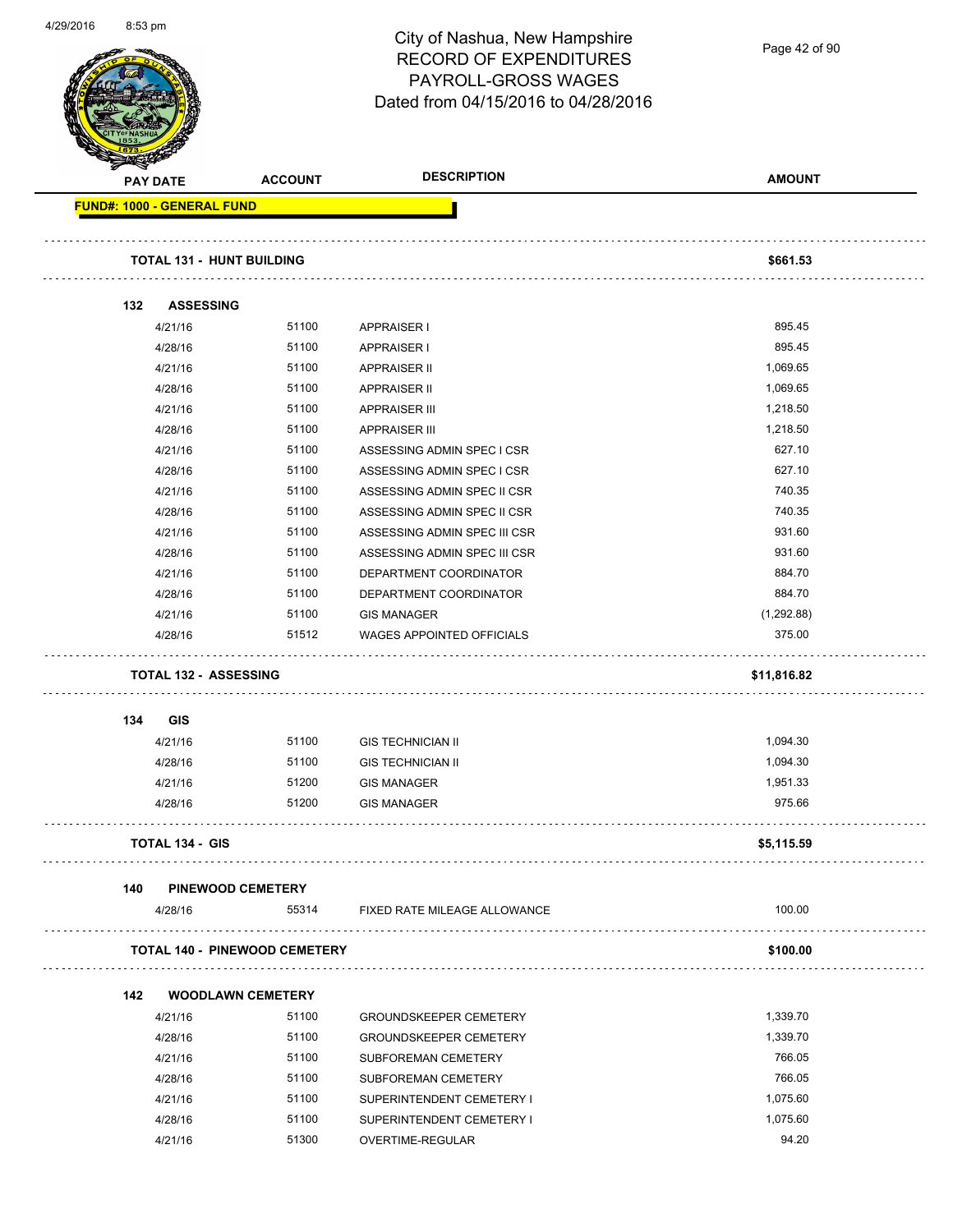| 4/29/2010 | 8:53 pm |                 |                                                       | City of Nashua, New Hampshire<br><b>RECORD OF EXPENDITURES</b><br>PAYROLL-GROSS WAGES<br>Dated from 04/15/2016 to 04/28/2016 | Page 43 of 90 |
|-----------|---------|-----------------|-------------------------------------------------------|------------------------------------------------------------------------------------------------------------------------------|---------------|
|           |         | <b>PAY DATE</b> | <b>ACCOUNT</b>                                        | <b>DESCRIPTION</b>                                                                                                           | <b>AMOUNT</b> |
|           |         |                 | <b>FUND#: 1000 - GENERAL FUND</b>                     |                                                                                                                              |               |
|           |         |                 |                                                       |                                                                                                                              |               |
|           | 142     |                 | <b>WOODLAWN CEMETERY</b>                              |                                                                                                                              |               |
|           |         | 4/28/16         | 51300                                                 | OVERTIME-REGULAR                                                                                                             | 50.24         |
|           |         |                 | <b>TOTAL 142 - WOODLAWN CEMETERY</b>                  |                                                                                                                              | \$6,507.14    |
|           |         |                 |                                                       |                                                                                                                              |               |
|           | 144     |                 | <b>EDGEWOOD &amp; SUBURBAN CEMETERIES</b>             |                                                                                                                              |               |
|           |         | 4/21/16         | 51100                                                 | <b>GROUNDSKEEPER CEMETERY</b>                                                                                                | 1,160.05      |
|           |         | 4/28/16         | 51100                                                 | <b>GROUNDSKEEPER CEMETERY</b>                                                                                                | 1,160.05      |
|           |         | 4/21/16         | 51100                                                 | SUBFOREMAN CEMETERY                                                                                                          | 835.75        |
|           |         | 4/28/16         | 51100                                                 | <b>SUBFOREMAN CEMETERY</b>                                                                                                   | 835.75        |
|           |         | 4/21/16         | 51100                                                 | SUPERINTENDENT CEMETERY II                                                                                                   | 1,166.65      |
|           |         | 4/28/16         | 51100                                                 | SUPERINTENDENT CEMETERY II                                                                                                   | 1,166.65      |
|           |         | 4/28/16         | 51300                                                 | OVERTIME-REGULAR                                                                                                             | 73.12         |
|           |         | 4/28/16         | 51400                                                 | <b>WAGES TEMP-SEASONAL</b>                                                                                                   | 400.00        |
|           |         | 4/28/16         | 55314                                                 | FIXED RATE MILEAGE ALLOWANCE                                                                                                 | 100.00        |
|           |         |                 | <b>TOTAL 144 - EDGEWOOD &amp; SUBURBAN CEMETERIES</b> |                                                                                                                              | \$6,898.02    |
|           | 150     | <b>POLICE</b>   |                                                       |                                                                                                                              |               |
|           |         | 4/21/16         | 51100                                                 | <b>1ST YEAR OFFICERS</b>                                                                                                     | 5,892.00      |
|           |         | 4/28/16         | 51100                                                 | <b>1ST YEAR OFFICERS</b>                                                                                                     | 7,463.20      |
|           |         | 4/21/16         | 51100                                                 | 1ST YR OFFICERS CERTIFIED SPEC                                                                                               | 2,052.60      |
|           |         | 4/28/16         | 51100                                                 | 1ST YR OFFICERS CERTIFIED SPEC                                                                                               | 2,052.60      |
|           |         | 4/21/16         | 51100                                                 | <b>ACCOUNT CLERK III</b>                                                                                                     | 2,181.24      |
|           |         | 4/28/16         | 51100                                                 | <b>ACCOUNT CLERK III</b>                                                                                                     | 2,181.25      |
|           |         | 4/21/16         | 51100                                                 | ADMINISTRATIVE PROJECT SPEC                                                                                                  | 1,285.00      |
|           |         | 4/28/16         | 51100                                                 | ADMINISTRATIVE PROJECT SPEC                                                                                                  | 1,285.00      |
|           |         | 4/21/16         | 51100                                                 | ANIMAL CONTROL OFFICER                                                                                                       | 955.40        |
|           |         | 4/28/16         | 51100                                                 | ANIMAL CONTROL OFFICER                                                                                                       | 955.40        |
|           |         | 4/21/16         | 51100                                                 | ASSISTANT RECORDS MANAGER                                                                                                    | 983.60        |
|           |         | 4/28/16         | 51100                                                 | ASSISTANT RECORDS MANAGER                                                                                                    | 983.60        |
|           |         | 4/21/16         | 51100                                                 | AUTO MECHANIC 1ST CLASS                                                                                                      | 1,629.07      |
|           |         | 4/28/16         | 51100                                                 | AUTO MECHANIC 1ST CLASS                                                                                                      | 1,629.06      |
|           |         | 4/21/16         | 51100                                                 | <b>BUILDING MAINTENANCE SUPV</b>                                                                                             | 983.60        |
|           |         | 4/28/16         | 51100                                                 | <b>BUILDING MAINTENANCE SUPV</b>                                                                                             | 983.60        |
|           |         | 4/21/16         | 51100                                                 | <b>CAPTAIN</b>                                                                                                               | 14,774.20     |
|           |         | 4/28/16         | 51100                                                 | <b>CAPTAIN</b>                                                                                                               | 14,774.20     |
|           |         | 4/21/16         | 51100                                                 | CHIEF OF POLICE                                                                                                              | 2,600.55      |
|           |         | 4/28/16         | 51100                                                 | CHIEF OF POLICE                                                                                                              | 2,600.55      |
|           |         | 4/21/16         | 51100                                                 | COMM TECH ALL DESIGNATIONS                                                                                                   | 9,270.35      |
|           |         | 4/28/16         | 51100                                                 | COMM TECH ALL DESIGNATIONS                                                                                                   | 9,270.35      |
|           |         | 4/21/16         | 51100                                                 | COMMUNITY POLICE COORD CEMD                                                                                                  | 1,295.20      |
|           |         | 4/28/16         | 51100                                                 | COMMUNITY POLICE COORD CEMD                                                                                                  | 1,295.20      |
|           |         | 4/21/16         | 51100                                                 | <b>CRIME ANALYST</b>                                                                                                         | 1,260.50      |
|           |         |                 |                                                       |                                                                                                                              |               |

4/29/2016 8:53 pm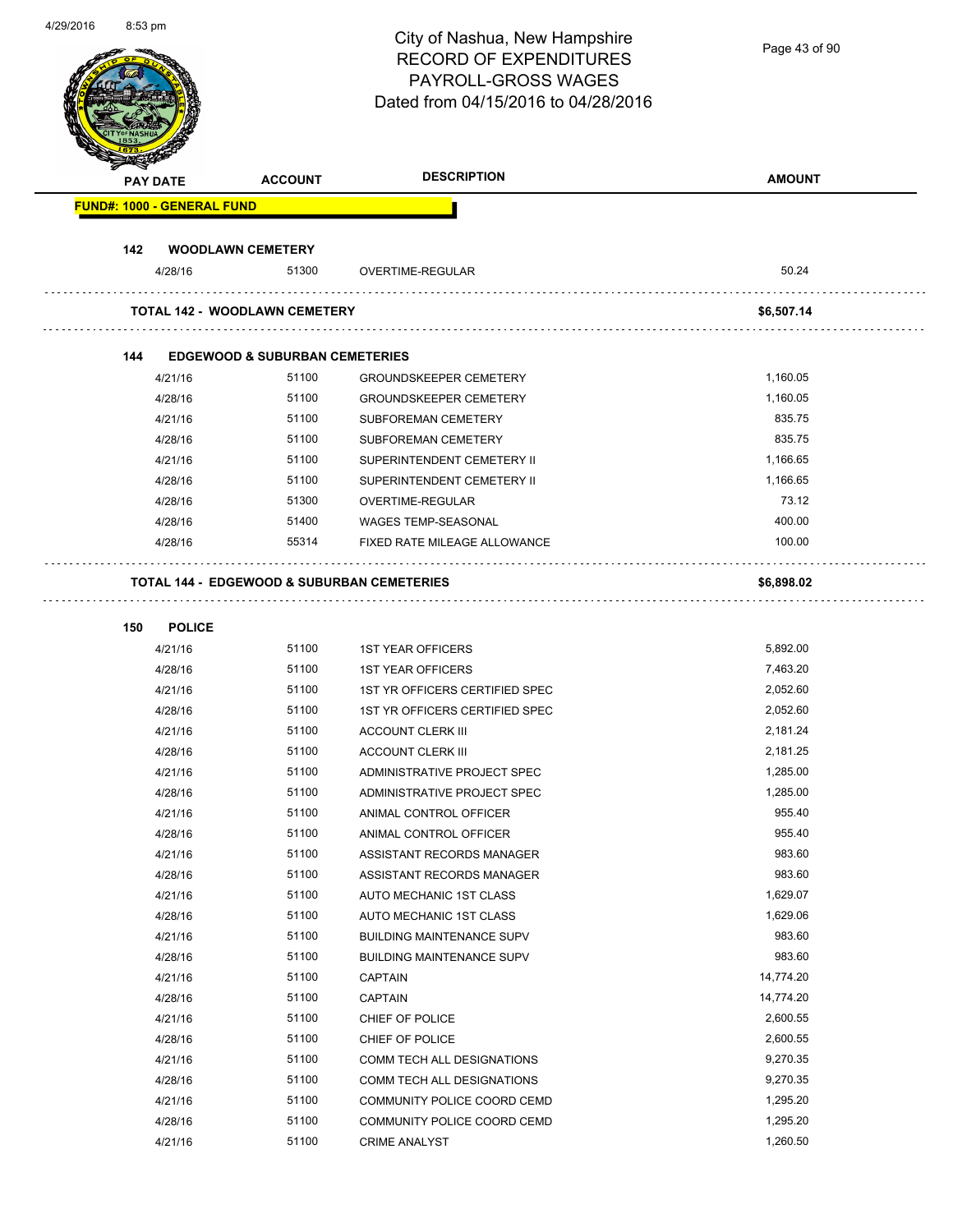

Page 44 of 90

| <b>PAY DATE</b>                   | <b>ACCOUNT</b> | <b>DESCRIPTION</b>                           | <b>AMOUNT</b>    |
|-----------------------------------|----------------|----------------------------------------------|------------------|
| <b>FUND#: 1000 - GENERAL FUND</b> |                |                                              |                  |
|                                   |                |                                              |                  |
| 150<br><b>POLICE</b>              |                |                                              |                  |
| 4/28/16                           | 51100          | <b>CRIME ANALYST</b>                         | 1,260.50         |
| 4/21/16                           | 51100          | <b>CUSTODIAN II</b>                          | 760.00           |
| 4/28/16                           | 51100          | <b>CUSTODIAN II</b>                          | 760.00           |
| 4/21/16                           | 51100          | <b>CUSTODIAN III</b>                         | 743.55           |
| 4/28/16                           | 51100          | <b>CUSTODIAN III</b>                         | 743.55           |
| 4/21/16                           | 51100          | DEPUTY CHIEF OF POLICE                       | 4,713.10         |
| 4/28/16                           | 51100          | DEPUTY CHIEF OF POLICE                       | 4,713.10         |
| 4/21/16                           | 51100          | DETENTION SPEC                               | 1,691.40         |
| 4/28/16                           | 51100          | DETENTION SPEC                               | 1,691.40         |
| 4/21/16                           | 51100          | DISPATCHERS ALL DESIGNATIONS                 | 5,297.60         |
| 4/28/16                           | 51100          | DISPATCHERS ALL DESIGNATIONS                 | 5,297.60         |
| 4/21/16                           | 51100          | FLEET MAINTENANCE ASST SUPV                  | 921.20           |
| 4/28/16                           | 51100          | FLEET MAINTENANCE ASST SUPV                  | 921.21           |
| 4/21/16                           | 51100          | IT MANAGER/SOFTWARE SPECIALIST               | 1,652.80         |
| 4/28/16                           | 51100          | IT MANAGER/SOFTWARE SPECIALIST               | 1,652.80         |
| 4/21/16                           | 51100          | LEGAL SECRETARY                              | 695.36           |
| 4/28/16                           | 51100          | <b>LEGAL SECRETARY</b>                       | 695.35           |
| 4/21/16                           | 51100          | LIEUTENANT                                   | 16,185.15        |
| 4/28/16                           | 51100          | LIEUTENANT                                   | 16,185.15        |
| 4/21/16                           | 51100          | NPD BUSINESS COORDINATOR                     | 923.10           |
| 4/28/16                           | 51100          | NPD BUSINESS COORDINATOR                     | 923.10           |
| 4/21/16                           | 51100          | NPD BUSINESS MANAGER                         | 1,737.00         |
| 4/28/16                           | 51100          | NPD BUSINESS MANAGER                         | 1,737.00         |
| 4/21/16                           | 51100          | NPD NETWORK ADMINISTRATOR                    | 1,317.60         |
| 4/28/16                           | 51100          | NPD NETWORK ADMINISTRATOR                    | 1,317.60         |
| 4/21/16                           | 51100          | PARALEGAL                                    | 972.40           |
| 4/28/16                           | 51100          | PARALEGAL                                    | 972.40           |
| 4/7/16                            | 51100          | PATROLMAN ALL RANKS                          | (163.16)         |
| 4/21/16                           | 51100          | PATROLMAN ALL RANKS                          | 157,968.32       |
| 4/28/16                           | 51100          | PATROLMAN ALL RANKS                          | 157,929.43       |
| 4/21/16                           | 51100          | POLICE ATTORNEY                              | 1,530.00         |
| 4/28/16                           | 51100          | POLICE ATTORNEY                              | 1,530.00         |
| 4/21/16                           | 51100          | <b>RECORDS &amp; COMMUNICATIONS MGR</b>      | 1,520.00         |
| 4/28/16                           | 51100          | <b>RECORDS &amp; COMMUNICATIONS MGR</b>      | 1,520.00         |
| 4/21/16                           | 51100          | <b>RECORDS TECHNICIAN I</b>                  | 1,947.85         |
| 4/28/16                           | 51100          | <b>RECORDS TECHNICIAN I</b>                  | 1,947.85         |
| 4/21/16                           | 51100          | <b>RECORDS TECHNICIAN II</b>                 | 844.70           |
| 4/28/16                           | 51100          | RECORDS TECHNICIAN II                        | 844.70           |
| 4/21/16                           | 51100          | SEC DOMESTIC VIOLENCE UNIT                   | 718.60           |
| 4/28/16                           | 51100<br>51100 | SEC DOMESTIC VIOLENCE UNIT                   | 718.60<br>902.80 |
| 4/21/16                           | 51100          | SECRETARIAL SUPV DET BUREAU                  | 902.80           |
| 4/28/16<br>4/21/16                | 51100          | SECRETARIAL SUPV DET BUREAU                  | 2,797.15         |
|                                   | 51100          | <b>SECRETARY III</b><br><b>SECRETARY III</b> | 2,797.15         |
| 4/28/16                           |                |                                              |                  |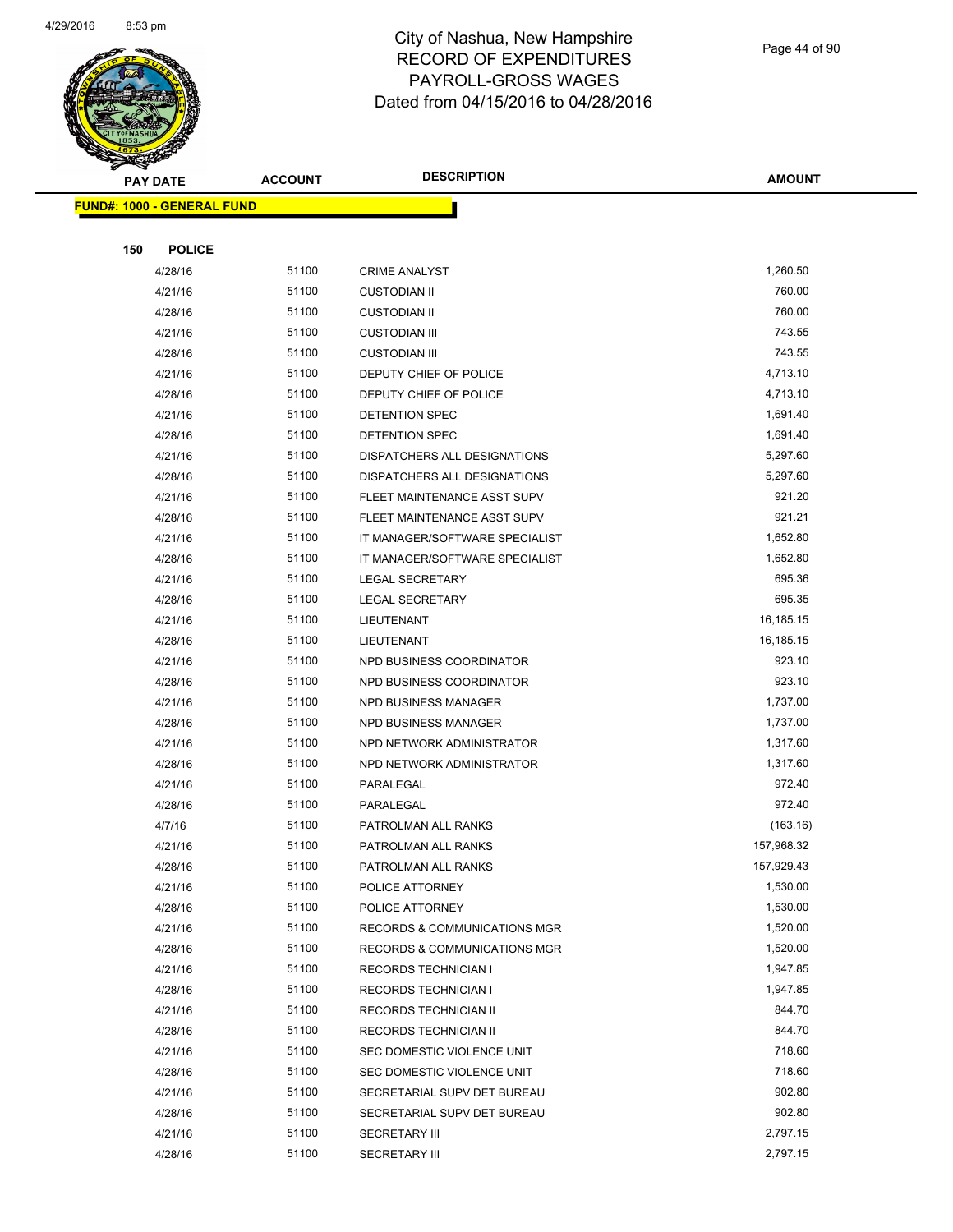

Page 45 of 90

| <b>Andri</b><br><b>PAY DATE</b>   | <b>ACCOUNT</b> | <b>DESCRIPTION</b>             | <b>AMOUNT</b> |
|-----------------------------------|----------------|--------------------------------|---------------|
| <b>FUND#: 1000 - GENERAL FUND</b> |                |                                |               |
|                                   |                |                                |               |
| 150<br><b>POLICE</b>              |                |                                |               |
| 4/21/16                           | 51100          | <b>SECRETARY V</b>             | 1,665.25      |
| 4/28/16                           | 51100          | <b>SECRETARY V</b>             | 1,665.25      |
| 4/21/16                           | 51100          | <b>SECRETARY VI</b>            | 791.85        |
| 4/28/16                           | 51100          | <b>SECRETARY VI</b>            | 791.85        |
| 4/21/16                           | 51100          | <b>SERGEANT</b>                | 36,776.99     |
| 4/28/16                           | 51100          | SERGEANT                       | 36,776.99     |
| 4/21/16                           | 51100          | SHIFT LEADER                   | 2,079.40      |
| 4/28/16                           | 51100          | SHIFT LEADER                   | 2,079.40      |
| 4/21/16                           | 51100          | <b>SUPV POLICE FLEET</b>       | 1,249.60      |
| 4/28/16                           | 51100          | SUPV POLICE FLEET              | 1,249.60      |
| 4/21/16                           | 51200          | <b>ACCREDITATION MANAGER</b>   | 1,069.28      |
| 4/28/16                           | 51200          | <b>ACCREDITATION MANAGER</b>   | 1,069.28      |
| 4/21/16                           | 51200          | DETENTION SPEC                 | 734.56        |
| 4/28/16                           | 51200          | DETENTION SPEC                 | 734.56        |
| 4/21/16                           | 51200          | POLICE ATTORNEY PT             | 1,236.16      |
| 4/28/16                           | 51200          | POLICE ATTORNEY PT             | 1,236.16      |
| 4/21/16                           | 51200          | PRISONER TRANSPORT OFFICER     | 799.24        |
| 4/28/16                           | 51200          | PRISONER TRANSPORT OFFICER     | 799.24        |
| 4/21/16                           | 51200          | SENIOR RELATIONS SPECIALIST    | 686.88        |
| 4/28/16                           | 51200          | SENIOR RELATIONS SPECIALIST    | 686.88        |
| 4/7/16                            | 51300          | OVERTIME-REGULAR               | 163.16        |
| 4/21/16                           | 51300          | OVERTIME-REGULAR               | 6,496.95      |
| 4/28/16                           | 51300          | OVERTIME-REGULAR               | 9,856.37      |
| 4/21/16                           | 51309          | <b>OVERTIME-TRAINING</b>       | 1,694.85      |
| 4/28/16                           | 51309          | <b>OVERTIME-TRAINING</b>       | 1,970.52      |
| 4/21/16                           | 51315          | OVERTIME-WITNESS               | 3,978.73      |
| 4/28/16                           | 51315          | OVERTIME-WITNESS               | 3,799.51      |
| 4/21/16                           | 51322          | OVERTIME-INVESTIGATIVE         | 11,874.57     |
| 4/28/16                           | 51322          | OVERTIME-INVESTIGATIVE         | 8,987.24      |
| 4/21/16                           | 51330          | OVERTIME-COVERAGE              | 16,551.56     |
| 4/28/16                           | 51330          | OVERTIME-COVERAGE              | 17,760.89     |
| 4/21/16                           | 51600          | <b>LONGEVITY</b>               | 7,100.00      |
| 4/28/16                           | 51600          | <b>LONGEVITY</b>               | 3,500.00      |
| 4/28/16                           | 52809          | <b>WELLNESS PROGRAM</b>        | 2,411.99      |
| 4/28/16                           | 55118          | TELEPHONE-CELLULAR             | 100.00        |
| 4/21/16                           | 61107          | <b>CLOTHING &amp; UNIFORMS</b> | 283.54        |
| 4/28/16                           | 61107          | <b>CLOTHING &amp; UNIFORMS</b> | 216.17        |
| <b>TOTAL 150 - POLICE</b>         |                |                                | \$694,299.60  |
| 152<br><b>FIRE</b>                |                |                                |               |
| 4/21/16                           | 51100          | ADMINISTRATIVE ASSISTANT II    | 2,280.00      |
| 4/28/16                           | 51100          | ADMINISTRATIVE ASSISTANT II    | 2,279.99      |
| 4/21/16                           | 51100          | <b>ASST FIRE CHIEF</b>         | 2,086.04      |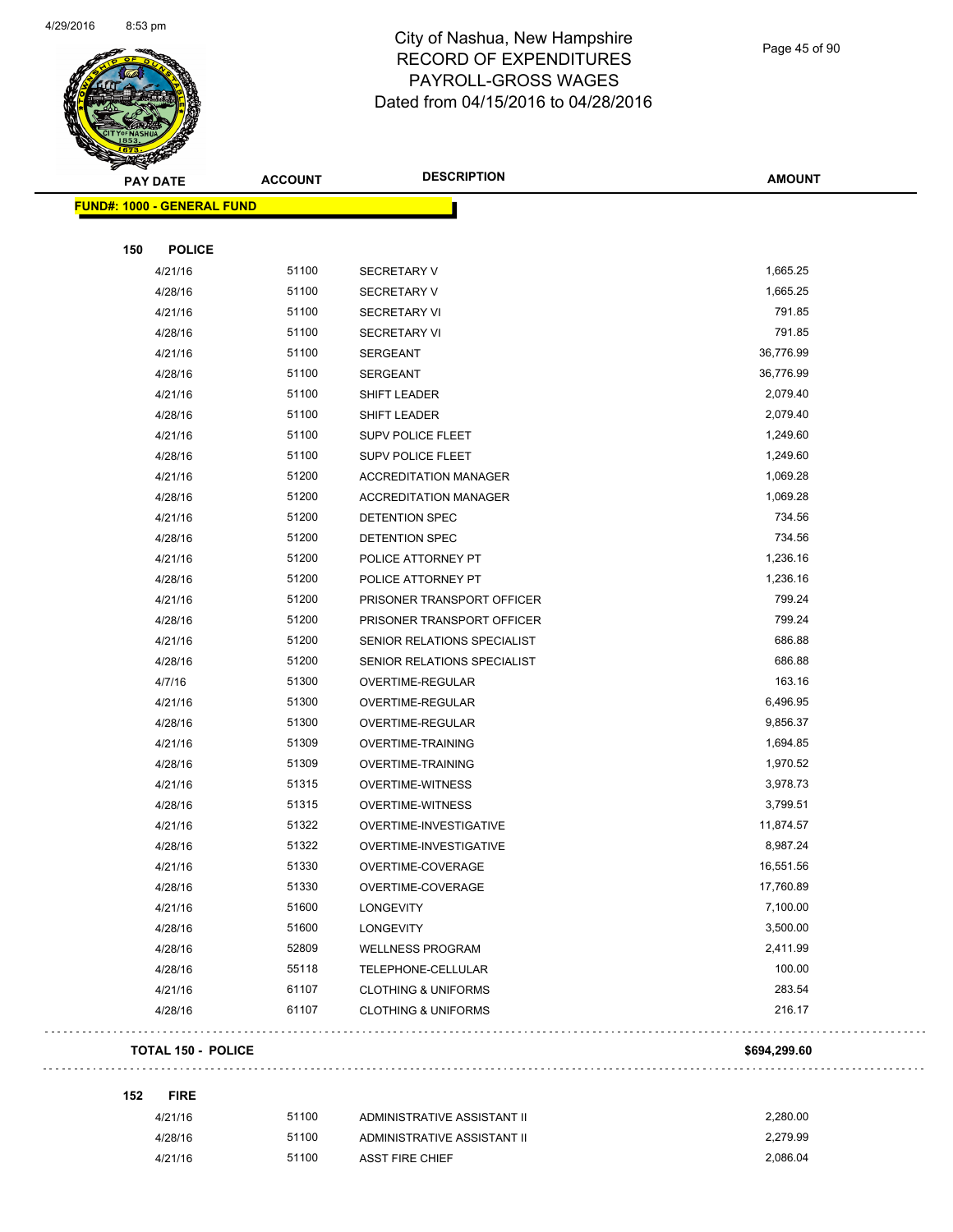

Page 46 of 90

|     | <b>PAY DATE</b>                   | <b>ACCOUNT</b> | <b>DESCRIPTION</b>              | <b>AMOUNT</b> |
|-----|-----------------------------------|----------------|---------------------------------|---------------|
|     | <b>FUND#: 1000 - GENERAL FUND</b> |                |                                 |               |
|     |                                   |                |                                 |               |
| 152 | <b>FIRE</b>                       |                |                                 |               |
|     | 4/28/16                           | 51100          | <b>ASST FIRE CHIEF</b>          | 2,086.04      |
|     | 4/21/16                           | 51100          | ASST SUPERINTENDENT FIRE ALARM  | 1,512.76      |
|     | 4/28/16                           | 51100          | ASST SUPERINTENDENT FIRE ALARM  | 1,512.76      |
|     | 4/21/16                           | 51100          | ASST SUPERINTENDENT FIRE FLEET  | 1,497.76      |
|     | 4/28/16                           | 51100          | ASST SUPERINTENDENT FIRE FLEET  | 1,497.76      |
|     | 4/21/16                           | 51100          | ASST SUPERINTENDENT PREVENTION  | 3,118.08      |
|     | 4/28/16                           | 51100          | ASST SUPERINTENDENT PREVENTION  | 3,118.08      |
|     | 4/21/16                           | 51100          | <b>CAPTAIN</b>                  | 10,622.59     |
|     | 4/28/16                           | 51100          | <b>CAPTAIN</b>                  | 10,622.58     |
|     | 4/21/16                           | 51100          | CAPTAIN FIRE TRAINING SAFETY    | 1,704.12      |
|     | 4/28/16                           | 51100          | CAPTAIN FIRE TRAINING SAFETY    | 1,704.12      |
|     | 4/21/16                           | 51100          | DEPUTY FIRE CHIEF               | 7,469.82      |
|     | 4/28/16                           | 51100          | <b>DEPUTY FIRE CHIEF</b>        | 7,469.82      |
|     | 4/21/16                           | 51100          | <b>EXEC ASST BUSINESS COORD</b> | 1,091.54      |
|     | 4/28/16                           | 51100          | <b>EXEC ASST BUSINESS COORD</b> | 1,091.55      |
|     | 4/21/16                           | 51100          | <b>FIRE CHIEF</b>               | 2,292.80      |
|     | 4/28/16                           | 51100          | <b>FIRE CHIEF</b>               | 2,292.80      |
|     | 4/21/16                           | 51100          | FIRE DISPATCH ALL RANKS         | 7,540.05      |
|     | 4/28/16                           | 51100          | FIRE DISPATCH ALL RANKS         | 7,235.10      |
|     | 4/21/16                           | 51100          | FIRE DISPATCHER CLERK TRAINER   | 518.32        |
|     | 4/28/16                           | 51100          | FIRE DISPATCHER CLERK TRAINER   | 837.27        |
|     | 4/21/16                           | 51100          | <b>FIRE LIEUTENANT</b>          | 39,429.65     |
|     | 4/28/16                           | 51100          | <b>FIRE LIEUTENANT</b>          | 39,429.65     |
|     | 4/21/16                           | 51100          | <b>FIRE MECHANIC</b>            | 1,341.20      |
|     | 4/28/16                           | 51100          | <b>FIRE MECHANIC</b>            | 1,341.20      |
|     | 4/21/16                           | 51100          | FIREFIGHTERS ALL RANKS          | 122,206.94    |
|     | 4/28/16                           | 51100          | FIREFIGHTERS ALL RANKS          | 122,206.82    |
|     | 4/21/16                           | 51100          | SUPERINTENDENT FIRE ALARM       | 1,670.56      |
|     | 4/28/16                           | 51100          | SUPERINTENDENT FIRE ALARM       | 1,670.56      |
|     | 4/21/16                           | 51100          | SUPERINTENDENT FIRE FLEET       | 1,670.56      |
|     | 4/28/16                           | 51100          | SUPERINTENDENT FIRE FLEET       | 1,670.56      |
|     | 4/21/16                           | 51300          | OVERTIME-REGULAR                | 611.60        |
|     | 4/28/16                           | 51300          | OVERTIME-REGULAR                | 174.01        |
|     | 4/21/16                           | 51330          | OVERTIME-COVERAGE               | 13,771.13     |
|     | 4/28/16                           | 51330          | OVERTIME-COVERAGE               | 14,878.78     |
|     | 4/21/16                           | 51650          | <b>ADDITIONAL HOURS</b>         | 28,334.03     |
|     | 4/28/16                           | 51650          | <b>ADDITIONAL HOURS</b>         | 32,489.75     |
|     | 4/21/16                           | 51700          | <b>STIPENDS</b>                 | 4,418.52      |
|     | 4/28/16                           | 51700          | <b>STIPENDS</b>                 | 4,418.52      |
|     | 4/28/16                           | 55118          | TELEPHONE-CELLULAR              | 534.00        |
|     |                                   |                |                                 |               |

#### **TOTAL 152 - FIRE \$515,749.79**

 $\bar{z}$  ,  $\bar{z}$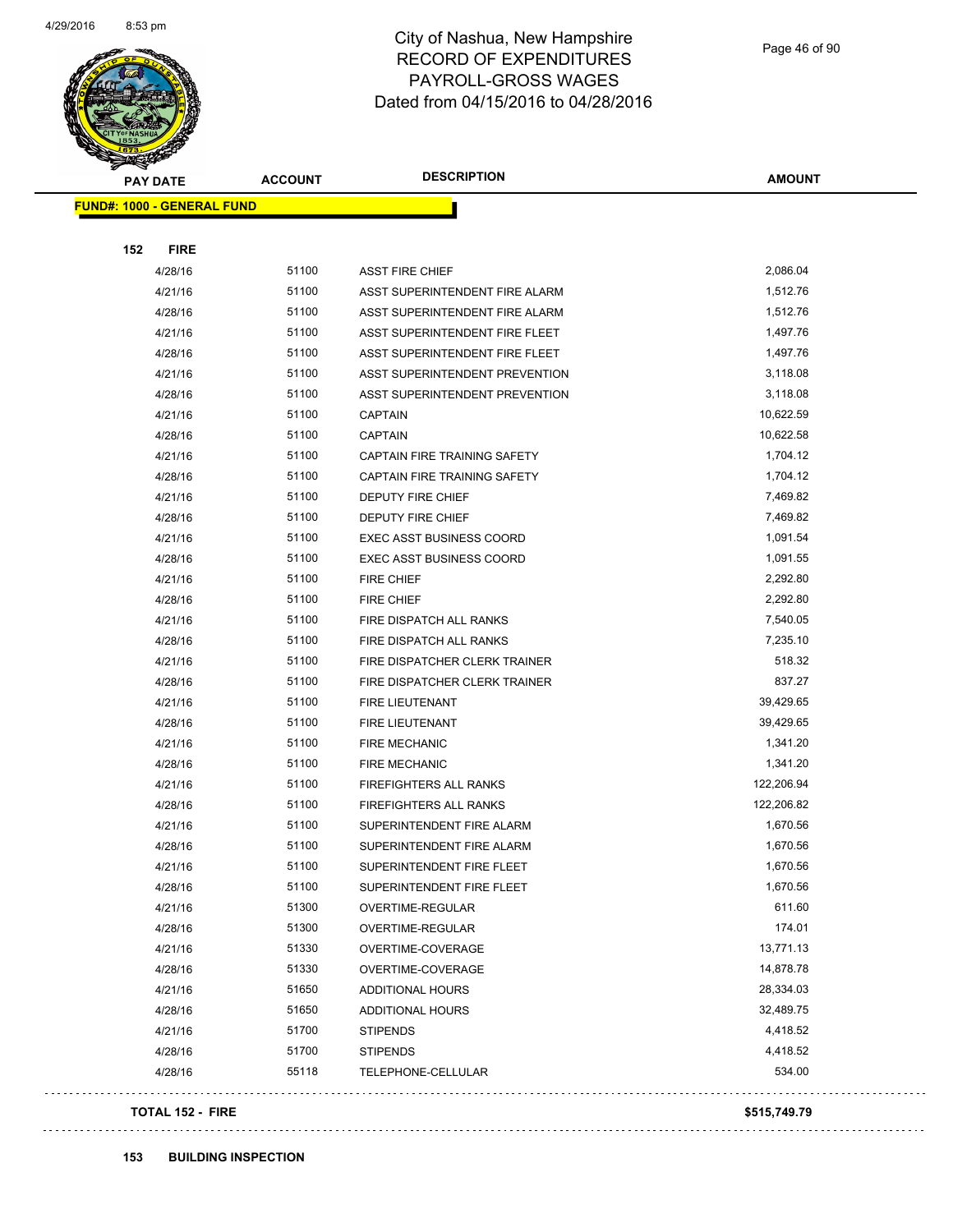

| <b>STATER</b>                     |                 |                                            |                                       |                   |
|-----------------------------------|-----------------|--------------------------------------------|---------------------------------------|-------------------|
|                                   | <b>PAY DATE</b> | <b>ACCOUNT</b>                             | <b>DESCRIPTION</b>                    | <b>AMOUNT</b>     |
| <b>FUND#: 1000 - GENERAL FUND</b> |                 |                                            |                                       |                   |
|                                   |                 |                                            |                                       |                   |
| 153                               |                 | <b>BUILDING INSPECTION</b>                 |                                       |                   |
|                                   | 4/21/16         | 51100                                      | <b>BUILDING AND UTILITIES INSPCTR</b> | 3,380.59          |
|                                   | 4/28/16         | 51100                                      | <b>BUILDING AND UTILITIES INSPCTR</b> | 3,380.59          |
|                                   | 4/21/16         | 51100                                      | <b>BUILDING DEPARTMENT MANAGER</b>    | 1,450.00          |
|                                   | 4/28/16         | 51100                                      | <b>BUILDING DEPARTMENT MANAGER</b>    | 1,450.00          |
|                                   | 4/21/16         | 51100                                      | PERMIT TECHNICIAN I                   | 631.40            |
|                                   | 4/28/16         | 51100                                      | PERMIT TECHNICIAN I                   | 631.39            |
|                                   | 4/21/16         | 51100                                      | PERMIT TECHNICIAN III                 | 777.85            |
|                                   | 4/28/16         | 51100                                      | PERMIT TECHNICIAN III                 | 777.85            |
|                                   | 4/21/16         | 51100                                      | <b>PLANS EXAMINER</b>                 | 1,186.04          |
|                                   | 4/28/16         | 51100                                      | <b>PLANS EXAMINER</b>                 | 1,186.05          |
|                                   | 4/21/16         | 51200                                      | <b>BUILDING AND UTILITIES INSPCTR</b> | 805.66            |
|                                   | 4/28/16         | 51200                                      | <b>BUILDING AND UTILITIES INSPCTR</b> | 805.66            |
|                                   |                 | <b>TOTAL 153 - BUILDING INSPECTION</b>     |                                       | \$16,463.08       |
|                                   |                 |                                            |                                       |                   |
| 155                               |                 | <b>CODE ENFORCEMENT</b>                    |                                       |                   |
|                                   | 4/21/16         | 51100                                      | <b>CODE ENFORCEMENT OFFICER II</b>    | 2,124.35          |
|                                   | 4/28/16         | 51100                                      | <b>CODE ENFORCEMENT OFFICER II</b>    | 2,124.35          |
|                                   | 4/21/16         | 51100                                      | MGR CODE ENFORCEMENT DEPT             | 1,367.60          |
|                                   | 4/28/16         | 51100                                      | MGR CODE ENFORCEMENT DEPT             | 1,367.60          |
|                                   | 4/7/16          | 55118                                      | TELEPHONE-CELLULAR                    | (136.00)          |
|                                   | 4/28/16         | 55118                                      | TELEPHONE-CELLULAR                    | 51.00             |
|                                   |                 | <b>TOTAL 155 - CODE ENFORCEMENT</b>        |                                       | \$6,898.90        |
|                                   |                 |                                            |                                       |                   |
| 156                               |                 | <b>EMERGENCY MANAGEMENT</b>                |                                       |                   |
|                                   | 4/21/16         | 51100                                      | <b>EMERGENCY MANAGEMENT DIRECTOR</b>  | 1,529.80          |
|                                   | 4/28/16         | 51100                                      | <b>EMERGENCY MANAGEMENT DIRECTOR</b>  | 1,529.80<br>50.00 |
|                                   | 4/28/16         | 55118                                      | TELEPHONE-CELLULAR                    |                   |
|                                   |                 | <b>TOTAL 156 - EMERGENCY MANAGEMENT</b>    |                                       | \$3,109.60        |
| 157                               |                 | <b>CITYWIDE COMMUNICATIONS</b>             |                                       |                   |
|                                   | 4/21/16         | 51100                                      | COMM SYS ENGR TECH                    | 1,546.40          |
|                                   | 4/28/16         | 51100                                      | <b>COMM SYS ENGR TECH</b>             | 1,546.40          |
|                                   | 4/21/16         | 51200                                      | RADIO SYSTEMS MANAGER                 | 1,312.32          |
|                                   | 4/28/16         | 51200                                      | RADIO SYSTEMS MANAGER                 | 1,312.32          |
|                                   | 4/28/16         | 55118                                      | TELEPHONE-CELLULAR                    | 100.00            |
|                                   |                 | <b>TOTAL 157 - CITYWIDE COMMUNICATIONS</b> |                                       | \$5,817.44        |
| 160                               |                 | <b>PW-ADMIN &amp; ENGINEERING</b>          |                                       |                   |
|                                   | 4/21/16         | 51100                                      | ADMINISTRATIVE ASSISTANT II           | 704.60            |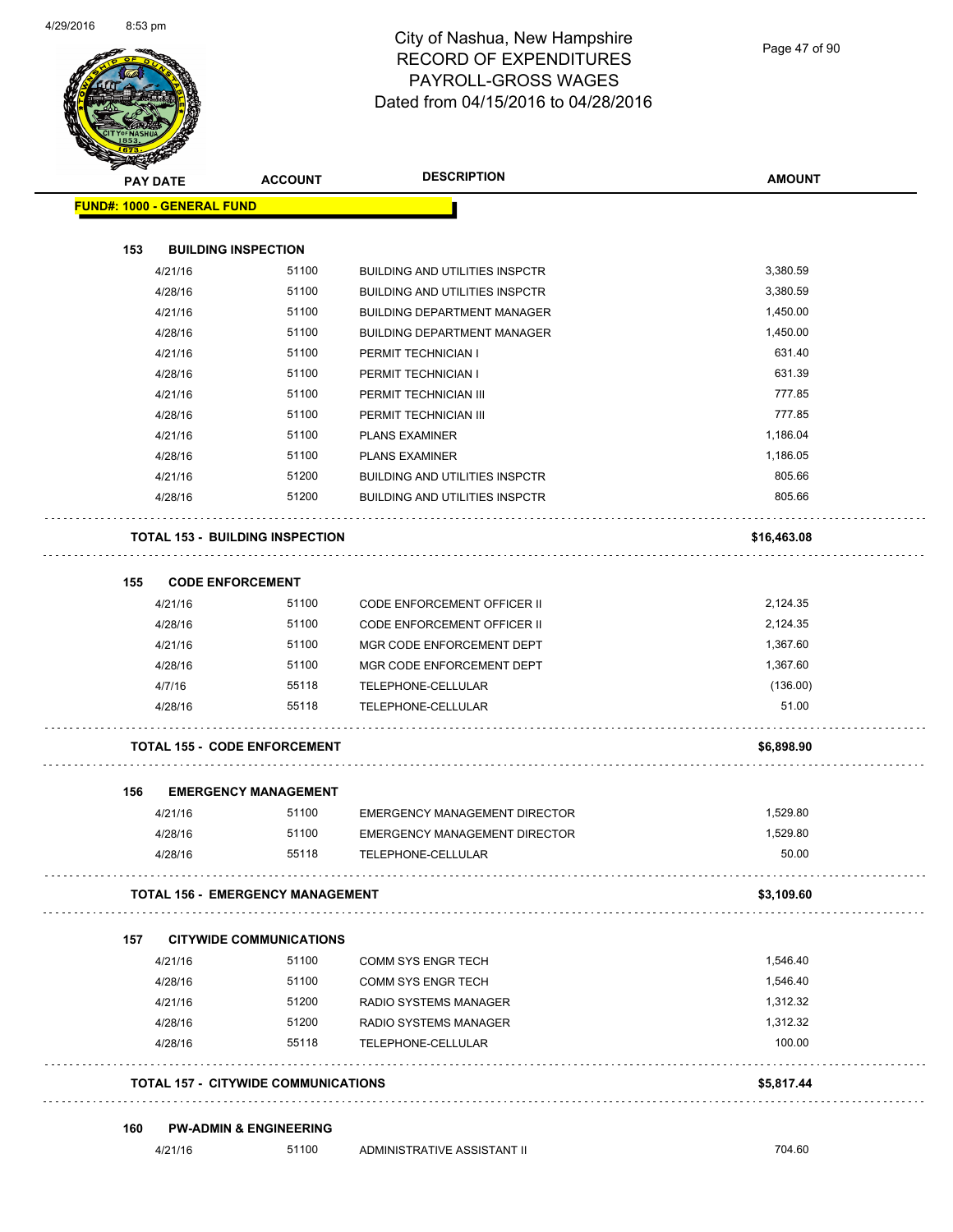

| <b>PAY DATE</b>                   | <b>ACCOUNT</b>                                | <b>DESCRIPTION</b>            | <b>AMOUNT</b> |
|-----------------------------------|-----------------------------------------------|-------------------------------|---------------|
| <b>FUND#: 1000 - GENERAL FUND</b> |                                               |                               |               |
|                                   |                                               |                               |               |
| 160                               | <b>PW-ADMIN &amp; ENGINEERING</b>             |                               |               |
| 4/28/16                           | 51100                                         | ADMINISTRATIVE ASSISTANT II   | 704.60        |
| 4/21/16                           | 51100                                         | CITIZEN SERVICES COORDINATOR  | 763.50        |
| 4/28/16                           | 51100                                         | CITIZEN SERVICES COORDINATOR  | 763.50        |
| 4/21/16                           | 51100                                         | <b>CITY ENGINEER</b>          | 1,030.45      |
| 4/28/16                           | 51100                                         | <b>CITY ENGINEER</b>          | 1,030.45      |
| 4/21/16                           | 51100                                         | CONST INSP ENGINEERING ASST   | 947.55        |
| 4/28/16                           | 51100                                         | CONST INSP ENGINEERING ASST   | 947.55        |
| 4/21/16                           | 51100                                         | DEPUTY MANAGER OF ENGINEERING | 710.65        |
| 4/28/16                           | 51100                                         | DEPUTY MANAGER OF ENGINEERING | 710.65        |
| 4/21/16                           | 51100                                         | DIRECTOR PUBLIC WORKS         | 1,528.65      |
| 4/28/16                           | 51100                                         | <b>DIRECTOR PUBLIC WORKS</b>  | 1,528.65      |
| 4/21/16                           | 51100                                         | DIVISION OPERATIONS MANAGER   | 1,455.50      |
| 4/28/16                           | 51100                                         | DIVISION OPERATIONS MANAGER   | 1,455.50      |
| 4/21/16                           | 51100                                         | DPW CONTRACT ADMINISTRATOR    | 340.55        |
| 4/28/16                           | 51100                                         | DPW CONTRACT ADMINISTRATOR    | 340.55        |
| 4/21/16                           | 51100                                         | <b>ENGINEERING INSPECTORS</b> | 1,904.84      |
| 4/28/16                           | 51100                                         | <b>ENGINEERING INSPECTORS</b> | 1,904.84      |
| 4/21/16                           | 51100                                         | <b>EXECUTIVE ASSISTANT</b>    | 689.90        |
| 4/28/16                           | 51100                                         | <b>EXECUTIVE ASSISTANT</b>    | 689.90        |
| 4/21/16                           | 51100                                         | <b>SENIOR FOREMAN</b>         | 1,305.60      |
| 4/28/16                           | 51100                                         | <b>SENIOR FOREMAN</b>         | 1,305.60      |
| 4/21/16                           | 51100                                         | SENIOR TRAFFIC ENGINEER       | 1,626.11      |
| 4/28/16                           | 51100                                         | SENIOR TRAFFIC ENGINEER       | 1,626.11      |
| 4/21/16                           | 51100                                         | <b>STAFF ENGINEER</b>         | 1,255.85      |
| 4/28/16                           | 51100                                         | <b>STAFF ENGINEER</b>         | 1,255.85      |
| 4/21/16                           | 51100                                         | STREET CONSTRUCTION ENGINEER  | 1,332.95      |
| 4/28/16                           | 51100                                         | STREET CONSTRUCTION ENGINEER  | 1,332.95      |
| 4/21/16                           | 51100                                         | <b>SURVEY TECHNICIAN</b>      | 1,149.50      |
| 4/28/16                           | 51100                                         | SURVEY TECHNICIAN             | 1,149.50      |
| 4/28/16                           | 51300                                         | OVERTIME-REGULAR              | 106.08        |
| 4/28/16                           | 55118                                         | TELEPHONE-CELLULAR            | 251.00        |
|                                   | <b>TOTAL 160 - PW-ADMIN &amp; ENGINEERING</b> |                               | \$33,849.48   |
| 161<br><b>STREETS</b>             |                                               |                               |               |
| 4/21/16                           | 51100                                         | ADMINISTRATIVE ASSISTANT III  | 999.20        |
| 4/28/16                           | 51100                                         | ADMINISTRATIVE ASSISTANT III  | 999.20        |
| 4/21/16                           | 51100                                         | AUTO MECH 1ST CLASS NIGHTS    | 3,228.59      |
| 4/28/16                           | 51100                                         | AUTO MECH 1ST CLASS NIGHTS    | 3,201.60      |
| 4/21/16                           | 51100                                         | AUTO MECH 2ND CLASS           | 1,920.80      |
| 4/28/16                           | 51100                                         | AUTO MECH 2ND CLASS           | 1,920.80      |
| 4/21/16                           | 51100                                         | AUTO MECH 2ND CLASS NIGHTS    | 974.80        |

4/28/16 51100 AUTO MECH 2ND CLASS NIGHTS 972.40 4/21/16 51100 AUTO MECHANIC 1ST CLASS 3,161.60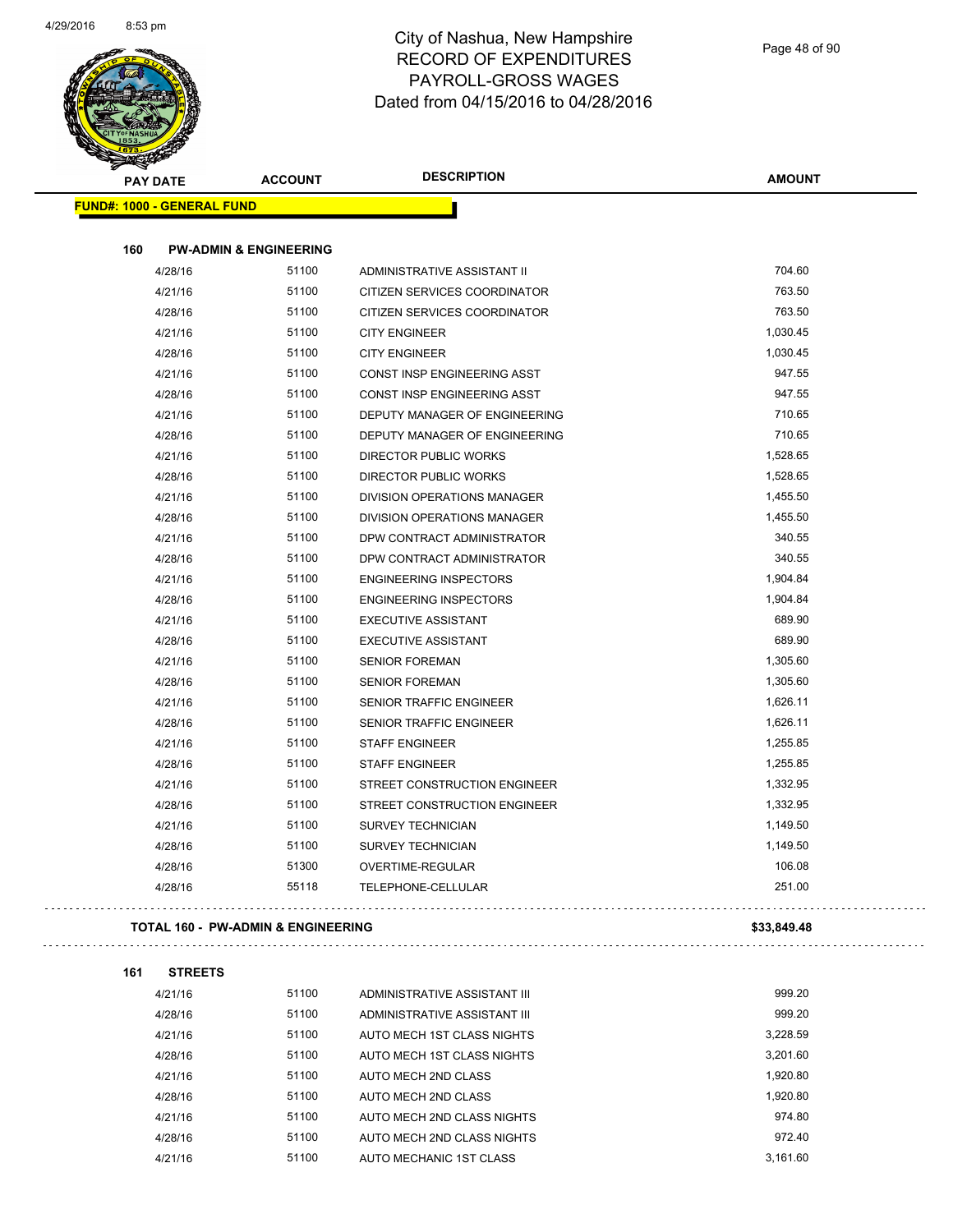

Page 49 of 90

 $\ddot{\phantom{0}}$ 

| <b>PAY DATE</b>                   | <b>ACCOUNT</b> | <b>DESCRIPTION</b>                                 | <b>AMOUNT</b> |
|-----------------------------------|----------------|----------------------------------------------------|---------------|
| <b>FUND#: 1000 - GENERAL FUND</b> |                |                                                    |               |
|                                   |                |                                                    |               |
| 161<br><b>STREETS</b>             | 51100          |                                                    | 3,161.60      |
| 4/28/16<br>4/21/16                | 51100          | AUTO MECHANIC 1ST CLASS<br>EQUIP OPR STREET REPAIR | 6,837.44      |
| 4/28/16                           | 51100          | EQUIP OPR STREET REPAIR                            | 6,752.80      |
| 4/21/16                           | 51100          | FLEET MAINTENANCE FOREMAN                          | 1,149.50      |
| 4/28/16                           | 51100          | FLEET MAINTENANCE FOREMAN                          | 1,149.50      |
| 4/21/16                           | 51100          | FLEET MANAGER STREET DEPT                          | 1,075.00      |
| 4/28/16                           | 51100          | FLEET MANAGER STREET DEPT                          | 1,075.00      |
| 4/21/16                           | 51100          | <b>MASON PIPELAYER</b>                             | 2,095.97      |
| 4/28/16                           | 51100          | <b>MASON PIPELAYER</b>                             | 2,033.68      |
| 4/21/16                           | 51100          | <b>SENIOR FOREMAN</b>                              | 465.59        |
| 4/28/16                           | 51100          | <b>SENIOR FOREMAN</b>                              | 465.59        |
| 4/21/16                           | 51100          | <b>SIGN MAINTENANCE</b>                            | 1,828.00      |
| 4/28/16                           | 51100          | <b>SIGN MAINTENANCE</b>                            | 1,828.00      |
| 4/21/16                           | 51100          | SIGN MAINTENANCE ASSISTANT                         | 852.41        |
| 4/28/16                           | 51100          | SIGN MAINTENANCE ASSISTANT                         | 852.40        |
| 4/21/16                           | 51100          | STOREKEEPER PWD                                    | 938.85        |
| 4/28/16                           | 51100          | STOREKEEPER PWD                                    | 938.85        |
| 4/21/16                           | 51100          | <b>STREET FOREMAN</b>                              | 4,839.18      |
| 4/28/16                           | 51100          | <b>STREET FOREMAN</b>                              | 4,839.18      |
| 4/21/16                           | 51100          | TRAFFIC MAINTENANCE ASSISTANT                      | 909.20        |
| 4/28/16                           | 51100          | TRAFFIC MAINTENANCE ASSISTANT                      | 909.20        |
| 4/21/16                           | 51100          | <b>TRAFFIC TECHNICIAN I</b>                        | 2,187.20      |
| 4/28/16                           | 51100          | TRAFFIC TECHNICIAN I                               | 2,173.54      |
| 4/21/16                           | 51100          | TRUCK DRIVER STREET REPAIR                         | 15,630.91     |
| 4/28/16                           | 51100          | TRUCK DRIVER STREET REPAIR                         | 16,198.12     |
| 4/21/16                           | 51100          | <b>WELDER FIRST CLASS</b>                          | 2,098.18      |
| 4/28/16                           | 51100          | <b>WELDER FIRST CLASS</b>                          | 2,245.52      |
| 4/21/16                           | 51300          | OVERTIME-REGULAR                                   | 1,736.64      |
| 4/28/16                           | 51300          | OVERTIME-REGULAR                                   | 998.16        |
| 4/28/16                           | 55118          | COUOUC OF LUILLE<br>I ELEPHONE-CELLULAR            | 17.00         |
| <b>TOTAL 161 - STREETS</b>        |                |                                                    | \$105,661.20  |
| 166<br><b>PARKING LOTS</b>        |                |                                                    |               |
| 4/21/16                           | 51100          | PARKING MAINTENANCE                                | 1,383.40      |
| 4/28/16                           | 51100          | PARKING MAINTENANCE                                | 1,383.40      |
| 4/21/16                           | 51100          | PARKING OPERATIONS COORD                           | 386.85        |
| 4/28/16                           | 51100          | PARKING OPERATIONS COORD                           | 386.85        |
| 4/28/16                           | 55118          | TELEPHONE-CELLULAR                                 | 101.00        |
| <b>TOTAL 166 - PARKING LOTS</b>   |                |                                                    | \$3,641.50    |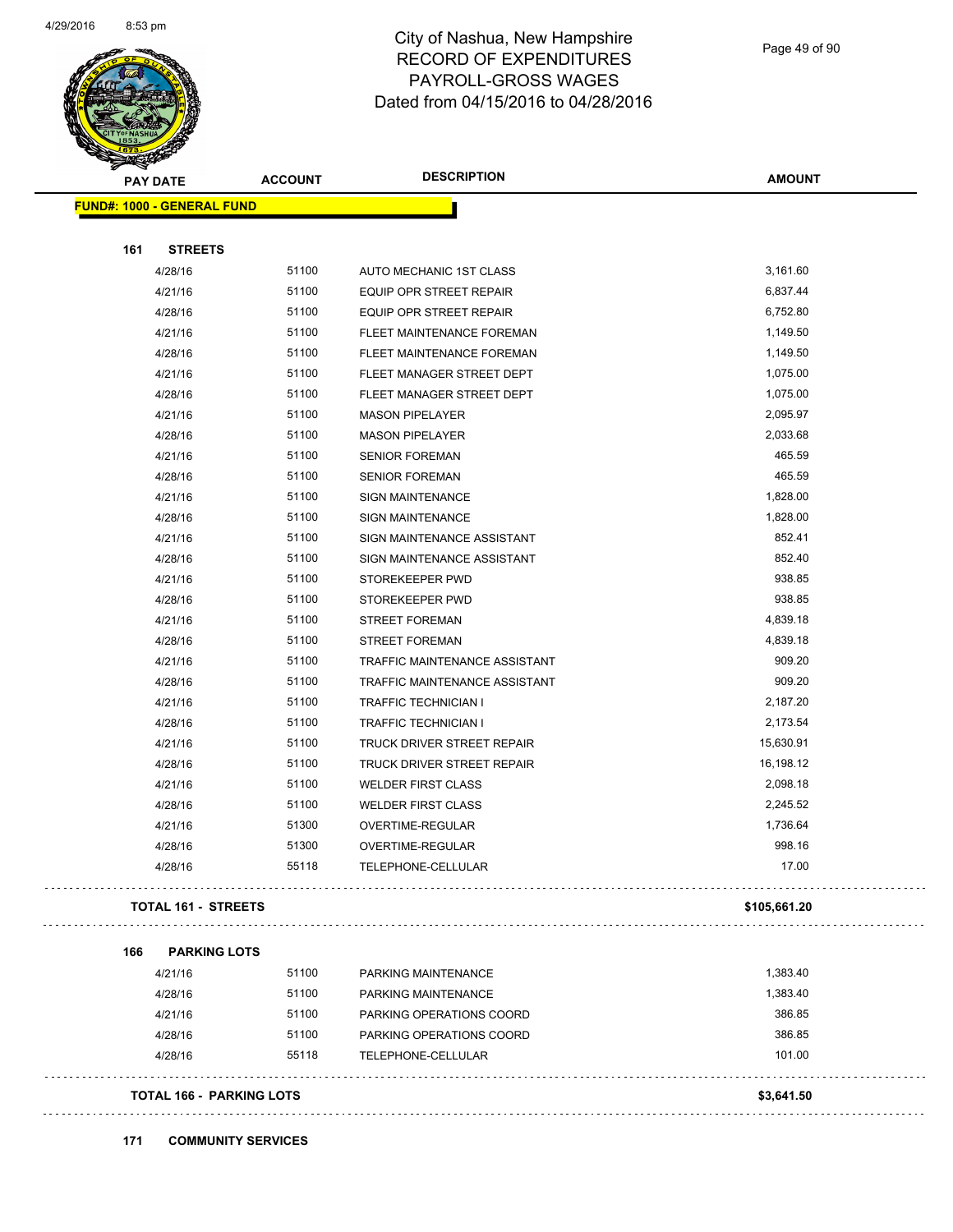Page 50 of 90

|     | <b>PAY DATE</b>                   | <b>ACCOUNT</b>                          | <b>DESCRIPTION</b>               | <b>AMOUNT</b> |
|-----|-----------------------------------|-----------------------------------------|----------------------------------|---------------|
|     | <b>FUND#: 1000 - GENERAL FUND</b> |                                         |                                  |               |
| 171 |                                   | <b>COMMUNITY SERVICES</b>               |                                  |               |
|     | 4/21/16                           | 51100                                   | DIRECTOR HEALTH AND COMM SVS     | 1,778.30      |
|     | 4/28/16                           | 51100                                   | DIRECTOR HEALTH AND COMM SVS     | 1,778.30      |
|     | 4/21/16                           | 51100                                   | PROGRAM COORDINATOR              | 957.29        |
|     | 4/28/16                           | 51100                                   | PROGRAM COORDINATOR              | 957.29        |
|     |                                   | <b>TOTAL 171 - COMMUNITY SERVICES</b>   |                                  | \$5,471.18    |
| 172 |                                   | <b>COMMUNITY HEALTH</b>                 |                                  |               |
|     | 4/21/16                           | 51100                                   | ADMINISTRATIVE ASSISTANT II      | 738.31        |
|     | 4/28/16                           | 51100                                   | ADMINISTRATIVE ASSISTANT II      | 738.32        |
|     | 4/21/16                           | 51100                                   | <b>BILINGUAL OUTREACH WORKER</b> | 786.80        |
|     | 4/28/16                           | 51100                                   | <b>BILINGUAL OUTREACH WORKER</b> | 629.44        |
|     | 4/21/16                           | 51100                                   | MANAGER COMMUNITY HEALTH         | 1,404.70      |
|     | 4/28/16                           | 51100                                   | MANAGER COMMUNITY HEALTH         | 1,404.70      |
|     | 4/21/16                           | 51100                                   | PUB HEALTH NURSE                 | 3,205.44      |
|     | 4/28/16                           | 51100                                   | PUB HEALTH NURSE                 | 3,205.45      |
|     | 4/21/16                           | 51412                                   | <b>WAGES PER DIEM</b>            | (1,278.77)    |
|     | 4/28/16                           | 55118                                   | TELEPHONE-CELLULAR               | 50.00         |
|     |                                   | <b>TOTAL 172 - COMMUNITY HEALTH</b>     |                                  | \$10,884.39   |
| 173 |                                   | <b>ENVIRONMENTAL HEALTH</b>             |                                  |               |
|     | 4/21/16                           | 51100                                   | ENVIRONMENTAL HEALTH SPEC        | 2,457.36      |
|     | 4/28/16                           | 51100                                   | ENVIRONMENTAL HEALTH SPEC        | 2,457.35      |
|     | 4/21/16                           | 51100                                   | ENVIRONMENTAL TECH OFFICE MGR    | 1,008.80      |
|     | 4/28/16                           | 51100                                   | ENVIRONMENTAL TECH OFFICE MGR    | 1,008.80      |
|     | 4/21/16                           | 51100                                   | LABORATORY DIRECTOR              | 1,017.40      |
|     | 4/28/16                           | 51100                                   | LABORATORY DIRECTOR              | 1,017.40      |
|     | 4/21/16                           | 51100                                   | MANAGER ENVIRONMENTAL HEALTH     | 1,489.35      |
|     | 4/28/16                           | 51100                                   | MANAGER ENVIRONMENTAL HEALTH     | 1,489.35      |
|     | 4/28/16                           | 55118                                   | TELEPHONE-CELLULAR               | 84.00         |
|     |                                   | <b>TOTAL 173 - ENVIRONMENTAL HEALTH</b> |                                  | \$12,029.81   |
| 174 |                                   | <b>WELFARE ADMINISTRATION</b>           |                                  |               |
|     | 4/21/16                           | 51100                                   | ADMINISTRATIVE ASSISTANT II      | 738.30        |
|     | 4/28/16                           | 51100                                   | ADMINISTRATIVE ASSISTANT II      | 738.30        |
|     | 4/21/16                           | 51100                                   | CASE TECHNICIAN WELFARE          | 2,334.00      |
|     | 4/28/16                           | 51100                                   | CASE TECHNICIAN WELFARE          | 2,334.00      |
|     | 4/21/16                           | 51100                                   | INTAKE WORKER ACCOUNTANT         | 964.35        |
|     |                                   |                                         |                                  |               |
|     | 4/28/16                           | 51100                                   | INTAKE WORKER ACCOUNTANT         | 964.35        |
|     | 4/21/16                           | 51100                                   | SENIOR CASE TECHNICIAN           | 985.56        |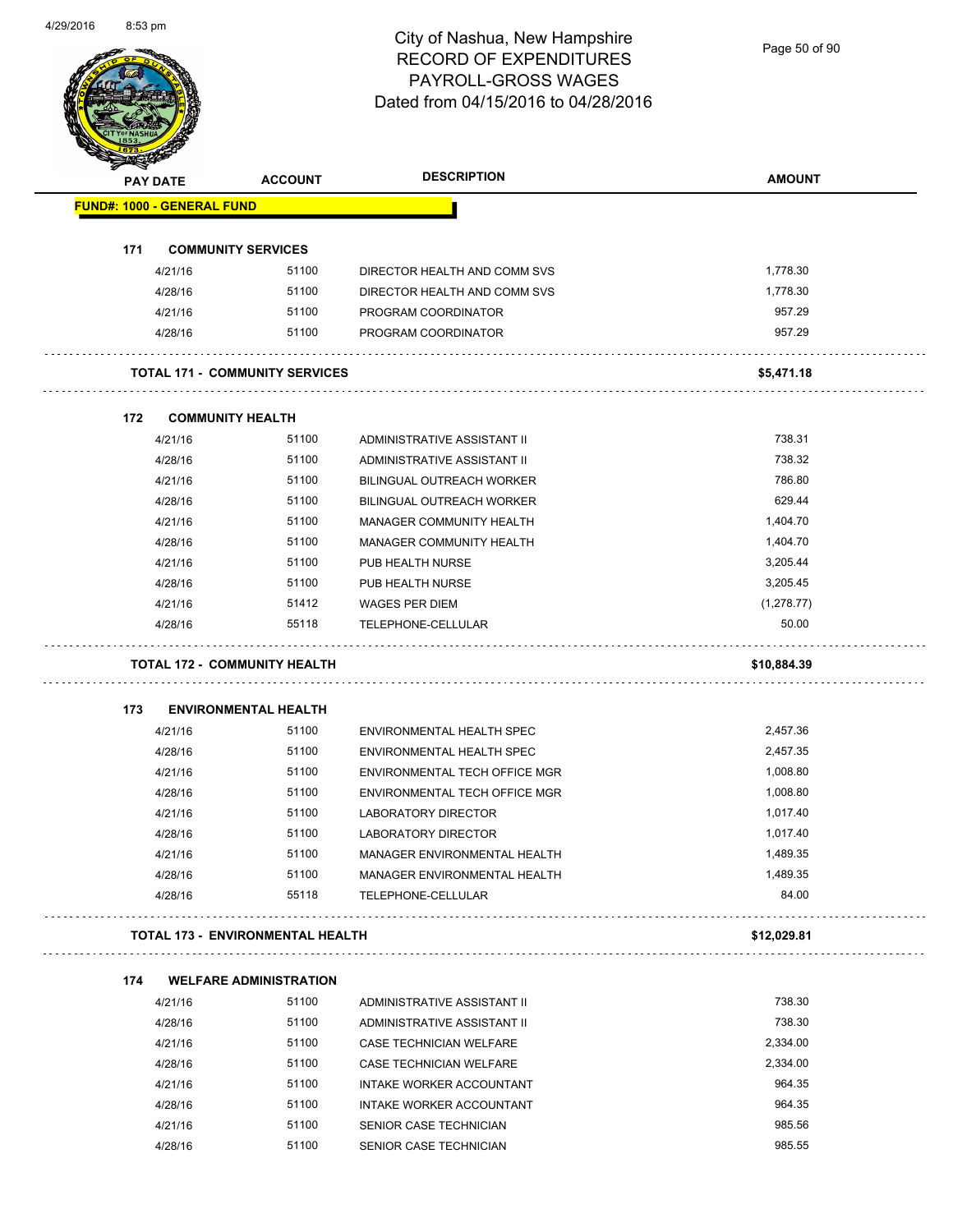Page 51 of 90

| <b>PAY DATE</b> |                                   | <b>ACCOUNT</b>                            | <b>DESCRIPTION</b>                | <b>AMOUNT</b> |
|-----------------|-----------------------------------|-------------------------------------------|-----------------------------------|---------------|
|                 | <b>FUND#: 1000 - GENERAL FUND</b> |                                           |                                   |               |
| 174             |                                   | <b>WELFARE ADMINISTRATION</b>             |                                   |               |
|                 | 4/21/16                           | 51100                                     | <b>WELFARE OFFICER</b>            | 1,493.05      |
|                 | 4/28/16                           | 51100                                     | <b>WELFARE OFFICER</b>            | 1,493.06      |
|                 | 4/28/16                           | 55118                                     | TELEPHONE-CELLULAR                | 50.00         |
|                 |                                   | <b>TOTAL 174 - WELFARE ADMINISTRATION</b> |                                   | \$13,080.52   |
| 177             |                                   | <b>PARKS &amp; RECREATION</b>             |                                   |               |
|                 | 4/21/16                           | 51100                                     | ADMINISTRATIVE ASSISTANT II       | 777.85        |
|                 | 4/28/16                           | 51100                                     | ADMINISTRATIVE ASSISTANT II       | 887.23        |
|                 | 4/21/16                           | 51100                                     | EQUIPMENT OPERATOR, PARKS         | 960.40        |
|                 | 4/28/16                           | 51100                                     | EQUIPMENT OPERATOR, PARKS         | 960.40        |
|                 | 4/21/16                           | 51100                                     | FOREMAN LABOR PARK                | 3,448.50      |
|                 | 4/28/16                           | 51100                                     | <b>FOREMAN LABOR PARK</b>         | 3,448.50      |
|                 | 4/21/16                           | 51100                                     | <b>GROUNDSKEEPER MAINTENANCE</b>  | 6,974.81      |
|                 | 4/28/16                           | 51100                                     | <b>GROUNDSKEEPER MAINTENANCE</b>  | 6,974.81      |
|                 | 4/21/16                           | 51100                                     | <b>GROUNDSMAN I</b>               | 3,320.24      |
|                 | 4/28/16                           | 51100                                     | <b>GROUNDSMAN I</b>               | 3,292.81      |
|                 | 4/21/16                           | 51100                                     | <b>GROUNDSMAN II</b>              | 864.80        |
|                 | 4/28/16                           | 51100                                     | <b>GROUNDSMAN II</b>              | 864.80        |
|                 | 4/21/16                           | 51100                                     | <b>LEAD GROUNDSMAN</b>            | 1,962.56      |
|                 | 4/28/16                           | 51100                                     | <b>LEAD GROUNDSMAN</b>            | 1,957.52      |
|                 | 4/21/16                           | 51100                                     | PROGRAM COORDINATOR               | 365.10        |
|                 | 4/28/16                           | 51100                                     | PROGRAM COORDINATOR               | 365.10        |
|                 | 4/21/16                           | 51100                                     | RECREATION PROGRAM MANAGER        | 1,115.75      |
|                 | 4/28/16                           | 51100                                     | <b>RECREATION PROGRAM MANAGER</b> | 1,115.75      |
|                 | 4/21/16                           | 51100                                     | STELLOS STADIUM ATTENDANT         | 960.40        |
|                 | 4/28/16                           | 51100                                     | STELLOS STADIUM ATTENDANT         | 960.40        |
|                 | 4/21/16                           | 51100                                     | SUPERINTENDENT OF PARKS RECR      | 1,771.20      |
|                 | 4/28/16                           | 51100                                     | SUPERINTENDENT OF PARKS RECR      | 1,771.20      |
|                 | 4/21/16                           | 51300                                     | OVERTIME-REGULAR                  | 3,602.06      |
|                 | 4/28/16                           | 51300                                     | OVERTIME-REGULAR                  | 3,789.38      |
|                 | 4/21/16                           | 51400                                     | WAGES TEMP-SEASONAL               | 585.75        |
|                 | 4/28/16                           | 51400                                     | WAGES TEMP-SEASONAL               | 594.00        |
|                 | 4/21/16                           | 51600                                     | <b>LONGEVITY</b>                  | 800.00        |
|                 | 4/28/16                           | 55118                                     | TELEPHONE-CELLULAR                | 67.00         |
|                 | 4/28/16                           | 55642                                     | <b>GAME OFFICIALS</b>             | 700.00        |
|                 |                                   | <b>TOTAL 177 - PARKS &amp; RECREATION</b> |                                   | \$55,258.32   |
| 179             | <b>LIBRARY</b>                    |                                           |                                   |               |
|                 | 4/21/16                           | 51100                                     | ADMIN ASST COST ACCOUNTANT        | 829.18        |
|                 | 4/28/16                           | 51100                                     | ADMIN ASST COST ACCOUNTANT        | 829.17        |
|                 | 4/21/16                           | 51100                                     | ASSISTANT DIRECTOR LIBRARY        | 1,408.20      |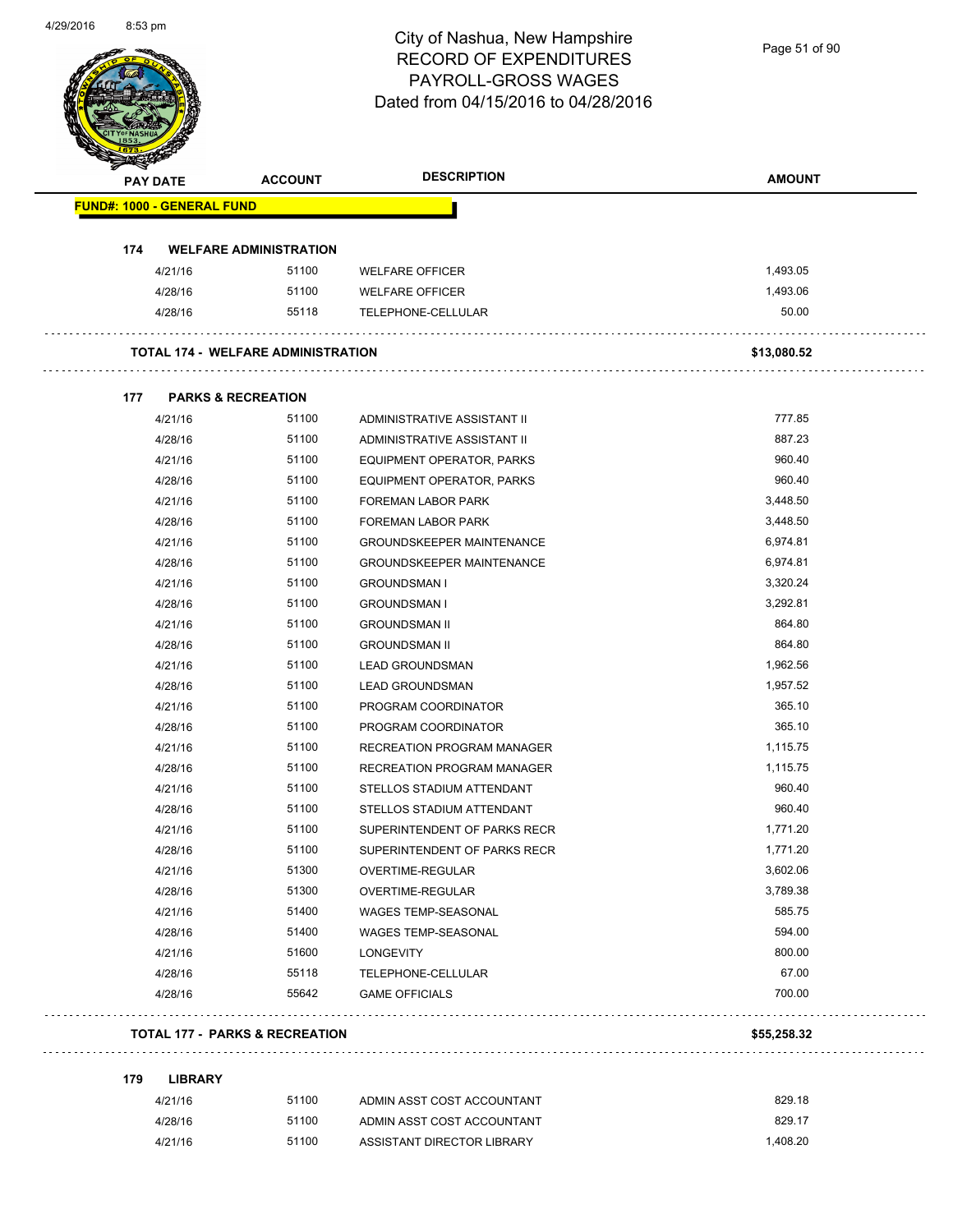

|     | <b>PAY DATE</b>                    | <b>ACCOUNT</b> | <b>DESCRIPTION</b>                   | <b>AMOUNT</b> |
|-----|------------------------------------|----------------|--------------------------------------|---------------|
|     | <u> FUND#: 1000 - GENERAL FUND</u> |                |                                      |               |
|     |                                    |                |                                      |               |
| 179 | <b>LIBRARY</b>                     |                |                                      |               |
|     | 4/28/16                            | 51100          | ASSISTANT DIRECTOR LIBRARY           | 1,408.20      |
|     | 4/21/16                            | 51100          | ASSISTANT LIBRARIAN CIRCULATIO       | 995.30        |
|     | 4/28/16                            | 51100          | ASSISTANT LIBRARIAN CIRCULATIO       | 995.30        |
|     | 4/21/16                            | 51100          | ASSISTANT LIBRARIAN TECH SVS         | 1,232.16      |
|     | 4/28/16                            | 51100          | ASSISTANT LIBRARIAN TECH SVS         | 1,232.16      |
|     | 4/21/16                            | 51100          | ASSISTANT LIBRARIAN YOUTH SERV       | 802.64        |
|     | 4/28/16                            | 51100          | ASSISTANT LIBRARIAN YOUTH SERV       | 797.65        |
|     | 4/21/16                            | 51100          | DIRECTOR LIBRARY                     | 1,941.85      |
|     | 4/28/16                            | 51100          | <b>DIRECTOR LIBRARY</b>              | 1,941.85      |
|     | 4/21/16                            | 51100          | EXECUTIVE ASST OFFICE MANAGER        | 883.75        |
|     | 4/28/16                            | 51100          | EXECUTIVE ASST OFFICE MANAGER        | 883.76        |
|     | 4/21/16                            | 51100          | HUNT MEMORIAL BLDG & ARTS ADM        | 330.75        |
|     | 4/28/16                            | 51100          | HUNT MEMORIAL BLDG & ARTS ADM        | 330.75        |
|     | 4/21/16                            | 51100          | IT COORDINATOR                       | 865.20        |
|     | 4/28/16                            | 51100          | IT COORDINATOR                       | 865.20        |
|     | 4/21/16                            | 51100          | <b>JANITOR</b>                       | 492.13        |
|     | 4/28/16                            | 51100          | <b>JANITOR</b>                       | 498.41        |
|     | 4/21/16                            | 51100          | LIBRARIAN ADULT SERVICES             | 984.26        |
|     | 4/28/16                            | 51100          | LIBRARIAN ADULT SERVICES             | 984.25        |
|     | 4/21/16                            | 51100          | <b>LIBRARIAN CIRCULATION</b>         | 1,025.80      |
|     | 4/28/16                            | 51100          | <b>LIBRARIAN CIRCULATION</b>         | 1,025.79      |
|     | 4/21/16                            | 51100          | LIBRARIAN OUTREACH SVS               | 1,021.66      |
|     | 4/28/16                            | 51100          | LIBRARIAN OUTREACH SVS               | 1,021.66      |
|     | 4/21/16                            | 51100          | <b>LIBRARIAN TECH SERVICES</b>       | 1,060.50      |
|     | 4/28/16                            | 51100          | <b>LIBRARIAN TECH SERVICES</b>       | 1,060.48      |
|     | 4/21/16                            | 51100          | LIBRARIAN YOUTH SERVICES             | 2,325.75      |
|     | 4/28/16                            | 51100          | LIBRARIAN YOUTH SERVICES             | 2,325.77      |
|     | 4/21/16                            | 51100          | LIBRARY ASSISTANT CIRCULATION        | 5,481.51      |
|     | 4/28/16                            | 51100          | <b>LIBRARY ASSISTANT CIRCULATION</b> | 5,481.51      |
|     | 4/21/16                            | 51100          | LIBRARY ASSISTANT MEDIA SERVIC       | 722.80        |
|     | 4/28/16                            | 51100          | LIBRARY ASSISTANT MEDIA SERVIC       | 722.80        |
|     | 4/21/16                            | 51100          | <b>LIBRARY ASSISTANT TECH SVS</b>    | 722.80        |
|     | 4/28/16                            | 51100          | LIBRARY ASSISTANT TECH SVS           | 722.80        |
|     | 4/21/16                            | 51100          | LIBRARY ASSISTANT YOUTH SERVIC       | 1,358.11      |
|     | 4/28/16                            | 51100          | LIBRARY ASSISTANT YOUTH SERVIC       | 1,358.10      |
|     | 4/21/16                            | 51100          | MAINTENANCE SUPV                     | 871.70        |
|     | 4/28/16                            | 51100          | <b>MAINTENANCE SUPV</b>              | 828.11        |
|     | 4/21/16                            | 51100          | PAGE & COLLECTION COORDINATOR        | 858.91        |
|     | 4/28/16                            | 51100          | PAGE & COLLECTION COORDINATOR        | 858.89        |
|     | 4/21/16                            | 51100          | REFERENCE LIBRARIAN ADULT SERV       | 3,088.10      |
|     | 4/28/16                            | 51100          | REFERENCE LIBRARIAN ADULT SERV       | 3,088.10      |
|     | 4/21/16                            | 51100          | REFERENCE LIBRARIAN TECH SVS         | 773.45        |
|     | 4/28/16                            | 51100          | REFERENCE LIBRARIAN TECH SVS         | 773.46        |
|     | 4/21/16                            | 51100          | <b>SECURITY LIBRARY</b>              | 620.01        |
|     |                                    |                |                                      |               |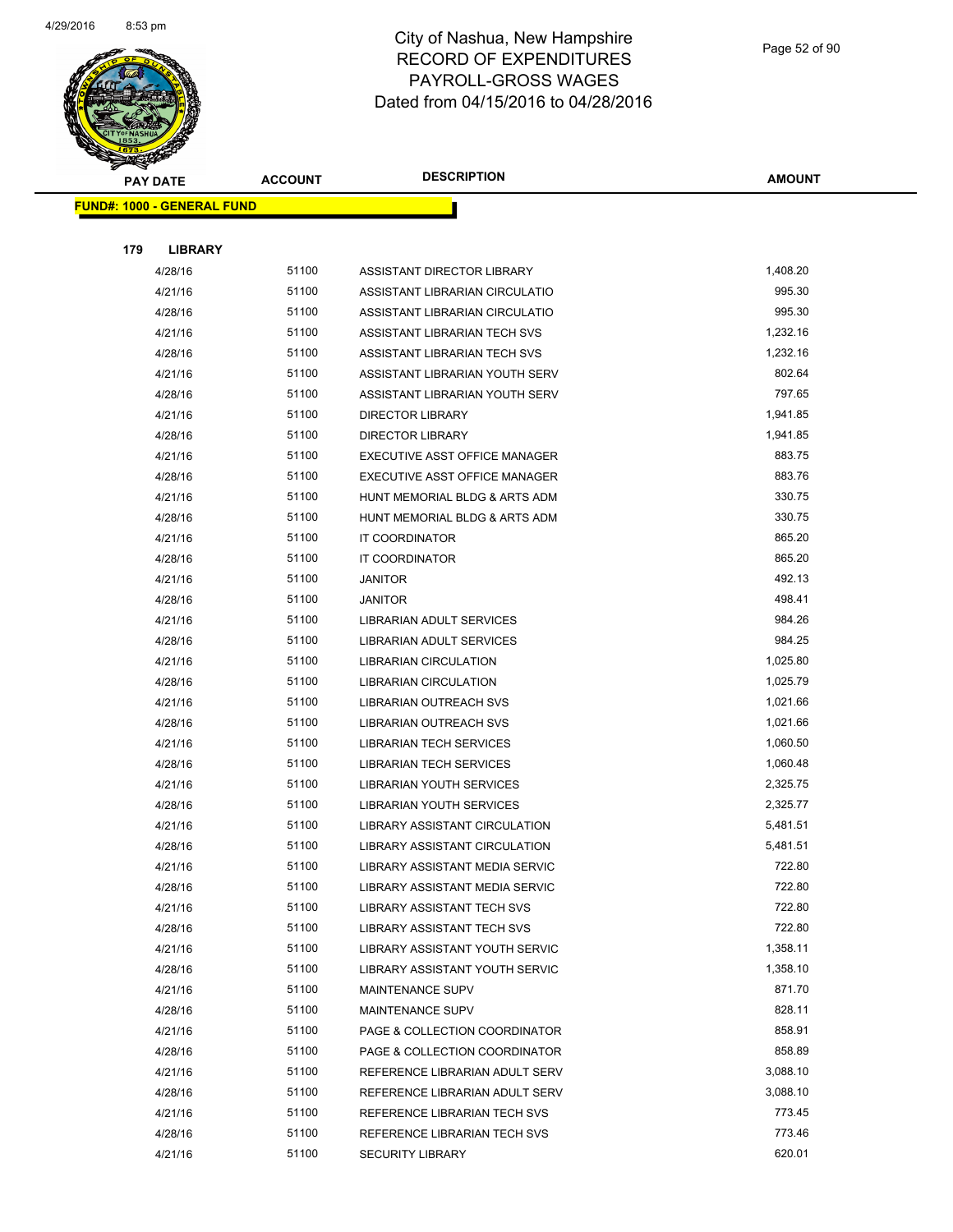

Page 53 of 90

| <b>STARBOOKS</b> |                                   |                                          |                                                               |               |
|------------------|-----------------------------------|------------------------------------------|---------------------------------------------------------------|---------------|
|                  | <b>PAY DATE</b>                   | <b>ACCOUNT</b>                           | <b>DESCRIPTION</b>                                            | <b>AMOUNT</b> |
|                  | <b>FUND#: 1000 - GENERAL FUND</b> |                                          |                                                               |               |
|                  |                                   |                                          |                                                               |               |
| 179              | <b>LIBRARY</b>                    |                                          |                                                               |               |
|                  | 4/28/16                           | 51100                                    | <b>SECURITY LIBRARY</b>                                       | 627.85        |
|                  | 4/21/16                           | 51200                                    | LIBRARY ASSISTANT CIRCULATION                                 | 397.79        |
|                  | 4/28/16                           | 51200                                    | LIBRARY ASSISTANT CIRCULATION                                 | 397.79        |
|                  | 4/21/16                           | 51200                                    | LIBRARY ASSISTANT TECH SVS                                    | 424.85        |
|                  | 4/28/16                           | 51200                                    | LIBRARY ASSISTANT TECH SVS                                    | 424.85        |
|                  | 4/21/16                           | 51200                                    | LIBRARY ASSISTANT YOUTH SERVIC                                | 324.20        |
|                  | 4/28/16                           | 51200                                    | LIBRARY ASSISTANT YOUTH SERVIC                                | 324.20        |
|                  | 4/21/16                           | 51200                                    | LIBRARY PAGE YOUTH SERVICES                                   | 411.16        |
|                  | 4/28/16                           | 51200                                    | LIBRARY PAGE YOUTH SERVICES                                   | 385.88        |
|                  | 4/21/16                           | 51200                                    | LIBRARY PAGES CIRCULATION                                     | 462.70        |
|                  | 4/28/16                           | 51200                                    | LIBRARY PAGES CIRCULATION                                     | 275.10        |
|                  | 4/21/16                           | 51200                                    | LIBRARY PAGES MEDIA SERVICES                                  | 504.35        |
|                  | 4/28/16                           | 51200                                    | LIBRARY PAGES MEDIA SERVICES                                  | 440.16        |
|                  | 4/21/16                           | 51200                                    | REFERENCE LIBRARIAN ADULT SERV                                | 375.00        |
|                  | 4/28/16                           | 51200                                    | REFERENCE LIBRARIAN ADULT SERV                                | 403.13        |
|                  | 4/21/16                           | 51200                                    | <b>SECURITY LIBRARY</b>                                       | 360.00        |
|                  | 4/28/16                           | 51200                                    | <b>SECURITY LIBRARY</b>                                       | 360.00        |
|                  | 4/21/16                           | 51300                                    | OVERTIME-REGULAR                                              | 922.81        |
|                  | 4/28/16                           | 51300                                    | OVERTIME-REGULAR                                              | 1,230.18      |
|                  | <b>TOTAL 179 - LIBRARY</b>        |                                          |                                                               | \$69,782.69   |
| 181              |                                   |                                          |                                                               |               |
|                  |                                   | <b>COMMUNITY DEVELOPMENT</b><br>51100    |                                                               | 700.19        |
|                  | 4/21/16                           | 51100                                    | ADMINISTRATIVE ASSISTANT II                                   | 735.15        |
|                  | 4/28/16<br>4/21/16                | 51100                                    | ADMINISTRATIVE ASSISTANT II<br>DIRECTOR COMMUNITY DEVELOPMENT | 1,873.50      |
|                  | 4/28/16                           | 51100                                    | DIRECTOR COMMUNITY DEVELOPMENT                                | 1,873.50      |
|                  | 4/21/16                           | 51100                                    | <b>WATERWAYS MANAGER</b>                                      | 1,364.20      |
|                  | 4/28/16                           | 51100                                    | <b>WATERWAYS MANAGER</b>                                      | 1,364.20      |
|                  | 4/21/16                           | 51200                                    |                                                               | 416.41        |
|                  | 4/28/16                           | 51200                                    | ADMINISTRATIVE ASSISTANT I<br>ADMINISTRATIVE ASSISTANT I      | 355.59        |
|                  | 4/21/16                           | 51400                                    | <b>WAGES TEMP-SEASONAL</b>                                    | 100.00        |
|                  | 4/28/16                           | 51400                                    | WAGES TEMP-SEASONAL                                           | 100.00        |
|                  | 4/28/16                           | 55118                                    | TELEPHONE-CELLULAR                                            | 50.00         |
|                  |                                   |                                          |                                                               |               |
|                  |                                   | <b>TOTAL 181 - COMMUNITY DEVELOPMENT</b> |                                                               | \$8,932.74    |
|                  |                                   |                                          |                                                               |               |
| 182              | <b>PLANNING AND ZONING</b>        |                                          |                                                               |               |
|                  | 4/21/16                           | 51100                                    | DEPARTMENT COORDINATOR                                        | 957.65        |
|                  | 4/28/16                           | 51100                                    | DEPARTMENT COORDINATOR                                        | 957.65        |
|                  | 4/21/16                           | 51100                                    | DEPUTY PLANNING MANAGER                                       | 2,706.45      |

4/28/16 51100 DEPUTY PLANNING MANAGER 2,706.45 4/21/16 51100 MANAGER PLANNING DEPT 1,935.50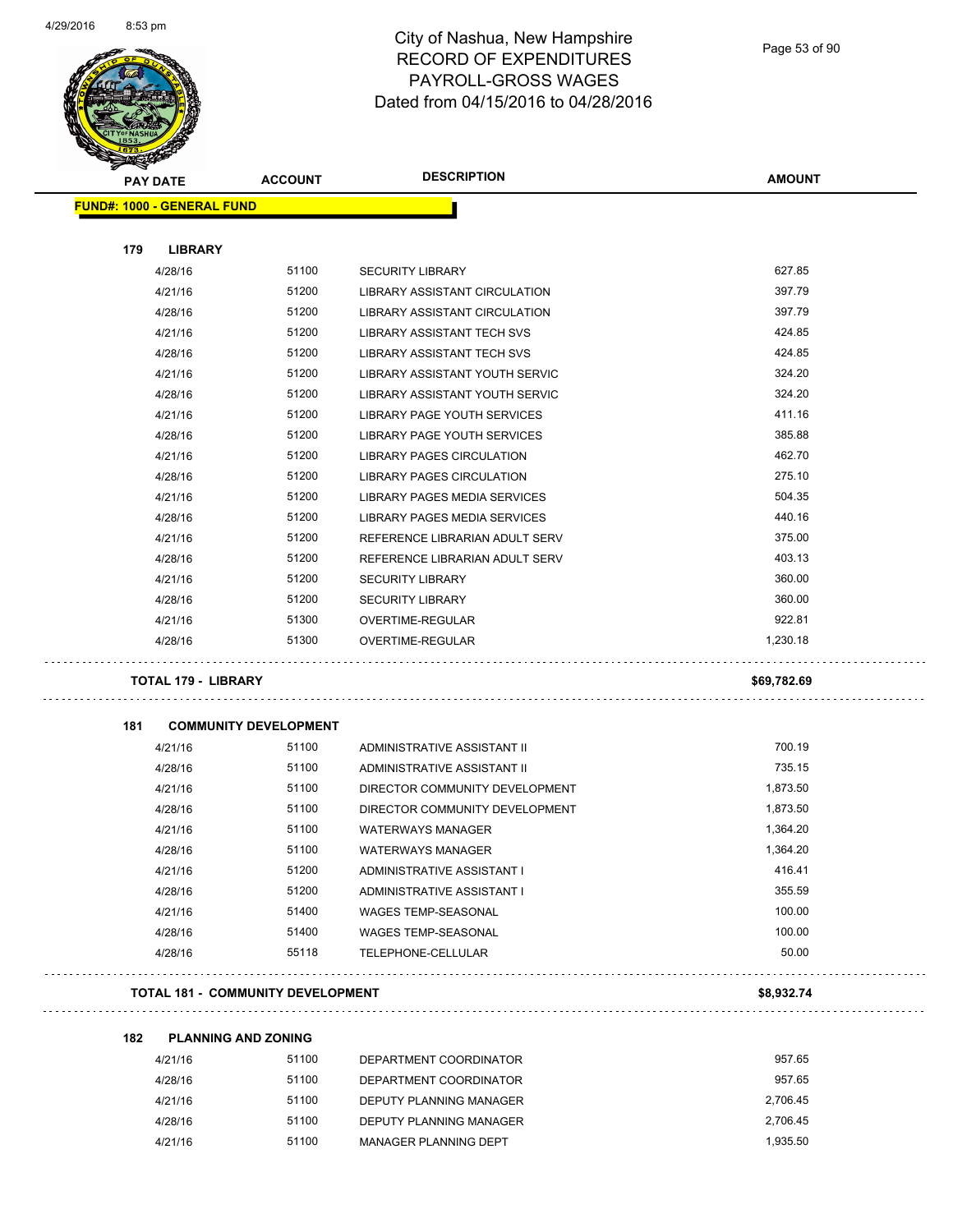Page 54 of 90

| A.  | <b>PAY DATE</b>                   | <b>ACCOUNT</b>                          | <b>DESCRIPTION</b>             | <b>AMOUNT</b> |
|-----|-----------------------------------|-----------------------------------------|--------------------------------|---------------|
|     | <b>FUND#: 1000 - GENERAL FUND</b> |                                         |                                |               |
|     |                                   |                                         |                                |               |
| 182 |                                   | <b>PLANNING AND ZONING</b>              |                                |               |
|     | 4/28/16                           | 51100                                   | MANAGER PLANNING DEPT          | 1,935.50      |
|     | 4/21/16                           | 51100                                   | PLANNER I                      | 931.60        |
|     | 4/28/16                           | 51100                                   | PLANNER I                      | 931.60        |
|     | 4/21/16                           | 51100                                   | ZONING COORDINATOR             | 722.30        |
|     | 4/28/16                           | 51100                                   | ZONING COORDINATOR             | 722.30        |
|     | 4/28/16                           | 53428                                   | <b>STENOGRAPHIC SERVICES</b>   | 250.00        |
|     | 4/28/16                           | 55118                                   | TELEPHONE-CELLULAR             | 17.00         |
|     |                                   | <b>TOTAL 182 - PLANNING AND ZONING</b>  |                                | \$14,774.00   |
| 183 |                                   | <b>ECONOMIC DEVELOPMENT</b>             |                                |               |
|     | 4/21/16                           | 51100                                   | DIRECTOR COMMUNITY DEVELOPMENT | 113.22        |
|     | 4/28/16                           | 51100                                   | DIRECTOR COMMUNITY DEVELOPMENT | 113.22        |
|     | 4/21/16                           | 51100                                   | DWNTWN SPCLST & OED PGRM COOR  | 1,110.45      |
|     | 4/28/16                           | 51100                                   | DWNTWN SPCLST & OED PGRM COOR  | 1,110.45      |
|     |                                   | <b>TOTAL 183 - ECONOMIC DEVELOPMENT</b> |                                | \$2,447.34    |
| 191 | <b>SCHOOL</b>                     |                                         |                                |               |
|     | 4/21/16                           | 51100                                   | ASSISTANT DIRECTOR BUSINESS    | 3,008.20      |
|     | 4/21/16                           | 51100                                   | ASSISTANT PRINCIPAL AMH        | 1,403.80      |
|     | 4/21/16                           | 51100                                   | ASSISTANT PRINCIPAL BIC        | 3,000.00      |
|     | 4/21/16                           | 51100                                   | ASSISTANT PRINCIPAL BIR        | 1,403.80      |
|     | 4/21/16                           | 51100                                   | ASSISTANT PRINCIPAL BRO        | 1,451.90      |
|     | 4/21/16                           | 51100                                   | ASSISTANT PRINCIPAL CHARL      | 3,048.10      |
|     | 4/21/16                           | 51100                                   | ASSISTANT PRINCIPAL DR CRSP    | 1,475.90      |
|     | 4/21/16                           | 51100                                   | <b>ASSISTANT PRINCIPAL ELM</b> | 6,730.80      |
|     | 4/21/16                           | 51100                                   | ASSISTANT PRINCIPAL FES        | 3,048.10      |
|     | 4/21/16                           | 51100                                   | ASSISTANT PRINCIPAL FMS        | 3,365.40      |
|     | 4/21/16                           | 51100                                   | ASSISTANT PRINCIPAL LEDGE      | 3,662.15      |
|     | 4/21/16                           | 51100                                   | ASSISTANT PRINCIPAL MDE        | 3,048.10      |
|     | 4/21/16                           | 51100                                   | ASSISTANT PRINCIPAL MTP        | 2,951.90      |
|     | 4/21/16                           | 51100                                   | ASSISTANT PRINCIPAL NHN        | 12,536.00     |
|     | 4/21/16                           | 51100                                   | ASSISTANT PRINCIPAL NHS        | 12,829.10     |
|     | 4/21/16                           | 51100                                   | ASSISTANT PRINCIPAL PMS        | 3,365.40      |
|     | 4/21/16                           | 51100                                   | ASSISTANT PRINCIPAL SHE        | 1,451.90      |
|     | 4/21/16                           | 51100                                   | ASSISTANT SUPERINTENDENT       | 8,590.50      |
|     | 4/21/16                           | 51100                                   | ASST DIRECTOR PLANT OPS        | 4,526.80      |
|     | 4/21/16                           | 51100                                   | ASST DIRECTOR SPED             | 6,016.90      |
|     | 4/21/16                           | 51100                                   | ASST SYSTEMS ADMIN FULL YEAR   | 12,935.90     |
|     | 4/21/16                           | 51100                                   | ASST SYSTEMS ADMIN SCH YEAR    | 796.85        |
|     | 4/28/16                           | 51100                                   | ASST SYSTEMS ADMIN SCH YEAR    | 785.55        |
|     | 4/21/16                           | 51100                                   | ATTENDANCE OFFICER             | 2,360.60      |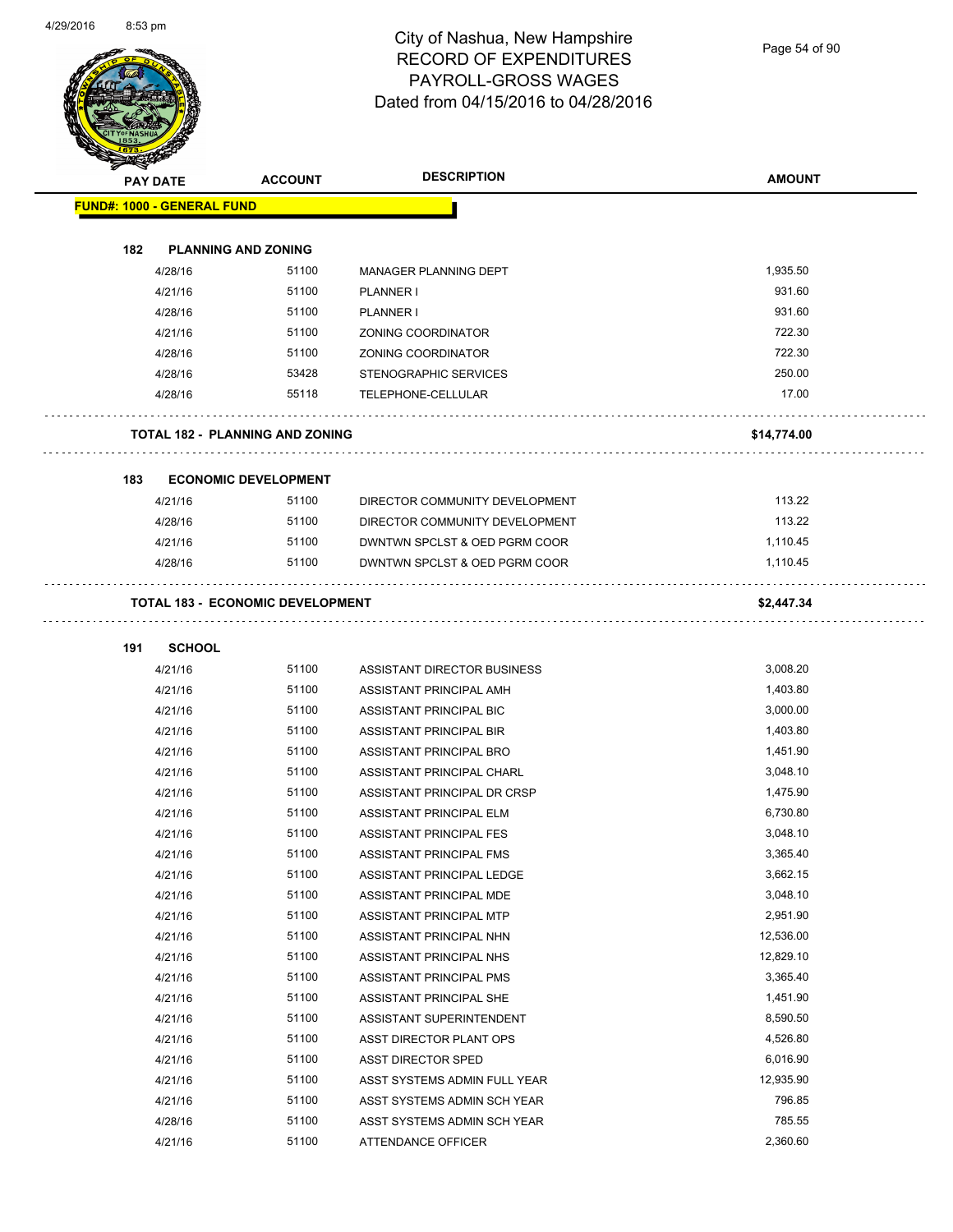

Page 55 of 90

|     | <b>PAY DATE</b>                   | <b>ACCOUNT</b> | <b>DESCRIPTION</b>                                         | <b>AMOUNT</b>    |
|-----|-----------------------------------|----------------|------------------------------------------------------------|------------------|
|     | <b>FUND#: 1000 - GENERAL FUND</b> |                |                                                            |                  |
|     |                                   |                |                                                            |                  |
| 191 | <b>SCHOOL</b>                     |                |                                                            |                  |
|     | 4/21/16                           | 51100          | CAREER CENTER COORD NHN                                    | 1,537.30         |
|     | 4/21/16                           | 51100          | CHIEF OPERATING OFFICER                                    | 4,094.60         |
|     | 4/21/16                           | 51100          | CLERICAL ACADEMY NHN                                       | 2,873.35         |
|     | 4/28/16                           | 51100          | CLERICAL ACADEMY NHN                                       | 2,710.06         |
|     | 4/21/16                           | 51100          | CLERICAL ACADEMY NHS                                       | 2,152.95         |
|     | 4/28/16                           | 51100          | CLERICAL ACADEMY NHS                                       | 2,152.95         |
|     | 4/21/16                           | 51100          | CLERICAL ADULT ED NHN                                      | 760.40           |
|     | 4/28/16                           | 51100          | CLERICAL ADULT ED NHN                                      | 761.90           |
|     | 4/21/16                           | 51100          | <b>CLERICAL ASST SUPER SUP</b>                             | 2,011.16         |
|     | 4/28/16                           | 51100          | <b>CLERICAL ASST SUPER SUP</b>                             | 2,006.71         |
|     | 4/21/16                           | 51100          | CLERICAL ATHLETIC NHN                                      | 731.65           |
|     | 4/28/16                           | 51100          | <b>CLERICAL ATHLETIC NHN</b>                               | 731.65           |
|     | 4/21/16                           | 51100          | <b>CLERICAL ATHLETIC NHS</b>                               | 756.40           |
|     | 4/28/16                           | 51100          | <b>CLERICAL ATHLETIC NHS</b>                               | 751.35           |
|     | 4/21/16                           | 51100          | <b>CLERICAL BUSINESS</b>                                   | 3,773.75         |
|     | 4/28/16                           | 51100          | <b>CLERICAL BUSINESS</b>                                   | 3,773.74         |
|     | 4/21/16                           | 51100          | <b>CLERICAL CHIEF OP OFFICER SUP</b>                       | 842.80           |
|     | 4/28/16                           | 51100          | CLERICAL CHIEF OP OFFICER SUP                              | 826.28           |
|     | 4/21/16                           | 51100          | <b>CLERICAL CTE NHN</b>                                    | 309.39           |
|     | 4/28/16                           | 51100          | <b>CLERICAL CTE NHN</b>                                    | 653.65           |
|     | 4/21/16                           | 51100          | <b>CLERICAL CTE NHS</b>                                    | 757.42           |
|     | 4/28/16                           | 51100          | CLERICAL CTE NHS                                           | 747.18           |
|     | 4/21/16                           | 51100          | CLERICAL GUIDANCE ELM                                      | 767.65           |
|     | 4/28/16                           | 51100          | CLERICAL GUIDANCE ELM                                      | 767.65           |
|     | 4/21/16                           | 51100          | <b>CLERICAL GUIDANCE NHN</b>                               | 1,926.78         |
|     | 4/28/16                           | 51100          | <b>CLERICAL GUIDANCE NHN</b>                               | 1,948.56         |
|     | 4/21/16                           | 51100          | <b>CLERICAL GUIDANCE NHS</b>                               | 2,140.40         |
|     | 4/28/16                           | 51100          | <b>CLERICAL GUIDANCE NHS</b>                               | 2,140.40         |
|     | 4/21/16                           | 51100          | <b>CLERICAL HUMAN RESOURCES</b>                            | 2,141.70         |
|     | 4/28/16                           | 51100          | <b>CLERICAL HUMAN RESOURCES</b>                            | 2,146.81         |
|     | 4/21/16                           | 51100          | <b>CLERICAL PAYROLL SUP</b>                                | 687.40<br>687.40 |
|     | 4/28/16                           | 51100          | <b>CLERICAL PAYROLL SUP</b>                                |                  |
|     | 4/21/16                           | 51100<br>51100 | <b>CLERICAL PLANT OPS</b>                                  | 678.23<br>687.40 |
|     | 4/28/16<br>4/21/16                | 51100          | <b>CLERICAL PLANT OPS</b><br><b>CLERICAL PRINCIPAL AMH</b> | 1,341.05         |
|     | 4/28/16                           | 51100          | <b>CLERICAL PRINCIPAL AMH</b>                              | 1,341.05         |
|     | 4/21/16                           | 51100          | <b>CLERICAL PRINCIPAL BIC</b>                              | 1,385.30         |
|     | 4/28/16                           | 51100          | <b>CLERICAL PRINCIPAL BIC</b>                              | 1,385.30         |
|     | 4/21/16                           | 51100          | <b>CLERICAL PRINCIPAL BIR</b>                              | 1,535.30         |
|     | 4/28/16                           | 51100          | <b>CLERICAL PRINCIPAL BIR</b>                              | 1,535.30         |
|     | 4/21/16                           | 51100          | <b>CLERICAL PRINCIPAL BRO</b>                              | 1,535.30         |
|     | 4/28/16                           | 51100          | <b>CLERICAL PRINCIPAL BRO</b>                              | 1,432.95         |
|     | 4/21/16                           | 51100          | CLERICAL PRINCIPAL CHA                                     | 1,374.80         |
|     | 4/28/16                           | 51100          | CLERICAL PRINCIPAL CHA                                     | 1,374.80         |
|     |                                   |                |                                                            |                  |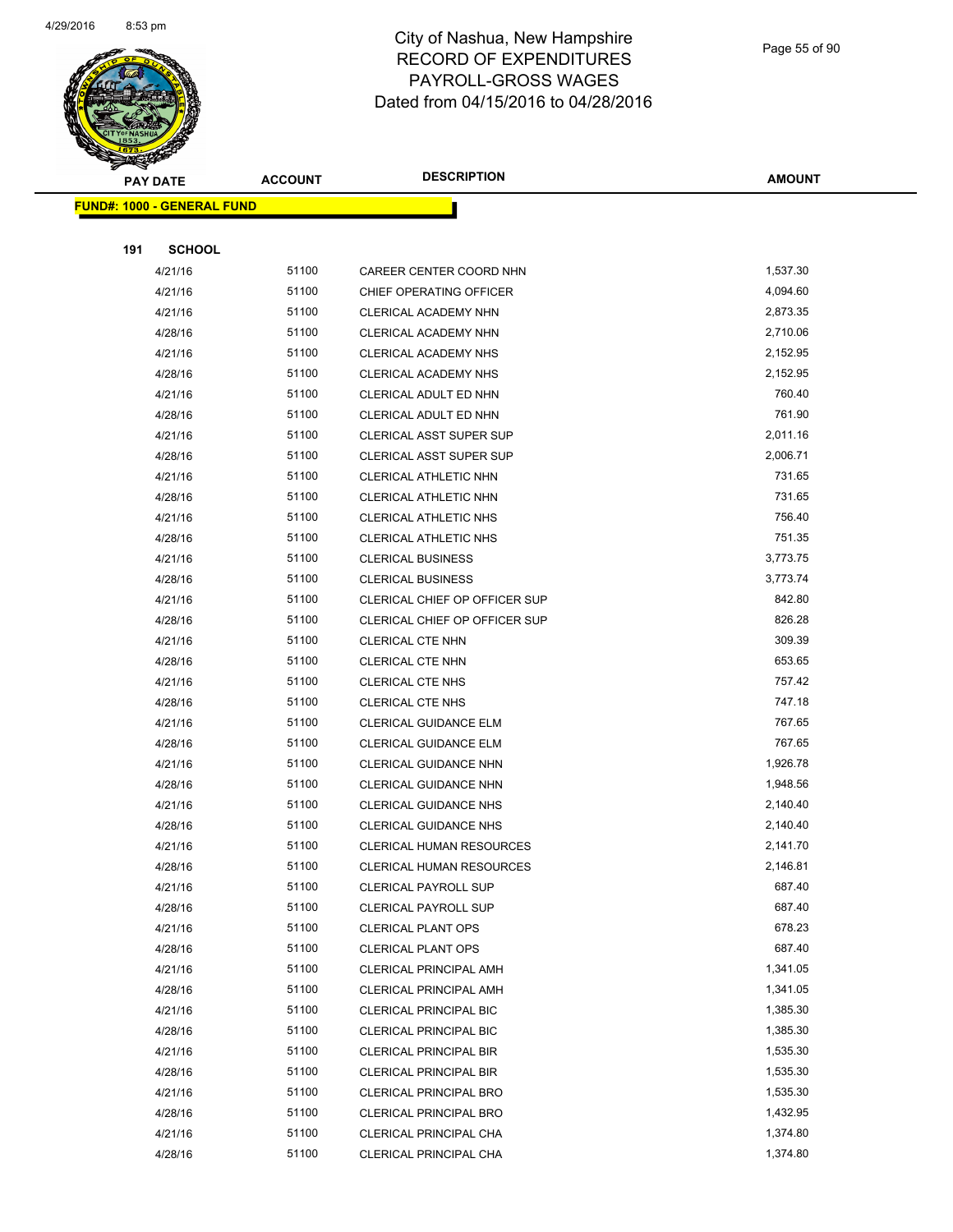

Page 56 of 90

| <u> FUND#: 1000 - GENERAL FUND</u><br>191<br><b>SCHOOL</b><br>51100<br>1,405.00<br>4/21/16<br><b>CLERICAL PRINCIPAL DRC</b><br>51100<br>1,410.05<br>4/28/16<br><b>CLERICAL PRINCIPAL DRC</b><br>4/21/16<br>51100<br><b>CLERICAL PRINCIPAL ELM</b><br>2,319.52<br>51100<br>2,797.98<br>4/28/16<br><b>CLERICAL PRINCIPAL ELM</b><br>51100<br>1,468.84<br>4/21/16<br><b>CLERICAL PRINCIPAL FES</b><br>51100<br>1,343.97<br>4/28/16<br><b>CLERICAL PRINCIPAL FES</b><br>51100<br>1,790.60<br>4/21/16<br><b>CLERICAL PRINCIPAL FMS</b><br>51100<br>1,800.69<br>4/28/16<br><b>CLERICAL PRINCIPAL FMS</b><br>51100<br>1,407.80<br>4/21/16<br><b>CLERICAL PRINCIPAL LDG</b><br>51100<br>1,407.80<br>4/28/16<br><b>CLERICAL PRINCIPAL LDG</b><br>51100<br>1,524.05<br>4/21/16<br>CLERICAL PRINCIPAL MDE<br>51100<br>1,524.05<br>4/28/16<br><b>CLERICAL PRINCIPAL MDE</b><br>4/21/16<br>51100<br><b>CLERICAL PRINCIPAL MTP</b><br>1,452.05<br>51100<br>1,452.05<br>4/28/16<br><b>CLERICAL PRINCIPAL MTP</b><br>51100<br>1,407.78<br>4/21/16<br><b>CLERICAL PRINCIPAL NHN</b><br>51100<br>1,407.80<br>4/28/16<br>CLERICAL PRINCIPAL NHN<br>51100<br>2,410.63<br>4/21/16<br><b>CLERICAL PRINCIPAL NHS</b><br>51100<br>2,410.64<br>4/28/16<br><b>CLERICAL PRINCIPAL NHS</b><br>51100<br>1,524.05<br>4/21/16<br><b>CLERICAL PRINCIPAL NSE</b><br>51100<br>1,524.05<br>4/28/16<br><b>CLERICAL PRINCIPAL NSE</b><br>51100<br>2,063.70<br>4/21/16<br><b>CLERICAL PRINCIPAL PMS</b><br>51100<br>2,063.70<br>4/28/16<br><b>CLERICAL PRINCIPAL PMS</b><br>51100<br>4/21/16<br><b>CLERICAL PRINCIPAL SHE</b><br>1,504.59<br>51100<br>1,514.83<br>4/28/16<br><b>CLERICAL PRINCIPAL SHE</b><br>51100<br>767.65<br>4/21/16<br>CLERICAL RECEPTIONIST NHN<br>767.65<br>51100<br>4/28/16<br>CLERICAL RECEPTIONIST NHN<br>51100<br>720.40<br>4/21/16<br>CLERICAL RECEPTIONIST NHS<br>51100<br>720.40<br>4/28/16<br><b>CLERICAL RECEPTIONIST NHS</b><br>51100<br>653.65<br>4/21/16<br>CLERICAL SPECIAL ED NHN<br>51100<br>514.20<br>4/28/16<br>CLERICAL SPECIAL ED NHN<br>51100<br>653.65<br>4/21/16<br>CLERICAL SPECIAL ED NHS<br>653.65<br>51100<br>4/28/16<br>CLERICAL SPECIAL ED NHS<br>51100<br>1,535.30<br>4/21/16<br>CLERICAL SPECIAL ED SUP<br>51100<br>1,535.30<br>4/28/16<br>CLERICAL SPECIAL ED SUP<br>51100<br>815.35<br>4/21/16<br><b>CLERICAL STUDENT SERV SUP</b><br>815.35<br>51100<br>4/28/16<br><b>CLERICAL STUDENT SERV SUP</b><br>51100<br>1,692.30<br>4/21/16<br>CLERICAL SUPERINTENDANT SUP<br>51100<br>413.97<br>4/21/16<br><b>CLERICAL TRANSPORTATION SUP</b><br>51100<br>352.96<br>4/28/16<br><b>CLERICAL TRANSPORTATION SUP</b><br>51100<br>5,809.00<br>4/21/16<br><b>CURRICULUM SUPERVISOR</b><br>51100<br>977.05<br>4/21/16<br><b>CUSTODIAN AMH</b><br>51100<br>1,259.30<br>4/28/16<br><b>CUSTODIAN AMH</b><br>51100<br>791.20<br>4/21/16<br><b>CUSTODIAN ASST HEAD ELM</b><br>51100<br>791.20<br>4/28/16<br><b>CUSTODIAN ASST HEAD ELM</b> |  | <b>PAY DATE</b> | <b>ACCOUNT</b> | <b>DESCRIPTION</b> | <b>AMOUNT</b> |
|--------------------------------------------------------------------------------------------------------------------------------------------------------------------------------------------------------------------------------------------------------------------------------------------------------------------------------------------------------------------------------------------------------------------------------------------------------------------------------------------------------------------------------------------------------------------------------------------------------------------------------------------------------------------------------------------------------------------------------------------------------------------------------------------------------------------------------------------------------------------------------------------------------------------------------------------------------------------------------------------------------------------------------------------------------------------------------------------------------------------------------------------------------------------------------------------------------------------------------------------------------------------------------------------------------------------------------------------------------------------------------------------------------------------------------------------------------------------------------------------------------------------------------------------------------------------------------------------------------------------------------------------------------------------------------------------------------------------------------------------------------------------------------------------------------------------------------------------------------------------------------------------------------------------------------------------------------------------------------------------------------------------------------------------------------------------------------------------------------------------------------------------------------------------------------------------------------------------------------------------------------------------------------------------------------------------------------------------------------------------------------------------------------------------------------------------------------------------------------------------------------------------------------------------------------------------------------------------------------------------------------------------------------------------------------------------------------------------------------------------------------------------------------------------------------------------------------------------------------------------------------------------------------------------------------------------|--|-----------------|----------------|--------------------|---------------|
|                                                                                                                                                                                                                                                                                                                                                                                                                                                                                                                                                                                                                                                                                                                                                                                                                                                                                                                                                                                                                                                                                                                                                                                                                                                                                                                                                                                                                                                                                                                                                                                                                                                                                                                                                                                                                                                                                                                                                                                                                                                                                                                                                                                                                                                                                                                                                                                                                                                                                                                                                                                                                                                                                                                                                                                                                                                                                                                                            |  |                 |                |                    |               |
|                                                                                                                                                                                                                                                                                                                                                                                                                                                                                                                                                                                                                                                                                                                                                                                                                                                                                                                                                                                                                                                                                                                                                                                                                                                                                                                                                                                                                                                                                                                                                                                                                                                                                                                                                                                                                                                                                                                                                                                                                                                                                                                                                                                                                                                                                                                                                                                                                                                                                                                                                                                                                                                                                                                                                                                                                                                                                                                                            |  |                 |                |                    |               |
|                                                                                                                                                                                                                                                                                                                                                                                                                                                                                                                                                                                                                                                                                                                                                                                                                                                                                                                                                                                                                                                                                                                                                                                                                                                                                                                                                                                                                                                                                                                                                                                                                                                                                                                                                                                                                                                                                                                                                                                                                                                                                                                                                                                                                                                                                                                                                                                                                                                                                                                                                                                                                                                                                                                                                                                                                                                                                                                                            |  |                 |                |                    |               |
|                                                                                                                                                                                                                                                                                                                                                                                                                                                                                                                                                                                                                                                                                                                                                                                                                                                                                                                                                                                                                                                                                                                                                                                                                                                                                                                                                                                                                                                                                                                                                                                                                                                                                                                                                                                                                                                                                                                                                                                                                                                                                                                                                                                                                                                                                                                                                                                                                                                                                                                                                                                                                                                                                                                                                                                                                                                                                                                                            |  |                 |                |                    |               |
|                                                                                                                                                                                                                                                                                                                                                                                                                                                                                                                                                                                                                                                                                                                                                                                                                                                                                                                                                                                                                                                                                                                                                                                                                                                                                                                                                                                                                                                                                                                                                                                                                                                                                                                                                                                                                                                                                                                                                                                                                                                                                                                                                                                                                                                                                                                                                                                                                                                                                                                                                                                                                                                                                                                                                                                                                                                                                                                                            |  |                 |                |                    |               |
|                                                                                                                                                                                                                                                                                                                                                                                                                                                                                                                                                                                                                                                                                                                                                                                                                                                                                                                                                                                                                                                                                                                                                                                                                                                                                                                                                                                                                                                                                                                                                                                                                                                                                                                                                                                                                                                                                                                                                                                                                                                                                                                                                                                                                                                                                                                                                                                                                                                                                                                                                                                                                                                                                                                                                                                                                                                                                                                                            |  |                 |                |                    |               |
|                                                                                                                                                                                                                                                                                                                                                                                                                                                                                                                                                                                                                                                                                                                                                                                                                                                                                                                                                                                                                                                                                                                                                                                                                                                                                                                                                                                                                                                                                                                                                                                                                                                                                                                                                                                                                                                                                                                                                                                                                                                                                                                                                                                                                                                                                                                                                                                                                                                                                                                                                                                                                                                                                                                                                                                                                                                                                                                                            |  |                 |                |                    |               |
|                                                                                                                                                                                                                                                                                                                                                                                                                                                                                                                                                                                                                                                                                                                                                                                                                                                                                                                                                                                                                                                                                                                                                                                                                                                                                                                                                                                                                                                                                                                                                                                                                                                                                                                                                                                                                                                                                                                                                                                                                                                                                                                                                                                                                                                                                                                                                                                                                                                                                                                                                                                                                                                                                                                                                                                                                                                                                                                                            |  |                 |                |                    |               |
|                                                                                                                                                                                                                                                                                                                                                                                                                                                                                                                                                                                                                                                                                                                                                                                                                                                                                                                                                                                                                                                                                                                                                                                                                                                                                                                                                                                                                                                                                                                                                                                                                                                                                                                                                                                                                                                                                                                                                                                                                                                                                                                                                                                                                                                                                                                                                                                                                                                                                                                                                                                                                                                                                                                                                                                                                                                                                                                                            |  |                 |                |                    |               |
|                                                                                                                                                                                                                                                                                                                                                                                                                                                                                                                                                                                                                                                                                                                                                                                                                                                                                                                                                                                                                                                                                                                                                                                                                                                                                                                                                                                                                                                                                                                                                                                                                                                                                                                                                                                                                                                                                                                                                                                                                                                                                                                                                                                                                                                                                                                                                                                                                                                                                                                                                                                                                                                                                                                                                                                                                                                                                                                                            |  |                 |                |                    |               |
|                                                                                                                                                                                                                                                                                                                                                                                                                                                                                                                                                                                                                                                                                                                                                                                                                                                                                                                                                                                                                                                                                                                                                                                                                                                                                                                                                                                                                                                                                                                                                                                                                                                                                                                                                                                                                                                                                                                                                                                                                                                                                                                                                                                                                                                                                                                                                                                                                                                                                                                                                                                                                                                                                                                                                                                                                                                                                                                                            |  |                 |                |                    |               |
|                                                                                                                                                                                                                                                                                                                                                                                                                                                                                                                                                                                                                                                                                                                                                                                                                                                                                                                                                                                                                                                                                                                                                                                                                                                                                                                                                                                                                                                                                                                                                                                                                                                                                                                                                                                                                                                                                                                                                                                                                                                                                                                                                                                                                                                                                                                                                                                                                                                                                                                                                                                                                                                                                                                                                                                                                                                                                                                                            |  |                 |                |                    |               |
|                                                                                                                                                                                                                                                                                                                                                                                                                                                                                                                                                                                                                                                                                                                                                                                                                                                                                                                                                                                                                                                                                                                                                                                                                                                                                                                                                                                                                                                                                                                                                                                                                                                                                                                                                                                                                                                                                                                                                                                                                                                                                                                                                                                                                                                                                                                                                                                                                                                                                                                                                                                                                                                                                                                                                                                                                                                                                                                                            |  |                 |                |                    |               |
|                                                                                                                                                                                                                                                                                                                                                                                                                                                                                                                                                                                                                                                                                                                                                                                                                                                                                                                                                                                                                                                                                                                                                                                                                                                                                                                                                                                                                                                                                                                                                                                                                                                                                                                                                                                                                                                                                                                                                                                                                                                                                                                                                                                                                                                                                                                                                                                                                                                                                                                                                                                                                                                                                                                                                                                                                                                                                                                                            |  |                 |                |                    |               |
|                                                                                                                                                                                                                                                                                                                                                                                                                                                                                                                                                                                                                                                                                                                                                                                                                                                                                                                                                                                                                                                                                                                                                                                                                                                                                                                                                                                                                                                                                                                                                                                                                                                                                                                                                                                                                                                                                                                                                                                                                                                                                                                                                                                                                                                                                                                                                                                                                                                                                                                                                                                                                                                                                                                                                                                                                                                                                                                                            |  |                 |                |                    |               |
|                                                                                                                                                                                                                                                                                                                                                                                                                                                                                                                                                                                                                                                                                                                                                                                                                                                                                                                                                                                                                                                                                                                                                                                                                                                                                                                                                                                                                                                                                                                                                                                                                                                                                                                                                                                                                                                                                                                                                                                                                                                                                                                                                                                                                                                                                                                                                                                                                                                                                                                                                                                                                                                                                                                                                                                                                                                                                                                                            |  |                 |                |                    |               |
|                                                                                                                                                                                                                                                                                                                                                                                                                                                                                                                                                                                                                                                                                                                                                                                                                                                                                                                                                                                                                                                                                                                                                                                                                                                                                                                                                                                                                                                                                                                                                                                                                                                                                                                                                                                                                                                                                                                                                                                                                                                                                                                                                                                                                                                                                                                                                                                                                                                                                                                                                                                                                                                                                                                                                                                                                                                                                                                                            |  |                 |                |                    |               |
|                                                                                                                                                                                                                                                                                                                                                                                                                                                                                                                                                                                                                                                                                                                                                                                                                                                                                                                                                                                                                                                                                                                                                                                                                                                                                                                                                                                                                                                                                                                                                                                                                                                                                                                                                                                                                                                                                                                                                                                                                                                                                                                                                                                                                                                                                                                                                                                                                                                                                                                                                                                                                                                                                                                                                                                                                                                                                                                                            |  |                 |                |                    |               |
|                                                                                                                                                                                                                                                                                                                                                                                                                                                                                                                                                                                                                                                                                                                                                                                                                                                                                                                                                                                                                                                                                                                                                                                                                                                                                                                                                                                                                                                                                                                                                                                                                                                                                                                                                                                                                                                                                                                                                                                                                                                                                                                                                                                                                                                                                                                                                                                                                                                                                                                                                                                                                                                                                                                                                                                                                                                                                                                                            |  |                 |                |                    |               |
|                                                                                                                                                                                                                                                                                                                                                                                                                                                                                                                                                                                                                                                                                                                                                                                                                                                                                                                                                                                                                                                                                                                                                                                                                                                                                                                                                                                                                                                                                                                                                                                                                                                                                                                                                                                                                                                                                                                                                                                                                                                                                                                                                                                                                                                                                                                                                                                                                                                                                                                                                                                                                                                                                                                                                                                                                                                                                                                                            |  |                 |                |                    |               |
|                                                                                                                                                                                                                                                                                                                                                                                                                                                                                                                                                                                                                                                                                                                                                                                                                                                                                                                                                                                                                                                                                                                                                                                                                                                                                                                                                                                                                                                                                                                                                                                                                                                                                                                                                                                                                                                                                                                                                                                                                                                                                                                                                                                                                                                                                                                                                                                                                                                                                                                                                                                                                                                                                                                                                                                                                                                                                                                                            |  |                 |                |                    |               |
|                                                                                                                                                                                                                                                                                                                                                                                                                                                                                                                                                                                                                                                                                                                                                                                                                                                                                                                                                                                                                                                                                                                                                                                                                                                                                                                                                                                                                                                                                                                                                                                                                                                                                                                                                                                                                                                                                                                                                                                                                                                                                                                                                                                                                                                                                                                                                                                                                                                                                                                                                                                                                                                                                                                                                                                                                                                                                                                                            |  |                 |                |                    |               |
|                                                                                                                                                                                                                                                                                                                                                                                                                                                                                                                                                                                                                                                                                                                                                                                                                                                                                                                                                                                                                                                                                                                                                                                                                                                                                                                                                                                                                                                                                                                                                                                                                                                                                                                                                                                                                                                                                                                                                                                                                                                                                                                                                                                                                                                                                                                                                                                                                                                                                                                                                                                                                                                                                                                                                                                                                                                                                                                                            |  |                 |                |                    |               |
|                                                                                                                                                                                                                                                                                                                                                                                                                                                                                                                                                                                                                                                                                                                                                                                                                                                                                                                                                                                                                                                                                                                                                                                                                                                                                                                                                                                                                                                                                                                                                                                                                                                                                                                                                                                                                                                                                                                                                                                                                                                                                                                                                                                                                                                                                                                                                                                                                                                                                                                                                                                                                                                                                                                                                                                                                                                                                                                                            |  |                 |                |                    |               |
|                                                                                                                                                                                                                                                                                                                                                                                                                                                                                                                                                                                                                                                                                                                                                                                                                                                                                                                                                                                                                                                                                                                                                                                                                                                                                                                                                                                                                                                                                                                                                                                                                                                                                                                                                                                                                                                                                                                                                                                                                                                                                                                                                                                                                                                                                                                                                                                                                                                                                                                                                                                                                                                                                                                                                                                                                                                                                                                                            |  |                 |                |                    |               |
|                                                                                                                                                                                                                                                                                                                                                                                                                                                                                                                                                                                                                                                                                                                                                                                                                                                                                                                                                                                                                                                                                                                                                                                                                                                                                                                                                                                                                                                                                                                                                                                                                                                                                                                                                                                                                                                                                                                                                                                                                                                                                                                                                                                                                                                                                                                                                                                                                                                                                                                                                                                                                                                                                                                                                                                                                                                                                                                                            |  |                 |                |                    |               |
|                                                                                                                                                                                                                                                                                                                                                                                                                                                                                                                                                                                                                                                                                                                                                                                                                                                                                                                                                                                                                                                                                                                                                                                                                                                                                                                                                                                                                                                                                                                                                                                                                                                                                                                                                                                                                                                                                                                                                                                                                                                                                                                                                                                                                                                                                                                                                                                                                                                                                                                                                                                                                                                                                                                                                                                                                                                                                                                                            |  |                 |                |                    |               |
|                                                                                                                                                                                                                                                                                                                                                                                                                                                                                                                                                                                                                                                                                                                                                                                                                                                                                                                                                                                                                                                                                                                                                                                                                                                                                                                                                                                                                                                                                                                                                                                                                                                                                                                                                                                                                                                                                                                                                                                                                                                                                                                                                                                                                                                                                                                                                                                                                                                                                                                                                                                                                                                                                                                                                                                                                                                                                                                                            |  |                 |                |                    |               |
|                                                                                                                                                                                                                                                                                                                                                                                                                                                                                                                                                                                                                                                                                                                                                                                                                                                                                                                                                                                                                                                                                                                                                                                                                                                                                                                                                                                                                                                                                                                                                                                                                                                                                                                                                                                                                                                                                                                                                                                                                                                                                                                                                                                                                                                                                                                                                                                                                                                                                                                                                                                                                                                                                                                                                                                                                                                                                                                                            |  |                 |                |                    |               |
|                                                                                                                                                                                                                                                                                                                                                                                                                                                                                                                                                                                                                                                                                                                                                                                                                                                                                                                                                                                                                                                                                                                                                                                                                                                                                                                                                                                                                                                                                                                                                                                                                                                                                                                                                                                                                                                                                                                                                                                                                                                                                                                                                                                                                                                                                                                                                                                                                                                                                                                                                                                                                                                                                                                                                                                                                                                                                                                                            |  |                 |                |                    |               |
|                                                                                                                                                                                                                                                                                                                                                                                                                                                                                                                                                                                                                                                                                                                                                                                                                                                                                                                                                                                                                                                                                                                                                                                                                                                                                                                                                                                                                                                                                                                                                                                                                                                                                                                                                                                                                                                                                                                                                                                                                                                                                                                                                                                                                                                                                                                                                                                                                                                                                                                                                                                                                                                                                                                                                                                                                                                                                                                                            |  |                 |                |                    |               |
|                                                                                                                                                                                                                                                                                                                                                                                                                                                                                                                                                                                                                                                                                                                                                                                                                                                                                                                                                                                                                                                                                                                                                                                                                                                                                                                                                                                                                                                                                                                                                                                                                                                                                                                                                                                                                                                                                                                                                                                                                                                                                                                                                                                                                                                                                                                                                                                                                                                                                                                                                                                                                                                                                                                                                                                                                                                                                                                                            |  |                 |                |                    |               |
|                                                                                                                                                                                                                                                                                                                                                                                                                                                                                                                                                                                                                                                                                                                                                                                                                                                                                                                                                                                                                                                                                                                                                                                                                                                                                                                                                                                                                                                                                                                                                                                                                                                                                                                                                                                                                                                                                                                                                                                                                                                                                                                                                                                                                                                                                                                                                                                                                                                                                                                                                                                                                                                                                                                                                                                                                                                                                                                                            |  |                 |                |                    |               |
|                                                                                                                                                                                                                                                                                                                                                                                                                                                                                                                                                                                                                                                                                                                                                                                                                                                                                                                                                                                                                                                                                                                                                                                                                                                                                                                                                                                                                                                                                                                                                                                                                                                                                                                                                                                                                                                                                                                                                                                                                                                                                                                                                                                                                                                                                                                                                                                                                                                                                                                                                                                                                                                                                                                                                                                                                                                                                                                                            |  |                 |                |                    |               |
|                                                                                                                                                                                                                                                                                                                                                                                                                                                                                                                                                                                                                                                                                                                                                                                                                                                                                                                                                                                                                                                                                                                                                                                                                                                                                                                                                                                                                                                                                                                                                                                                                                                                                                                                                                                                                                                                                                                                                                                                                                                                                                                                                                                                                                                                                                                                                                                                                                                                                                                                                                                                                                                                                                                                                                                                                                                                                                                                            |  |                 |                |                    |               |
|                                                                                                                                                                                                                                                                                                                                                                                                                                                                                                                                                                                                                                                                                                                                                                                                                                                                                                                                                                                                                                                                                                                                                                                                                                                                                                                                                                                                                                                                                                                                                                                                                                                                                                                                                                                                                                                                                                                                                                                                                                                                                                                                                                                                                                                                                                                                                                                                                                                                                                                                                                                                                                                                                                                                                                                                                                                                                                                                            |  |                 |                |                    |               |
|                                                                                                                                                                                                                                                                                                                                                                                                                                                                                                                                                                                                                                                                                                                                                                                                                                                                                                                                                                                                                                                                                                                                                                                                                                                                                                                                                                                                                                                                                                                                                                                                                                                                                                                                                                                                                                                                                                                                                                                                                                                                                                                                                                                                                                                                                                                                                                                                                                                                                                                                                                                                                                                                                                                                                                                                                                                                                                                                            |  |                 |                |                    |               |
|                                                                                                                                                                                                                                                                                                                                                                                                                                                                                                                                                                                                                                                                                                                                                                                                                                                                                                                                                                                                                                                                                                                                                                                                                                                                                                                                                                                                                                                                                                                                                                                                                                                                                                                                                                                                                                                                                                                                                                                                                                                                                                                                                                                                                                                                                                                                                                                                                                                                                                                                                                                                                                                                                                                                                                                                                                                                                                                                            |  |                 |                |                    |               |
|                                                                                                                                                                                                                                                                                                                                                                                                                                                                                                                                                                                                                                                                                                                                                                                                                                                                                                                                                                                                                                                                                                                                                                                                                                                                                                                                                                                                                                                                                                                                                                                                                                                                                                                                                                                                                                                                                                                                                                                                                                                                                                                                                                                                                                                                                                                                                                                                                                                                                                                                                                                                                                                                                                                                                                                                                                                                                                                                            |  |                 |                |                    |               |
|                                                                                                                                                                                                                                                                                                                                                                                                                                                                                                                                                                                                                                                                                                                                                                                                                                                                                                                                                                                                                                                                                                                                                                                                                                                                                                                                                                                                                                                                                                                                                                                                                                                                                                                                                                                                                                                                                                                                                                                                                                                                                                                                                                                                                                                                                                                                                                                                                                                                                                                                                                                                                                                                                                                                                                                                                                                                                                                                            |  |                 |                |                    |               |
|                                                                                                                                                                                                                                                                                                                                                                                                                                                                                                                                                                                                                                                                                                                                                                                                                                                                                                                                                                                                                                                                                                                                                                                                                                                                                                                                                                                                                                                                                                                                                                                                                                                                                                                                                                                                                                                                                                                                                                                                                                                                                                                                                                                                                                                                                                                                                                                                                                                                                                                                                                                                                                                                                                                                                                                                                                                                                                                                            |  |                 |                |                    |               |
|                                                                                                                                                                                                                                                                                                                                                                                                                                                                                                                                                                                                                                                                                                                                                                                                                                                                                                                                                                                                                                                                                                                                                                                                                                                                                                                                                                                                                                                                                                                                                                                                                                                                                                                                                                                                                                                                                                                                                                                                                                                                                                                                                                                                                                                                                                                                                                                                                                                                                                                                                                                                                                                                                                                                                                                                                                                                                                                                            |  |                 |                |                    |               |
|                                                                                                                                                                                                                                                                                                                                                                                                                                                                                                                                                                                                                                                                                                                                                                                                                                                                                                                                                                                                                                                                                                                                                                                                                                                                                                                                                                                                                                                                                                                                                                                                                                                                                                                                                                                                                                                                                                                                                                                                                                                                                                                                                                                                                                                                                                                                                                                                                                                                                                                                                                                                                                                                                                                                                                                                                                                                                                                                            |  |                 |                |                    |               |
|                                                                                                                                                                                                                                                                                                                                                                                                                                                                                                                                                                                                                                                                                                                                                                                                                                                                                                                                                                                                                                                                                                                                                                                                                                                                                                                                                                                                                                                                                                                                                                                                                                                                                                                                                                                                                                                                                                                                                                                                                                                                                                                                                                                                                                                                                                                                                                                                                                                                                                                                                                                                                                                                                                                                                                                                                                                                                                                                            |  |                 |                |                    |               |
|                                                                                                                                                                                                                                                                                                                                                                                                                                                                                                                                                                                                                                                                                                                                                                                                                                                                                                                                                                                                                                                                                                                                                                                                                                                                                                                                                                                                                                                                                                                                                                                                                                                                                                                                                                                                                                                                                                                                                                                                                                                                                                                                                                                                                                                                                                                                                                                                                                                                                                                                                                                                                                                                                                                                                                                                                                                                                                                                            |  |                 |                |                    |               |
|                                                                                                                                                                                                                                                                                                                                                                                                                                                                                                                                                                                                                                                                                                                                                                                                                                                                                                                                                                                                                                                                                                                                                                                                                                                                                                                                                                                                                                                                                                                                                                                                                                                                                                                                                                                                                                                                                                                                                                                                                                                                                                                                                                                                                                                                                                                                                                                                                                                                                                                                                                                                                                                                                                                                                                                                                                                                                                                                            |  |                 |                |                    |               |
|                                                                                                                                                                                                                                                                                                                                                                                                                                                                                                                                                                                                                                                                                                                                                                                                                                                                                                                                                                                                                                                                                                                                                                                                                                                                                                                                                                                                                                                                                                                                                                                                                                                                                                                                                                                                                                                                                                                                                                                                                                                                                                                                                                                                                                                                                                                                                                                                                                                                                                                                                                                                                                                                                                                                                                                                                                                                                                                                            |  |                 |                |                    |               |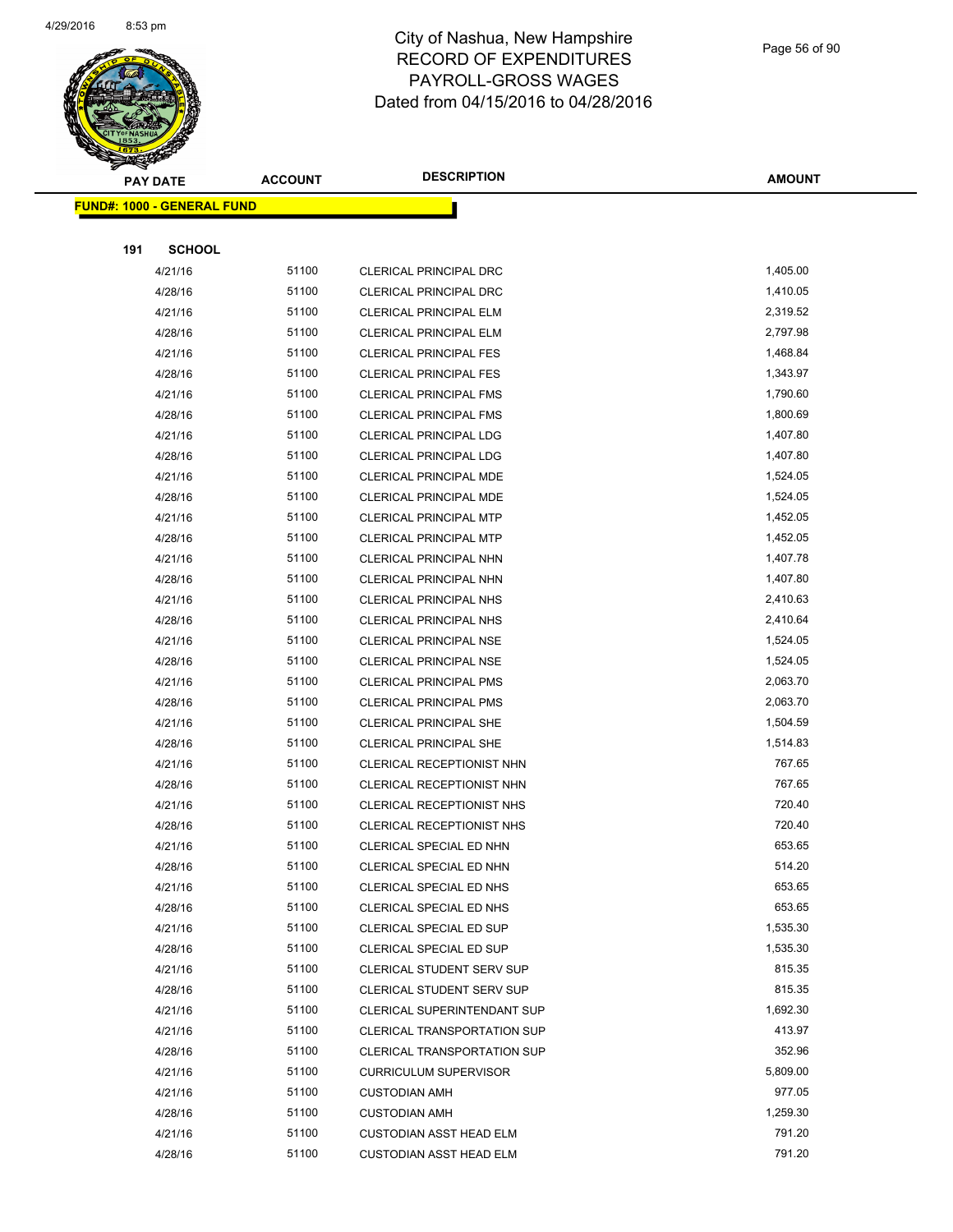

Page 57 of 90

| ॼ   | <b>PAY DATE</b>                    | <b>ACCOUNT</b> | <b>DESCRIPTION</b>                                     | <b>AMOUNT</b>    |
|-----|------------------------------------|----------------|--------------------------------------------------------|------------------|
|     | <u> FUND#: 1000 - GENERAL FUND</u> |                |                                                        |                  |
|     |                                    |                |                                                        |                  |
| 191 | <b>SCHOOL</b>                      |                |                                                        |                  |
|     | 4/21/16                            | 51100          | <b>CUSTODIAN ASST HEAD FMS</b>                         | 791.20           |
|     | 4/28/16                            | 51100          | <b>CUSTODIAN ASST HEAD FMS</b>                         | 791.20           |
|     | 4/21/16                            | 51100          | <b>CUSTODIAN ASST HEAD NHN</b>                         | 1,736.80         |
|     | 4/28/16                            | 51100          | <b>CUSTODIAN ASST HEAD NHN</b>                         | 1,736.80         |
|     | 4/21/16                            | 51100          | <b>CUSTODIAN ASST HEAD NHS</b>                         | 1,736.80         |
|     | 4/28/16                            | 51100          | <b>CUSTODIAN ASST HEAD NHS</b>                         | 1,736.80         |
|     | 4/21/16                            | 51100          | <b>CUSTODIAN ASST HEAD PMS</b>                         | 791.20           |
|     | 4/28/16                            | 51100          | <b>CUSTODIAN ASST HEAD PMS</b>                         | 791.20           |
|     | 4/21/16                            | 51100          | <b>CUSTODIAN BIC</b>                                   | 1,671.85         |
|     | 4/28/16                            | 51100          | <b>CUSTODIAN BIC</b>                                   | 1,671.85         |
|     | 4/21/16                            | 51100          | <b>CUSTODIAN BIR</b>                                   | 2,084.40         |
|     | 4/28/16                            | 51100          | <b>CUSTODIAN BIR</b>                                   | 2,084.40         |
|     | 4/21/16                            | 51100          | <b>CUSTODIAN BRO</b>                                   | 1,389.60         |
|     | 4/28/16                            | 51100          | <b>CUSTODIAN BRO</b>                                   | 1,389.60         |
|     | 4/21/16                            | 51100          | <b>CUSTODIAN CHA</b>                                   | 1,389.60         |
|     | 4/28/16                            | 51100          | <b>CUSTODIAN CHA</b>                                   | 1,389.60         |
|     | 4/21/16                            | 51100          | <b>CUSTODIAN DRC</b>                                   | 1,354.80         |
|     | 4/28/16                            | 51100          | <b>CUSTODIAN DRC</b>                                   | 1,090.80         |
|     | 4/21/16                            | 51100          | <b>CUSTODIAN ELM</b>                                   | 5,283.18         |
|     | 4/28/16                            | 51100          | <b>CUSTODIAN ELM</b>                                   | 5,200.65         |
|     | 4/21/16                            | 51100          | <b>CUSTODIAN FES</b>                                   | 977.05           |
|     | 4/28/16                            | 51100          | <b>CUSTODIAN FES</b>                                   | 1,389.60         |
|     | 4/21/16                            | 51100          | <b>CUSTODIAN FMS</b>                                   | 2,779.20         |
|     | 4/28/16                            | 51100          | <b>CUSTODIAN FMS</b>                                   | 2,779.20         |
|     | 4/21/16                            | 51100          | <b>CUSTODIAN HEAD AMH</b>                              | 791.20           |
|     | 4/28/16                            | 51100          | <b>CUSTODIAN HEAD AMH</b>                              | 791.20           |
|     | 4/21/16                            | 51100          | <b>CUSTODIAN HEAD BIC</b>                              | 791.20           |
|     | 4/28/16                            | 51100          | <b>CUSTODIAN HEAD BIC</b>                              | 885.15           |
|     | 4/21/16                            | 51100<br>51100 | <b>CUSTODIAN HEAD BIR</b>                              | 791.20           |
|     | 4/28/16                            | 51100          | <b>CUSTODIAN HEAD BIR</b>                              | 791.20<br>791.20 |
|     | 4/21/16<br>4/28/16                 | 51100          | <b>CUSTODIAN HEAD BRO</b><br><b>CUSTODIAN HEAD BRO</b> | 791.20           |
|     | 4/21/16                            | 51100          | <b>CUSTODIAN HEAD CHA</b>                              | 791.20           |
|     | 4/28/16                            | 51100          | <b>CUSTODIAN HEAD CHA</b>                              | 791.20           |
|     | 4/21/16                            | 51100          | <b>CUSTODIAN HEAD DRC</b>                              | 791.20           |
|     | 4/28/16                            | 51100          | <b>CUSTODIAN HEAD DRC</b>                              | 791.21           |
|     | 4/21/16                            | 51100          | <b>CUSTODIAN HEAD ELM</b>                              | 937.60           |
|     | 4/28/16                            | 51100          | <b>CUSTODIAN HEAD ELM</b>                              | 937.60           |
|     | 4/21/16                            | 51100          | <b>CUSTODIAN HEAD FES</b>                              | 791.20           |
|     | 4/28/16                            | 51100          | <b>CUSTODIAN HEAD FES</b>                              | 756.59           |
|     | 4/21/16                            | 51100          | <b>CUSTODIAN HEAD FMS</b>                              | 937.60           |
|     | 4/28/16                            | 51100          | <b>CUSTODIAN HEAD FMS</b>                              | 937.60           |
|     | 4/21/16                            | 51100          | <b>CUSTODIAN HEAD LDG</b>                              | 791.20           |
|     | 4/28/16                            | 51100          | <b>CUSTODIAN HEAD LDG</b>                              | 791.20           |
|     |                                    |                |                                                        |                  |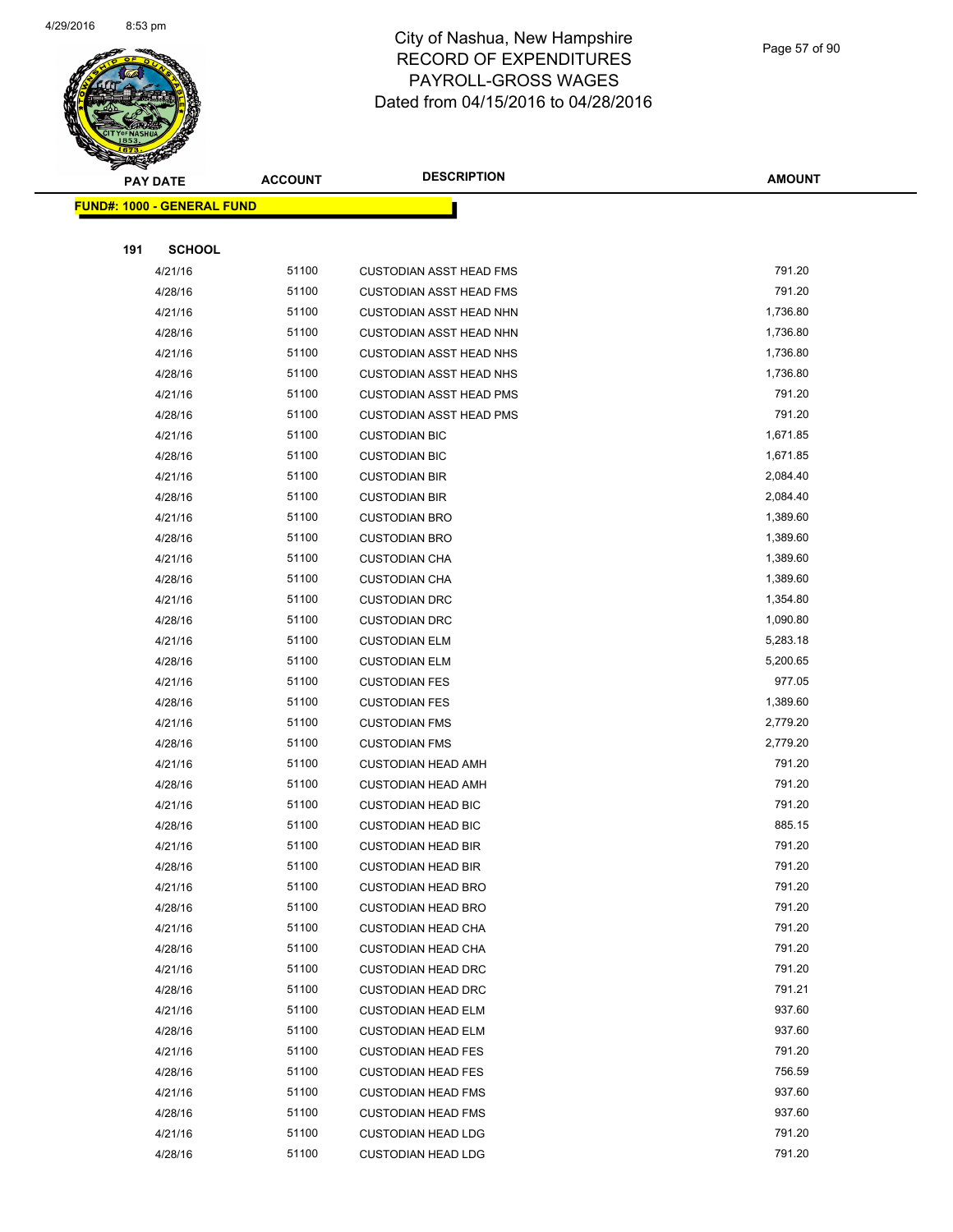

Page 58 of 90

| <b>PAY DATE</b> |                                   | <b>ACCOUNT</b> | <b>DESCRIPTION</b>        | <b>AMOUNT</b> |
|-----------------|-----------------------------------|----------------|---------------------------|---------------|
|                 | <b>FUND#: 1000 - GENERAL FUND</b> |                |                           |               |
|                 |                                   |                |                           |               |
| 191             | <b>SCHOOL</b>                     |                |                           |               |
|                 | 4/21/16                           | 51100          | <b>CUSTODIAN HEAD MDE</b> | 791.20        |
|                 | 4/28/16                           | 51100          | <b>CUSTODIAN HEAD MDE</b> | 791.21        |
|                 | 4/21/16                           | 51100          | <b>CUSTODIAN HEAD MTP</b> | 791.20        |
|                 | 4/28/16                           | 51100          | <b>CUSTODIAN HEAD MTP</b> | 791.21        |
|                 | 4/21/16                           | 51100          | <b>CUSTODIAN HEAD NHN</b> | 943.20        |
|                 | 4/28/16                           | 51100          | <b>CUSTODIAN HEAD NHN</b> | 943.20        |
|                 | 4/21/16                           | 51100          | <b>CUSTODIAN HEAD NHS</b> | 943.20        |
|                 | 4/28/16                           | 51100          | <b>CUSTODIAN HEAD NHS</b> | 943.20        |
|                 | 4/21/16                           | 51100          | <b>CUSTODIAN HEAD NSE</b> | 464.83        |
|                 | 4/28/16                           | 51100          | <b>CUSTODIAN HEAD NSE</b> | 791.20        |
|                 | 4/21/16                           | 51100          | <b>CUSTODIAN HEAD PMS</b> | 925.88        |
|                 | 4/28/16                           | 51100          | <b>CUSTODIAN HEAD PMS</b> | 937.60        |
|                 | 4/28/16                           | 51100          | <b>CUSTODIAN HEAD SHE</b> | 197.80        |
|                 | 4/21/16                           | 51100          | <b>CUSTODIAN LDG</b>      | 1,902.03      |
|                 | 4/28/16                           | 51100          | <b>CUSTODIAN LDG</b>      | 2,084.40      |
|                 | 4/21/16                           | 51100          | <b>CUSTODIAN MDE</b>      | 694.80        |
|                 | 4/28/16                           | 51100          | <b>CUSTODIAN MDE</b>      | 996.33        |
|                 | 4/21/16                           | 51100          | <b>CUSTODIAN MTP</b>      | 1,389.60      |
|                 | 4/28/16                           | 51100          | <b>CUSTODIAN MTP</b>      | 1,438.16      |
|                 | 4/21/16                           | 51100          | <b>CUSTODIAN NHN</b>      | 10,501.81     |
|                 | 4/28/16                           | 51100          | <b>CUSTODIAN NHN</b>      | 10,488.61     |
|                 | 4/21/16                           | 51100          | <b>CUSTODIAN NHS</b>      | 9,105.28      |
|                 | 4/28/16                           | 51100          | <b>CUSTODIAN NHS</b>      | 9,205.04      |
|                 | 4/21/16                           | 51100          | <b>CUSTODIAN NSE</b>      | 1,486.00      |
|                 | 4/28/16                           | 51100          | <b>CUSTODIAN NSE</b>      | 1,389.60      |
|                 | 4/21/16                           | 51100          | <b>CUSTODIAN PMS</b>      | 2,067.84      |
|                 | 4/28/16                           | 51100          | <b>CUSTODIAN PMS</b>      | 2,102.56      |
|                 | 4/21/16                           | 51100          | <b>CUSTODIAN SHE</b>      | 2,180.80      |
|                 | 4/28/16                           | 51100          | <b>CUSTODIAN SHE</b>      | 2,180.81      |
|                 | 4/21/16                           | 51100          | <b>CUSTODIAN WID</b>      | 694.80        |
|                 | 4/28/16                           | 51100          | <b>CUSTODIAN WID</b>      | 977.05        |
|                 | 4/21/16                           | 51100          | DATA ANALYST              | 1,831.00      |
|                 | 4/21/16                           | 51100          | DIRECTOR ADULT ED         | 3,199.50      |
|                 | 4/21/16                           | 51100          | <b>DIRECTOR ATHLETICS</b> | 3,519.40      |
|                 | 4/21/16                           | 51100          | DIRECTOR COM GRANTS       | 3,128.80      |
|                 | 4/21/16                           | 51100          | DIRECTOR GUIDANCE         | 6,068.90      |
|                 | 4/21/16                           | 51100          | DIRECTOR HUMAN RESOURCES  | 3,241.10      |
|                 | 4/21/16                           | 51100          | DIRECTOR PLANT OPS        | 3,653.30      |
|                 | 4/21/16                           | 51100          | DIRECTOR PRE SCHOOL       | 2,808.90      |
|                 | 4/21/16                           | 51100          | DIRECTOR SPECIAL ED       | 3,730.80      |
|                 | 4/21/16                           | 51100          | DIRECTOR STUDENT SERVICES | 3,262.20      |
|                 | 4/21/16                           | 51100          | DIRECTOR TECHNOLOGY       | 4,109.00      |
|                 | 4/21/16                           | 51100          | DIRECTOR TRANSPORTATION   | 3,105.48      |
|                 | 4/21/16                           | 51100          | DIRECTOR VOCATIONAL       | 7,172.80      |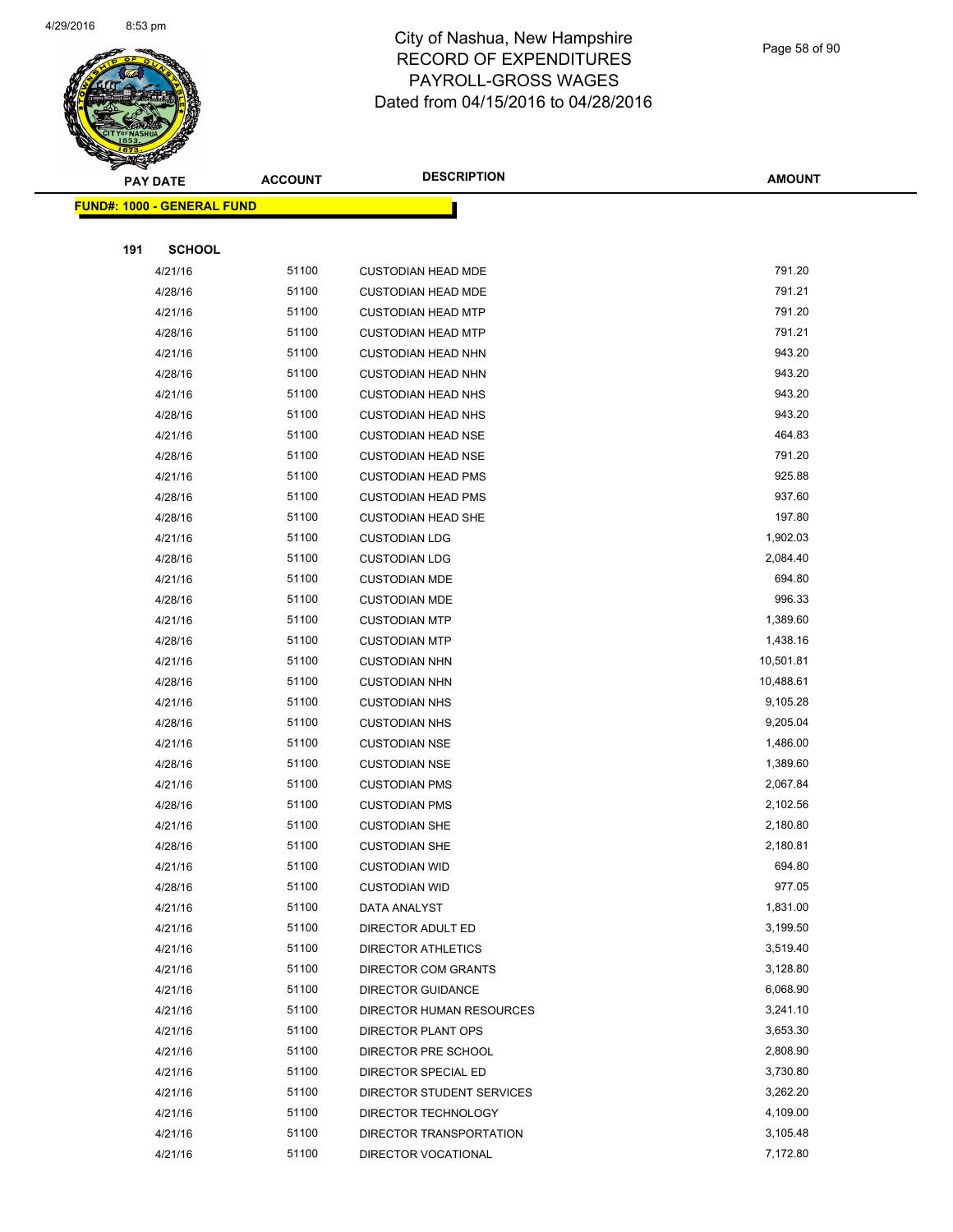

Page 59 of 90

| <b>PAY DATE</b>                   | <b>ACCOUNT</b> | <b>DESCRIPTION</b>            | <b>AMOUNT</b> |
|-----------------------------------|----------------|-------------------------------|---------------|
| <b>FUND#: 1000 - GENERAL FUND</b> |                |                               |               |
|                                   |                |                               |               |
| <b>SCHOOL</b><br>191              |                |                               |               |
| 4/21/16                           | 51100          | DW TECHNOLOGY PEER COACH      | 2,602.90      |
| 4/21/16                           | 51100          | E-BLOCK TECHNICAL PARA        | 595.40        |
| 4/28/16                           | 51100          | E-BLOCK TECHNICAL PARA        | 613.72        |
| 4/21/16                           | 51100          | ELL OUTREACH WORKER           | 1,631.70      |
| 4/28/16                           | 51100          | ELL OUTREACH WORKER HOURLY    | 287.50        |
| 4/21/16                           | 51100          | GUIDANCE COUNSELOR AMH        | 1,823.10      |
| 4/21/16                           | 51100          | <b>GUIDANCE COUNSELOR BIC</b> | 1,885.00      |
| 4/21/16                           | 51100          | <b>GUIDANCE COUNSELOR BIR</b> | 2,945.00      |
| 4/21/16                           | 51100          | GUIDANCE COUNSELOR BRO        | 1,195.50      |
| 4/21/16                           | 51100          | GUIDANCE COUNSELOR CHA        | 2,873.00      |
| 4/21/16                           | 51100          | <b>GUIDANCE COUNSELOR DRC</b> | 2,782.90      |
| 4/21/16                           | 51100          | <b>GUIDANCE COUNSELOR ELM</b> | 11,318.00     |
| 4/21/16                           | 51100          | <b>GUIDANCE COUNSELOR FES</b> | 2,520.28      |
| 4/21/16                           | 51100          | GUIDANCE COUNSELOR FMS        | 5,624.10      |
| 4/21/16                           | 51100          | GUIDANCE COUNSELOR LDG        | 2,761.40      |
| 4/21/16                           | 51100          | <b>GUIDANCE COUNSELOR MDE</b> | 2,289.00      |
| 4/21/16                           | 51100          | <b>GUIDANCE COUNSELOR MTP</b> | 2,782.90      |
| 4/21/16                           | 51100          | GUIDANCE COUNSELOR NHN        | 17,244.90     |
| 4/21/16                           | 51100          | GUIDANCE COUNSELOR NHS        | 19,374.32     |
| 4/21/16                           | 51100          | <b>GUIDANCE COUNSELOR NSE</b> | 2,782.90      |
| 4/21/16                           | 51100          | <b>GUIDANCE COUNSELOR PMS</b> | 8,161.00      |
| 4/21/16                           | 51100          | <b>GUIDANCE COUNSELOR SHE</b> | 2,674.80      |
| 4/21/16                           | 51100          | JOB DEVELOPER SPED NHN        | 2,873.00      |
| 4/21/16                           | 51100          | LIBRARIAN AMH                 | 2,746.80      |
| 4/21/16                           | 51100          | <b>LIBRARIAN BIC</b>          | 1,523.30      |
| 4/21/16                           | 51100          | LIBRARIAN BIR                 | 1,949.70      |
| 4/21/16                           | 51100          | LIBRARIAN BRO                 | 1,810.20      |
| 4/21/16                           | 51100          | <b>LIBRARIAN CHA</b>          | 2,873.00      |
| 4/21/16                           | 51100          | <b>LIBRARIAN DRC</b>          | 2,002.60      |
| 4/21/16                           | 51100          | LIBRARIAN ELM                 | 1,819.60      |
| 4/21/16                           | 51100          | <b>LIBRARIAN FES</b>          | 2,304.10      |
| 4/21/16                           | 51100          | <b>LIBRARIAN FMS</b>          | 3,288.90      |
| 4/21/16                           | 51100          | <b>LIBRARIAN LDG</b>          | 2,099.30      |
| 4/21/16                           | 51100          | LIBRARIAN MDE                 | 2,289.00      |
| 4/21/16                           | 51100          | <b>LIBRARIAN MTP</b>          | 2,501.80      |
| 4/21/16                           | 51100          | LIBRARIAN NHN                 | 4,552.60      |
| 4/21/16                           | 51100          | LIBRARIAN NHS                 | 4,940.10      |
| 4/21/16                           | 51100          | <b>LIBRARIAN NSE</b>          | 2,289.00      |
| 4/21/16                           | 51100          | <b>LIBRARIAN PMS</b>          | 1,823.10      |
| 4/21/16                           | 51100          | <b>LIBRARIAN SHE</b>          | 2,782.90      |
| 4/21/16                           | 51100          | LICENSED PRACTICAL NURSE AMH  | 1,378.80      |
| 4/21/16                           | 51100          | LICENSED PRACTICAL NURSE ELM  | 1,339.60      |
| 4/21/16                           | 51100          | MAINTENANCE ALARM WPO         | 998.80        |
| 4/28/16                           | 51100          | MAINTENANCE ALARM WPO         | 998.80        |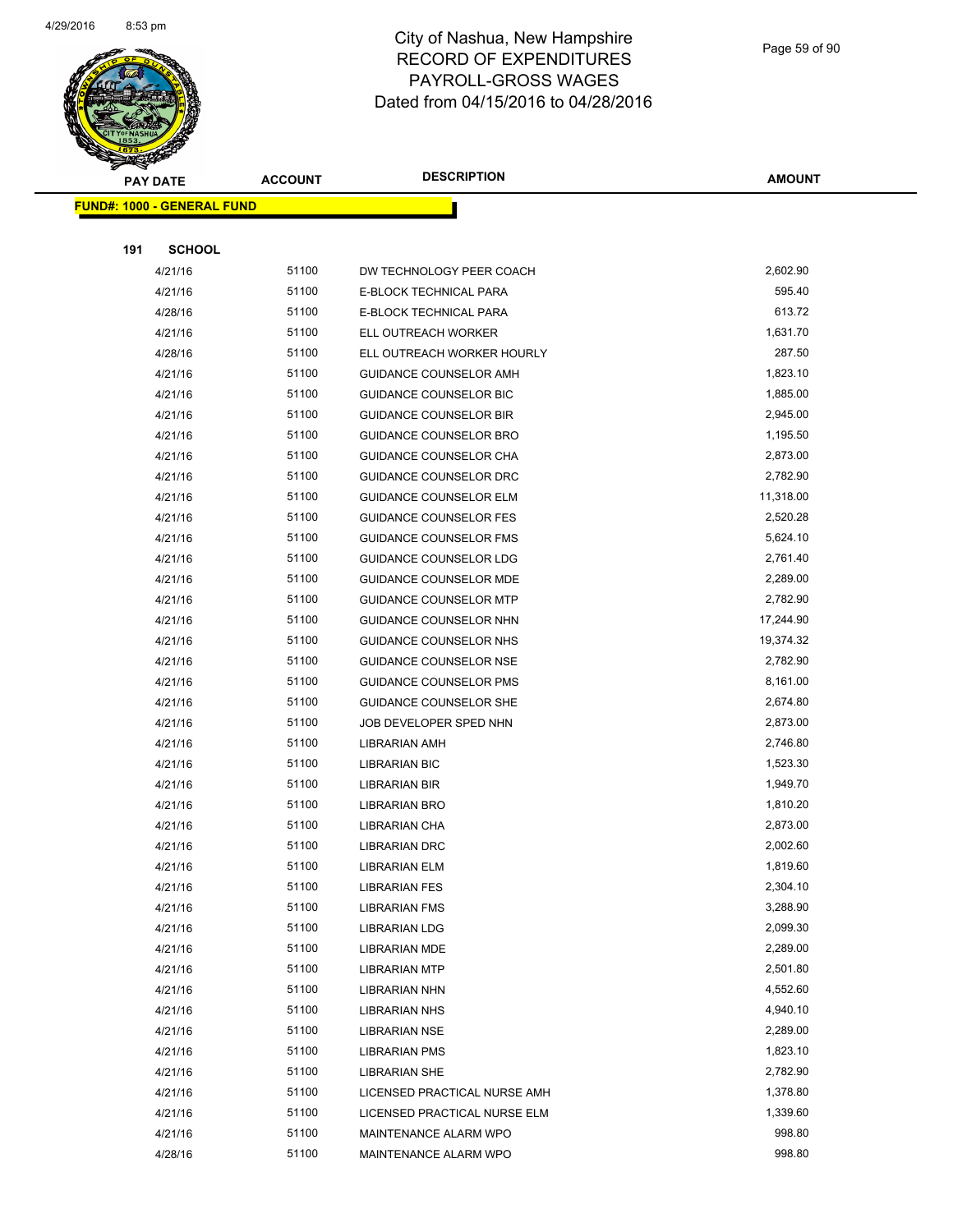

Page 60 of 90

| <b>PAY DATE</b>                   | <b>ACCOUNT</b> | <b>DESCRIPTION</b>             | <b>AMOUNT</b> |
|-----------------------------------|----------------|--------------------------------|---------------|
| <b>FUND#: 1000 - GENERAL FUND</b> |                |                                |               |
|                                   |                |                                |               |
| <b>SCHOOL</b><br>191              |                |                                |               |
| 4/21/16                           | 51100          | MAINTENANCE ASST GRDS WPO      | 951.21        |
| 4/28/16                           | 51100          | MAINTENANCE ASST GRDS WPO      | 951.20        |
| 4/21/16                           | 51100          | MAINTENANCE CARPENTER WPO      | 975.60        |
| 4/28/16                           | 51100          | MAINTENANCE CARPENTER WPO      | 975.60        |
| 4/21/16                           | 51100          | MAINTENANCE ELECTRICIAN WPO    | 1,997.60      |
| 4/28/16                           | 51100          | MAINTENANCE ELECTRICIAN WPO    | 1,997.60      |
| 4/21/16                           | 51100          | MAINTENANCE GRDS FORMEN WPO    | 975.61        |
| 4/28/16                           | 51100          | MAINTENANCE GRDS FORMEN WPO    | 975.60        |
| 4/21/16                           | 51100          | MAINTENANCE GROUNDS WPO        | 3,348.80      |
| 4/28/16                           | 51100          | MAINTENANCE GROUNDS WPO        | 3,348.81      |
| 4/21/16                           | 51100          | MAINTENANCE HVAC WPO           | 3,876.04      |
| 4/28/16                           | 51100          | MAINTENANCE HVAC WPO           | 3,888.18      |
| 4/21/16                           | 51100          | MAINTENANCE MESSENGER WPO      | 937.60        |
| 4/28/16                           | 51100          | MAINTENANCE MESSENGER WPO      | 937.60        |
| 4/21/16                           | 51100          | MAINTENANCE PLUMBER WPO        | 1,002.80      |
| 4/28/16                           | 51100          | MAINTENANCE PLUMBER WPO        | 1,002.80      |
| 4/21/16                           | 51100          | MAINTENANCE TRADES WPO         | 3,913.60      |
| 4/28/16                           | 51100          | MAINTENANCE TRADES WPO         | 3,907.33      |
| 4/21/16                           | 51100          | MARKETING TEACHER NHS          | 2,289.00      |
| 4/21/16                           | 51100          | <b>NURSE AMH</b>               | 2,550.80      |
| 4/21/16                           | 51100          | <b>NURSE BIC</b>               | 2,028.43      |
| 4/21/16                           | 51100          | <b>NURSE BIR</b>               | 2,091.30      |
| 4/21/16                           | 51100          | <b>NURSE BRO</b>               | 2,250.00      |
| 4/21/16                           | 51100          | <b>NURSE CHA</b>               | 2,550.80      |
| 4/21/16                           | 51100          | <b>NURSE DRC</b>               | 2,550.80      |
| 4/21/16                           | 51100          | <b>NURSE ELM</b>               | 3,014.60      |
| 4/21/16                           | 51100          | <b>NURSE FES</b>               | 2,451.80      |
| 4/21/16                           | 51100          | <b>NURSE FMS</b>               | 2,550.80      |
| 4/21/16                           | 51100          | NURSE LDG                      | 2,091.30      |
| 4/21/16                           | 51100          | <b>NURSE MDE</b>               | 2,550.80      |
| 4/21/16                           | 51100          | <b>NURSE MTP</b>               | 1,649.80      |
| 4/21/16                           | 51100          | <b>NURSE NHN</b>               | 5,002.60      |
| 4/21/16                           | 51100          | <b>NURSE NHS</b>               | 5,101.60      |
| 4/21/16                           | 51100          | <b>NURSE NSE</b>               | 2,451.80      |
| 4/21/16                           | 51100          | <b>NURSE PMS</b>               | 5,201.60      |
| 4/21/16                           | 51100          | <b>NURSE SHE</b>               | 3,014.60      |
| 4/21/16                           | 51100          | OFFICE MANAGER BUSINESS        | 2,484.30      |
| 4/21/16                           | 51100          | OFFICE MANAGER HUMAN RESOURCES | 1,799.80      |
| 4/21/16                           | 51100          | OFFICE MANAGER PLANT OPS       | 970.09        |
| 4/21/16                           | 51100          | OFFICE MANAGER SPED            | 1,904.30      |
| 4/21/16                           | 51100          | OUT DISTRICT COORDINATOR       | 3,188.80      |
| 4/21/16                           | 51100          | PARA ALT AMH                   | 562.58        |
| 4/28/16                           | 51100          | PARA ALT AMH                   | 600.39        |
| 4/21/16                           | 51100          | PARA ALT DRC                   | 435.73        |
|                                   |                |                                |               |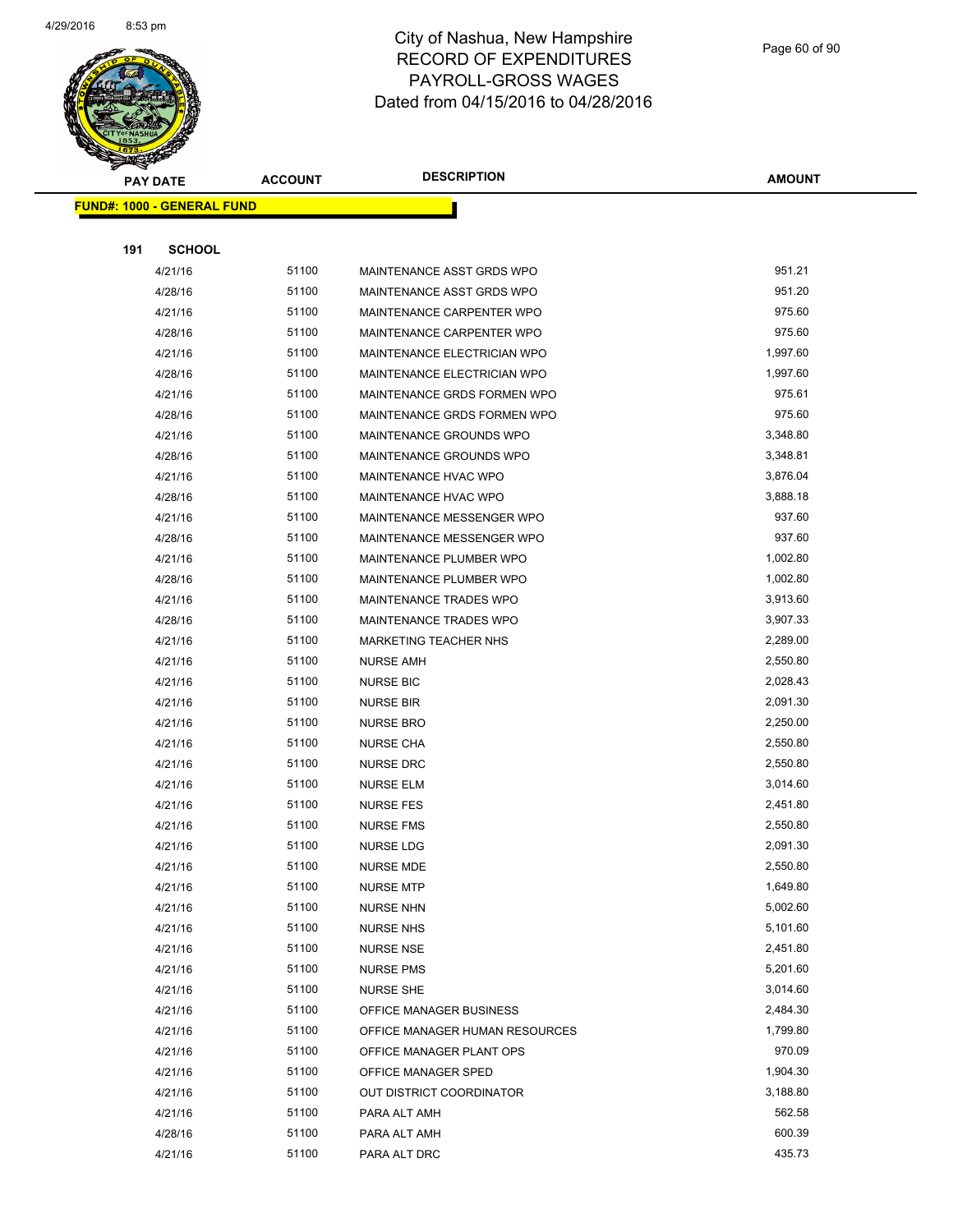

#### Page 61 of 90

|     | <b>PAY DATE</b>                    | <b>ACCOUNT</b> | <b>DESCRIPTION</b>  | <b>AMOUNT</b> |
|-----|------------------------------------|----------------|---------------------|---------------|
|     | <u> FUND#: 1000 - GENERAL FUND</u> |                |                     |               |
|     |                                    |                |                     |               |
| 191 | <b>SCHOOL</b>                      |                |                     |               |
|     | 4/28/16                            | 51100          | PARA ALT DRC        | 439.27        |
|     | 4/21/16                            | 51100          | PARA ALT FMS        | 609.86        |
|     | 4/28/16                            | 51100          | PARA ALT FMS        | 605.13        |
|     | 4/21/16                            | 51100          | PARA ALT LDG        | 576.76        |
|     | 4/28/16                            | 51100          | PARA ALT LDG        | 567.30        |
|     | 4/21/16                            | 51100          | PARA ALT PMS        | 499.43        |
|     | 4/28/16                            | 51100          | PARA ALT PMS        | 499.43        |
|     | 4/21/16                            | 51100          | PARA AMH ELL        | 537.60        |
|     | 4/28/16                            | 51100          | PARA AMH ELL        | 528.64        |
|     | 4/21/16                            | 51100          | PARA DW SPEC ED AMH | 9,340.76      |
|     | 4/28/16                            | 51100          | PARA DW SPEC ED AMH | 9,122.06      |
|     | 4/21/16                            | 51100          | PARA DW SPEC ED BIC | 328.32        |
|     | 4/28/16                            | 51100          | PARA DW SPEC ED BIC | 331.74        |
|     | 4/21/16                            | 51100          | PARA DW SPEC ED BIR | 1,002.40      |
|     | 4/28/16                            | 51100          | PARA DW SPEC ED BIR | 1,040.33      |
|     | 4/21/16                            | 51100          | PARA DW SPEC ED BRO | 3,485.24      |
|     | 4/28/16                            | 51100          | PARA DW SPEC ED BRO | 3,504.40      |
|     | 4/21/16                            | 51100          | PARA DW SPEC ED CHA | 9,400.91      |
|     | 4/28/16                            | 51100          | PARA DW SPEC ED CHA | 8,986.08      |
|     | 4/21/16                            | 51100          | PARA DW SPEC ED DRC | 623.09        |
|     | 4/28/16                            | 51100          | PARA DW SPEC ED DRC | 652.63        |
|     | 4/21/16                            | 51100          | PARA DW SPEC ED FMS | 2,170.24      |
|     | 4/28/16                            | 51100          | PARA DW SPEC ED FMS | 2,159.91      |
|     | 4/21/16                            | 51100          | PARA DW SPEC ED MDE | 8,886.33      |
|     | 4/28/16                            | 51100          | PARA DW SPEC ED MDE | 8,894.71      |
|     | 4/21/16                            | 51100          | PARA DW SPEC ED MTP | 491.66        |
|     | 4/28/16                            | 51100          | PARA DW SPEC ED MTP | 487.63        |
|     | 4/21/16                            | 51100          | PARA DW SPEC ED NHN | 4,437.99      |
|     | 4/28/16                            | 51100          | PARA DW SPEC ED NHN | 4,188.84      |
|     | 4/21/16                            | 51100          | PARA DW SPEC ED NHS | 6,392.00      |
|     | 4/28/16                            | 51100          | PARA DW SPEC ED NHS | 7,418.69      |
|     | 4/21/16                            | 51100          | PARA DW SPEC ED NSE | 2,743.99      |
|     | 4/28/16                            | 51100          | PARA DW SPEC ED NSE | 2,691.74      |
|     | 4/21/16                            | 51100          | PARA DW SPEC ED PMS | 5,433.13      |
|     | 4/28/16                            | 51100          | PARA DW SPEC ED PMS | 5,331.73      |
|     | 4/21/16                            | 51100          | PARA DW SPEC ED SHE | 8,941.28      |
|     | 4/28/16                            | 51100          | PARA DW SPEC ED SHE | 8,951.66      |
|     | 4/21/16                            | 51100          | PARA DW SPEC ED WID | 1,999.46      |
|     | 4/28/16                            | 51100          | PARA DW SPEC ED WID | 1,878.40      |
|     | 4/21/16                            | 51100          | PARA DW SPEC ELM    | 5,200.41      |
|     | 4/28/16                            | 51100          | PARA DW SPEC ELM    | 5,247.09      |
|     | 4/21/16                            | 51100          | PARA ELL BIR        | 510.72        |
|     | 4/28/16                            | 51100          | PARA ELL BIR        | 537.60        |
|     | 4/21/16                            | 51100          | PARA ELL DRC        | 519.68        |
|     |                                    |                |                     |               |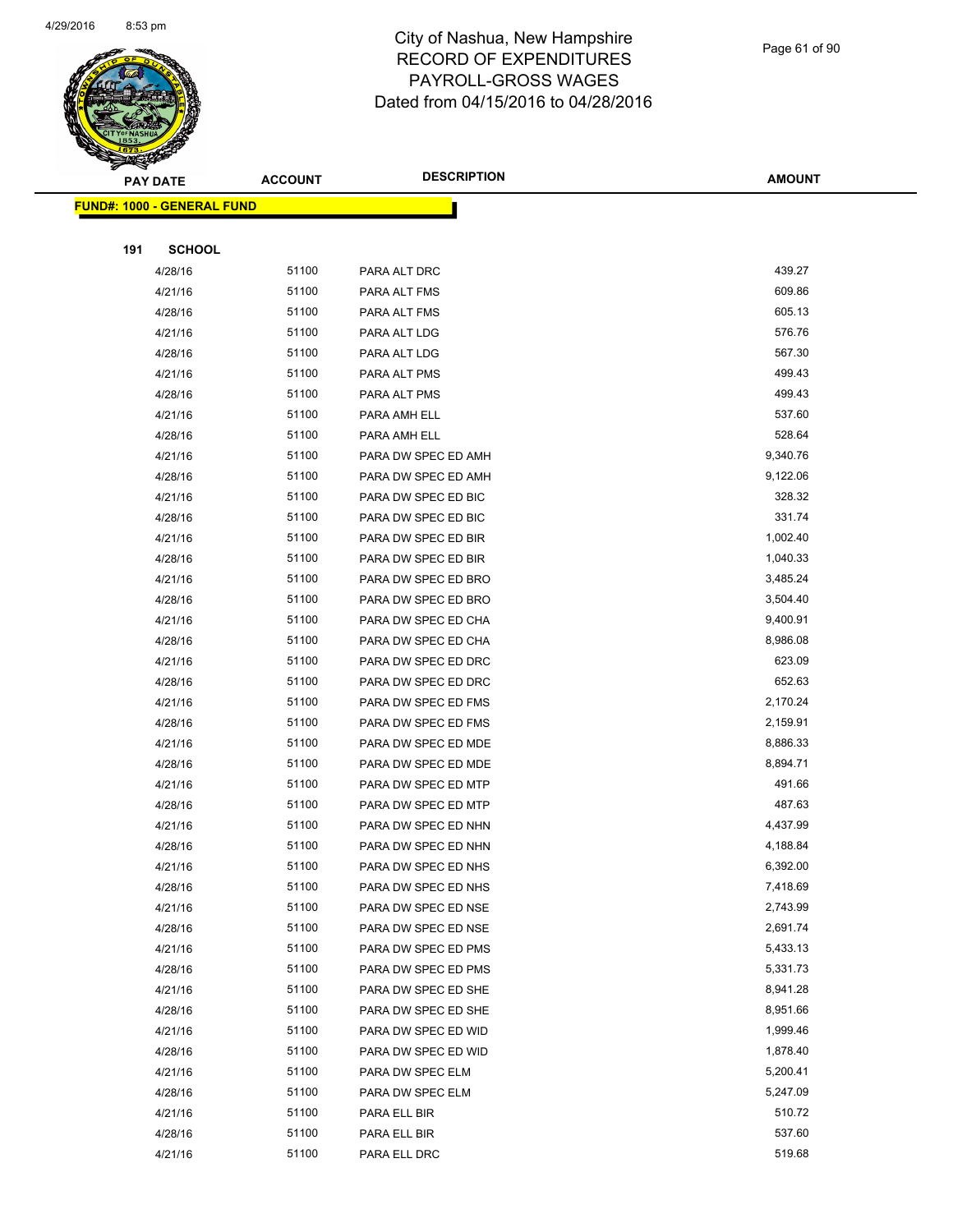

| ॼ   | <b>PAY DATE</b>                   | <b>ACCOUNT</b> | <b>DESCRIPTION</b>             | <b>AMOUNT</b>        |
|-----|-----------------------------------|----------------|--------------------------------|----------------------|
|     | <b>FUND#: 1000 - GENERAL FUND</b> |                |                                |                      |
|     |                                   |                |                                |                      |
| 191 | <b>SCHOOL</b>                     |                |                                |                      |
|     | 4/28/16                           | 51100          | PARA ELL DRC                   | 353.74               |
|     | 4/21/16                           | 51100          | PARA ELL ELM                   | 821.57               |
|     | 4/28/16                           | 51100          | PARA ELL ELM                   | 841.18               |
|     | 4/21/16                           | 51100          | PARA ELL FES                   | 468.18               |
|     | 4/28/16                           | 51100          | PARA ELL FES                   | 464.34               |
|     | 4/21/16                           | 51100          | PARA ELL FMS                   | 437.53               |
|     | 4/28/16                           | 51100          | PARA ELL FMS                   | 437.53               |
|     | 4/21/16                           | 51100          | PARA ELL LDG                   | 537.60               |
|     | 4/28/16                           | 51100          | PARA ELL LDG                   | 537.60               |
|     | 4/21/16                           | 51100          | PARA ELL MTP                   | 391.13               |
|     | 4/28/16                           | 51100          | PARA ELL MTP                   | 387.90               |
|     | 4/21/16                           | 51100          | PARA ELL NHS                   | 555.52               |
|     | 4/28/16                           | 51100          | PARA ELL NHS                   | 573.44               |
|     | 4/21/16                           | 51100          | PARA ELL PMS                   | 326.48               |
|     | 4/28/16                           | 51100          | PARA ELL PMS                   | 407.29               |
|     | 4/21/16                           | 51100          | PARA ELL SHE                   | 560.00               |
|     | 4/28/16                           | 51100          | PARA ELL SHE                   | 555.52               |
|     | 4/21/16                           | 51100          | PARA INST AMH                  | 1,753.54             |
|     | 4/28/16                           | 51100          | PARA INST AMH                  | 1,883.42             |
|     | 4/21/16                           | 51100          | PARA INST BIC                  | 6,165.23             |
|     | 4/28/16                           | 51100          | PARA INST BIC                  | 5,865.13             |
|     | 4/21/16                           | 51100          | PARA INST BIR                  | 4,253.25             |
|     | 4/28/16                           | 51100          | PARA INST BIR                  | 4,312.86             |
|     | 4/21/16                           | 51100          | PARA INST BRO                  | 2,785.60             |
|     | 4/28/16                           | 51100          | PARA INST BRO                  | 2,804.10             |
|     | 4/21/16                           | 51100          | PARA INST CHA                  | 4,827.27             |
|     | 4/28/16                           | 51100          | PARA INST CHA                  | 4,876.22             |
|     | 4/21/16                           | 51100          | PARA INST DRC                  | 3,014.95             |
|     | 4/28/16                           | 51100          | PARA INST DRC                  | 4,010.16             |
|     | 4/21/16                           | 51100          | PARA INST ELM                  | 5,288.51             |
|     | 4/28/16                           | 51100<br>51100 | PARA INST ELM                  | 5,296.08<br>5,729.38 |
|     | 4/21/16<br>4/28/16                | 51100          | PARA INST FES<br>PARA INST FES | 5,140.95             |
|     | 4/21/16                           | 51100          | PARA INST FMS                  | 5,156.50             |
|     | 4/28/16                           | 51100          | PARA INST FMS                  | 4,873.00             |
|     | 4/21/16                           | 51100          | PARA INST LDG                  | 6,909.72             |
|     | 4/28/16                           | 51100          | PARA INST LDG                  | 6,926.69             |
|     | 4/21/16                           | 51100          | PARA INST MDE                  | 4,174.75             |
|     | 4/28/16                           | 51100          | PARA INST MDE                  | 4,172.46             |
|     | 4/21/16                           | 51100          | PARA INST MTP                  | 2,000.70             |
|     | 4/28/16                           | 51100          | PARA INST MTP                  | 2,032.06             |
|     | 4/21/16                           | 51100          | PARA INST NHN                  | 2,269.46             |
|     | 4/28/16                           | 51100          | PARA INST NHN                  | 2,276.43             |
|     | 4/21/16                           | 51100          | PARA INST NHS                  | 2,075.71             |
|     |                                   |                |                                |                      |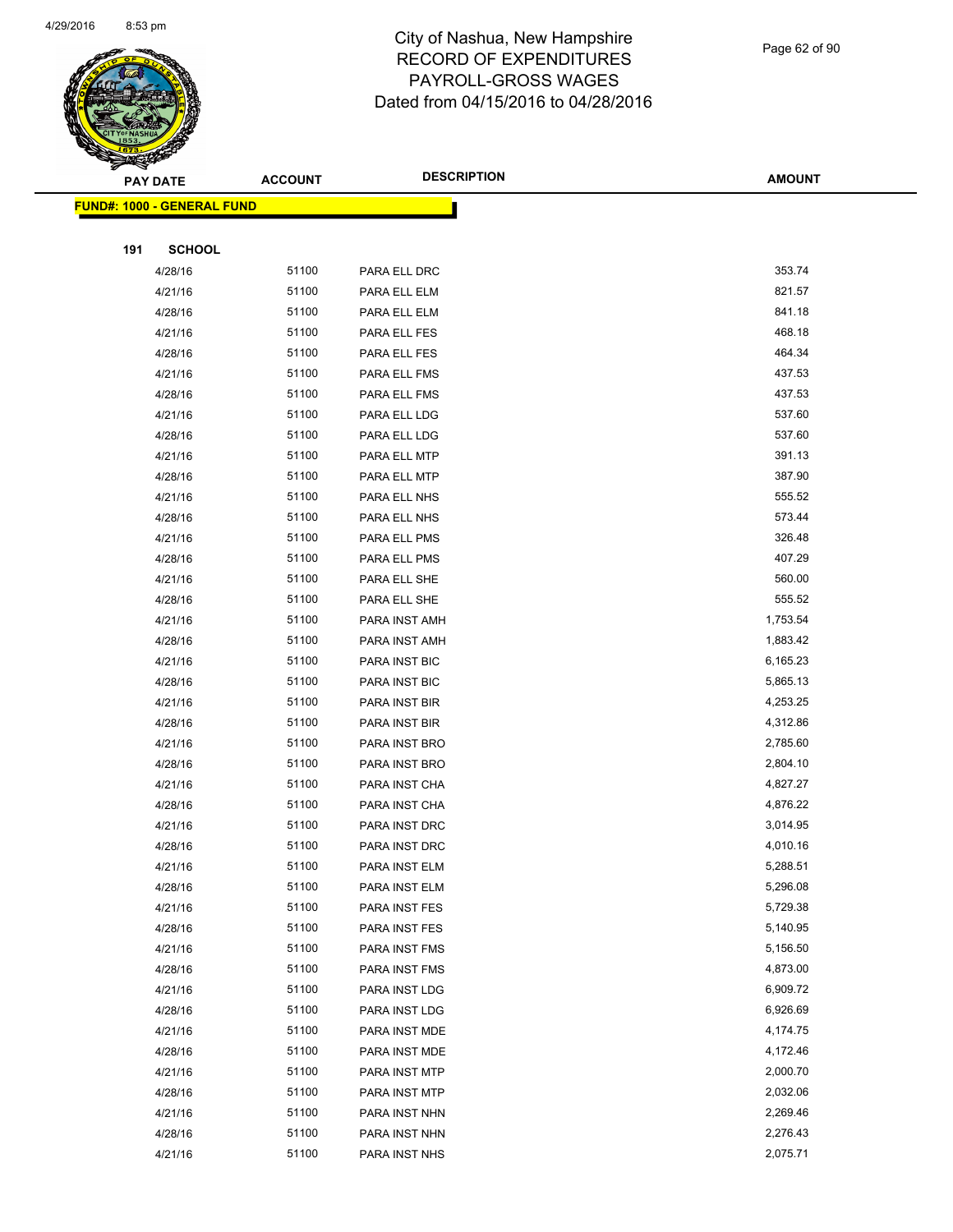

Page 63 of 90

| <b>PAY DATE</b> |                                    | <b>ACCOUNT</b> | <b>DESCRIPTION</b> | <b>AMOUNT</b> |
|-----------------|------------------------------------|----------------|--------------------|---------------|
|                 | <u> FUND#: 1000 - GENERAL FUND</u> |                |                    |               |
|                 |                                    |                |                    |               |
| 191             | <b>SCHOOL</b>                      |                |                    |               |
|                 | 4/28/16                            | 51100          | PARA INST NHS      | 2,042.30      |
|                 | 4/21/16                            | 51100          | PARA INST NSE      | 3,658.75      |
|                 | 4/28/16                            | 51100          | PARA INST NSE      | 3,662.53      |
|                 | 4/21/16                            | 51100          | PARA INST PMS      | 5,709.62      |
|                 | 4/28/16                            | 51100          | PARA INST PMS      | 5,703.53      |
|                 | 4/21/16                            | 51100          | PARA INST SHE      | 3,207.54      |
|                 | 4/28/16                            | 51100          | PARA INST SHE      | 3,188.39      |
|                 | 4/21/16                            | 51100          | PARA KIND AMH      | 1,123.88      |
|                 | 4/28/16                            | 51100          | PARA KIND AMH      | 1,123.88      |
|                 | 4/21/16                            | 51100          | PARA KIND BIC      | 573.50        |
|                 | 4/28/16                            | 51100          | PARA KIND BIC      | 564.25        |
|                 | 4/21/16                            | 51100          | PARA KIND BRO      | 564.26        |
|                 | 4/28/16                            | 51100          | PARA KIND BRO      | 564.26        |
|                 | 4/21/16                            | 51100          | PARA KIND CHA      | 460.51        |
|                 | 4/28/16                            | 51100          | PARA KIND CHA      | 464.34        |
|                 | 4/21/16                            | 51100          | PARA KIND DRC      | 510.72        |
|                 | 4/28/16                            | 51100          | PARA KIND DRC      | 537.60        |
|                 | 4/21/16                            | 51100          | PARA KIND FES      | 861.26        |
|                 | 4/28/16                            | 51100          | PARA KIND FES      | 837.14        |
|                 | 4/21/16                            | 51100          | PARA KIND LDG      | 413.40        |
|                 | 4/28/16                            | 51100          | PARA KIND LDG      | 413.40        |
|                 | 4/21/16                            | 51100          | PARA KIND MDE      | 555.00        |
|                 | 4/28/16                            | 51100          | PARA KIND MDE      | 559.63        |
|                 | 4/21/16                            | 51100          | PARA KIND MTP      | 1,006.08      |
|                 | 4/28/16                            | 51100          | PARA KIND MTP      | 1,006.25      |
|                 | 4/21/16                            | 51100          | PARA KIND NSE      | 578.15        |
|                 | 4/28/16                            | 51100          | PARA KIND NSE      | 573.52        |
|                 | 4/21/16                            | 51100          | PARA KIND SHE      | 596.65        |
|                 | 4/28/16                            | 51100          | PARA KIND SHE      | 490.26        |
|                 | 4/21/16                            | 51100          | PARA MEDIA NHN     | 647.66        |
|                 | 4/28/16                            | 51100          | PARA MEDIA NHN     | 661.85        |
|                 | 4/21/16                            | 51100          | PARA MEDIA NHS     | 1,181.69      |
|                 | 4/28/16                            | 51100          | PARA MEDIA NHS     | 1,186.42      |
|                 | 4/21/16                            | 51100          | PARA PRE SCH BIC   | 3,931.11      |
|                 | 4/28/16                            | 51100          | PARA PRE SCH BIC   | 3,788.80      |
|                 | 4/21/16                            | 51100          | PARA PRE SCH BRO   | 5,265.35      |
|                 | 4/28/16                            | 51100          | PARA PRE SCH BRO   | 5,277.39      |
|                 | 4/21/16                            | 51100          | PARA PRE SCH MTP   | 328.32        |
|                 | 4/28/16                            | 51100          | PARA PRE SCH MTP   | 297.54        |
|                 | 4/21/16                            | 51100          | PARA PRE SCH NSE   | 878.94        |
|                 | 4/28/16                            | 51100          | PARA PRE SCH NSE   | 1,053.36      |
|                 | 4/21/16                            | 51100          | PARA READ ELM      | 578.15        |
|                 | 4/28/16                            | 51100          | PARA READ ELM      | 578.15        |
|                 | 4/21/16                            | 51100          | PARA SCI NHN       | 595.68        |
|                 |                                    |                |                    |               |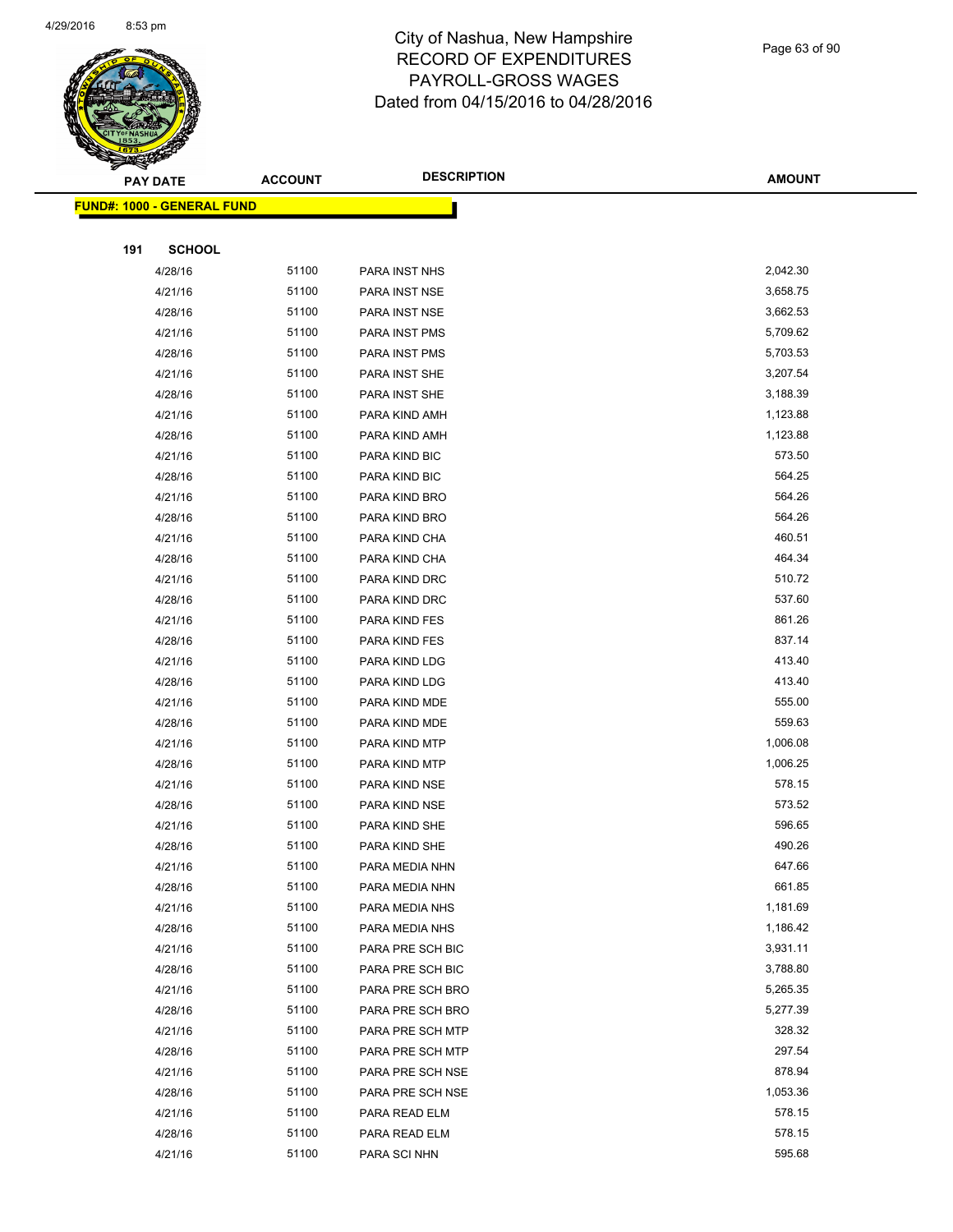

Page 64 of 90

|     | <b>PAY DATE</b>                   | <b>ACCOUNT</b> | <b>DESCRIPTION</b>          | <b>AMOUNT</b> |
|-----|-----------------------------------|----------------|-----------------------------|---------------|
|     | <b>FUND#: 1000 - GENERAL FUND</b> |                |                             |               |
|     |                                   |                |                             |               |
| 191 | <b>SCHOOL</b>                     |                |                             |               |
|     | 4/28/16                           | 51100          | PARA SCI NHN                | 595.68        |
|     | 4/21/16                           | 51100          | PARA SCI NHS                | 545.02        |
|     | 4/28/16                           | 51100          | PARA SCI NHS                | 572.50        |
|     | 4/21/16                           | 51100          | PARA TTI DRC                | 385.28        |
|     | 4/28/16                           | 51100          | PARA TTI DRC                | 327.04        |
|     | 4/21/16                           | 51100          | PARA VOC NHS                | 581.66        |
|     | 4/28/16                           | 51100          | PARA VOC NHS                | 613.72        |
|     | 4/21/16                           | 51100          | PEER COACH                  | 5,655.90      |
|     | 4/21/16                           | 51100          | PRINCIPAL AMH               | 3,514.40      |
|     | 4/21/16                           | 51100          | PRINCIPAL BIC               | 3,884.60      |
|     | 4/21/16                           | 51100          | PRINCIPAL BIR               | 3,620.20      |
|     | 4/21/16                           | 51100          | PRINCIPAL BRO               | 3,088.80      |
|     | 4/21/16                           | 51100          | PRINCIPAL CHA               | 3,567.30      |
|     | 4/21/16                           | 51100          | PRINCIPAL DRC               | 3,461.50      |
|     | 4/21/16                           | 51100          | PRINCIPAL ELM               | 3,701.90      |
|     | 4/21/16                           | 51100          | PRINCIPAL FES               | 3,514.40      |
|     | 4/21/16                           | 51100          | PRINCIPAL FMS               | 3,653.90      |
|     | 4/21/16                           | 51100          | PRINCIPAL LDG               | 3,884.60      |
|     | 4/21/16                           | 51100          | PRINCIPAL MDE               | 3,567.30      |
|     | 4/21/16                           | 51100          | PRINCIPAL MTP               | 3,620.20      |
|     | 4/21/16                           | 51100          | PRINCIPAL NHN               | 4,009.60      |
|     | 4/21/16                           | 51100          | PRINCIPAL NHS               | 4,096.20      |
|     | 4/21/16                           | 51100          | PRINCIPAL NSE               | 3,620.20      |
|     | 4/21/16                           | 51100          | PRINCIPAL PMS               | 3,750.00      |
|     | 4/21/16                           | 51100          | PRINCIPAL SHE               | 3,884.60      |
|     | 4/21/16                           | 51100          | SCHOOL PSYCHOLOGIST WID     | 41,425.57     |
|     | 4/21/16                           | 51100          | <b>SECURITY GUARD NHS</b>   | 791.20        |
|     | 4/28/16                           | 51100          | <b>SECURITY GUARD NHS</b>   | 791.20        |
|     | 4/21/16                           | 51100          | SECURITY MONITOR NHN        | 1,389.60      |
|     | 4/28/16                           | 51100          | SECURITY MONITOR NHN        | 1,389.60      |
|     | 4/21/16                           | 51100          | SECURITY MONITOR NHS        | 2,071.38      |
|     | 4/28/16                           | 51100          | <b>SECURITY MONITOR NHS</b> | 2,084.40      |
|     | 4/21/16                           | 51100          | SIGN LANGUAGE INTERPRETER   | 3,120.80      |
|     | 4/28/16                           | 51100          | SIGN LANGUAGE INTERPRETER   | 3,053.12      |
|     | 4/21/16                           | 51100          | SOCIAL WORKER ELM           | 2,458.60      |
|     | 4/21/16                           | 51100          | SOCIAL WORKER FMS           | 2,761.40      |
|     | 4/21/16                           | 51100          | SPEECH LANG PATHOLOGIST WID | 50,207.32     |
|     | 4/21/16                           | 51100          | SPEECH LANGUAGE ASST        | 639.59        |
|     | 4/28/16                           | 51100          | SPEECH LANGUAGE ASST        | 672.77        |
|     | 4/21/16                           | 51100          | STUDENT ACTIVITY COORD NHN  | 369.60        |
|     | 4/21/16                           | 51100          | STUDENT ACTIVITY COORD NHS  | 1,139.50      |
|     | 4/21/16                           | 51100          | STUDENT INFO COORDINATOR    | 1,799.80      |
|     | 4/21/16                           | 51100          | <b>SUPERINTENDENT</b>       | 5,489.10      |
|     | 4/21/16                           | 51100          | SYSTEMS ADMIN FULL YEAR     | 11,014.00     |
|     |                                   |                |                             |               |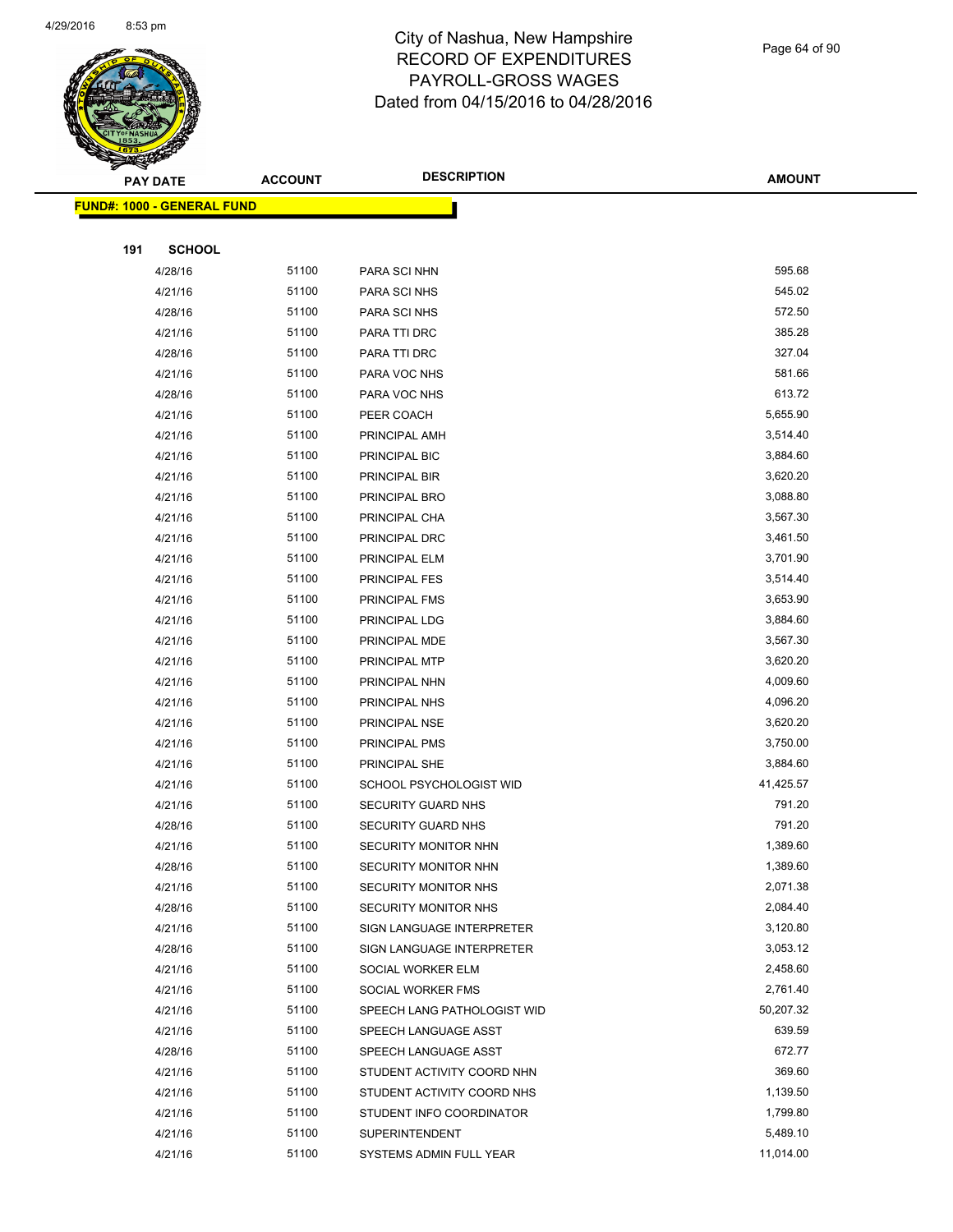

Page 65 of 90

|     | <b>PAY DATE</b>                   | <b>ACCOUNT</b> | <b>DESCRIPTION</b>               | <b>AMOUNT</b> |
|-----|-----------------------------------|----------------|----------------------------------|---------------|
|     | <b>FUND#: 1000 - GENERAL FUND</b> |                |                                  |               |
|     |                                   |                |                                  |               |
| 191 | <b>SCHOOL</b>                     |                |                                  |               |
|     | 4/21/16                           | 51100          | <b>TEACHER ART AMH</b>           | 2,602.91      |
|     | 4/21/16                           | 51100          | <b>TEACHER ART BIC</b>           | 1,949.70      |
|     | 4/21/16                           | 51100          | <b>TEACHER ART BIR</b>           | 2,602.90      |
|     | 4/21/16                           | 51100          | TEACHER ART BRO                  | 2,905.60      |
|     | 4/21/16                           | 51100          | <b>TEACHER ART CHA</b>           | 2,021.70      |
|     | 4/21/16                           | 51100          | <b>TEACHER ART DRC</b>           | 1,885.00      |
|     | 4/21/16                           | 51100          | <b>TEACHER ART ELM</b>           | 4,606.00      |
|     | 4/21/16                           | 51100          | <b>TEACHER ART FES</b>           | 2,289.00      |
|     | 4/21/16                           | 51100          | TEACHER ART FMS                  | 3,357.70      |
|     | 4/21/16                           | 51100          | <b>TEACHER ART LDG</b>           | 2,295.90      |
|     | 4/21/16                           | 51100          | <b>TEACHER ART MDE</b>           | 1,885.00      |
|     | 4/21/16                           | 51100          | TEACHER ART NHN                  | 10,504.50     |
|     | 4/21/16                           | 51100          | <b>TEACHER ART NHS</b>           | 10,292.00     |
|     | 4/21/16                           | 51100          | <b>TEACHER ART NSE</b>           | 2,873.00      |
|     | 4/21/16                           | 51100          | <b>TEACHER ART PMS</b>           | 3,637.30      |
|     | 4/21/16                           | 51100          | <b>TEACHER ART SHE</b>           | 1,972.10      |
|     | 4/21/16                           | 51100          | <b>TEACHER AUTO NHN</b>          | 5,205.80      |
|     | 4/21/16                           | 51100          | <b>TEACHER BEHAVIOR SPEC WID</b> | 4,386.09      |
|     | 4/21/16                           | 51100          | TEACHER BIO TEC NHN              | 2,326.50      |
|     | 4/21/16                           | 51100          | TEACHER BUILD CONST NHS          | 2,602.90      |
|     | 4/21/16                           | 51100          | <b>TEACHER BUSINESS NHN</b>      | 11,136.90     |
|     | 4/21/16                           | 51100          | <b>TEACHER BUSINESS NHS</b>      | 2,873.00      |
|     | 4/21/16                           | 51100          | <b>TEACHER COMPUTER ELM</b>      | 1,885.00      |
|     | 4/21/16                           | 51100          | <b>TEACHER COMPUTER FMS</b>      | 4,661.80      |
|     | 4/21/16                           | 51100          | <b>TEACHER COMPUTER NHN</b>      | 2,304.10      |
|     | 4/21/16                           | 51100          | TEACHER COMPUTER NHS             | 9,056.40      |
|     | 4/21/16                           | 51100          | TEACHER COMPUTER PMS             | 5,859.10      |
|     | 4/21/16                           | 51100          | TEACHER COSMETOLOGY NHN          | 4,286.40      |
|     | 4/21/16                           | 51100          | <b>TEACHER CULINARY NHN</b>      | 5,205.80      |
|     | 4/21/16                           | 51100          | TEACHER DEAF NSE                 | 4,433.60      |
|     | 4/21/16                           | 51100          | TEACHER DEAF WID                 | 2,782.90      |
|     | 4/21/16                           | 51100          | <b>TEACHER DWSE AMH</b>          | 5,241.50      |
|     | 4/21/16                           | 51100          | <b>TEACHER DWSE BIR</b>          | 4,324.90      |
|     | 4/21/16                           | 51100          | TEACHER DWSE BRO                 | 4,083.70      |
|     | 4/21/16                           | 51100          | TEACHER DWSE ELM                 | 12,060.50     |
|     | 4/21/16                           | 51100          | TEACHER DWSE MDE                 | 4,497.90      |
|     | 4/21/16                           | 51100          | TEACHER DWSE NSE                 | 2,782.90      |
|     | 4/21/16                           | 51100          | TEACHER DWSE PMS                 | 7,125.00      |
|     | 4/21/16                           | 51100          | TEACHER DWSE SHE                 | 4,189.00      |
|     | 4/21/16                           | 51100          | TEACHER ECE NHS                  | 5,565.80      |
|     | 4/21/16                           | 51100          | TEACHER ELECTRICAL NHS           | 2,602.90      |
|     | 4/21/16                           | 51100          | <b>TEACHER ELL AMH</b>           | 1,810.20      |
|     | 4/21/16                           | 51100          | TEACHER ELL BIR                  | 2,782.90      |
|     | 4/21/16                           | 51100          | TEACHER ELL DRC                  | 5,371.20      |
|     |                                   |                |                                  |               |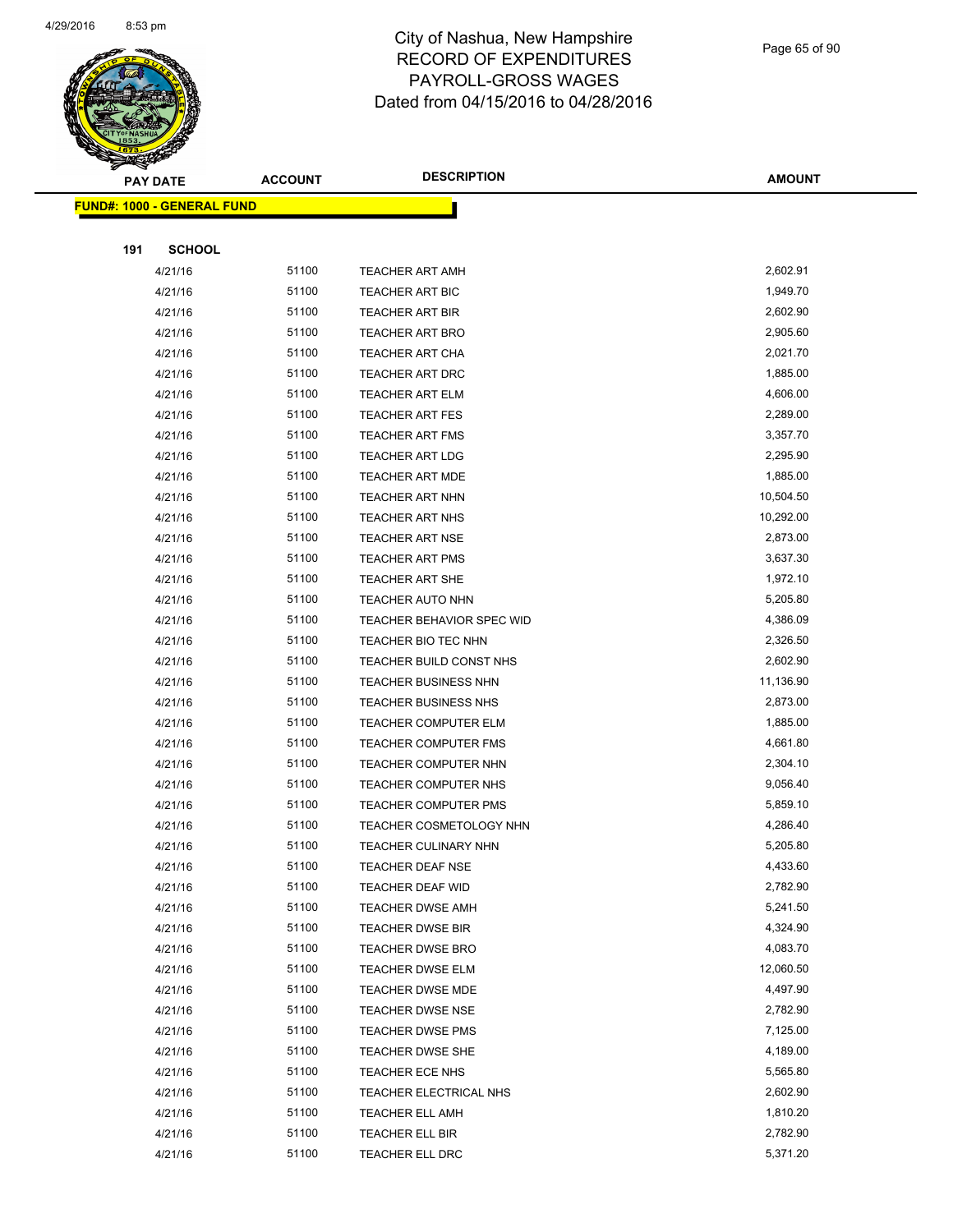

Page 66 of 90

| <b>PAY DATE</b>                    | <b>ACCOUNT</b> | <b>DESCRIPTION</b>              | <b>AMOUNT</b> |
|------------------------------------|----------------|---------------------------------|---------------|
| <u> FUND#: 1000 - GENERAL FUND</u> |                |                                 |               |
|                                    |                |                                 |               |
| 191                                | <b>SCHOOL</b>  |                                 |               |
| 4/21/16                            | 51100          | <b>TEACHER ELL ELM</b>          | 4,528.40      |
| 4/21/16                            | 51100          | <b>TEACHER ELL FES</b>          | 5,394.23      |
| 4/21/16                            | 51100          | <b>TEACHER ELL FMS</b>          | 2,119.30      |
| 4/21/16                            | 51100          | <b>TEACHER ELL LDG</b>          | 5,592.70      |
| 4/21/16                            | 51100          | <b>TEACHER ELL MTP</b>          | 2,782.90      |
| 4/21/16                            | 51100          | TEACHER ELL NHN                 | 4,316.70      |
| 4/21/16                            | 51100          | TEACHER ELL NHS                 | 7,676.30      |
| 4/21/16                            | 51100          | <b>TEACHER ELL PMS</b>          | 1,949.70      |
| 4/21/16                            | 51100          | TEACHER ELL SHE                 | 1,878.90      |
| 4/21/16                            | 51100          | <b>TEACHER ENGLISH ELM</b>      | 23,988.91     |
| 4/21/16                            | 51100          | <b>TEACHER ENGLISH FMS</b>      | 18,592.80     |
| 4/21/16                            | 51100          | <b>TEACHER ENGLISH NHN</b>      | 38,281.80     |
| 4/21/16                            | 51100          | <b>TEACHER ENGLISH NHS</b>      | 45,129.70     |
| 4/21/16                            | 51100          | <b>TEACHER ENGLISH PMS</b>      | 16,338.30     |
| 4/21/16                            | 51100          | <b>TEACHER FACS ELM</b>         | 2,866.00      |
| 4/21/16                            | 51100          | <b>TEACHER FACS FMS</b>         | 4,781.90      |
| 4/21/16                            | 51100          | <b>TEACHER FACS NHN</b>         | 3,727.60      |
| 4/21/16                            | 51100          | <b>TEACHER FACS NHS</b>         | 9,832.60      |
| 4/21/16                            | 51100          | <b>TEACHER FACS PMS</b>         | 5,385.80      |
| 4/21/16                            | 51100          | TEACHER FOREIGN LANG ELM        | 5,655.90      |
| 4/21/16                            | 51100          | TEACHER FOREIGN LANG FMS        | 2,782.90      |
| 4/21/16                            | 51100          | TEACHER FOREIGN LANG NHN        | 13,790.80     |
| 4/21/16                            | 51100          | TEACHER FOREIGN LANG NHS        | 17,345.68     |
| 4/28/16                            | 51100          | TEACHER FOREIGN LANG NHS        | 275.49        |
| 4/21/16                            | 51100          | <b>TEACHER FOREIGN LANG PMS</b> | 5,475.90      |
| 4/21/16                            | 51100          | <b>TEACHER GR1 AMH</b>          | 6,258.50      |
| 4/21/16                            | 51100          | <b>TEACHER GR1 BIC</b>          | 9,507.02      |
| 4/21/16                            | 51100          | <b>TEACHER GR1 BIR</b>          | 10,131.50     |
| 4/21/16                            | 51100          | <b>TEACHER GR1 BRO</b>          | 7,462.30      |
| 4/21/16                            | 51100          | <b>TEACHER GR1 CHA</b>          | 9,492.20      |
| 4/21/16                            | 51100          | <b>TEACHER GR1 DRC</b>          | 7,811.50      |
| 4/21/16                            | 51100          | <b>TEACHER GR1 FES</b>          | 9,960.20      |
| 4/21/16                            | 51100          | <b>TEACHER GR1 LDG</b>          | 7,747.61      |
| 4/21/16                            | 51100          | <b>TEACHER GR1 MDE</b>          | 8,705.00      |
| 4/21/16                            | 51100          | <b>TEACHER GR1 MTP</b>          | 6,055.90      |
| 4/21/16                            | 51100          | TEACHER GR1 NSE                 | 6,755.40      |
| 4/21/16                            | 51100          | <b>TEACHER GR1 SHE</b>          | 6,684.27      |
| 4/21/16                            | 51100          | <b>TEACHER GR2 AMH</b>          | 8,403.50      |
| 4/21/16                            | 51100          | TEACHER GR2 BIC                 | 10,381.00     |
| 4/21/16                            | 51100          | <b>TEACHER GR2 BIR</b>          | 10,063.70     |
| 4/21/16                            | 51100          | TEACHER GR2 BRO                 | 5,364.30      |
| 4/21/16                            | 51100          | TEACHER GR2 CHA                 | 9,036.60      |
| 4/21/16                            | 51100          | TEACHER GR2 DRC                 | 6,570.70      |
| 4/21/16                            | 51100          | TEACHER GR2 FES                 | 10,217.60     |
|                                    |                |                                 |               |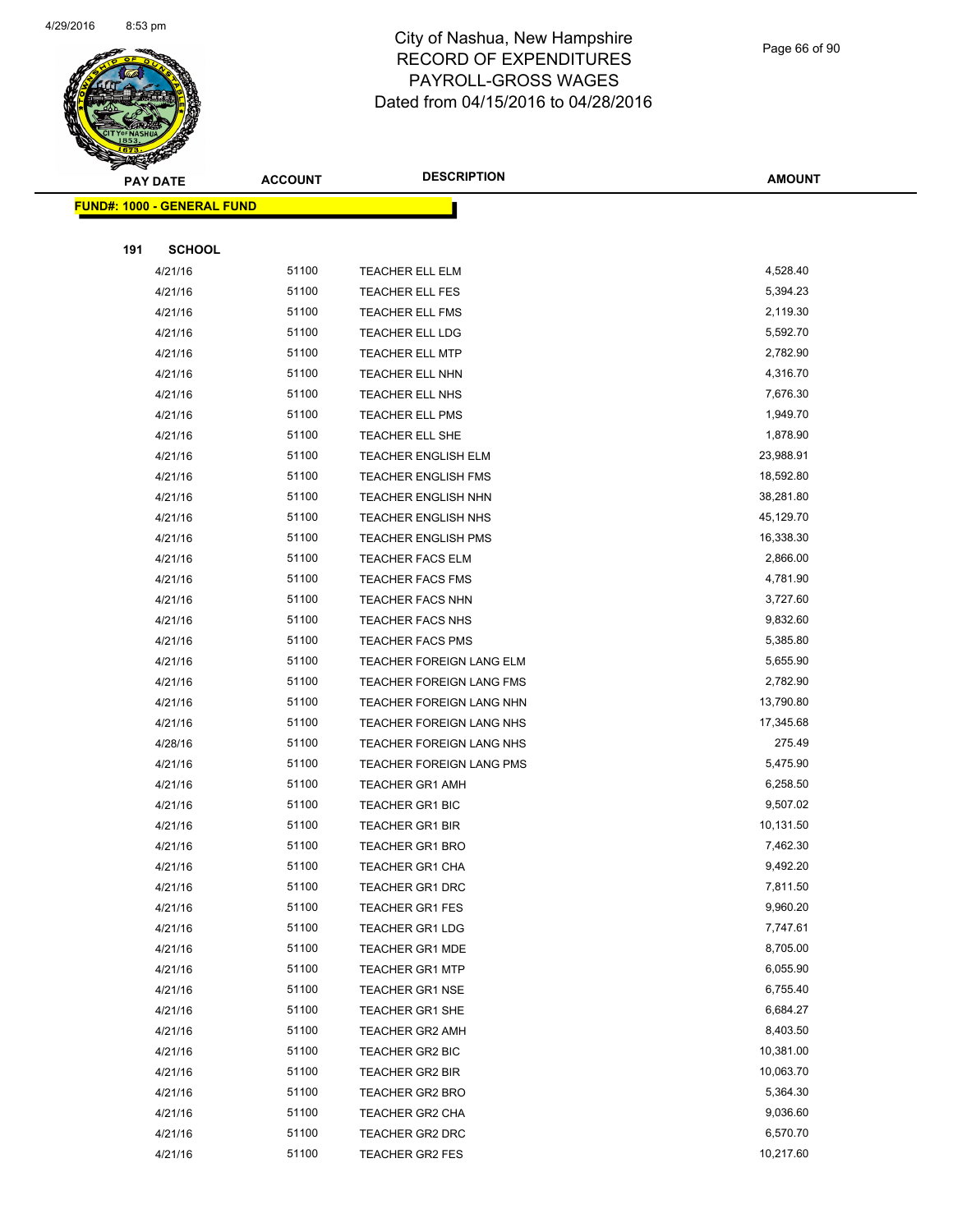

Page 67 of 90

| <b>PAY DATE</b>                    | <b>ACCOUNT</b> | <b>DESCRIPTION</b>     | <b>AMOUNT</b> |
|------------------------------------|----------------|------------------------|---------------|
| <u> FUND#: 1000 - GENERAL FUND</u> |                |                        |               |
|                                    |                |                        |               |
| <b>SCHOOL</b><br>191               |                |                        |               |
| 4/21/16                            | 51100          | <b>TEACHER GR2 LDG</b> | 9,164.26      |
| 4/21/16                            | 51100          | <b>TEACHER GR2 MDE</b> | 10,579.00     |
| 4/21/16                            | 51100          | <b>TEACHER GR2 MTP</b> | 6,617.60      |
| 4/21/16                            | 51100          | <b>TEACHER GR2 NSE</b> | 6,848.50      |
| 4/21/16                            | 51100          | <b>TEACHER GR2 SHE</b> | 6,311.00      |
| 4/21/16                            | 51100          | <b>TEACHER GR3 AMH</b> | 7,299.00      |
| 4/21/16                            | 51100          | <b>TEACHER GR3 BIC</b> | 7,240.80      |
| 4/21/16                            | 51100          | <b>TEACHER GR3 BIR</b> | 8,964.28      |
| 4/21/16                            | 51100          | <b>TEACHER GR3 BRO</b> | 7,519.80      |
| 4/21/16                            | 51100          | <b>TEACHER GR3 CHA</b> | 8,168.20      |
| 4/21/16                            | 51100          | <b>TEACHER GR3 DRC</b> | 7,089.70      |
| 4/21/16                            | 51100          | <b>TEACHER GR3 FES</b> | 8,722.40      |
| 4/21/16                            | 51100          | <b>TEACHER GR3 LDG</b> | 7,208.90      |
| 4/21/16                            | 51100          | <b>TEACHER GR3 MDE</b> | 25,534.04     |
| 4/21/16                            | 51100          | <b>TEACHER GR3 MTP</b> | 6,209.90      |
| 4/21/16                            | 51100          | <b>TEACHER GR3 NSE</b> | 6,456.60      |
| 4/21/16                            | 51100          | <b>TEACHER GR3 SHE</b> | 7,360.90      |
| 4/21/16                            | 51100          | <b>TEACHER GR4 AMH</b> | 4,104.20      |
| 4/21/16                            | 51100          | TEACHER GR4 BIC        | 9,945.38      |
| 4/21/16                            | 51100          | <b>TEACHER GR4 BIR</b> | 6,989.60      |
| 4/21/16                            | 51100          | <b>TEACHER GR4 BRO</b> | 7,319.20      |
| 4/21/16                            | 51100          | <b>TEACHER GR4 CHA</b> | 7,389.00      |
| 4/21/16                            | 51100          | <b>TEACHER GR4 DRC</b> | 5,259.90      |
| 4/21/16                            | 51100          | <b>TEACHER GR4 FES</b> | 7,139.78      |
| 4/21/16                            | 51100          | <b>TEACHER GR4 LDG</b> | 9,434.90      |
| 4/21/16                            | 51100          | <b>TEACHER GR4 MDE</b> | 8,548.40      |
| 4/21/16                            | 51100          | <b>TEACHER GR4 MTP</b> | 5,889.70      |
| 4/21/16                            | 51100          | <b>TEACHER GR4 NSE</b> | 6,987.00      |
| 4/21/16                            | 51100          | <b>TEACHER GR4 SHE</b> | 5,438.90      |
| 4/21/16                            | 51100          | <b>TEACHER GR5 AMH</b> | 5,385.80      |
| 4/21/16                            | 51100          | <b>TEACHER GR5 BIC</b> | 9,298.60      |
| 4/21/16                            | 51100          | <b>TEACHER GR5 BIR</b> | 9,218.30      |
| 4/21/16                            | 51100          | <b>TEACHER GR5 BRO</b> | 7,404.40      |
| 4/21/16                            | 51100          | <b>TEACHER GR5 CHA</b> | 8,940.99      |
| 4/21/16                            | 51100          | <b>TEACHER GR5 DRC</b> | 5,553.90      |
| 4/21/16                            | 51100          | <b>TEACHER GR5 FES</b> | 8,864.30      |
| 4/21/16                            | 51100          | <b>TEACHER GR5 LDG</b> | 12,170.10     |
| 4/21/16                            | 51100          | <b>TEACHER GR5 MDE</b> | 9,852.70      |
| 4/21/16                            | 51100          | <b>TEACHER GR5 MTP</b> | 7,630.50      |
| 4/21/16                            | 51100          | <b>TEACHER GR5 NSE</b> | 8,150.60      |
| 4/21/16                            | 51100          | TEACHER GR5 SHE        | 9,436.90      |
| 4/21/16                            | 51100          | TEACHER GR6 ELM        | 33,001.90     |
| 4/21/16                            | 51100          | <b>TEACHER GR6 FMS</b> | 21,511.56     |
| 4/21/16                            | 51100          | <b>TEACHER GR6 PMS</b> | 23,807.80     |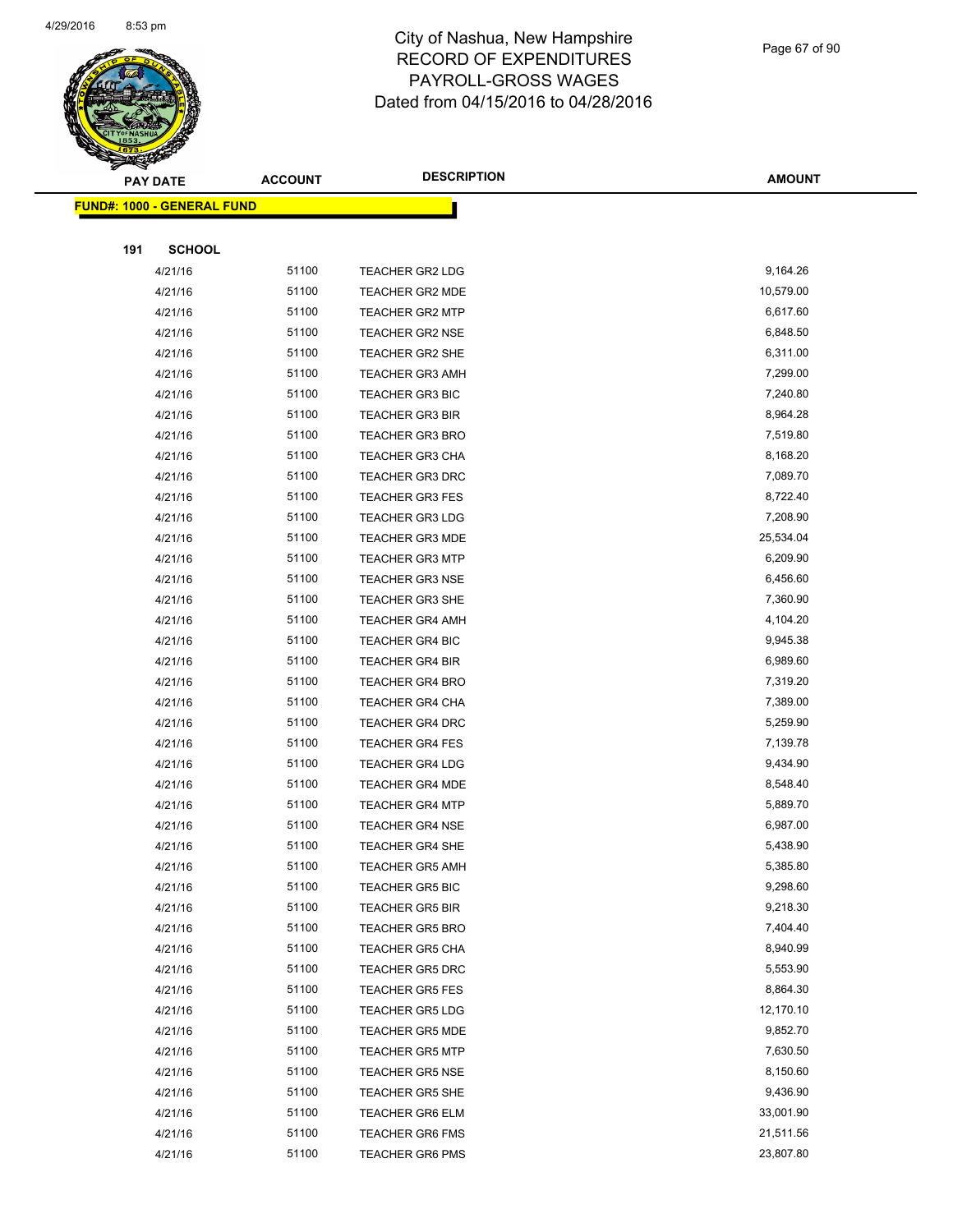

Page 68 of 90

| <b>PAY DATE</b>                   | <b>ACCOUNT</b> | <b>DESCRIPTION</b>            | <b>AMOUNT</b> |
|-----------------------------------|----------------|-------------------------------|---------------|
| <b>FUND#: 1000 - GENERAL FUND</b> |                |                               |               |
|                                   |                |                               |               |
| 191<br><b>SCHOOL</b>              |                |                               |               |
| 4/21/16                           | 51100          | <b>TEACHER GRAPH NHS</b>      | 2,134.00      |
| 4/21/16                           | 51100          | <b>TEACHER GRAPHICS NHN</b>   | 2,602.90      |
| 4/21/16                           | 51100          | <b>TEACHER HEALTH ELM</b>     | 2,588.30      |
| 4/21/16                           | 51100          | <b>TEACHER HEALTH NHN</b>     | 5,025.60      |
| 4/21/16                           | 51100          | <b>TEACHER HEALTH NHS</b>     | 2,602.90      |
| 4/21/16                           | 51100          | TEACHER HEALTHOC NHS          | 6,235.10      |
| 4/21/16                           | 51100          | <b>TEACHER HVAC NHS</b>       | 1,683.50      |
| 4/21/16                           | 51100          | TEACHER IN SCH SUSPENSION ELM | 2,782.90      |
| 4/21/16                           | 51100          | TEACHER IN SCH SUSPENSION NHN | 2,674.80      |
| 4/21/16                           | 51100          | TEACHER IN SCH SUSPENSION NHS | 2,674.80      |
| 4/21/16                           | 51100          | <b>TEACHER KIND AMH</b>       | 5,133.40      |
| 4/21/16                           | 51100          | <b>TEACHER KIND BIC</b>       | 3,571.50      |
| 4/21/16                           | 51100          | <b>TEACHER KIND BIR</b>       | 2,674.80      |
| 4/21/16                           | 51100          | <b>TEACHER KIND BRO</b>       | 2,602.90      |
| 4/21/16                           | 51100          | TEACHER KIND CHA              | 3,694.40      |
| 4/21/16                           | 51100          | TEACHER KIND DRC              | 8,816.20      |
| 4/21/16                           | 51100          | <b>TEACHER KIND FES</b>       | 9,785.70      |
| 4/21/16                           | 51100          | <b>TEACHER KIND LDG</b>       | 8,789.50      |
| 4/21/16                           | 51100          | TEACHER KIND MDE              | 4,829.20      |
| 4/21/16                           | 51100          | <b>TEACHER KIND MTP</b>       | 3,919.50      |
| 4/21/16                           | 51100          | <b>TEACHER KIND NSE</b>       | 982.40        |
| 4/21/16                           | 51100          | <b>TEACHER KIND SHE</b>       | 2,119.30      |
| 4/21/16                           | 51100          | <b>TEACHER MATH ELM</b>       | 20,984.48     |
| 4/21/16                           | 51100          | <b>TEACHER MATH FMS</b>       | 11,687.90     |
| 4/21/16                           | 51100          | <b>TEACHER MATH NHN</b>       | 33,061.19     |
| 4/21/16                           | 51100          | <b>TEACHER MATH NHS</b>       | 40,456.60     |
| 4/21/16                           | 51100          | TEACHER MATH PMS              | 10,891.50     |
| 4/21/16                           | 51100          | <b>TEACHER MUSIC AMH</b>      | 1,683.50      |
| 4/21/16                           | 51100          | <b>TEACHER MUSIC BIC</b>      | 2,602.90      |
| 4/21/16                           | 51100          | <b>TEACHER MUSIC BIR</b>      | 1,554.80      |
| 4/21/16                           | 51100          | <b>TEACHER MUSIC BRO</b>      | 2,782.90      |
| 4/21/16                           | 51100          | <b>TEACHER MUSIC CHA</b>      | 2,782.90      |
| 4/21/16                           | 51100          | <b>TEACHER MUSIC DRC</b>      | 2,692.90      |
| 4/21/16                           | 51100          | TEACHER MUSIC ELM             | 4,817.41      |
| 4/21/16                           | 51100          | <b>TEACHER MUSIC FES</b>      | 2,602.90      |
| 4/21/16                           | 51100          | <b>TEACHER MUSIC FMS</b>      | 5,205.40      |
| 4/21/16                           | 51100          | <b>TEACHER MUSIC MDE</b>      | 1,949.70      |
| 4/21/16                           | 51100          | <b>TEACHER MUSIC NHN</b>      | 4,416.71      |
| 4/21/16                           | 51100          | <b>TEACHER MUSIC NHS</b>      | 5,104.70      |
| 4/21/16                           | 51100          | <b>TEACHER MUSIC NSE</b>      | 2,044.90      |
| 4/21/16                           | 51100          | <b>TEACHER MUSIC PMS</b>      | 4,355.20      |
| 4/21/16                           | 51100          | <b>TEACHER MUSIC SHE</b>      | 2,501.80      |
| 4/21/16                           | 51100          | TEACHER PE BIC                | 2,034.50      |
| 4/21/16                           | 51100          | TEACHER PE BIR                | 2,761.40      |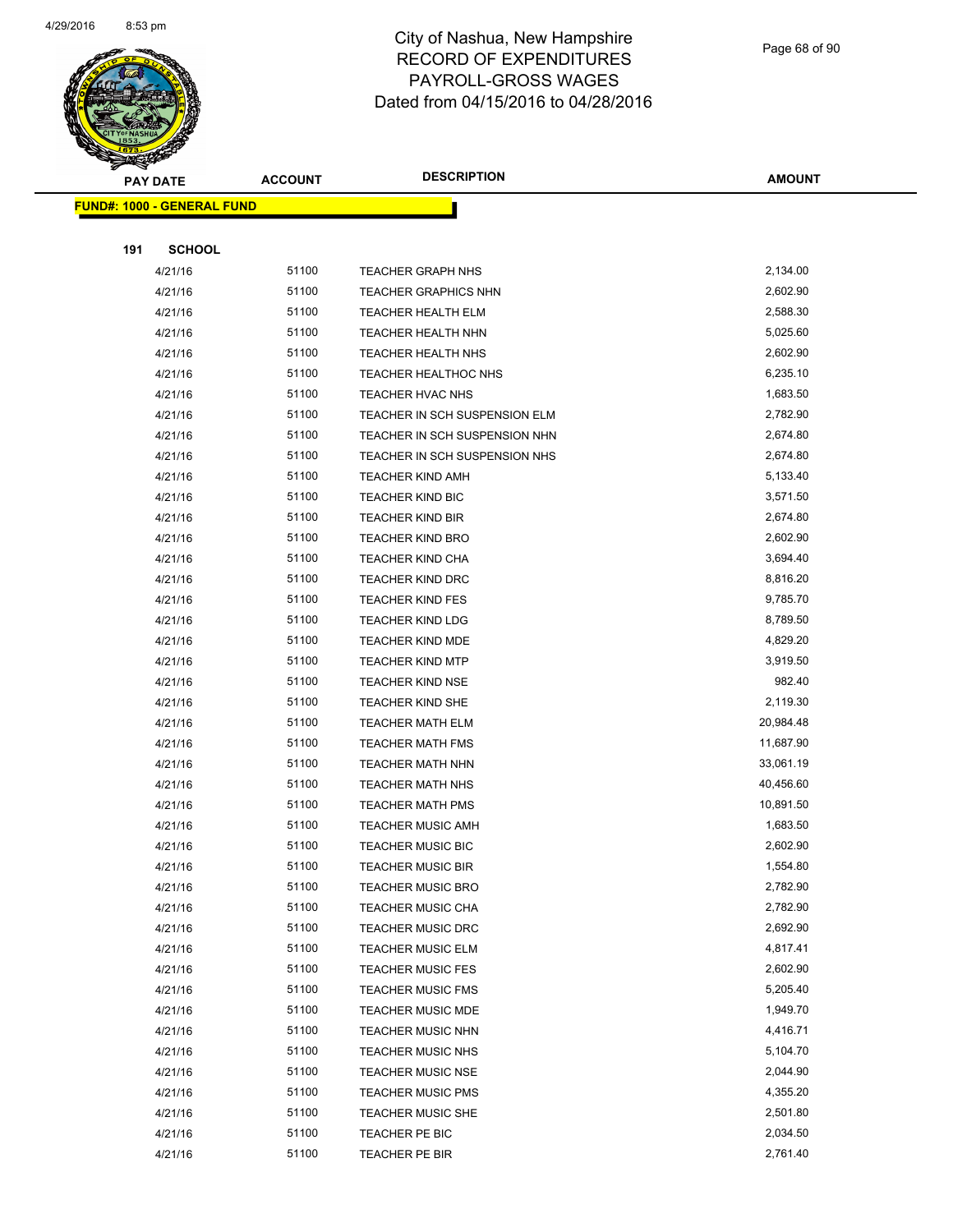

Page 69 of 90

|     | <b>PAY DATE</b>                   | <b>ACCOUNT</b> | <b>DESCRIPTION</b>           | <b>AMOUNT</b> |
|-----|-----------------------------------|----------------|------------------------------|---------------|
|     | <b>FUND#: 1000 - GENERAL FUND</b> |                |                              |               |
|     |                                   |                |                              |               |
| 191 | <b>SCHOOL</b>                     |                |                              |               |
|     | 4/21/16                           | 51100          | TEACHER PE BRO               | 2,692.90      |
|     | 4/21/16                           | 51100          | <b>TEACHER PE CHA</b>        | 2,602.90      |
|     | 4/21/16                           | 51100          | <b>TEACHER PE DRC</b>        | 2,782.90      |
|     | 4/21/16                           | 51100          | TEACHER PE ELM               | 5,511.90      |
|     | 4/21/16                           | 51100          | <b>TEACHER PE FES</b>        | 1,885.00      |
|     | 4/21/16                           | 51100          | <b>TEACHER PE FMS</b>        | 5,205.80      |
|     | 4/21/16                           | 51100          | <b>TEACHER PE LDG</b>        | 2,004.58      |
|     | 4/21/16                           | 51100          | <b>TEACHER PE MDE</b>        | 2,674.80      |
|     | 4/21/16                           | 51100          | <b>TEACHER PE MTP</b>        | 2,119.30      |
|     | 4/21/16                           | 51100          | <b>TEACHER PE NHN</b>        | 8,467.20      |
|     | 4/21/16                           | 51100          | TEACHER PE NHS               | 10,017.30     |
|     | 4/21/16                           | 51100          | <b>TEACHER PE NSE</b>        | 2,504.60      |
|     | 4/21/16                           | 51100          | <b>TEACHER PE PMS</b>        | 4,494.10      |
|     | 4/21/16                           | 51100          | TEACHER PE SHE               | 2,674.80      |
|     | 4/21/16                           | 51100          | TEACHER PRESCHOOL BIC        | 12,296.40     |
|     | 4/21/16                           | 51100          | <b>TEACHER PRESCHOOL BRO</b> | 7,678.40      |
|     | 4/21/16                           | 51100          | TEACHER PRESCHOOL DRC        | 1,801.00      |
|     | 4/21/16                           | 51100          | <b>TEACHER PRESCHOOL MTP</b> | 1,554.80      |
|     | 4/21/16                           | 51100          | TEACHER PRESCHOOL NHS        | 1,292.80      |
|     | 4/21/16                           | 51100          | <b>TEACHER PRESCHOOL NSE</b> | 5,853.50      |
|     | 4/21/16                           | 51100          | TEACHER READ AMH             | 2,873.00      |
|     | 4/21/16                           | 51100          | TEACHER READ BIC             | 5,331.60      |
|     | 4/21/16                           | 51100          | TEACHER READ BIR             | 2,782.90      |
|     | 4/21/16                           | 51100          | <b>TEACHER READ BRO</b>      | 1,949.70      |
|     | 4/21/16                           | 51100          | TEACHER READ DRC             | 2,873.00      |
|     | 4/21/16                           | 51100          | TEACHER READ ELM             | 5,222.50      |
|     | 4/21/16                           | 51100          | <b>TEACHER READ FES</b>      | 2,782.90      |
|     | 4/21/16                           | 51100          | <b>TEACHER READ FMS</b>      | 2,782.90      |
|     | 4/21/16                           | 51100          | <b>TEACHER READ LDG</b>      | 6,041.90      |
|     | 4/21/16                           | 51100          | TEACHER READ MDE             | 2,782.90      |
|     | 4/21/16                           | 51100          | <b>TEACHER READ MTP</b>      | 2,020.40      |
|     | 4/21/16                           | 51100          | TEACHER READ NHN             | 1,823.10      |
|     | 4/21/16                           | 51100          | <b>TEACHER READ NHS</b>      | 3,288.90      |
|     | 4/21/16                           | 51100          | <b>TEACHER READ NSE</b>      | 2,782.90      |
|     | 4/21/16                           | 51100          | <b>TEACHER READ PMS</b>      | 4,631.80      |
|     | 4/21/16                           | 51100          | <b>TEACHER READ SHE</b>      | 2,674.80      |
|     | 4/21/16                           | 51100          | <b>TEACHER ROTC NHN</b>      | 2,728.30      |
|     | 4/21/16                           | 51100          | <b>TEACHER SCIENCE ELM</b>   | 16,662.80     |
|     | 4/21/16                           | 51100          | <b>TEACHER SCIENCE FMS</b>   | 12,113.20     |
|     | 4/21/16                           | 51100          | <b>TEACHER SCIENCE NHN</b>   | 31,813.91     |
|     | 4/21/16                           | 51100          | <b>TEACHER SCIENCE NHS</b>   | 37,851.30     |
|     | 4/21/16                           | 51100          | <b>TEACHER SCIENCE PMS</b>   | 10,442.50     |
|     | 4/21/16                           | 51100          | TEACHER SOCIAL STUDIES ELM   | 15,614.90     |
|     | 4/21/16                           | 51100          | TEACHER SOCIAL STUDIES FMS   | 12,526.30     |
|     |                                   |                |                              |               |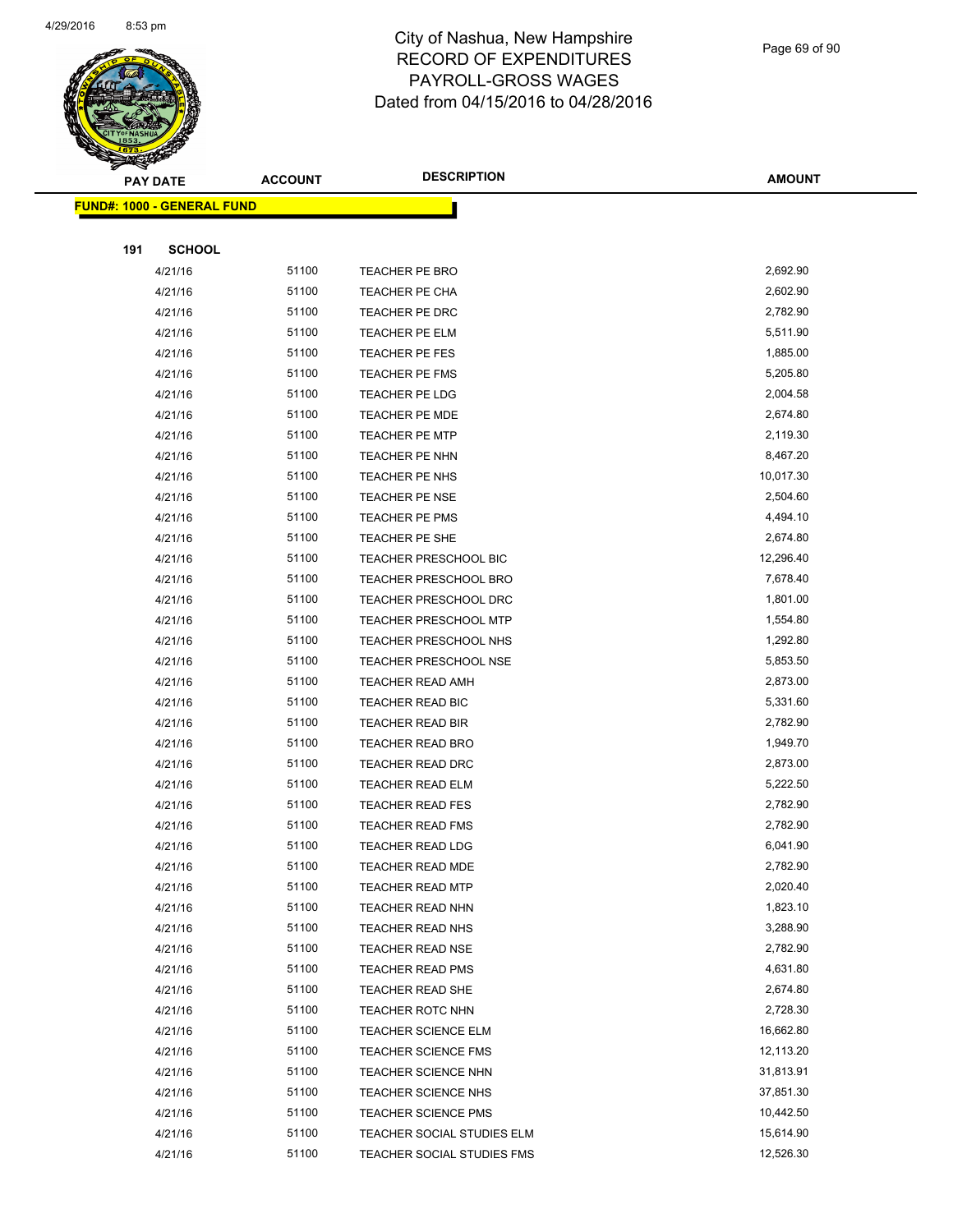

Page 70 of 90

| <b>PAY DATE</b>                   | <b>ACCOUNT</b> | <b>DESCRIPTION</b>         | <b>AMOUNT</b>    |
|-----------------------------------|----------------|----------------------------|------------------|
| <b>FUND#: 1000 - GENERAL FUND</b> |                |                            |                  |
|                                   |                |                            |                  |
| <b>SCHOOL</b><br>191              |                |                            |                  |
| 4/21/16                           | 51100          | TEACHER SOCIAL STUDIES NHN | 35,219.39        |
| 4/28/16                           | 51100          | TEACHER SOCIAL STUDIES NHN | 470.76           |
| 4/21/16                           | 51100          | TEACHER SOCIAL STUDIES NHS | 36,667.60        |
| 4/21/16                           | 51100          | TEACHER SOCIAL STUDIES PMS | 12,047.60        |
| 4/21/16                           | 51100          | <b>TEACHER SPED AMH</b>    | 3,969.50         |
| 4/21/16                           | 51100          | <b>TEACHER SPED BIC</b>    | 4,119.82         |
| 4/21/16                           | 51100          | <b>TEACHER SPED BIR</b>    | 5,284.70         |
| 4/21/16                           | 51100          | <b>TEACHER SPED BRO</b>    | 4,801.50         |
| 4/21/16                           | 51100          | <b>TEACHER SPED CHA</b>    | 9,729.50         |
| 4/21/16                           | 51100          | <b>TEACHER SPED DRC</b>    | 5,105.91         |
| 4/21/16                           | 51100          | <b>TEACHER SPED ELM</b>    | 16,807.90        |
| 4/21/16                           | 51100          | <b>TEACHER SPED FES</b>    | 1,622.40         |
| 4/21/16                           | 51100          | <b>TEACHER SPED FMS</b>    | 12,222.10        |
| 4/21/16                           | 51100          | <b>TEACHER SPED LDG</b>    | 5,562.10         |
| 4/21/16                           | 51100          | <b>TEACHER SPED MDE</b>    | 4,191.30         |
| 4/21/16                           | 51100          | <b>TEACHER SPED MTP</b>    | 5,385.81         |
| 4/21/16                           | 51100          | <b>TEACHER SPED NHN</b>    | 22,041.49        |
| 4/21/16                           | 51100          | <b>TEACHER SPED NHS</b>    | 32,357.29        |
| 4/21/16                           | 51100          | <b>TEACHER SPED NSE</b>    | 1,510.90         |
| 4/21/16                           | 51100          | <b>TEACHER SPED PMS</b>    | 10,450.00        |
| 4/21/16                           | 51100          | <b>TEACHER SPED SHE</b>    | 5,385.80         |
| 4/21/16                           | 51100          | <b>TEACHER TECHED ELM</b>  | 8,564.30         |
| 4/21/16                           | 51100          | <b>TEACHER TECHED FMS</b>  | 5,547.80         |
| 4/21/16                           | 51100          | <b>TEACHER TECHED NHN</b>  | 7,172.80         |
| 4/21/16                           | 51100          | <b>TEACHER TECHED NHS</b>  | 9,879.95         |
| 4/21/16                           | 51100          | <b>TEACHER TECHED PMS</b>  | 5,565.80         |
| 4/21/16                           | 51100          | TEACHER TV PROD NHS        | 2,674.80         |
| 4/21/16                           | 51100          | <b>TEACHER VISION WID</b>  | 5,289.20         |
| 4/21/16                           | 51100          | TECH INTERGRATION ASST AMH | 609.60           |
| 4/28/16                           | 51100          | TECH INTERGRATION ASST AMH | 604.66           |
| 4/21/16                           | 51100          | TECH INTERGRATION ASST BIC | 662.75           |
| 4/28/16                           | 51100          | TECH INTERGRATION ASST BIC | 652.47           |
| 4/21/16                           | 51100          | TECH INTERGRATION ASST CHA | 547.81           |
| 4/28/16                           | 51100          | TECH INTERGRATION ASST CHA | 547.80           |
| 4/21/16                           | 51100          | TECH INTERGRATION ASST FES | 547.80           |
| 4/28/16                           | 51100          | TECH INTERGRATION ASST FES | 556.94           |
| 4/21/16                           | 51100          | TECH INTERGRATION ASST LDG | 574.35           |
| 4/28/16                           | 51100          | TECH INTERGRATION ASST LDG | 574.35           |
| 4/21/16                           | 51100          | TECH INTERGRATION ASST MDE | 628.80           |
| 4/28/16                           | 51100          | TECH INTERGRATION ASST MDE | 639.30<br>592.94 |
| 4/21/16                           | 51100          | TECH INTERGRATION ASST NSE |                  |
| 4/28/16                           | 51100          | TECH INTERGRATION ASST NSE | 592.93           |
| 4/21/16                           | 51100<br>51100 | TECH INTERGRATION ASST SHE | 552.37<br>547.80 |
| 4/28/16                           |                | TECH INTERGRATION ASST SHE |                  |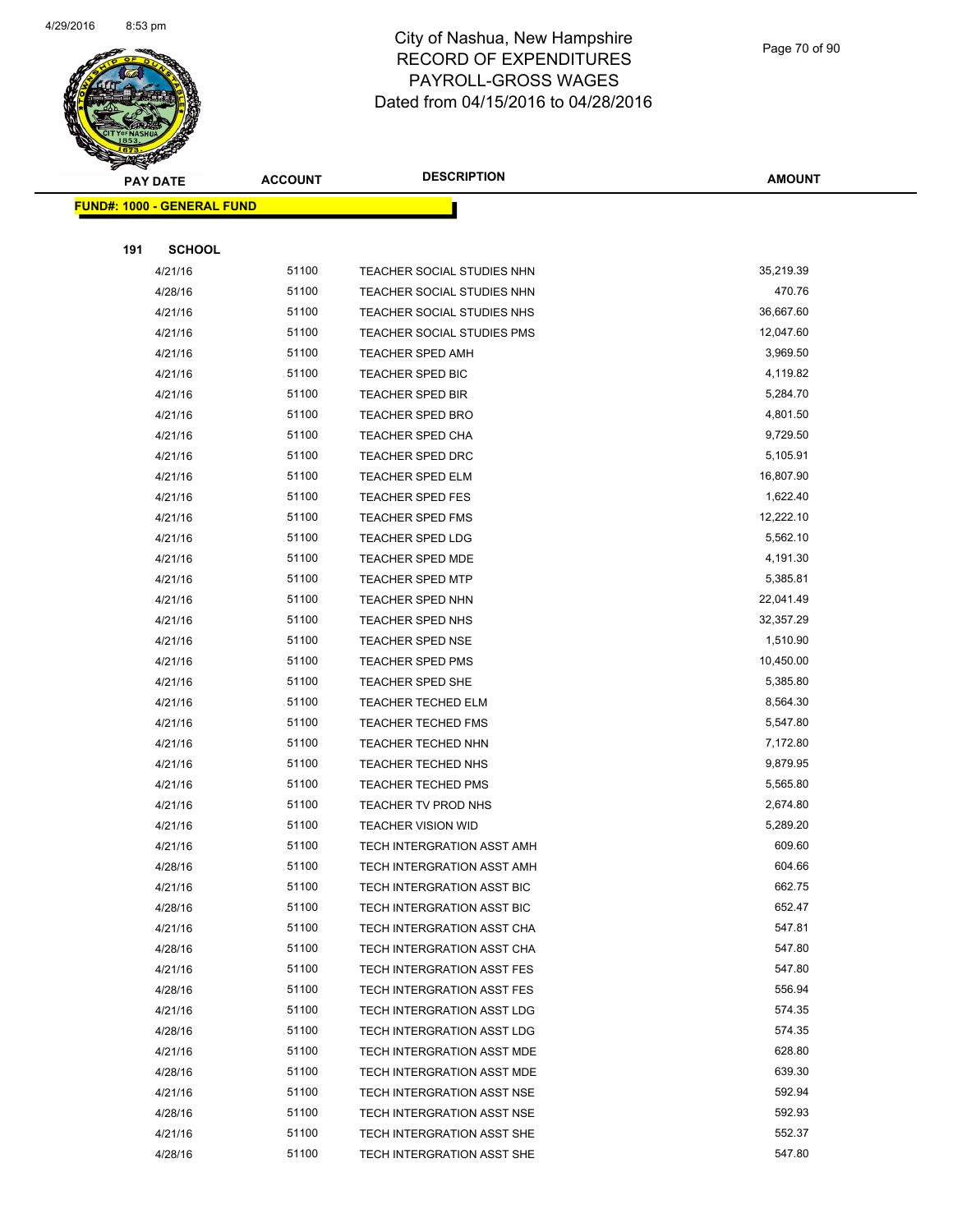

Page 71 of 90

| <b>PAY DATE</b>                   |               | <b>ACCOUNT</b> | <b>DESCRIPTION</b>            | <b>AMOUNT</b> |
|-----------------------------------|---------------|----------------|-------------------------------|---------------|
| <b>FUND#: 1000 - GENERAL FUND</b> |               |                |                               |               |
|                                   |               |                |                               |               |
| 191                               | <b>SCHOOL</b> |                |                               |               |
|                                   | 4/21/16       | 51200          | CLERICAL BOARD OF ED SUP      | 773.58        |
|                                   | 4/28/16       | 51200          | CLERICAL BOARD OF ED SUP      | 666.18        |
|                                   | 4/21/16       | 51200          | <b>CROSSING GUARD WPO</b>     | 2,882.35      |
|                                   | 4/28/16       | 51200          | <b>CROSSING GUARD WPO</b>     | 2,698.97      |
|                                   | 4/21/16       | 51200          | <b>CUSTODIAN CHA</b>          | 347.40        |
|                                   | 4/28/16       | 51200          | <b>CUSTODIAN CHA</b>          | 351.74        |
|                                   | 4/21/16       | 51200          | <b>CUSTODIAN HEAD BRO</b>     | 31.18         |
|                                   | 4/21/16       | 51200          | <b>CUSTODIAN NHN</b>          | 347.40        |
|                                   | 4/28/16       | 51200          | <b>CUSTODIAN NHN</b>          | 347.40        |
|                                   | 4/21/16       | 51200          | DATA ANALYST                  | 1,459.88      |
|                                   | 4/28/16       | 51200          | DATA ANALYST                  | 467.77        |
|                                   | 4/21/16       | 51200          | <b>ENERGY OFFICER</b>         | 385.93        |
|                                   | 4/28/16       | 51200          | <b>ENERGY OFFICER</b>         | 425.52        |
|                                   | 4/21/16       | 51200          | FOOD SERVICE ASST PT AMH      | 36.40         |
|                                   | 4/28/16       | 51200          | FOOD SERVICE ASST PT AMH      | 27.30         |
|                                   | 4/21/16       | 51200          | FOOD SERVICE ASST PT CHA      | 45.50         |
|                                   | 4/28/16       | 51200          | FOOD SERVICE ASST PT CHA      | 45.50         |
|                                   | 4/21/16       | 51200          | FOOD SERVICE ASST PT FMS      | 38.98         |
|                                   | 4/28/16       | 51200          | FOOD SERVICE ASST PT FMS      | 46.78         |
|                                   | 4/21/16       | 51200          | FOOD SERVICE ASST PT MDE      | 11.38         |
|                                   | 4/28/16       | 51200          | FOOD SERVICE ASST PT MDE      | 11.38         |
|                                   | 4/28/16       | 51200          | FOOD SERVICE ASST PT MTP      | 9.10          |
|                                   | 4/21/16       | 51200          | <b>FOOD SERVICE COOK LDG</b>  | 52.23         |
|                                   | 4/28/16       | 51200          | FOOD SERVICE COOK LDG         | 52.25         |
|                                   | 4/21/16       | 51200          | <b>GUIDANCE COUNSELOR NHS</b> | 1,644.50      |
|                                   | 4/21/16       | 51200          | <b>INSTRUMENTAL MUSIC</b>     | 662.50        |
|                                   | 4/28/16       | 51200          | <b>INSTRUMENTAL MUSIC</b>     | 1,100.00      |
|                                   | 4/21/16       | 51200          | LUNCH MONITOR AMH             | 552.60        |
|                                   | 4/28/16       | 51200          | LUNCH MONITOR AMH             | 569.76        |
|                                   | 4/21/16       | 51200          | LUNCH MONITOR BIC             | 757.90        |
|                                   | 4/28/16       | 51200          | LUNCH MONITOR BIC             | 706.42        |
|                                   | 4/21/16       | 51200          | LUNCH MONITOR BIR             | 481.35        |
|                                   | 4/28/16       | 51200          | LUNCH MONITOR BIR             | 362.10        |
|                                   | 4/21/16       | 51200          | LUNCH MONITOR BRO             | 440.44        |
|                                   | 4/28/16       | 51200          | <b>LUNCH MONITOR BRO</b>      | 457.60        |
|                                   | 4/21/16       | 51200          | LUNCH MONITOR CHA             | 697.84        |
|                                   | 4/28/16       | 51200          | LUNCH MONITOR CHA             | 617.76        |
|                                   | 4/21/16       | 51200          | LUNCH MONITOR DRC             | 552.60        |
|                                   | 4/28/16       | 51200          | LUNCH MONITOR DRC             | 578.34        |
|                                   | 4/21/16       | 51200          | LUNCH MONITOR ELM             | 297.44        |
|                                   | 4/28/16       | 51200          | LUNCH MONITOR ELM             | 314.60        |
|                                   | 4/21/16       | 51200          | LUNCH MONITOR FES             | 774.78        |
|                                   | 4/28/16       | 51200          | LUNCH MONITOR FES             | 925.30        |
|                                   | 4/21/16       | 51200          | LUNCH MONITOR FMS             | 268.22        |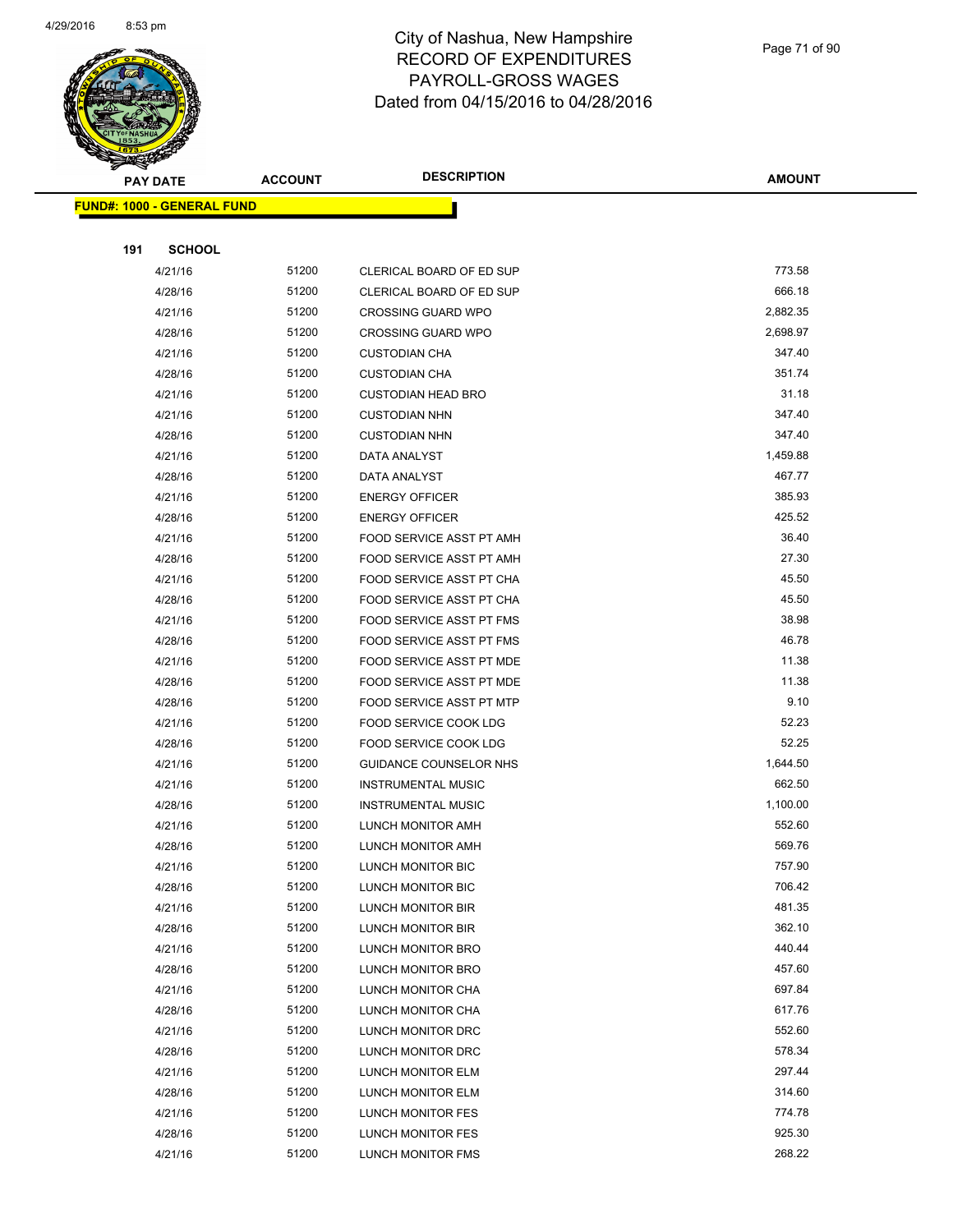

#### Page 72 of 90

|     | <b>PAY DATE</b>                    | <b>ACCOUNT</b> | <b>DESCRIPTION</b>       | <b>AMOUNT</b> |
|-----|------------------------------------|----------------|--------------------------|---------------|
|     | <u> FUND#: 1000 - GENERAL FUND</u> |                |                          |               |
|     |                                    |                |                          |               |
| 191 | <b>SCHOOL</b>                      |                |                          |               |
|     | 4/28/16                            | 51200          | LUNCH MONITOR FMS        | 246.26        |
|     | 4/21/16                            | 51200          | LUNCH MONITOR LDG        | 506.03        |
|     | 4/28/16                            | 51200          | LUNCH MONITOR LDG        | 531.31        |
|     | 4/21/16                            | 51200          | LUNCH MONITOR MDE        | 650.36        |
|     | 4/28/16                            | 51200          | LUNCH MONITOR MDE        | 708.48        |
|     | 4/21/16                            | 51200          | LUNCH MONITOR MTP        | 380.38        |
|     | 4/28/16                            | 51200          | LUNCH MONITOR MTP        | 408.98        |
|     | 4/21/16                            | 51200          | LUNCH MONITOR NHN        | 286.00        |
|     | 4/28/16                            | 51200          | LUNCH MONITOR NHN        | 429.00        |
|     | 4/21/16                            | 51200          | LUNCH MONITOR NHS        | 300.30        |
|     | 4/28/16                            | 51200          | LUNCH MONITOR NHS        | 377.52        |
|     | 4/21/16                            | 51200          | LUNCH MONITOR NSE        | 387.84        |
|     | 4/28/16                            | 51200          | LUNCH MONITOR NSE        | 348.08        |
|     | 4/21/16                            | 51200          | LUNCH MONITOR PMS        | 197.34        |
|     | 4/28/16                            | 51200          | <b>LUNCH MONITOR PMS</b> | 280.28        |
|     | 4/21/16                            | 51200          | LUNCH MONITOR SHE        | 606.51        |
|     | 4/28/16                            | 51200          | LUNCH MONITOR SHE        | 576.07        |
|     | 4/21/16                            | 51200          | PARA ALT PMS             | 48.51         |
|     | 4/28/16                            | 51200          | PARA ALT PMS             | 80.85         |
|     | 4/21/16                            | 51200          | PARA AMH ELL             | 56.88         |
|     | 4/28/16                            | 51200          | PARA AMH ELL             | 56.88         |
|     | 4/21/16                            | 51200          | PARA DW SPEC ED BIR      | 406.98        |
|     | 4/28/16                            | 51200          | PARA DW SPEC ED BIR      | 448.02        |
|     | 4/28/16                            | 51200          | PARA DW SPEC ELM         | 275.00        |
|     | 4/21/16                            | 51200          | PARA ELL FES             | 34.13         |
|     | 4/28/16                            | 51200          | PARA ELL FES             | 34.13         |
|     | 4/21/16                            | 51200          | PARA INST AMH            | 892.65        |
|     | 4/28/16                            | 51200          | PARA INST AMH            | 985.14        |
|     | 4/21/16                            | 51200          | <b>PARA INST BIC</b>     | 665.51        |
|     | 4/28/16                            | 51200          | PARA INST BIC            | 670.14        |
|     | 4/21/16                            | 51200          | PARA INST BIR            | 45.50         |
|     | 4/28/16                            | 51200          | PARA INST BIR            | 45.50         |
|     | 4/21/16                            | 51200          | PARA INST DRC            | 63.70         |
|     | 4/28/16                            | 51200          | PARA INST DRC            | 63.70         |
|     | 4/21/16                            | 51200          | PARA INST FES            | 34.13         |
|     | 4/28/16                            | 51200          | PARA INST FES            | 20.48         |
|     | 4/21/16                            | 51200          | PARA INST FMS            | 22.75         |
|     | 4/28/16                            | 51200          | PARA INST FMS            | 18.20         |
|     | 4/21/16                            | 51200          | PARA INST LDG            | 68.26         |
|     | 4/28/16                            | 51200          | PARA INST LDG            | 68.26         |
|     | 4/21/16                            | 51200          | PARA INST MTP            | 339.50        |
|     | 4/28/16                            | 51200          | PARA INST MTP            | 339.50        |
|     | 4/21/16                            | 51200          | PARA INST NHN            | 291.20        |
|     | 4/28/16                            | 51200          | PARA INST NHN            | 250.88        |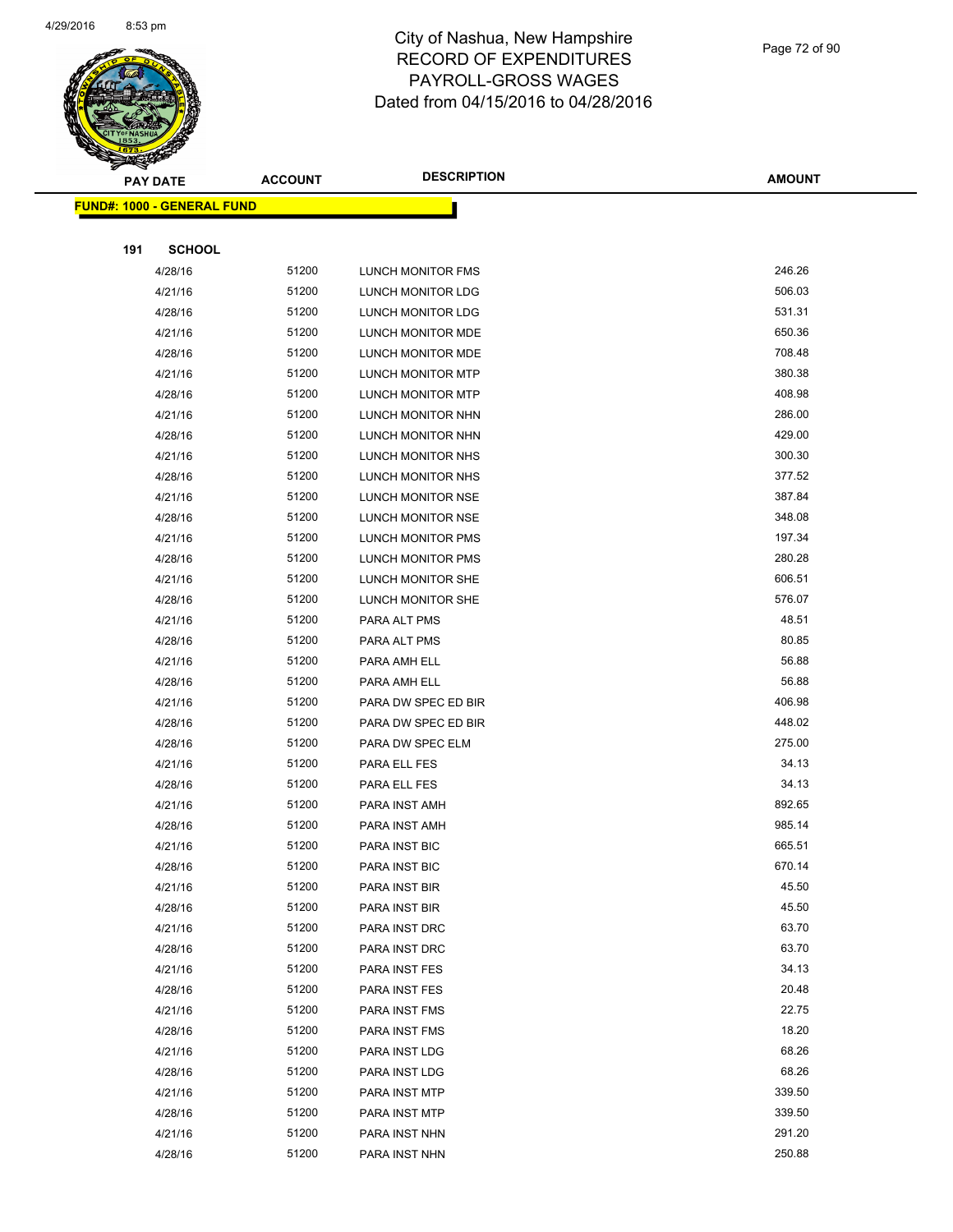

Page 73 of 90

|     | <b>PAY DATE</b>                   | <b>ACCOUNT</b> | <b>DESCRIPTION</b>                            | <b>AMOUNT</b>    |
|-----|-----------------------------------|----------------|-----------------------------------------------|------------------|
|     | <b>FUND#: 1000 - GENERAL FUND</b> |                |                                               |                  |
|     |                                   |                |                                               |                  |
| 191 | <b>SCHOOL</b>                     |                |                                               |                  |
|     | 4/21/16                           | 51200          | PARA INST PMS                                 | 45.50            |
|     | 4/28/16                           | 51200          | PARA INST PMS                                 | 145.50           |
|     | 4/21/16                           | 51200          | PARA INST SHE                                 | 283.98           |
|     | 4/28/16                           | 51200          | PARA INST SHE                                 | 184.20           |
|     | 4/21/16                           | 51200          | PARA LIB NHN                                  | 282.13           |
|     | 4/28/16                           | 51200          | PARA LIB NHN                                  | 286.76           |
|     | 4/21/16                           | 51200          | PARA LIB PMS                                  | 244.61           |
|     | 4/28/16                           | 51200          | PARA LIB PMS                                  | 237.71           |
|     | 4/21/16                           | 51200          | PARA MEDIA NHS                                | 129.78           |
|     | 4/28/16                           | 51200          | PARA MEDIA NHS                                | 193.00           |
|     | 4/21/16                           | 51200          | PARA PRE SCH BIC                              | 1,445.97         |
|     | 4/28/16                           | 51200          | PARA PRE SCH BIC                              | 1,563.23         |
|     | 4/21/16                           | 51200          | PARA PRE SCH BRO                              | 809.72           |
|     | 4/28/16                           | 51200          | PARA PRE SCH BRO                              | 1,277.47         |
|     | 4/21/16                           | 51200          | PARA PRE SCH DRC                              | 1,211.13         |
|     | 4/28/16                           | 51200          | PARA PRE SCH DRC                              | 1,211.14         |
|     | 4/21/16                           | 51200          | PARA PRE SCH MTP                              | 701.56           |
|     | 4/28/16                           | 51200          | PARA PRE SCH MTP                              | 708.84           |
|     | 4/21/16                           | 51200          | PARA PRE SCH NSE                              | 2,664.28         |
|     | 4/28/16                           | 51200          | PARA PRE SCH NSE                              | 2,760.68         |
|     | 4/21/16                           | 51200          | PARA TTI LDG                                  | 62.36            |
|     | 4/28/16                           | 51200          | PARA TTI LDG                                  | 77.95            |
|     | 4/21/16                           | 51200          | SCHOOL PSYCHOLOGIST WID                       | 3,713.30         |
|     | 4/21/16                           | 51200          | SPEECH LANG PATHOLOGIST WID                   | 11,547.83        |
|     | 4/21/16                           | 51200          | STUDENT ACTIVITY COORD NHN                    | 1,058.50         |
|     | 4/21/16                           | 51200          | <b>SUB CLERICAL</b>                           | 248.59           |
|     | 4/28/16                           | 51200          | <b>SUB CLERICAL</b>                           | 356.41           |
|     | 4/21/16                           | 51200          | <b>SUB CROSSING GUARD</b>                     | 38.98            |
|     | 4/28/16                           | 51200          | <b>SUB CROSSING GUARD</b>                     | 38.98            |
|     | 4/21/16                           | 51200          | SUB FOOD SERVICE                              | 97.44            |
|     | 4/28/16                           | 51200          | <b>SUB FOOD SERVICE</b>                       | 77.95            |
|     | 4/21/16                           | 51200          | <b>SUB LUNCH MONITOR</b>                      | 34.13            |
|     | 4/28/16                           | 51200          | <b>SUB LUNCH MONITOR</b>                      | 34.13            |
|     | 4/21/16                           | 51200          | SUB PARA PROFESSIONAL                         | 22.75            |
|     | 4/28/16                           | 51200          | SUB PARA PROFESSIONAL                         | 22.75            |
|     | 4/21/16                           | 51200          | SUB TEACHER                                   | 587.43           |
|     | 4/28/16                           | 51200          | <b>SUB TEACHER</b>                            | 360.31           |
|     | 4/21/16                           | 51200<br>51200 | SUB TEACHER LONG TERM                         | 600.00<br>600.00 |
|     | 4/28/16                           | 51200          | SUB TEACHER LONG TERM                         | 911.51           |
|     | 4/21/16<br>4/21/16                | 51200          | <b>TEACHER ART NHS</b><br>TEACHER BIO TEC NHN | 538.60           |
|     | 4/21/16                           | 51200          | <b>TEACHER ENGLISH NHN</b>                    | 812.50           |
|     | 4/21/16                           | 51200          | <b>TEACHER ENGLISH NHS</b>                    | 1,337.40         |
|     | 4/21/16                           | 51200          | TEACHER FOREIGN LANG FMS                      | 1,000.70         |
|     |                                   |                |                                               |                  |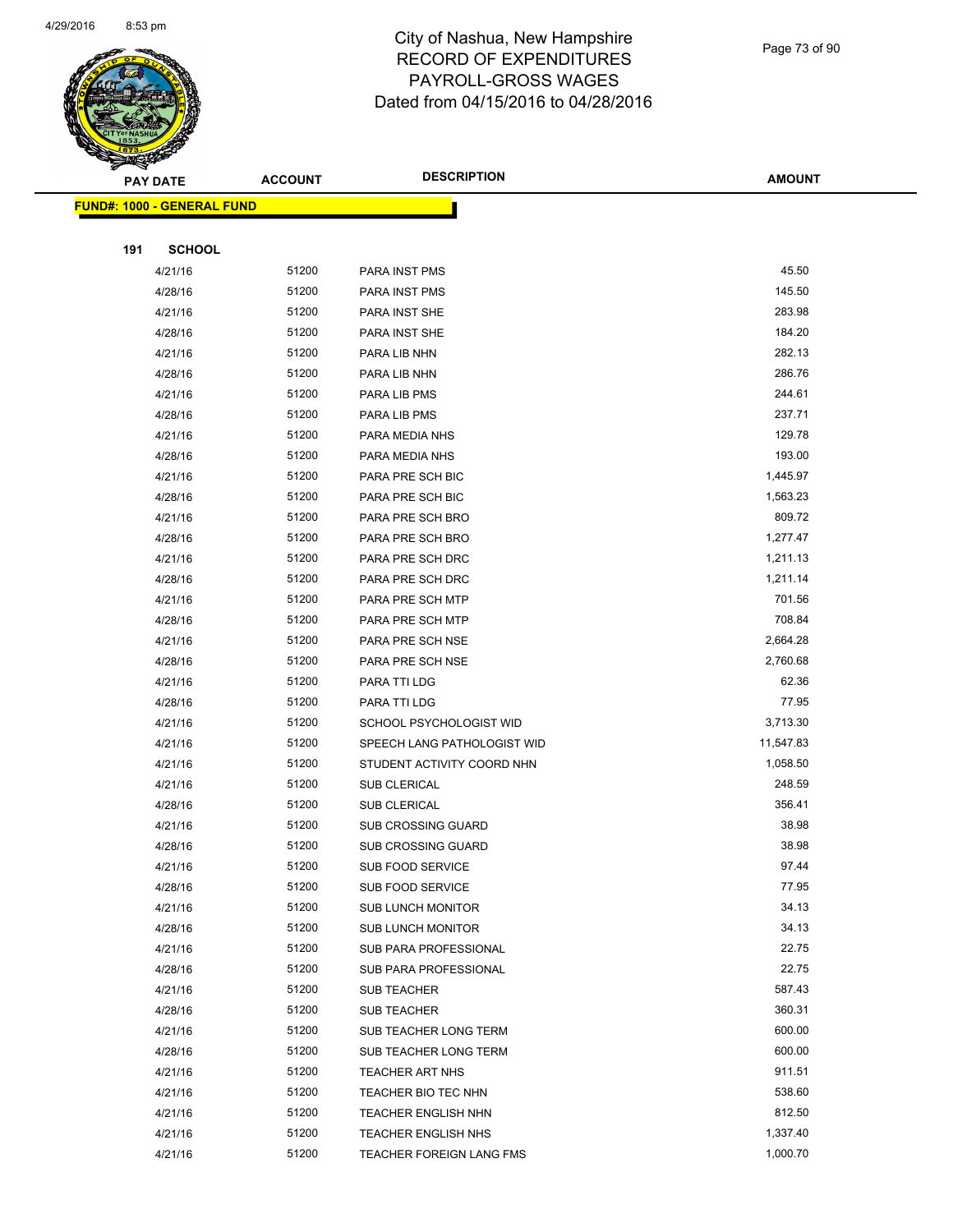

Page 74 of 90

| <b>PAY DATE</b>                   | <b>ACCOUNT</b> | <b>DESCRIPTION</b>                     | <b>AMOUNT</b>  |
|-----------------------------------|----------------|----------------------------------------|----------------|
| <b>FUND#: 1000 - GENERAL FUND</b> |                |                                        |                |
| 191<br><b>SCHOOL</b>              |                |                                        |                |
| 4/21/16                           | 51200          | <b>TEACHER GR5 CHA</b>                 | 66.00          |
| 4/21/16                           | 51200          | TEACHER INST SPED WID                  | 1,966.89       |
| 4/21/16                           | 51200          | <b>TEACHER KIND BIC</b>                | 1,391.50       |
| 4/21/16                           | 51200          | <b>TEACHER KIND BIR</b>                | 911.50         |
| 4/21/16                           | 51200          | <b>TEACHER MUSIC AMH</b>               | 225.00         |
| 4/21/16                           | 51200          | <b>TEACHER MUSIC DRC</b>               | 350.00         |
| 4/21/16                           | 51200          | <b>TEACHER MUSIC ELM</b>               | 847.29         |
| 4/21/16                           | 51200          | <b>TEACHER MUSIC MTP</b>               | 1,250.91       |
| 4/21/16                           | 51200          | <b>TEACHER PE NHS</b>                  | 1,080.00       |
| 4/21/16                           | 51200          | <b>TEACHER READ ELM</b>                | 1,644.50       |
| 4/28/16                           | 51200          | <b>TEACHER SOCIAL STUDIES NHN</b>      | 1,200.00       |
| 4/21/16                           | 51200          | <b>TEACHER SPED MDE</b>                | 525.00         |
| 4/21/16                           | 51200          | <b>TEACHER SPED NHN</b>                | 1,723.80       |
| 4/21/16                           | 51200          | TEACHER SPED NHS                       | 3,761.90       |
| 4/21/16                           | 51200          | <b>TEACHER VISION WIDE</b>             | 1,113.18       |
| 4/21/16                           | 51300          | OVERTIME-REGULAR                       | 9,709.70       |
| 4/28/16                           | 51300          | OVERTIME-REGULAR                       | 8,412.49       |
| 4/21/16                           | 51400          | WAGES TEMP-SEASONAL                    | 1,980.00       |
| 4/28/16                           | 51400          | WAGES TEMP-SEASONAL                    | 1,914.00       |
| 4/21/16                           | 51412          | WAGES PER DIEM                         | 42,331.84      |
| 4/28/16                           | 51412          | <b>WAGES PER DIEM</b>                  | 36,799.32      |
| 4/21/16                           | 51600          | <b>LONGEVITY</b>                       | 3,094.47       |
| 4/28/16                           | 51600          | <b>LONGEVITY</b>                       | 3,101.23       |
| 4/21/16                           | 51650          | ADDITIONAL HOURS                       | 5,224.09       |
| 4/28/16                           | 51650          | ADDITIONAL HOURS                       | 167.53         |
| 4/28/16                           | 51750          | <b>RETIREMENT &amp; SEPARATION PAY</b> | 14,437.40      |
| 4/21/16                           | 55118          | TELEPHONE-CELLULAR                     | 2,700.00       |
| TOTAL 191 - SCHOOL                |                |                                        | \$3,260,351.43 |

**TOTAL FUND 1000 - GENERAL FUND \$5,017,342.15** 

 $\mathbb{R}^2$ 

. . . . . . . . . . . . . . . . .

| <b>FUND#: 2100 - FOOD SERVICES FUND</b> |       |                               |          |  |  |  |  |  |
|-----------------------------------------|-------|-------------------------------|----------|--|--|--|--|--|
| 4/21/16                                 | 51100 | CLERICAL FOOD SERVICE NHS     | 720.40   |  |  |  |  |  |
| 4/28/16                                 | 51100 | CLERICAL FOOD SERVICE NHS     | 720.40   |  |  |  |  |  |
| 4/21/16                                 | 51100 | DELIVERY DRIVER FOOD SERVICE  | 796.50   |  |  |  |  |  |
| 4/28/16                                 | 51100 | DELIVERY DRIVER FOOD SERVICE  | 796.50   |  |  |  |  |  |
| 4/21/16                                 | 51100 | DIRECTOR FOOD SERVICE         | 2.967.50 |  |  |  |  |  |
| 4/21/16                                 | 51100 | FOOD SERVICE BUSINESS MANAGER | 2.111.40 |  |  |  |  |  |
| 4/21/16                                 | 51100 | FOOD SERVICE COOK AMH         | 496.30   |  |  |  |  |  |
| 4/28/16                                 | 51100 | FOOD SERVICE COOK AMH         | 496.30   |  |  |  |  |  |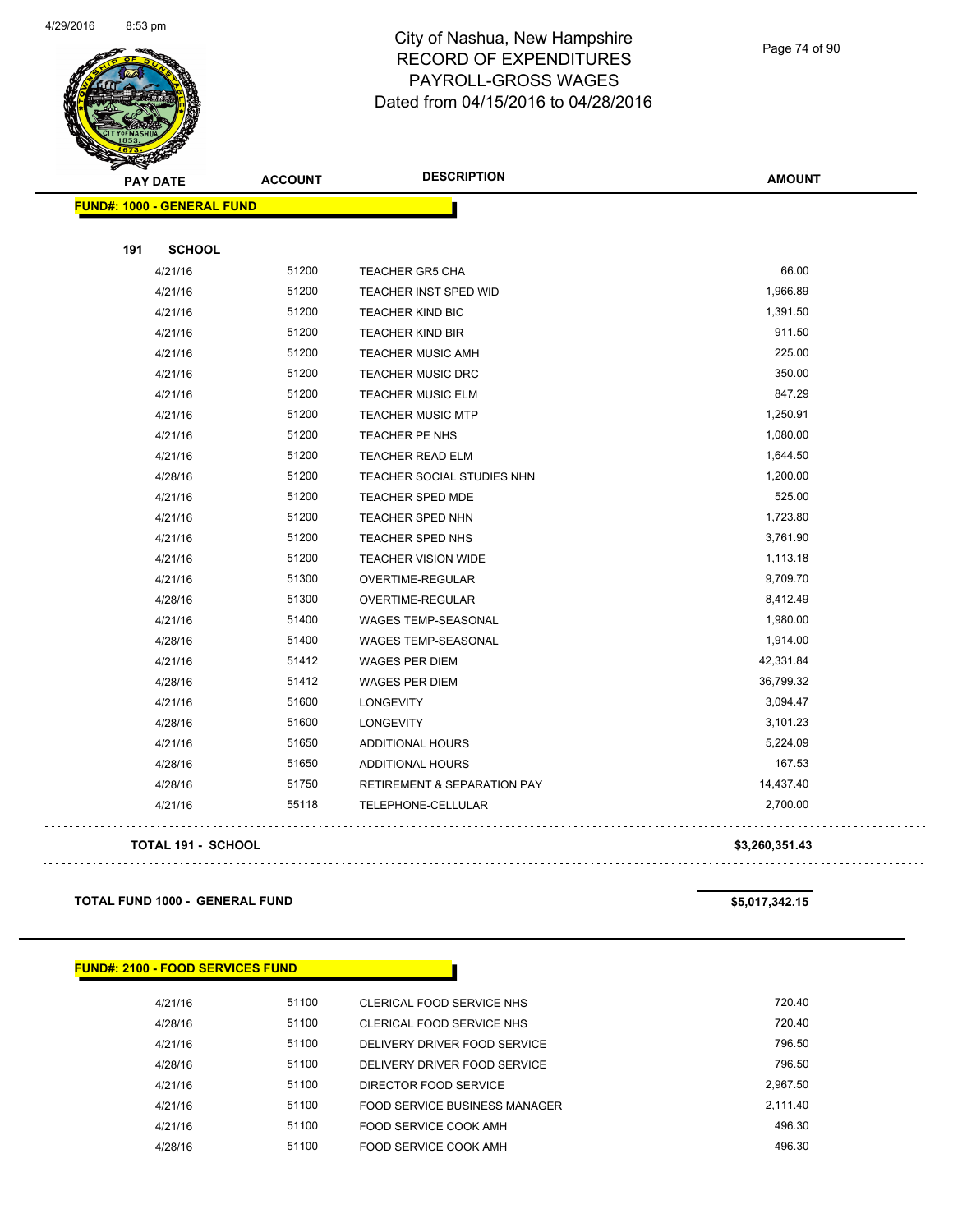

| <b>PAY DATE</b>                          | <b>ACCOUNT</b> | <b>DESCRIPTION</b>            | <b>AMOUNT</b> |
|------------------------------------------|----------------|-------------------------------|---------------|
| <u> FUND#: 2100 - FOOD SERVICES FUND</u> |                |                               |               |
|                                          |                |                               |               |
| 4/21/16                                  | 51100          | <b>FOOD SERVICE COOK BIC</b>  | 492.76        |
| 4/28/16                                  | 51100          | <b>FOOD SERVICE COOK BIC</b>  | 496.30        |
| 4/21/16                                  | 51100          | <b>FOOD SERVICE COOK BIR</b>  | 496.30        |
| 4/28/16                                  | 51100          | FOOD SERVICE COOK BIR         | 496.30        |
| 4/21/16                                  | 51100          | FOOD SERVICE COOK BRO         | 496.30        |
| 4/28/16                                  | 51100          | FOOD SERVICE COOK BRO         | 496.30        |
| 4/21/16                                  | 51100          | <b>FOOD SERVICE COOK CHA</b>  | 489.21        |
| 4/28/16                                  | 51100          | FOOD SERVICE COOK CHA         | 496.30        |
| 4/21/16                                  | 51100          | FOOD SERVICE COOK DRC         | 496.30        |
| 4/28/16                                  | 51100          | FOOD SERVICE COOK DRC         | 492.76        |
| 4/21/16                                  | 51100          | FOOD SERVICE COOK ELM         | 1,002.74      |
| 4/28/16                                  | 51100          | FOOD SERVICE COOK ELM         | 1,013.60      |
| 4/21/16                                  | 51100          | <b>FOOD SERVICE COOK FMS</b>  | 495.94        |
| 4/28/16                                  | 51100          | <b>FOOD SERVICE COOK FMS</b>  | 506.80        |
| 4/21/16                                  | 51100          | FOOD SERVICE COOK LDG         | 478.80        |
| 4/28/16                                  | 51100          | FOOD SERVICE COOK LDG         | 478.80        |
| 4/21/16                                  | 51100          | FOOD SERVICE COOK MDE         | 475.38        |
| 4/28/16                                  | 51100          | <b>FOOD SERVICE COOK MDE</b>  | 478.80        |
| 4/21/16                                  | 51100          | FOOD SERVICE COOK NHN         | 552.00        |
| 4/28/16                                  | 51100          | FOOD SERVICE COOK NHN         | 560.00        |
| 4/21/16                                  | 51100          | FOOD SERVICE COOK NHS         | 1,041.95      |
| 4/28/16                                  | 51100          | FOOD SERVICE COOK NHS         | 1,045.80      |
| 4/21/16                                  | 51100          | FOOD SERVICE COOK NSE         | 468.17        |
| 4/28/16                                  | 51100          | FOOD SERVICE COOK NSE         | 471.56        |
| 4/21/16                                  | 51100          | <b>FOOD SERVICE COOK PMS</b>  | 506.80        |
| 4/28/16                                  | 51100          | FOOD SERVICE COOK PMS         | 506.80        |
| 4/21/16                                  | 51100          | FOOD SERVICE COOK SHE         | 478.80        |
| 4/28/16                                  | 51100          | FOOD SERVICE COOK SHE         | 478.80        |
| 4/21/16                                  | 51100          | <b>FOOD SERVICE SITE CORD</b> | 11,185.12     |
| 4/21/16                                  | 51100          | <b>FOOD SERVICECOOK MTP</b>   | 457.46        |
| 4/28/16                                  | 51100          | <b>FOOD SERVICECOOK MTP</b>   | 457.45        |
| 4/21/16                                  | 51200          | FOOD SERVICE ASST PT AMH      | 555.83        |
| 4/28/16                                  | 51200          | FOOD SERVICE ASST PT AMH      | 594.54        |
| 4/21/16                                  | 51200          | FOOD SERVICE ASST PT BIC      | 545.44        |
| 4/28/16                                  | 51200          | FOOD SERVICE ASST PT BIC      | 557.52        |
| 4/21/16                                  | 51200          | FOOD SERVICE ASST PT BIR      | 441.21        |
| 4/28/16                                  | 51200          | FOOD SERVICE ASST PT BIR      | 452.67        |
| 4/21/16                                  | 51200          | FOOD SERVICE ASST PT BRO      | 358.50        |
| 4/28/16                                  | 51200          | FOOD SERVICE ASST PT BRO      | 358.50        |
| 4/21/16                                  | 51200          | FOOD SERVICE ASST PT CHA      | 546.38        |
| 4/28/16                                  | 51200          | FOOD SERVICE ASST PT CHA      | 537.60        |
| 4/21/16                                  | 51200          | FOOD SERVICE ASST PT DRC      | 670.92        |
| 4/28/16                                  | 51200          | FOOD SERVICE ASST PT DRC      | 688.60        |
| 4/21/16                                  | 51200          | FOOD SERVICE ASST PT ELM      | 2,189.46      |
| 4/28/16                                  | 51200          | FOOD SERVICE ASST PT ELM      | 2,169.67      |
|                                          |                |                               |               |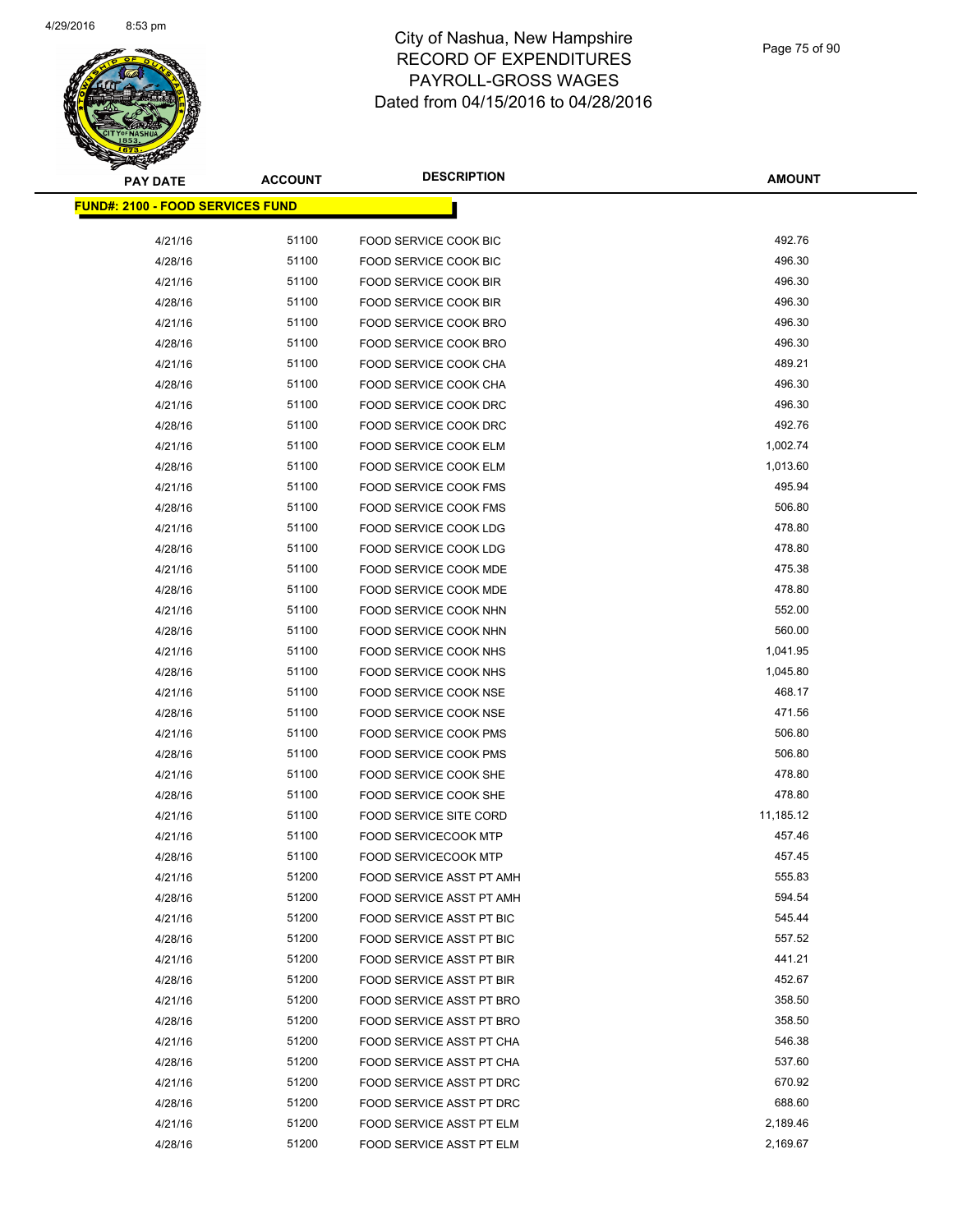

| <b>PAY DATE</b>                         | <b>ACCOUNT</b> | <b>DESCRIPTION</b>              | <b>AMOUNT</b> |
|-----------------------------------------|----------------|---------------------------------|---------------|
| <b>FUND#: 2100 - FOOD SERVICES FUND</b> |                |                                 |               |
|                                         |                |                                 |               |
| 4/21/16                                 | 51200          | <b>FOOD SERVICE ASST PT FES</b> | 949.17        |
| 4/28/16                                 | 51200          | <b>FOOD SERVICE ASST PT FES</b> | 922.99        |
| 4/21/16                                 | 51200          | <b>FOOD SERVICE ASST PT FMS</b> | 2,007.56      |
| 4/28/16                                 | 51200          | <b>FOOD SERVICE ASST PT FMS</b> | 1,919.67      |
| 4/21/16                                 | 51200          | FOOD SERVICE ASST PT LDG        | 930.72        |
| 4/28/16                                 | 51200          | <b>FOOD SERVICE ASST PT LDG</b> | 936.65        |
| 4/21/16                                 | 51200          | FOOD SERVICE ASST PT MDE        | 546.09        |
| 4/28/16                                 | 51200          | <b>FOOD SERVICE ASST PT MDE</b> | 548.95        |
| 4/21/16                                 | 51200          | <b>FOOD SERVICE ASST PT MTP</b> | 566.92        |
| 4/28/16                                 | 51200          | <b>FOOD SERVICE ASST PT MTP</b> | 448.65        |
| 4/21/16                                 | 51200          | FOOD SERVICE ASST PT NHN        | 4,042.22      |
| 4/28/16                                 | 51200          | FOOD SERVICE ASST PT NHN        | 4,168.17      |
| 4/21/16                                 | 51200          | FOOD SERVICE ASST PT NHS        | 3,971.99      |
| 4/28/16                                 | 51200          | FOOD SERVICE ASST PT NHS        | 3,492.32      |
| 4/21/16                                 | 51200          | <b>FOOD SERVICE ASST PT PMS</b> | 2,289.08      |
| 4/28/16                                 | 51200          | <b>FOOD SERVICE ASST PT PMS</b> | 2,332.00      |
| 4/21/16                                 | 51200          | FOOD SERVICE ASST PT SHE        | 544.38        |
| 4/28/16                                 | 51200          | FOOD SERVICE ASST PT SHE        | 485.79        |
| 4/21/16                                 | 51300          | <b>OVERTIME-REGULAR</b>         | 423.70        |
| 4/28/16                                 | 51300          | OVERTIME-REGULAR                | 68.32         |
| 4/21/16                                 | 51412          | <b>WAGES PER DIEM</b>           | 5,125.53      |
| 4/28/16                                 | 51412          | <b>WAGES PER DIEM</b>           | 5,013.78      |
| 4/21/16                                 | 55118          | TELEPHONE-CELLULAR              | 80.00         |
|                                         |                |                                 |               |

#### **TOTAL FUND 2100 - FOOD SERVICES FUND \$89,677.19**

**FUND#: 2201 - DRIVERS EDUCATION FUND** 4/21/16 51200 ADULT ED DIPOLMA INST 50.00 4/21/16 51200 DRIVER INSTRUCTOR 250.00 4/28/16 51200 DRIVER INSTRUCTOR 650.00 4/21/16 51200 TEACHER ELL FES 225.00 4/21/16 51200 TEACHER TECHED ELM 250.00 4/21/16 51200 TEACHER TECHED PMS 50.00 4/21/16 51300 OVERTIME-REGULAR 30.26

### **TOTAL FUND 2201 - DRIVERS EDUCATION FUND \$1,505.26**

| <b>FUND#: 2207 - ADULT ED/CONTINUING ED</b> |       |                             |
|---------------------------------------------|-------|-----------------------------|
| 4/21/16                                     | 51200 | ADULT ED ENRICHMENT INST    |
| 4/28/16                                     | 51200 | ADULT ED ENRICHMENT INST    |
| 4/21/16                                     | 51200 | ADULT ED ENRICHMENT TEACHER |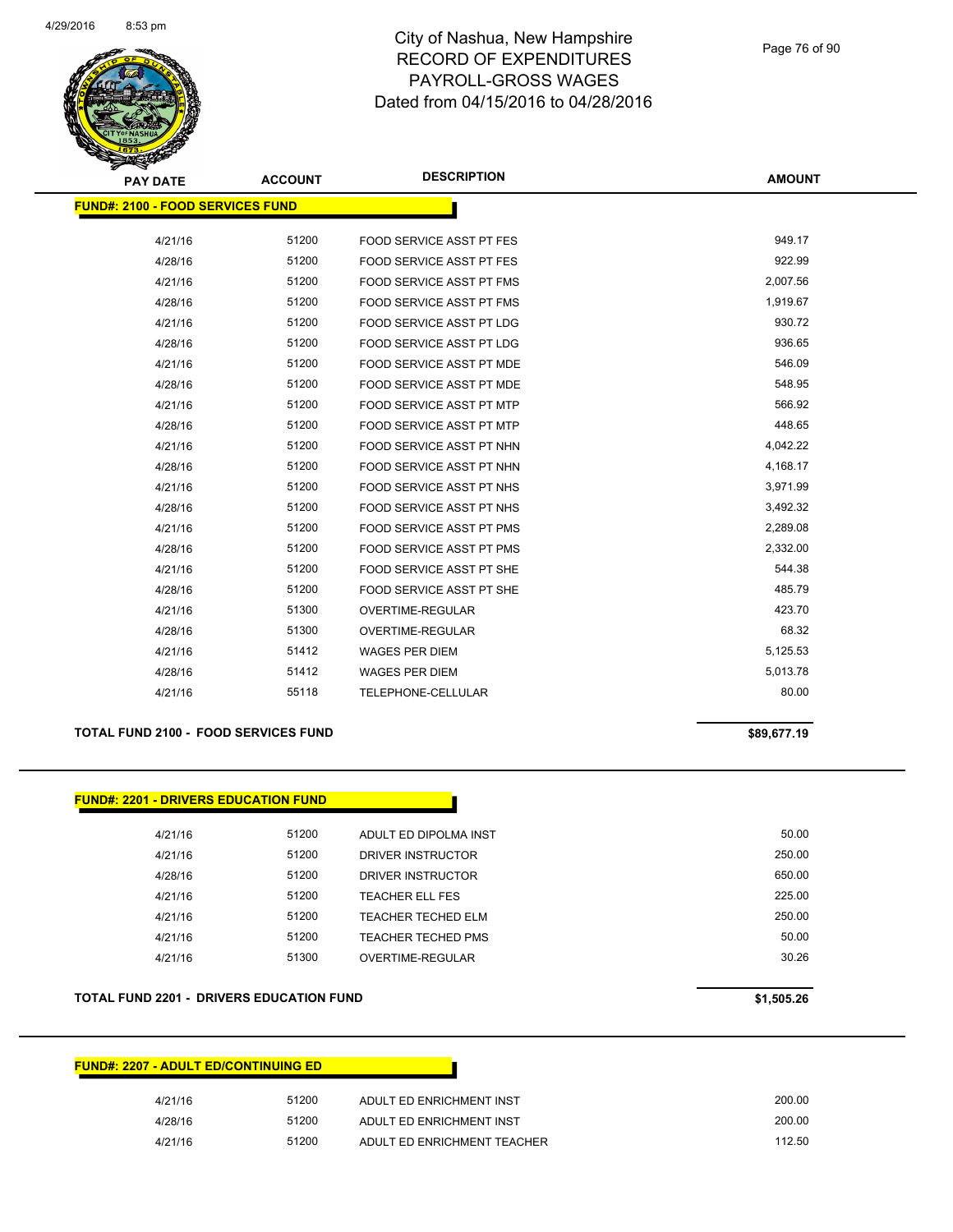

| <b>AMOUNT</b> | <b>DESCRIPTION</b>          | <b>ACCOUNT</b> | <b>PAY DATE</b>                             |
|---------------|-----------------------------|----------------|---------------------------------------------|
|               |                             |                | <b>FUND#: 2207 - ADULT ED/CONTINUING ED</b> |
| 87.50         | ADULT ED ENRICHMENT TEACHER | 51200          | 4/28/16                                     |
| 50.00         | ADULT ED INSTRUCTOR         | 51200          | 4/21/16                                     |
| 50.00         | ADULT ED INSTRUCTOR         | 51200          | 4/28/16                                     |
| 107.47        | <b>CLERICAL ACADEMY NHN</b> | 51200          | 4/21/16                                     |
| 61.41         | <b>CLERICAL ACADEMY NHN</b> | 51200          | 4/28/16                                     |
| 200.00        | <b>SUB TEACHER</b>          | 51200          | 4/21/16                                     |
| 150.00        | <b>SUB TEACHER</b>          | 51200          | 4/28/16                                     |
| 150.00        | <b>TEACHER ART PMS</b>      | 51200          | 4/21/16                                     |
|               |                             |                |                                             |
|               |                             |                |                                             |

### **TOTAL FUND 2207 - ADULT ED/CONTINUING ED \$1,368.88**

**FUND#: 2222 - AFTER SCHOOL PROGRAM**

| 4/21/16 | 51100 | DIRECTOR 21 CENTURY            | 2,730.80 |
|---------|-------|--------------------------------|----------|
| 4/21/16 | 51200 | 21 CENTURY ELEM MFAM RES COORD | 144.38   |
| 4/21/16 | 51200 | 21ST CENTURY INSTRUCTOR        | 2,016.88 |
| 4/28/16 | 51200 | 21ST CENTURY INSTRUCTOR        | 2,326.88 |
| 4/21/16 | 51200 | ASSISTANT PRINCIPAL LEDGE      | 87.50    |
| 4/21/16 | 51200 | GUIDANCE COUNSELOR FES         | 200.00   |
| 4/21/16 | 51200 | LUNCH MONITOR AMH              | 170.63   |
| 4/28/16 | 51200 | LUNCH MONITOR AMH              | 227.50   |
| 4/21/16 | 51200 | LUNCH MONITOR DRC              | 201.25   |
| 4/28/16 | 51200 | LUNCH MONITOR DRC              | 266.88   |
| 4/21/16 | 51200 | LUNCH MONITOR SHE              | 236.25   |
| 4/28/16 | 51200 | LUNCH MONITOR SHE              | 293.13   |
| 4/21/16 | 51200 | PARA DW SPEC ED NHS            | 105.00   |
| 4/28/16 | 51200 | PARA DW SPEC ED NHS            | 157.50   |
| 4/21/16 | 51200 | PARA ELL MTP                   | 78.75    |
| 4/28/16 | 51200 | PARA ELL MTP                   | 175.00   |
| 4/21/16 | 51200 | PARA INST DRC                  | 122.50   |
| 4/28/16 | 51200 | PARA INST DRC                  | 140.00   |
| 4/21/16 | 51200 | <b>PARA INST FES</b>           | 201.25   |
| 4/28/16 | 51200 | PARA INST FES                  | 284.38   |
| 4/21/16 | 51200 | PARA INST LDG                  | 398.13   |
| 4/28/16 | 51200 | PARA INST LDG                  | 459.38   |
| 4/21/16 | 51200 | PARA INST NHN                  | 78.75    |
| 4/28/16 | 51200 | PARA INST NHN                  | 78.75    |
| 4/21/16 | 51200 | PARA INST PMS                  | 140.00   |
| 4/28/16 | 51200 | PARA INST PMS                  | 131.25   |
| 4/21/16 | 51200 | PARA KIND AMH                  | 87.50    |
| 4/28/16 | 51200 | PARA KIND AMH                  | 87.50    |
| 4/21/16 | 51200 | PARA PRE SCH BIC               | 52.50    |
| 4/28/16 | 51200 | PARA PRE SCH BIC               | 96.25    |
| 4/21/16 | 51200 | PARA SPED FES                  | 78.75    |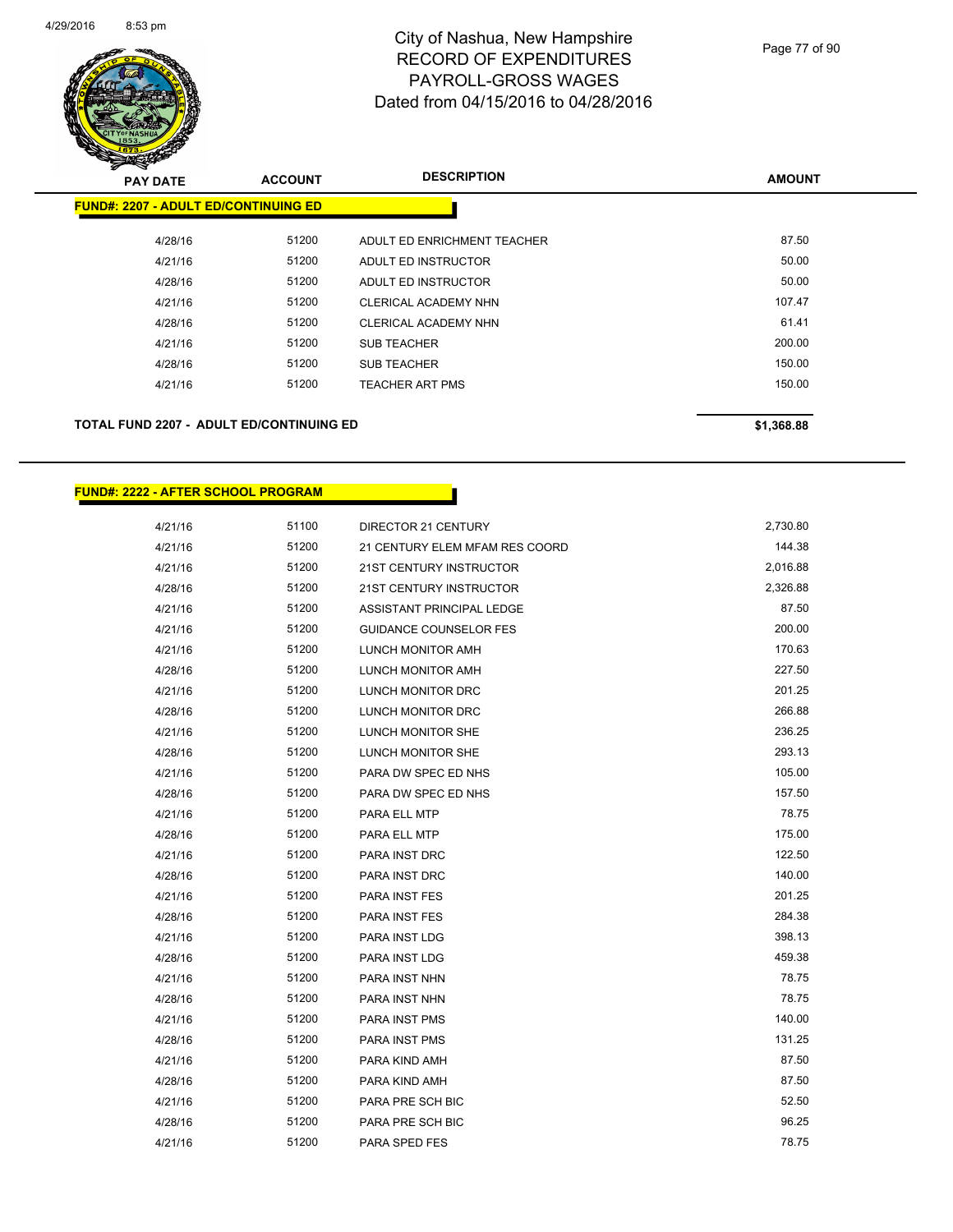

Page 78 of 90

**AMOUNT**

| <b>FUND#: 2222 - AFTER SCHOOL PROGRAM</b>                                                            |       |                                       |             |
|------------------------------------------------------------------------------------------------------|-------|---------------------------------------|-------------|
| 4/28/16                                                                                              | 51200 | PARA SPED FES                         | 113.75      |
| 4/21/16                                                                                              | 51200 | SUMMER SCHOOL SCIENCE                 | 102.50      |
| 4/28/16                                                                                              | 51200 | SUMMER SCHOOL SCIENCE                 | 150.00      |
| 4/21/16                                                                                              | 51200 | <b>TEACHER FACS ELM</b>               | 183.75      |
| 4/21/16                                                                                              | 51200 | <b>TEACHER GR1 AMH</b>                | 300.00      |
| 4/21/16                                                                                              | 51200 | <b>TEACHER GR1 FES</b>                | 70.00       |
| 4/21/16                                                                                              | 51200 | <b>TEACHER GR3 DRC</b>                | 100.00      |
| 4/21/16                                                                                              | 51200 | <b>TEACHER GR4 LDG</b>                | 216.88      |
| 4/21/16                                                                                              | 51200 | <b>TEACHER GR6 ELM</b>                | 100.00      |
| 4/21/16                                                                                              | 51200 | <b>TEACHER KIND LDG</b>               | 170.00      |
| 4/21/16                                                                                              | 51200 | <b>TEACHER SPED FES</b>               | 235.00      |
| 4/21/16                                                                                              | 51200 | <b>TEACHER SPED LDG</b>               | 205.00      |
| 4/21/16                                                                                              | 51200 | TECH INTERGRATION ASST FES            | 35.00       |
| 4/28/16                                                                                              | 51200 | TECH INTERGRATION ASST FES            | 35.00       |
| TOTAL FUND 2222 - AFTER SCHOOL PROGRAM                                                               |       |                                       | \$13,872.10 |
|                                                                                                      |       |                                       |             |
|                                                                                                      |       |                                       |             |
|                                                                                                      |       |                                       |             |
| 4/21/16                                                                                              | 51100 | PANTHER PRESCHOOL DIRECTOR            | 879.90      |
|                                                                                                      |       |                                       | \$879.90    |
| FUND#: 2252 - DAY CARE<br><b>TOTAL FUND 2252 - DAY CARE</b><br>FUND#: 2257 - SPECIAL ED LOCAL        |       |                                       |             |
| 4/21/16                                                                                              | 51100 | PARA DW SPEC ED SHE                   | 627.25      |
|                                                                                                      | 51100 |                                       | 632.08      |
| 4/28/16<br>4/21/16                                                                                   | 51412 | PARA DW SPEC ED SHE<br>WAGES PER DIEM | 7.00        |
|                                                                                                      |       |                                       | \$1,266.33  |
|                                                                                                      |       |                                       |             |
| TOTAL FUND 2257 - SPECIAL ED LOCAL<br><u> FUND#: 2503 - PARKS &amp; REC PROGRAMS FUND</u><br>4/21/16 | 51100 | PROGRAM COORDINATOR                   | 365.15      |
| 4/28/16                                                                                              | 51100 | PROGRAM COORDINATOR                   | 365.15      |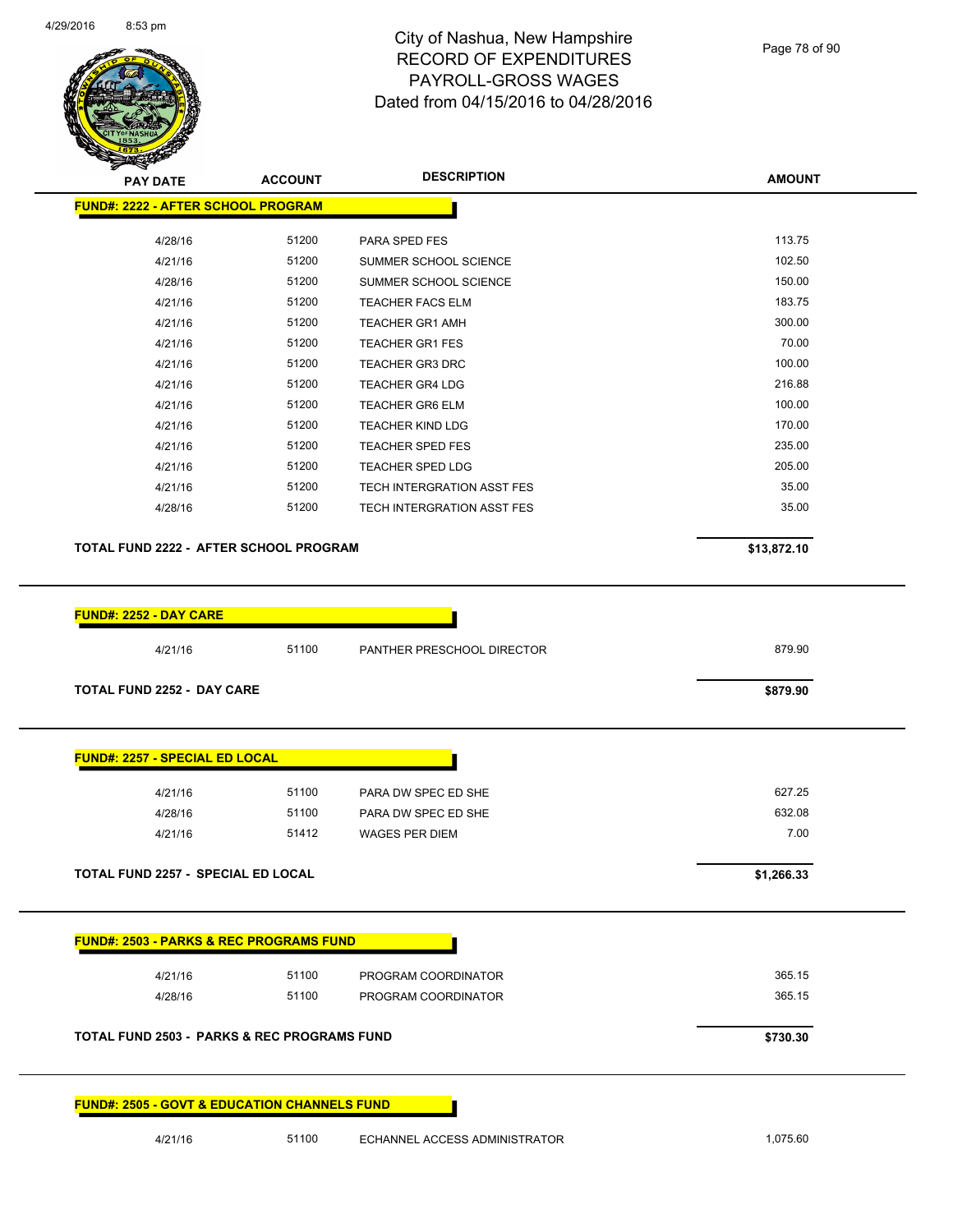

Page 79 of 90

| <b>PAY DATE</b>                                               | <b>ACCOUNT</b>                                              | <b>DESCRIPTION</b>                                  | <b>AMOUNT</b>    |
|---------------------------------------------------------------|-------------------------------------------------------------|-----------------------------------------------------|------------------|
|                                                               | <b>FUND#: 2505 - GOVT &amp; EDUCATION CHANNELS FUND</b>     |                                                     |                  |
| 4/28/16                                                       | 51100                                                       | ECHANNEL ACCESS ADMINISTRATOR                       | 1,075.60         |
| 4/21/16                                                       | 51100                                                       | PEG PROGRAM MANAGER                                 | 1,192.40         |
| 4/28/16                                                       | 51100                                                       | PEG PROGRAM MANAGER                                 | 1,192.40         |
| 4/28/16                                                       | 55118                                                       | TELEPHONE-CELLULAR                                  | 100.00           |
|                                                               | <b>TOTAL FUND 2505 - GOVT &amp; EDUCATION CHANNELS FUND</b> |                                                     | \$4,636.00       |
|                                                               | <b>FUND#: 2507 - FIRE TRAINING FACILITY RENTAL</b>          |                                                     |                  |
| 4/21/16                                                       | 51300                                                       | <b>OVERTIME-REGULAR</b>                             | 266.16           |
|                                                               | TOTAL FUND 2507 - FIRE TRAINING FACILITY RENTAL             |                                                     | \$266.16         |
| 4/21/16                                                       | 51200                                                       | EMERGENCY MANAGEMENT COORDINAT                      | 684.63           |
| 4/28/16                                                       | 51200                                                       | EMERGENCY MANAGEMENT COORDINAT                      | 684.63           |
|                                                               | <b>TOTAL FUND 3030 - EMERGENCY MGMT GRANTS FUND</b>         |                                                     | \$1,369.26       |
|                                                               |                                                             |                                                     |                  |
| 4/21/16                                                       | 51100                                                       | DOMESTIC VIOLENCE ADVOCATE                          | 825.60           |
| 4/28/16                                                       | 51100                                                       | DOMESTIC VIOLENCE ADVOCATE                          | 825.60           |
| 4/21/16                                                       | 51100                                                       | PATROLMAN ALL RANKS                                 | 1,292.35         |
| 4/28/16                                                       | 51100                                                       | PATROLMAN ALL RANKS                                 | 1,292.35         |
| 4/21/16                                                       | 51300                                                       | OVERTIME-REGULAR                                    | 523.81           |
|                                                               | <b>TOTAL FUND 3050 - POLICE GRANTS FUND</b>                 |                                                     | \$4,759.71       |
|                                                               | <b>FUND#: 3068 - COMMUNITY SERVICES GRANTS FUND</b>         |                                                     |                  |
|                                                               |                                                             |                                                     |                  |
| 4/21/16                                                       | 51100                                                       | CONTINUUM OF CARE FACILITATOR                       | 827.75           |
| 4/28/16                                                       | 51100                                                       | CONTINUUM OF CARE FACILITATOR                       | 827.75           |
| 4/21/16                                                       | 51100                                                       | INTAKE SPECIALIST PROGRAM ASST                      | 192.10           |
| <b>FUND#: 3050 - POLICE GRANTS FUND</b><br>4/28/16<br>4/21/16 | 51100<br>51100                                              | INTAKE SPECIALIST PROGRAM ASST<br>PROGRAM ASSISTANT | 192.10<br>323.90 |

4/21/16 51100 PUB HEALTH NURSE 197.65 4/28/16 51100 PUB HEALTH NURSE 197.65 4/21/16 51100 PUB HEALTH PREPAREDNESS COORD 1,184.60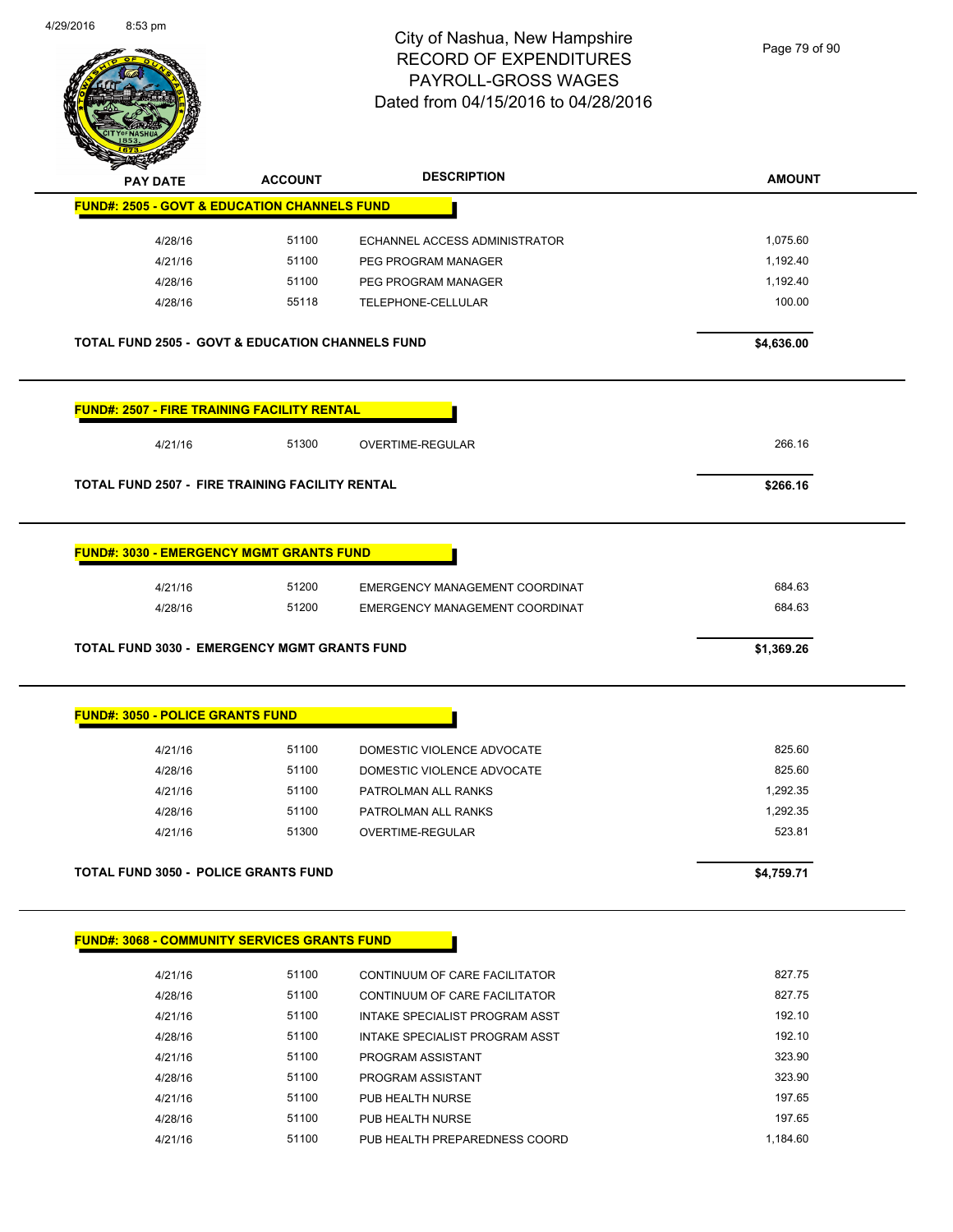

| $\boldsymbol{z}$<br>--<br><b>PAY DATE</b>               | <b>ACCOUNT</b> | <b>DESCRIPTION</b>            | <b>AMOUNT</b> |
|---------------------------------------------------------|----------------|-------------------------------|---------------|
| <b>FUND#: 3068 - COMMUNITY SERVICES GRANTS FUND</b>     |                |                               |               |
| 4/28/16                                                 | 51100          | PUB HEALTH PREPAREDNESS COORD | 1,184.60      |
| 4/21/16                                                 | 51100          | SMP PROGRAM COORDINATOR       | 877.25        |
| 4/28/16                                                 | 51100          | SMP PROGRAM COORDINATOR       | 877.25        |
| 4/28/16                                                 | 55118          | TELEPHONE-CELLULAR            | 50.00         |
|                                                         |                |                               |               |
| <b>TOTAL FUND 3068 - COMMUNITY SERVICES GRANTS FUND</b> |                |                               | \$7,256.50    |

### **FUND#: 3070 - COMMUNITY HEALTH GRANTS FUND**

| 4/21/16 | 51100 | NURSE PER DIEM (PRACTIONER) | 133.25 |
|---------|-------|-----------------------------|--------|
| 4/28/16 | 51100 | NURSE PER DIEM (PRACTIONER) | 133.25 |
| 4/21/16 | 51100 | PROGRAM ASSISTANT           | 485.85 |
| 4/28/16 | 51100 | PROGRAM ASSISTANT           | 485.85 |
| 4/21/16 | 51100 | PUB HEALTH NURSE            | 790.55 |
| 4/28/16 | 51100 | PUB HEALTH NURSE            | 790.55 |
|         |       |                             |        |
|         |       |                             |        |

### **TOTAL FUND 3070 - COMMUNITY HEALTH GRANTS FUND \$2,819.30**

| <u> FUND#: 3090 - URBAN PROGRAM GRANTS FUND</u> |       |                                    |          |
|-------------------------------------------------|-------|------------------------------------|----------|
| 4/21/16                                         | 51100 | CODE ENFORCEMENT OFFICER II        | 739.85   |
| 4/28/16                                         | 51100 | <b>CODE ENFORCEMENT OFFICER II</b> | 739.85   |
| 4/21/16                                         | 51100 | <b>GRANT MGMT SPECIALIST</b>       | 1,007.95 |
| 4/28/16                                         | 51100 | <b>GRANT MGMT SPECIALIST</b>       | 1,007.95 |
| 4/21/16                                         | 51100 | INTAKE SPECIALIST PROGRAM ASST     | 768.30   |
| 4/28/16                                         | 51100 | INTAKE SPECIALIST PROGRAM ASST     | 768.30   |
| 4/21/16                                         | 51100 | <b>MANAGER URBAN PROGRAMS</b>      | 1,493.05 |
| 4/28/16                                         | 51100 | <b>MANAGER URBAN PROGRAMS</b>      | 1,493.05 |
| 4/21/16                                         | 51100 | PROGRAM COORDINATOR LP&HH          | 1,171.15 |
| 4/28/16                                         | 51100 | PROGRAM COORDINATOR LP&HH          | 1,171.15 |
| 4/21/16                                         | 51100 | PROJECT ADMINISTRATOR              | 1,218.50 |
| 4/28/16                                         | 51100 | PROJECT ADMINISTRATOR              | 1,218.50 |
| 4/21/16                                         | 51100 | PROJECT ADMINISTRATOR LP&HH        | 1,148.20 |
| 4/28/16                                         | 51100 | PROJECT ADMINISTRATOR LP&HH        | 1,148.20 |
| 4/7/16                                          | 55118 | TELEPHONE-CELLULAR                 | 136.00   |
| 4/28/16                                         | 55118 | <b>TELEPHONE-CELLULAR</b>          | 51.00    |

### **TOTAL FUND 3090 - URBAN PROGRAM GRANTS FUND \$15,281.00**

### **FUND#: 3120 - TRANSIT GRANTS FUND**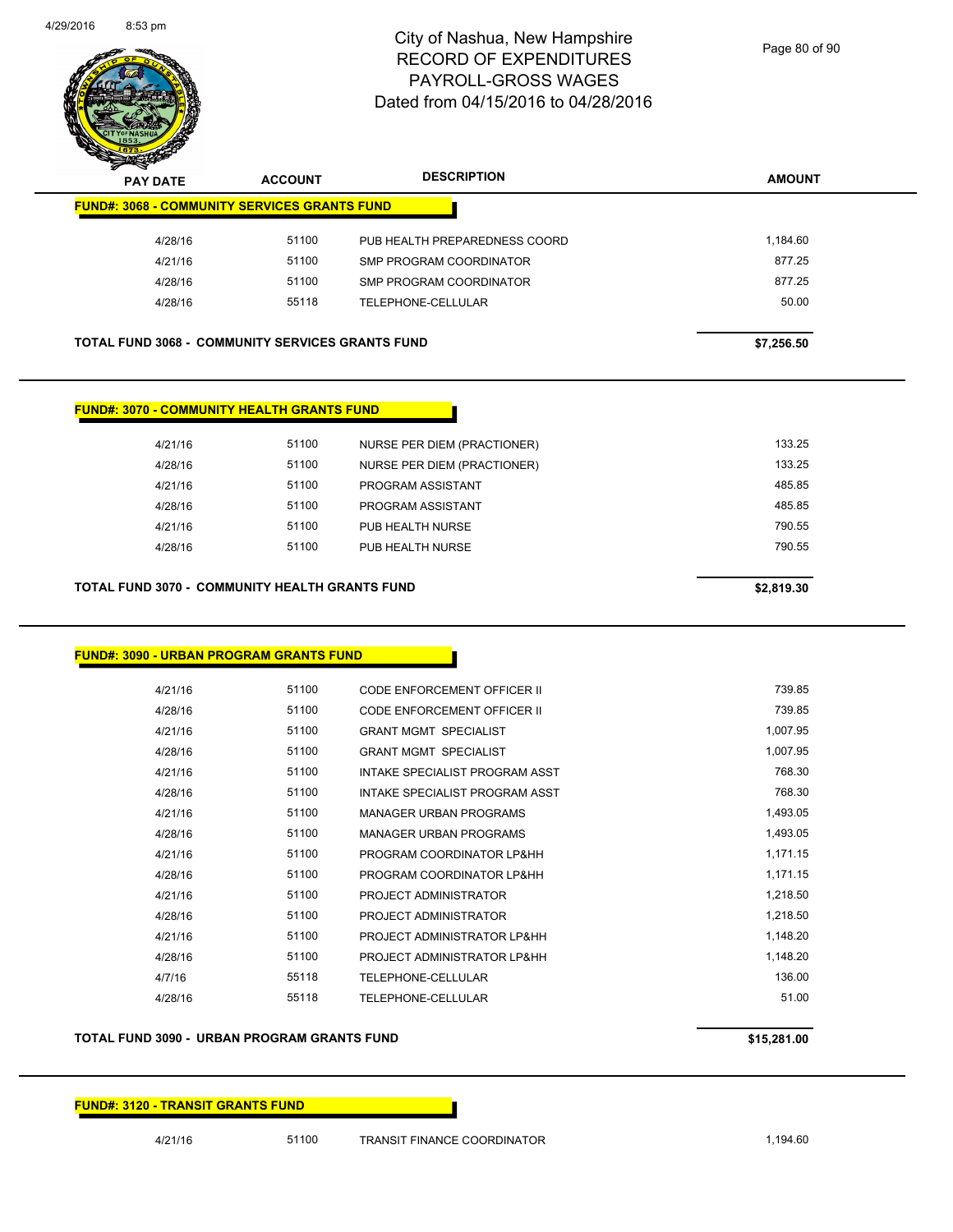

| <b>PAY DATE</b>                          | <b>ACCOUNT</b> | <b>DESCRIPTION</b>                    | <b>AMOUNT</b> |
|------------------------------------------|----------------|---------------------------------------|---------------|
| <b>FUND#: 3120 - TRANSIT GRANTS FUND</b> |                |                                       |               |
| 4/28/16                                  | 51100          | <b>TRANSIT FINANCE COORDINATOR</b>    | 1,194.60      |
| 4/21/16                                  | 51100          | <b>TRANSIT FLEET FACILITIES SUPV</b>  | 1,007.95      |
| 4/28/16                                  | 51100          | <b>TRANSIT FLEET FACILITIES SUPV</b>  | 1,007.95      |
| 4/21/16                                  | 51100          | <b>TRANSIT MECHANICS</b>              | 1,828.10      |
| 4/28/16                                  | 51100          | <b>TRANSIT MECHANICS</b>              | 1,853.55      |
| 4/21/16                                  | 51100          | <b>TRANSIT OPER MKTG SUPV</b>         | 1,044.25      |
| 4/28/16                                  | 51100          | <b>TRANSIT OPER MKTG SUPV</b>         | 1,044.26      |
| 4/21/16                                  | 51100          | <b>TRANSIT OPERATIONS COORDINATOR</b> | 905.00        |
| 4/28/16                                  | 51100          | <b>TRANSIT OPERATIONS COORDINATOR</b> | 905.00        |
| 4/21/16                                  | 51100          | <b>TRANSIT UTILITY SERVICE WORKER</b> | 676.95        |
| 4/28/16                                  | 51100          | <b>TRANSIT UTILITY SERVICE WORKER</b> | 676.95        |
| 4/21/16                                  | 51200          | <b>TRANSIT UTILITY SERVICE WORKER</b> | 156.77        |
| 4/28/16                                  | 51200          | <b>TRANSIT UTILITY SERVICE WORKER</b> | 227.32        |
|                                          |                |                                       |               |

**TOTAL FUND 3120 - TRANSIT GRANTS FUND \$13,723.25** 

#### **FUND#: 3800 - SCHOOL GRANTS FUND**

4/21/16 51100 21 CENTURY ELEM MFAM RES COORD 6,039.90 4/21/16 51100 ASSISTANT PRINCIPAL AMH 4/21/16 51100 ASSISTANT PRINCIPAL BIR 1,403.90 4/21/16 51100 ASSISTANT PRINCIPAL BRO 1,451.90 4/21/16 51100 ASSISTANT PRINCIPAL DR CRSP 1,476.00 4/21/16 51100 ASSISTANT PRINCIPAL SHE 1,451.90 4/21/16 51100 AYP FACILITATOR FES 2,873.00 4/21/16 51100 CLERICAL 21 CENTURY 721.09 4/28/16 51100 CLERICAL 21 CENTURY 741.26 4/21/16 51100 DIRECTOR TITLE 1 3,279.50 4/21/16 51100 DW TECHNOLOGY PEER COACH 2,960.00 4/21/16 51100 ELL OUTREACH WORKER HOURLY 1,031.25 4/28/16 51100 ELL OUTREACH WORKER HOURLY 831.25 4/21/16 51100 GUIDANCE COUNSELOR FES 2,626.20 4/21/16 51100 GUIDANCE COUNSELOR NHN 51,017.30 4/21/16 51100 GUIDANCE COUNSELOR NHS 1,715.10 4/21/16 51100 INTRUCTIONAL LEADER FES 2,609.10 4/21/16 51100 LICENSED PRACTICAL NURSE NHS 1,426.70 4/21/16 51100 OFFICE MANAGER TITLE 1 1 1,499.90 4/21/16 51100 PARA INST FES 1,718.24 4/28/16 51100 PARA INST FES 1,717.31 4/21/16 537.60 51100 PARA INST LDG 537.60 4/28/16 537.60 51100 PARA INST LDG 537.60 4/21/16 51100 PARA INST MTP 400.83 4/28/16 51100 PARA INST MTP 239.20 4/21/16 51100 PARA KIND FES 420.29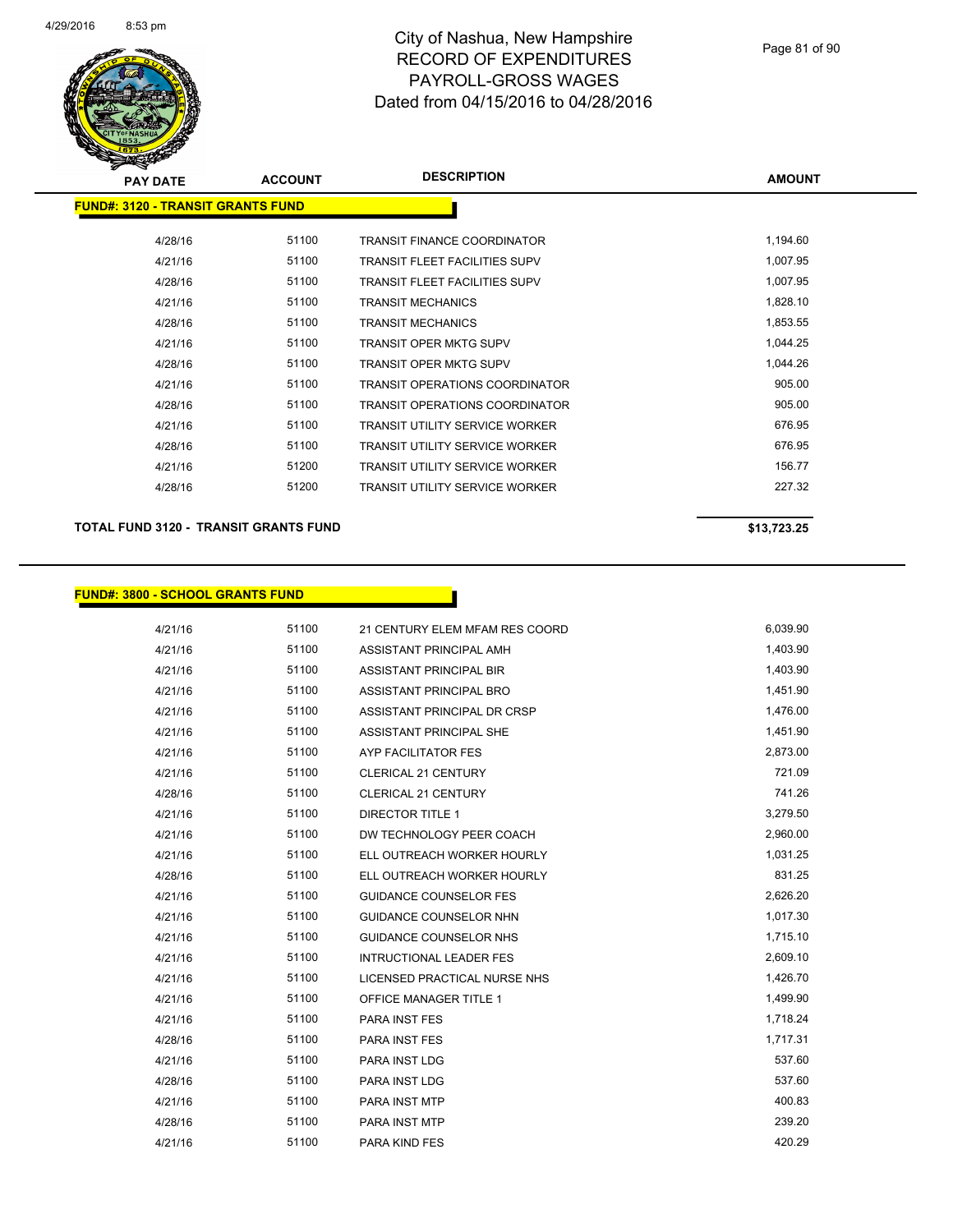

| <b>PAY DATE</b>                          | <b>ACCOUNT</b> | <b>DESCRIPTION</b>                  | <b>AMOUNT</b> |
|------------------------------------------|----------------|-------------------------------------|---------------|
| <u> FUND#: 3800 - SCHOOL GRANTS FUND</u> |                |                                     |               |
|                                          |                |                                     |               |
| 4/28/16                                  | 51100          | PARA KIND FES                       | 420.29        |
| 4/21/16                                  | 51100          | PARA SPED FES                       | 511.81        |
| 4/28/16                                  | 51100          | PARA SPED FES                       | 507.78        |
| 4/21/16                                  | 51100          | PARA TTI AMH                        | 578.13        |
| 4/28/16                                  | 51100          | PARA TTI AMH                        | 573.51        |
| 4/21/16                                  | 51100          | PARA TTI DRC                        | 1,251.32      |
| 4/28/16                                  | 51100          | PARA TTI DRC                        | 1,271.12      |
| 4/21/16                                  | 51100          | PARA TTI LDG                        | 1,656.72      |
| 4/28/16                                  | 51100          | PARA TTI LDG                        | 1,670.01      |
| 4/21/16                                  | 51100          | PARA TTI NURSERY                    | 1,151.80      |
| 4/28/16                                  | 51100          | PARA TTI NURSERY                    | 1,151.80      |
| 4/21/16                                  | 51100          | PARA VOC NHS                        | 397.96        |
| 4/28/16                                  | 51100          | PARA VOC NHS                        | 423.52        |
| 4/21/16                                  | 51100          | PEER COACH                          | 4,177.50      |
| 4/21/16                                  | 51100          | SIGN LANGUAGE INTERPRETER           | 965.90        |
| 4/28/16                                  | 51100          | SIGN LANGUAGE INTERPRETER           | 980.76        |
| 4/21/16                                  | 51100          | <b>TEACHER DWSE BRO</b>             | 3,639.30      |
| 4/21/16                                  | 51100          | <b>TEACHER DWSE CHA</b>             | 3,633.20      |
| 4/21/16                                  | 51100          | <b>TEACHER DWSE ELM</b>             | 1,683.50      |
| 4/21/16                                  | 51100          | <b>TEACHER DWSE NSE</b>             | 1,625.80      |
| 4/21/16                                  | 51100          | <b>TEACHER GR1 AMH</b>              | 1,622.40      |
| 4/21/16                                  | 51100          | <b>TEACHER GR5 BRO</b>              | 1,270.10      |
| 4/21/16                                  | 51100          | <b>TEACHER KIND MTP</b>             | 1,622.40      |
| 4/21/16                                  | 51100          | <b>TEACHER MATH FMS</b>             | 1,878.90      |
| 4/21/16                                  | 51100          | TEACHER PRESCHOOL NHS               | 1,580.20      |
| 4/21/16                                  | 51100          | TEACHER SPED AMH                    | 1,949.70      |
| 4/21/16                                  | 51100          | TEACHER SPED BIC                    | 1,810.20      |
| 4/21/16                                  | 51100          | <b>TEACHER SPED DRC</b>             | 1,810.20      |
| 4/21/16                                  | 51100          | <b>TEACHER SPED ELM</b>             | 1,683.50      |
| 4/21/16                                  | 51100          | <b>TEACHER SPED FES</b>             | 6,421.30      |
| 4/21/16                                  | 51100          | <b>TEACHER SPED FMS</b>             | 1,694.50      |
| 4/21/16                                  | 51100          | <b>TEACHER SPED LDG</b>             | 1,949.70      |
| 4/21/16                                  | 51100          | TEACHER SPED MDE                    | 3,979.40      |
| 4/21/16                                  | 51100          | <b>TEACHER SPED NHN</b>             | 7,318.39      |
| 4/21/16                                  | 51100          | <b>TEACHER SPED NHS</b>             | 8,167.70      |
| 4/21/16                                  | 51100          | TEACHER SPED NSE                    | 4,004.30      |
| 4/21/16                                  | 51100          | <b>TEACHER SPED PMS</b>             | 3,577.30      |
| 4/21/16                                  | 51100          | <b>TEACHER TEAM FACILITATOR MTP</b> | 1,048.99      |
| 4/21/16                                  | 51100          | TITLE ONE PARA FES                  | 400.84        |
| 4/28/16                                  | 51100          | TITLE ONE PARA FES                  | 388.48        |
| 4/21/16                                  | 51200          | 21ST CENTURY INSTRUCTOR             | 237.50        |
| 4/28/16                                  | 51200          | 21ST CENTURY INSTRUCTOR             | 437.50        |
| 4/21/16                                  | 51200          | ADULT ED DIPOLMA INST               | 25.00         |
| 4/21/16                                  | 51200          | ADULT ED DIPOLMA TEACHER            | 75.00         |
| 4/28/16                                  | 51200          | ADULT ED DIPOLMA TEACHER            | 75.00         |
|                                          |                |                                     |               |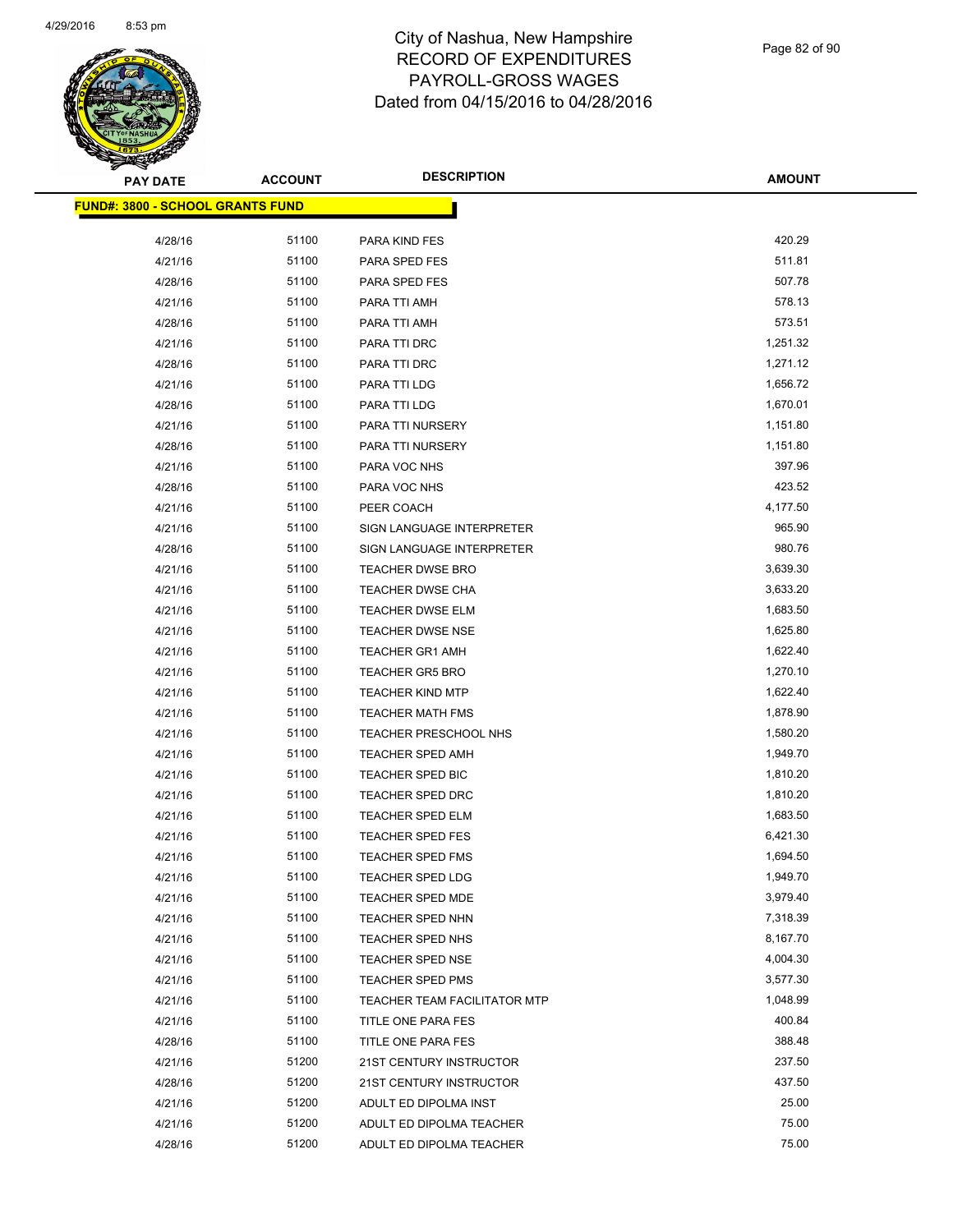

| <b>PAY DATE</b>                          | <b>ACCOUNT</b> | <b>DESCRIPTION</b>            | <b>AMOUNT</b> |
|------------------------------------------|----------------|-------------------------------|---------------|
| <u> FUND#: 3800 - SCHOOL GRANTS FUND</u> |                |                               |               |
|                                          |                |                               |               |
| 4/21/16                                  | 51200          | ADULT ED ENRICHMENT TEACHER   | 225.00        |
| 4/28/16                                  | 51200          | ADULT ED ENRICHMENT TEACHER   | 225.00        |
| 4/21/16                                  | 51200          | ADULT ED INSTRUCTOR           | 225.00        |
| 4/28/16                                  | 51200          | ADULT ED INSTRUCTOR           | 75.00         |
| 4/28/16                                  | 51200          | <b>CLERICAL PRINCIPAL AMH</b> | 25.00         |
| 4/21/16                                  | 51200          | ELL OUTREACH WORKER           | 250.00        |
| 4/28/16                                  | 51200          | ELL OUTREACH WORKER HOURLY    | 137.50        |
| 4/21/16                                  | 51200          | ELL TUTOR                     | 200.00        |
| 4/28/16                                  | 51200          | ELL TUTOR                     | 300.00        |
| 4/21/16                                  | 51200          | <b>FAMILY LIAISON</b>         | 437.50        |
| 4/28/16                                  | 51200          | <b>FAMILY LIAISON</b>         | 368.75        |
| 4/21/16                                  | 51200          | FOCUS MONITORING DATA ANALYST | 1,789.90      |
| 4/21/16                                  | 51200          | <b>GUIDANCE COUNSELOR NHS</b> | 500.00        |
| 4/21/16                                  | 51200          | HOME SCHOOL CORD TTI          | 3,465.38      |
| 4/28/16                                  | 51200          | HOME SCHOOL CORD TTI          | 3,376.08      |
| 4/21/16                                  | 51200          | <b>LIBRARIAN NHN</b>          | 50.00         |
| 4/21/16                                  | 51200          | <b>LIBRARIAN NHS</b>          | 50.00         |
| 4/21/16                                  | 51200          | PARA DW SPEC ED BIR           | 42.50         |
| 4/28/16                                  | 51200          | PARA DW SPEC ED BIR           | 42.50         |
| 4/21/16                                  | 51200          | PARA DW SPEC ED WID           | 158.80        |
| 4/21/16                                  | 51200          | PARA ELL ELM                  | 35.00         |
| 4/28/16                                  | 51200          | PARA ELL ELM                  | 17.50         |
| 4/21/16                                  | 51200          | PARA ELL PMS                  | 105.00        |
| 4/21/16                                  | 51200          | PARA INST BIR                 | 17.50         |
| 4/28/16                                  | 51200          | PARA INST BIR                 | 52.50         |
| 4/21/16                                  | 51200          | PARA INST CHA                 | 35.00         |
| 4/28/16                                  | 51200          | PARA INST CHA                 | 70.00         |
| 4/21/16                                  | 51200          | PARA INST FES                 | 70.00         |
| 4/28/16                                  | 51200          | PARA INST FES                 | 78.75         |
| 4/21/16                                  | 51200          | PARA INST SHE                 | 210.00        |
| 4/28/16                                  | 51200          | PARA INST SHE                 | 157.50        |
| 4/21/16                                  | 51200          | PARA KIND FES                 | 17.50         |
| 4/28/16                                  | 51200          | PARA KIND FES                 | 17.50         |
| 4/21/16                                  | 51200          | PARA PRE SCH BIC              | 18.75         |
| 4/21/16                                  | 51200          | PARA TTI DRC                  | 35.00         |
| 4/28/16                                  | 51200          | PARA TTI DRC                  | 52.50         |
| 4/21/16                                  | 51200          | SUB FOOD SERVICE              | 400.00        |
| 4/21/16                                  | 51200          | <b>SUB TEACHER</b>            | 175.00        |
| 4/28/16                                  | 51200          | SUB TEACHER                   | 75.00         |
| 4/21/16                                  | 51200          | <b>TEACHER ART NHN</b>        | 150.00        |
| 4/21/16                                  | 51200          | TEACHER BUSINESS NHN          | 350.00        |
| 4/21/16                                  | 51200          | TEACHER ELL BIR               | 50.00         |
| 4/21/16                                  | 51200          | TEACHER ELL ELM               | 325.00        |
| 4/21/16                                  | 51200          | TEACHER ELL FES               | 50.00         |
| 4/21/16                                  | 51200          | <b>TEACHER ELL FMS</b>        | 75.00         |
|                                          |                |                               |               |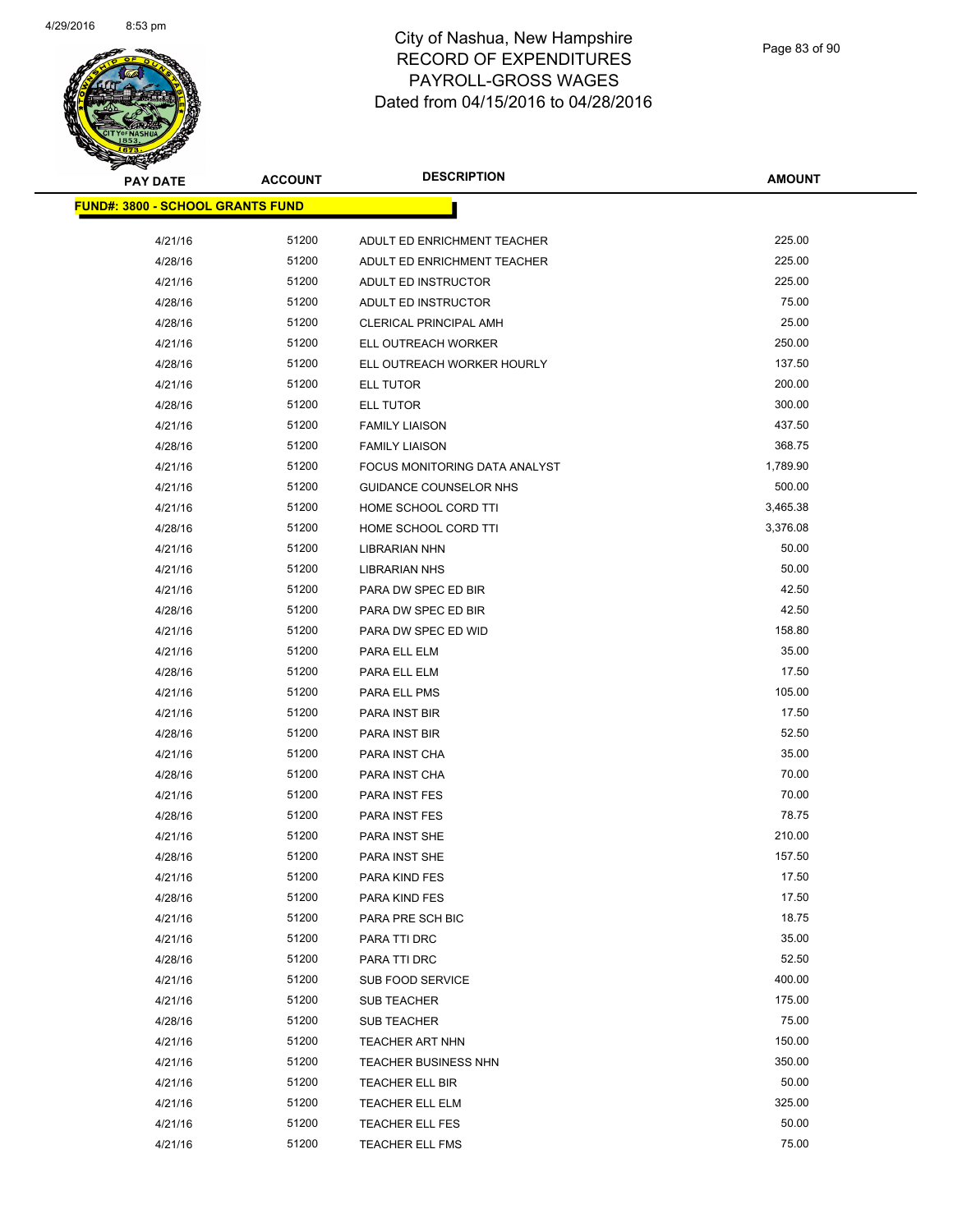

| <b>PAY DATE</b>                         | <b>ACCOUNT</b> | <b>DESCRIPTION</b>         | <b>AMOUNT</b> |
|-----------------------------------------|----------------|----------------------------|---------------|
| <b>FUND#: 3800 - SCHOOL GRANTS FUND</b> |                |                            |               |
|                                         |                |                            |               |
| 4/21/16                                 | 51200          | TEACHER ELL NHN            | 150.00        |
| 4/21/16                                 | 51200          | <b>TEACHER ELL PMS</b>     | 150.00        |
| 4/21/16                                 | 51200          | TEACHER ELL SHE            | 150.00        |
| 4/21/16                                 | 51200          | TEACHER ENGLISH NHN        | 300.00        |
| 4/21/16                                 | 51200          | TEACHER FOREIGN LANG NHN   | 50.00         |
| 4/21/16                                 | 51200          | TEACHER GR1 DRC            | 50.00         |
| 4/21/16                                 | 51200          | <b>TEACHER GR1 FES</b>     | 125.00        |
| 4/21/16                                 | 51200          | TEACHER GR2 AMH            | 550.00        |
| 4/21/16                                 | 51200          | TEACHER GR2 FES            | 75.00         |
| 4/21/16                                 | 51200          | <b>TEACHER GR2 SHE</b>     | 150.00        |
| 4/21/16                                 | 51200          | <b>TEACHER GR3 AMH</b>     | 100.00        |
| 4/21/16                                 | 51200          | <b>TEACHER GR3 BIC</b>     | 100.00        |
| 4/21/16                                 | 51200          | <b>TEACHER GR3 CHA</b>     | 150.00        |
| 4/21/16                                 | 51200          | <b>TEACHER GR4 BIC</b>     | 100.00        |
| 4/21/16                                 | 51200          | <b>TEACHER GR4 BIR</b>     | 75.00         |
| 4/21/16                                 | 51200          | <b>TEACHER GR4 DRC</b>     | 100.00        |
| 4/21/16                                 | 51200          | <b>TEACHER GR5 FES</b>     | 300.00        |
| 4/21/16                                 | 51200          | <b>TEACHER GR6 ELM</b>     | 75.00         |
| 4/21/16                                 | 51200          | <b>TEACHER GR6 FMS</b>     | 75.00         |
| 4/21/16                                 | 51200          | <b>TEACHER KIND FES</b>    | 412.50        |
| 4/21/16                                 | 51200          | <b>TEACHER MATH FMS</b>    | 487.50        |
| 4/21/16                                 | 51200          | <b>TEACHER MATH NHN</b>    | 350.00        |
| 4/21/16                                 | 51200          | <b>TEACHER MATH NHS</b>    | 150.00        |
| 4/21/16                                 | 51200          | <b>TEACHER SCIENCE ELM</b> | 50.00         |
| 4/21/16                                 | 51200          | <b>TEACHER SCIENCE NHN</b> | 150.00        |
| 4/21/16                                 | 51200          | TEACHER SCIENCE NHS        | 200.00        |
| 4/21/16                                 | 51200          | TEACHER SOCIAL STUDIES NHN | 1,262.50      |
| 4/21/16                                 | 51200          | TEACHER SPED BIC           | 100.00        |
| 4/21/16                                 | 51200          | <b>TEACHER SPED ELM</b>    | 50.00         |
| 4/21/16                                 | 51200          | TEACHER SPED NHS           | 450.00        |
| 4/21/16                                 | 51200          | <b>TEACHER SPED PMS</b>    | 300.00        |
| 4/21/16                                 | 51200          | TEACHER TTI AMH            | 8,149.20      |
| 4/21/16                                 | 51200          | <b>TEACHER TTI FES</b>     | 6,612.70      |
| 4/21/16                                 | 51200          | TEACHER TTI LDG            | 9,664.80      |
| 4/21/16                                 | 51200          | <b>TEACHER TTI MTP</b>     | 5,136.71      |
| 4/21/16                                 | 51200          | <b>TEACHER TTI NURSERY</b> | 4,770.50      |
| 4/21/16                                 | 51200          | <b>TEACHER TTIDRC</b>      | 8,746.30      |
| 4/21/16                                 | 51650          | <b>ADDITIONAL HOURS</b>    | 1,962.50      |

### **TOTAL FUND 3800 - SCHOOL GRANTS FUND \$191,844.57**

### **FUND#: 3810 - FOOD SERVICE GRANTS FUND**

4/21/16 51300 OVERTIME-REGULAR 1,179.18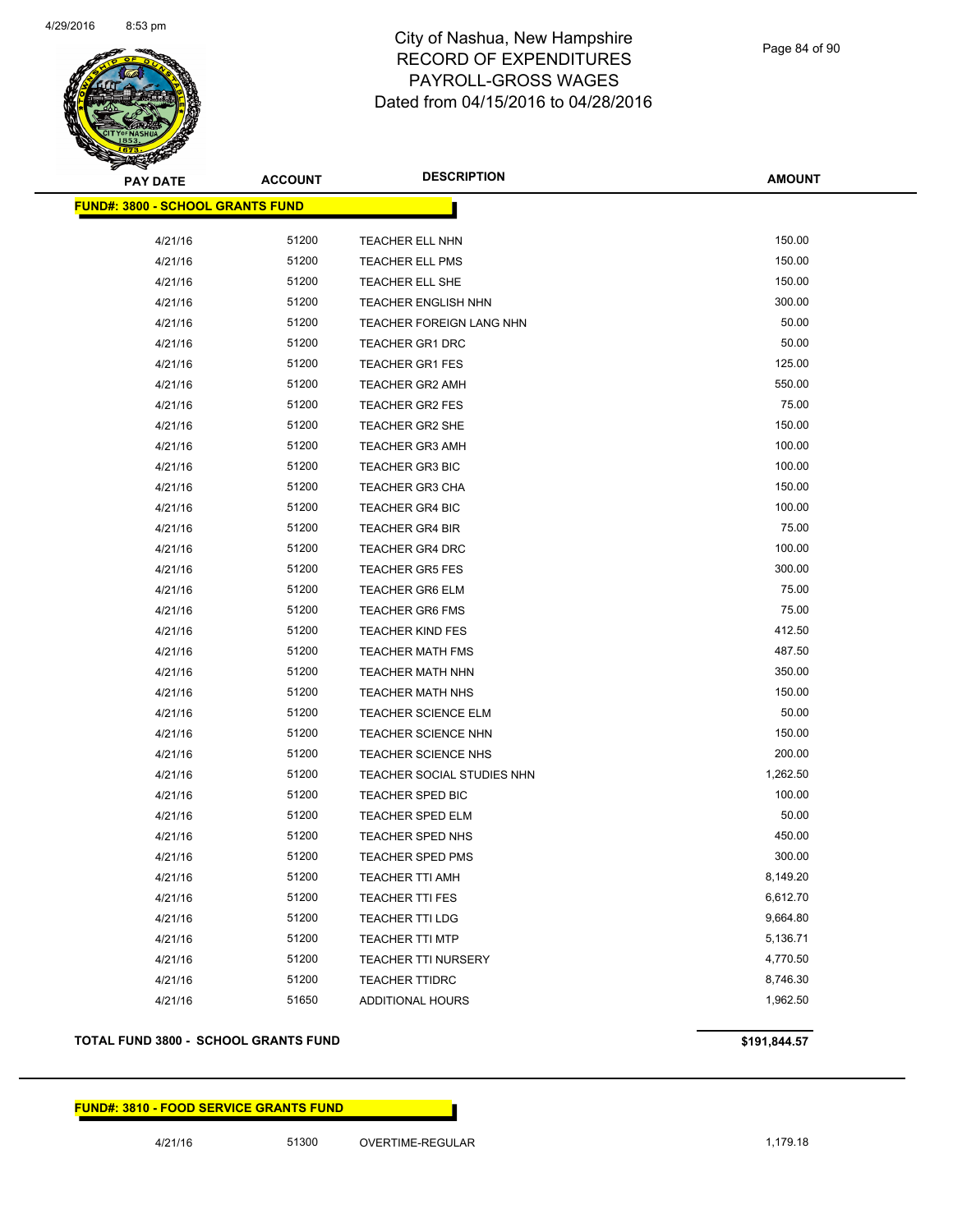| 4/29/2016<br>8:53 pm                              |                | City of Nashua, New Hampshire<br><b>RECORD OF EXPENDITURES</b><br><b>PAYROLL-GROSS WAGES</b><br>Dated from 04/15/2016 to 04/28/2016 | Page 85 of 90 |
|---------------------------------------------------|----------------|-------------------------------------------------------------------------------------------------------------------------------------|---------------|
| <b>PAY DATE</b>                                   | <b>ACCOUNT</b> | <b>DESCRIPTION</b>                                                                                                                  | <b>AMOUNT</b> |
| FUND#: 3810 - FOOD SERVICE GRANTS FUND            |                |                                                                                                                                     |               |
| 4/28/16                                           | 51300          | OVERTIME-REGULAR                                                                                                                    | 699.45        |
| <b>TOTAL FUND 3810 - FOOD SERVICE GRANTS FUND</b> |                |                                                                                                                                     | \$1,878.63    |
| <b>FUND#: 4005 - TRAFFIC VIOLATIONS FUND</b>      |                |                                                                                                                                     |               |
| 4/21/16                                           | 51100          | PARKING ENFORCEMENT SPEC                                                                                                            | 2,419.95      |
| 4/28/16                                           | 51100          | PARKING ENFORCEMENT SPEC                                                                                                            | 2,419.95      |
| 4/21/16                                           | 51100          | PV/MV COORDINATOR                                                                                                                   | 833.70        |
| 4/28/16                                           | 51100          | PV/MV COORDINATOR                                                                                                                   | 833.70        |
| 4/21/16                                           | 51100          | <b>VEHICLE REGISTRATION CLERK</b>                                                                                                   | 279.25        |
| 4/28/16                                           | 51100          | <b>VEHICLE REGISTRATION CLERK</b>                                                                                                   | 279.25        |
| 4/15/16                                           | 51200          | <b>VEHICLE REGISTRATION CLERK</b>                                                                                                   | (546.45)      |
| 4/21/16                                           | 51200          | <b>VEHICLE REGISTRATION CLERK</b>                                                                                                   | 749.55        |
| 4/28/16                                           | 51200          | <b>VEHICLE REGISTRATION CLERK</b>                                                                                                   | 910.06        |
| 4/21/16                                           | 51300          | OVERTIME-REGULAR                                                                                                                    | 8.89          |
| 4/28/16                                           | 51300          | OVERTIME-REGULAR                                                                                                                    | 18.12         |
| 4/21/16                                           | 51390          | <b>OVERTIME-OTHER</b>                                                                                                               | 120.99        |
| 4/28/16                                           | 51390          | <b>OVERTIME-OTHER</b>                                                                                                               | 319.80        |
| TOTAL FUND 4005 - TRAFFIC VIOLATIONS FUND         |                |                                                                                                                                     | \$8,646.76    |
| <b>FUND#: 4010 - MOTOR VEHICLE ADMIN FUND</b>     |                |                                                                                                                                     |               |
| 4/21/16                                           | 51100          | <b>VEHICLE REGISTRATION CLERK</b>                                                                                                   | 826.35        |
| 4/28/16                                           | 51100          | <b>VEHICLE REGISTRATION CLERK</b>                                                                                                   | 826.35        |
| 4/28/16                                           | 51300          | OVERTIME-REGULAR                                                                                                                    | 2.61          |
| TOTAL FUND 4010 - MOTOR VEHICLE ADMIN FUND        |                |                                                                                                                                     | \$1,655.31    |
| <b>FUND#: 4030 - POLICE SPECIAL DETAILS FUND</b>  |                |                                                                                                                                     |               |
| 4/21/16                                           | 51200          | <b>OUTSIDE DETAIL SPEC PT</b>                                                                                                       | 618.04        |
| 4/28/16                                           | 51200          | <b>OUTSIDE DETAIL SPEC PT</b>                                                                                                       | 618.04        |
| 4/21/16                                           | 51712          | <b>SPECIAL DETAIL</b>                                                                                                               | 6,845.70      |
| 4/28/16                                           | 51712          | <b>SPECIAL DETAIL</b>                                                                                                               | 12,934.60     |
|                                                   |                |                                                                                                                                     | \$21,016.38   |
| TOTAL FUND 4030 - POLICE SPECIAL DETAILS FUND     |                |                                                                                                                                     |               |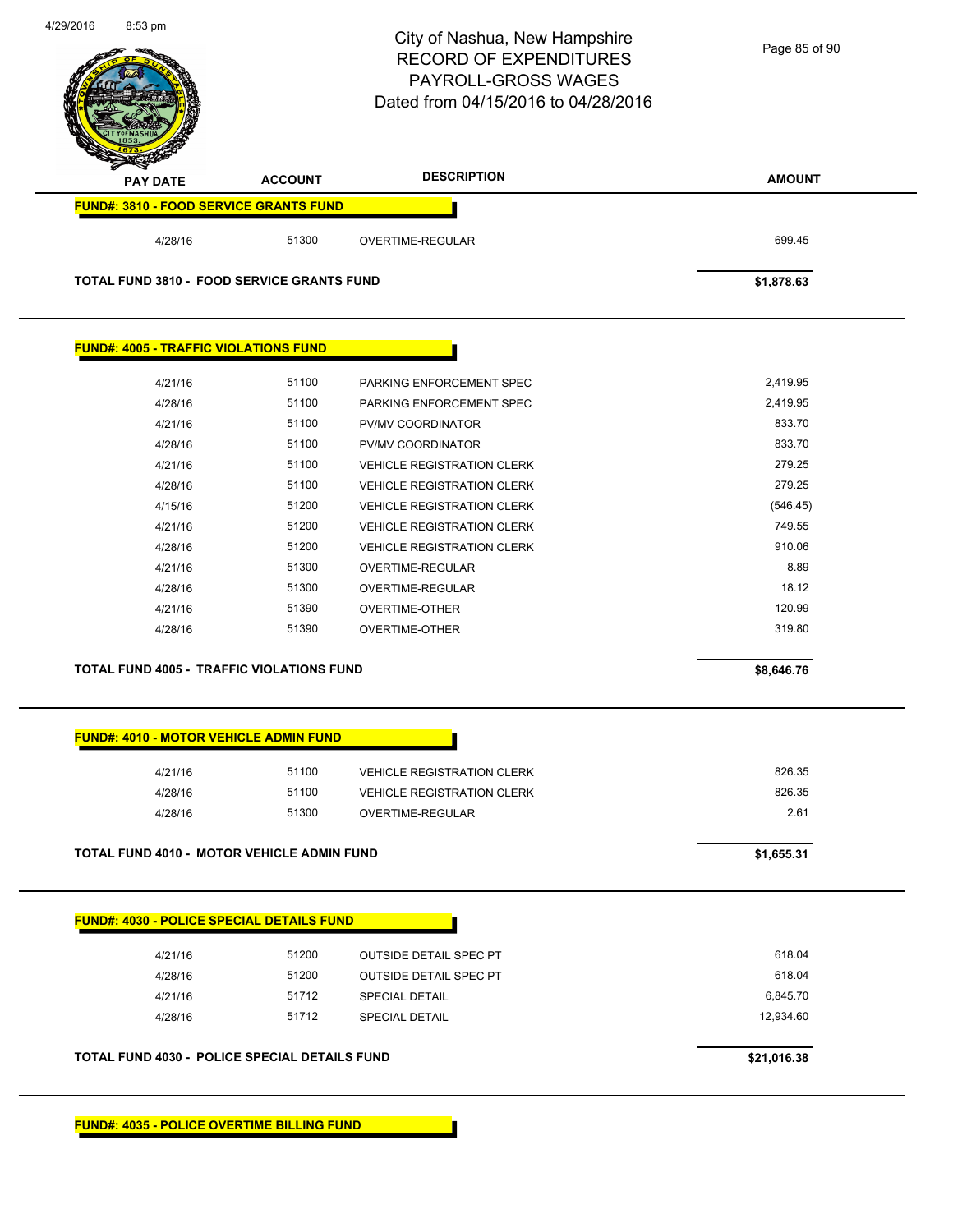

Page 86 of 90

| <b>PAY DATE</b>                                       | <b>ACCOUNT</b> | <b>DESCRIPTION</b>         | <b>AMOUNT</b> |
|-------------------------------------------------------|----------------|----------------------------|---------------|
| <b>FUND#: 4035 - POLICE OVERTIME BILLING FUND</b>     |                |                            |               |
| 4/21/16                                               | 51300          | OVERTIME-REGULAR           | 1,206.44      |
| 4/28/16                                               | 51300          | <b>OVERTIME-REGULAR</b>    | 1,256.17      |
| <b>TOTAL FUND 4035 - POLICE OVERTIME BILLING FUND</b> |                |                            | \$2,462.61    |
| <b>FUND#: 4065 - FIRE WATCHGUARDS FUND</b>            |                |                            |               |
| 4/28/16                                               | 51712          | <b>SPECIAL DETAIL</b>      | 465.57        |
| <b>TOTAL FUND 4065 - FIRE WATCHGUARDS FUND</b>        |                |                            | \$465.57      |
|                                                       |                |                            |               |
| <b>FUND#: 6000 - SOLID WASTE FUND</b>                 |                |                            |               |
| 4/21/16                                               | 51100          | ACCOUNTING COMPLIANCE MGR  | 162.65        |
| 4/28/16                                               | 51100          | ACCOUNTING COMPLIANCE MGR  | 162.65        |
| 4/21/16                                               | 51100          | ADMINISTRATIVE ASSISTANT I | 666.90        |
| 4/28/16                                               | 51100          | ADMINISTRATIVE ASSISTANT I | 666.90        |
|                                                       |                |                            |               |

| 4/28/16 |       | ADMINISTRATIVE ASSISTANT I           | <b>000.90</b> |
|---------|-------|--------------------------------------|---------------|
| 4/21/16 | 51100 | ADMINISTRATIVE ASSISTANT II          | 704.60        |
| 4/28/16 | 51100 | ADMINISTRATIVE ASSISTANT II          | 701.86        |
| 4/21/16 | 51100 | AUTOMATED TRASH COLLECTION OPR       | 4,802.00      |
| 4/28/16 | 51100 | AUTOMATED TRASH COLLECTION OPR       | 4,802.00      |
| 4/21/16 | 51100 | <b>CITY ENGINEER</b>                 | 309.10        |
| 4/28/16 | 51100 | <b>CITY ENGINEER</b>                 | 309.10        |
| 4/21/16 | 51100 | <b>COLLECTION EQUIP OPR</b>          | 8,186.80      |
| 4/28/16 | 51100 | <b>COLLECTION EQUIP OPR</b>          | 8,175.60      |
| 4/21/16 | 51100 | <b>COLLECTION EQUIP OPR LANDFILL</b> | 951.20        |
| 4/28/16 | 51100 | COLLECTION EQUIP OPR LANDFILL        | 951.20        |
| 4/21/16 | 51100 | DEP TREASURER TAX COLLECTOR          | 239.20        |
| 4/28/16 | 51100 | DEP TREASURER TAX COLLECTOR          | 239.20        |
| 4/21/16 | 51100 | DEPUTY MANAGER OF ENGINEERING        | 78.95         |
| 4/28/16 | 51100 | DEPUTY MANAGER OF ENGINEERING        | 78.95         |
| 4/21/16 | 51100 | <b>DIRECTOR PUBLIC WORKS</b>         | 218.30        |
| 4/28/16 | 51100 | DIRECTOR PUBLIC WORKS                | 218.30        |
| 4/21/16 | 51100 | <b>DIVISION OPERATIONS MANAGER</b>   | 181.95        |
| 4/28/16 | 51100 | <b>DIVISION OPERATIONS MANAGER</b>   | 181.95        |
| 4/21/16 | 51100 | DPW BILLING ACCOUNTANT               | 463.56        |
| 4/28/16 | 51100 | <b>DPW BILLING ACCOUNTANT</b>        | 463.54        |
| 4/21/16 | 51100 | DPW COLLECTIONS SPEC III             | 378.86        |
| 4/28/16 | 51100 | DPW COLLECTIONS SPEC III             | 378.85        |
| 4/21/16 | 51100 | DPW CONTRACT ADMINISTRATOR           | 113.45        |
| 4/28/16 | 51100 | DPW CONTRACT ADMINISTRATOR           | 113.45        |
| 4/21/16 | 51100 | <b>ENVIRONMENTAL ENGINEER</b>        | 1,331.45      |
| 4/28/16 | 51100 | <b>ENVIRONMENTAL ENGINEER</b>        | 1,331.45      |
|         |       |                                      |               |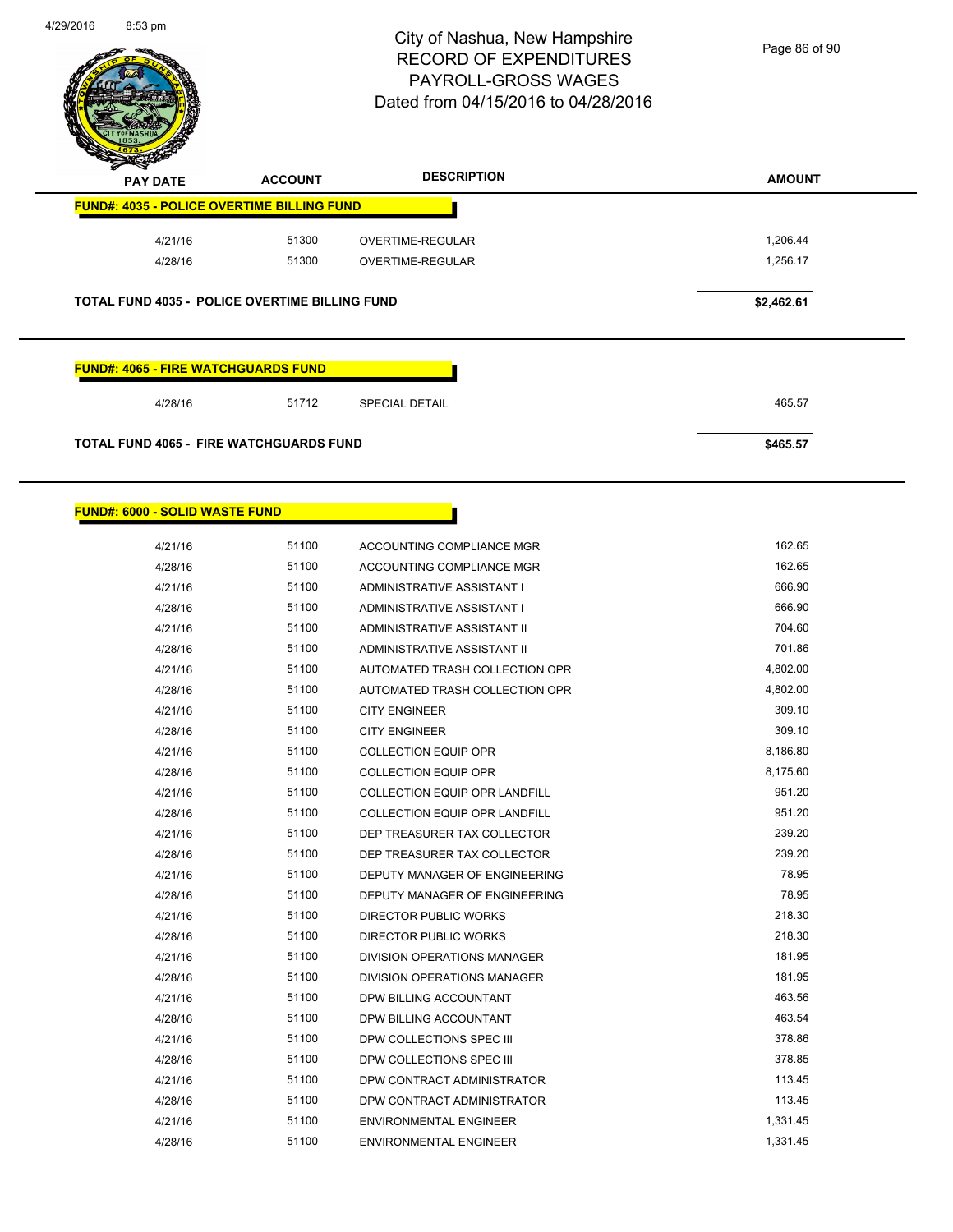

| <b>PAY DATE</b>                       | <b>ACCOUNT</b> | <b>DESCRIPTION</b>               | <b>AMOUNT</b> |
|---------------------------------------|----------------|----------------------------------|---------------|
| <b>FUND#: 6000 - SOLID WASTE FUND</b> |                |                                  |               |
|                                       |                |                                  |               |
| 4/21/16                               | 51100          | <b>EQUIPMENT OPR LANDFILL</b>    | 6,774.81      |
| 4/28/16                               | 51100          | <b>EQUIPMENT OPR LANDFILL</b>    | 6,774.81      |
| 4/21/16                               | 51100          | <b>EXECUTIVE ASSISTANT</b>       | 147.80        |
| 4/28/16                               | 51100          | <b>EXECUTIVE ASSISTANT</b>       | 147.80        |
| 4/21/16                               | 51100          | <b>FINANCE AND ADMIN MANAGER</b> | 394.80        |
| 4/28/16                               | 51100          | <b>FINANCE AND ADMIN MANAGER</b> | 394.80        |
| 4/21/16                               | 51100          | FLEET MANAGER STREET DEPT        | 313.55        |
| 4/28/16                               | 51100          | FLEET MANAGER STREET DEPT        | 313.55        |
| 4/21/16                               | 51100          | LICENSED SCALE OPERATOR          | 712.90        |
| 4/28/16                               | 51100          | <b>LICENSED SCALE OPERATOR</b>   | 712.90        |
| 4/21/16                               | 51100          | <b>RECYCLING COORDINATOR</b>     | 1,112.85      |
| 4/28/16                               | 51100          | RECYCLING COORDINATOR            | 1,112.85      |
| 4/21/16                               | 51100          | SOLID WASTE FOREMAN              | 2,419.59      |
| 4/28/16                               | 51100          | <b>SOLID WASTE FOREMAN</b>       | 2,419.57      |
| 4/21/16                               | 51100          | SOLID WASTE TECHNICIAN           | 1,014.70      |
| 4/28/16                               | 51100          | SOLID WASTE TECHNICIAN           | 1,014.70      |
| 4/21/16                               | 51100          | SUPERINTENDENT OF SOLID WASTE    | 1,622.10      |
| 4/28/16                               | 51100          | SUPERINTENDENT OF SOLID WASTE    | 1,622.10      |
| 4/21/16                               | 51300          | <b>OVERTIME-REGULAR</b>          | 1,815.97      |
| 4/28/16                               | 51300          | OVERTIME-REGULAR                 | 4,161.67      |
| 4/21/16                               | 51400          | WAGES TEMP-SEASONAL              | 3,113.50      |
| 4/28/16                               | 51400          | WAGES TEMP-SEASONAL              | 3,016.00      |
| 4/28/16                               | 55118          | TELEPHONE-CELLULAR               | 118.00        |
|                                       |                |                                  |               |

### **TOTAL FUND 6000 - SOLID WASTE FUND \$78,815.29**

**FUND#: 6200 - WASTEWATER FUND**

| 4/21/16 | 51100 | ACCOUNTING COMPLIANCE MGR          | 325.20   |
|---------|-------|------------------------------------|----------|
| 4/28/16 | 51100 | ACCOUNTING COMPLIANCE MGR          | 325.20   |
| 4/21/16 | 51100 | ADMINISTRATIVE ASSISTANT II        | 850.35   |
| 4/28/16 | 51100 | ADMINISTRATIVE ASSISTANT II        | 969.93   |
| 4/21/16 | 51100 | ANALYTICAL CHEMIST                 | 836.65   |
| 4/28/16 | 51100 | ANALYTICAL CHEMIST                 | 836.65   |
| 4/21/16 | 51100 | <b>CITY ENGINEER</b>               | 721.30   |
| 4/28/16 | 51100 | <b>CITY ENGINEER</b>               | 721.30   |
| 4/21/16 | 51100 | <b>COLLECTION SYSTEMS OPERATOR</b> | 2,059.40 |
| 4/28/16 | 51100 | COLLECTION SYSTEMS OPERATOR        | 1,920.80 |
| 4/21/16 | 51100 | COLLECTION SYSTEMS TECHNICIAN      | 1,030.80 |
| 4/28/16 | 51100 | COLLECTION SYSTEMS TECHNICIAN      | 1,030.80 |
| 4/21/16 | 51100 | COLLECTIONS SPEC II                | 833.70   |
| 4/28/16 | 51100 | <b>COLLECTIONS SPEC II</b>         | 833.70   |
| 4/21/16 | 51100 | CONST INSP ENGINEERING ASST        | 236.90   |
| 4/28/16 | 51100 | CONST INSP ENGINEERING ASST        | 236.90   |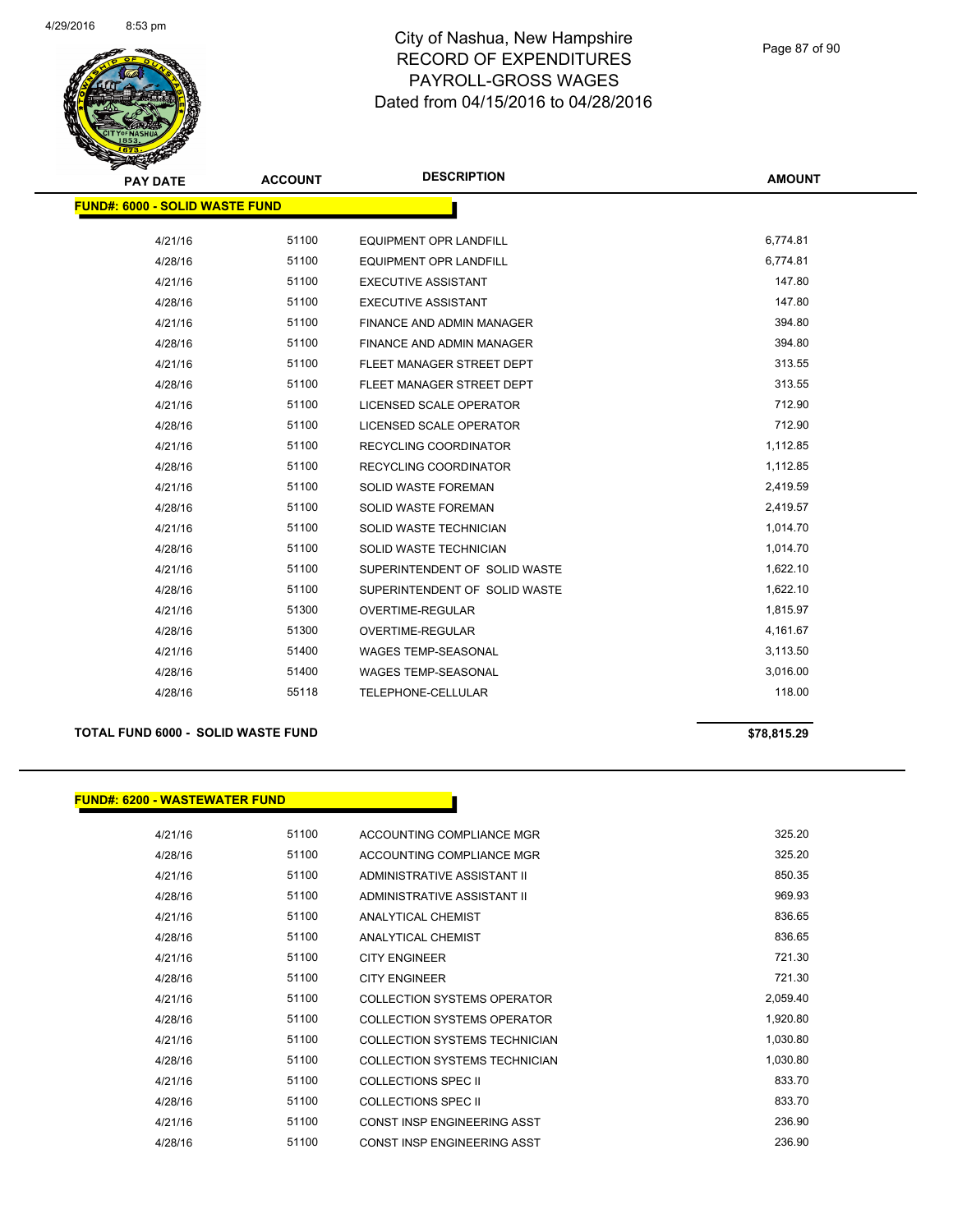

| PAY DATE                              | <b>ACCOUNT</b> | <b>DESCRIPTION</b>              | <b>AMOUNT</b> |
|---------------------------------------|----------------|---------------------------------|---------------|
| <u> FUND#: 6200 - WASTEWATER FUND</u> |                |                                 |               |
|                                       |                |                                 |               |
| 4/21/16                               | 51100          | <b>CSO STORM WATER ENGINEER</b> | 1,285.00      |
| 4/28/16                               | 51100          | <b>CSO STORM WATER ENGINEER</b> | 1,285.00      |
| 4/21/16                               | 51100          | <b>CSO TECHNICIAN INSPECTOR</b> | 1,041.60      |
| 4/28/16                               | 51100          | CSO TECHNICIAN INSPECTOR        | 1,041.60      |
| 4/21/16                               | 51100          | DEP TREASURER TAX COLLECTOR     | 239.20        |
| 4/28/16                               | 51100          | DEP TREASURER TAX COLLECTOR     | 239.20        |
| 4/21/16                               | 51100          | DEPUTY MANAGER OF ENGINEERING   | 789.60        |
| 4/28/16                               | 51100          | DEPUTY MANAGER OF ENGINEERING   | 789.60        |
| 4/21/16                               | 51100          | DIRECTOR PUBLIC WORKS           | 436.80        |
| 4/28/16                               | 51100          | DIRECTOR PUBLIC WORKS           | 436.80        |
| 4/21/16                               | 51100          | DIVISION OPERATIONS MANAGER     | 181.90        |
| 4/28/16                               | 51100          | DIVISION OPERATIONS MANAGER     | 181.90        |
| 4/21/16                               | 51100          | DPW BILLING ACCOUNTANT          | 463.49        |
| 4/28/16                               | 51100          | DPW BILLING ACCOUNTANT          | 463.50        |
| 4/21/16                               | 51100          | DPW COLLECTIONS SPEC III        | 378.88        |
| 4/28/16                               | 51100          | DPW COLLECTIONS SPEC III        | 378.89        |
| 4/21/16                               | 51100          | DPW CONTRACT ADMINISTRATOR      | 681.10        |
| 4/28/16                               | 51100          | DPW CONTRACT ADMINISTRATOR      | 681.10        |
| 4/21/16                               | 51100          | ELECTRICAL DIAGNOSTIC TECH I    | 1,098.00      |
| 4/28/16                               | 51100          | ELECTRICAL DIAGNOSTIC TECH I    | 1,098.00      |
| 4/21/16                               | 51100          | <b>EXECUTIVE ASSISTANT</b>      | 147.85        |
| 4/28/16                               | 51100          | <b>EXECUTIVE ASSISTANT</b>      | 147.85        |
| 4/21/16                               | 51100          | FINANCE AND ADMIN MANAGER       | 394.80        |
| 4/28/16                               | 51100          | FINANCE AND ADMIN MANAGER       | 394.80        |
| 4/21/16                               | 51100          | FLEET MANAGER STREET DEPT       | 104.50        |
| 4/28/16                               | 51100          | FLEET MANAGER STREET DEPT       | 104.50        |
| 4/21/16                               | 51100          | <b>FOREMAN MAINTENANCE</b>      | 1,162.80      |
| 4/28/16                               | 51100          | <b>FOREMAN MAINTENANCE</b>      | 1,162.80      |
| 4/21/16                               | 51100          | INDUSTRIAL PRETREATMENT COORD   | 1,209.55      |
| 4/28/16                               | 51100          | INDUSTRIAL PRETREATMENT COORD   | 1,209.55      |
| 4/21/16                               | 51100          | <b>MECHANIC WWTP 1ST CLASS</b>  | 2,036.96      |
| 4/28/16                               | 51100          | MECHANIC WWTP 1ST CLASS         | 2,441.04      |
| 4/21/16                               | 51100          | OPERATOR II WWTP 1st            | 3,278.10      |
| 4/28/16                               | 51100          | OPERATOR II WWTP 1st            | 3,159.60      |
| 4/21/16                               | 51100          | OPERATOR II WWTP 2nd            | 2,122.80      |
| 4/28/16                               | 51100          | OPERATOR II WWTP 2nd            | 2,122.80      |
| 4/21/16                               | 51100          | OPERATOR II WWTP 3rd            | 1,065.20      |
| 4/28/16                               | 51100          | OPERATOR II WWTP 3rd            | 1,275.04      |
| 4/21/16                               | 51100          | OPERATOR III WWTP 1st           | 3,323.60      |
| 4/28/16                               | 51100          | OPERATOR III WWTP 1st           | 3,323.60      |
| 4/21/16                               | 51100          | PLANT OPERATIONS SUPERVISOR     | 1,416.00      |
| 4/28/16                               | 51100          | PLANT OPERATIONS SUPERVISOR     | 1,416.00      |
| 4/21/16                               | 51100          | PROCESS CHEMIST                 | 998.30        |
| 4/28/16                               | 51100          | PROCESS CHEMIST                 | 998.30        |
| 4/21/16                               | 51100          | SUPERINTENDENT OF WASTEWATER    | 354.24        |
|                                       |                |                                 |               |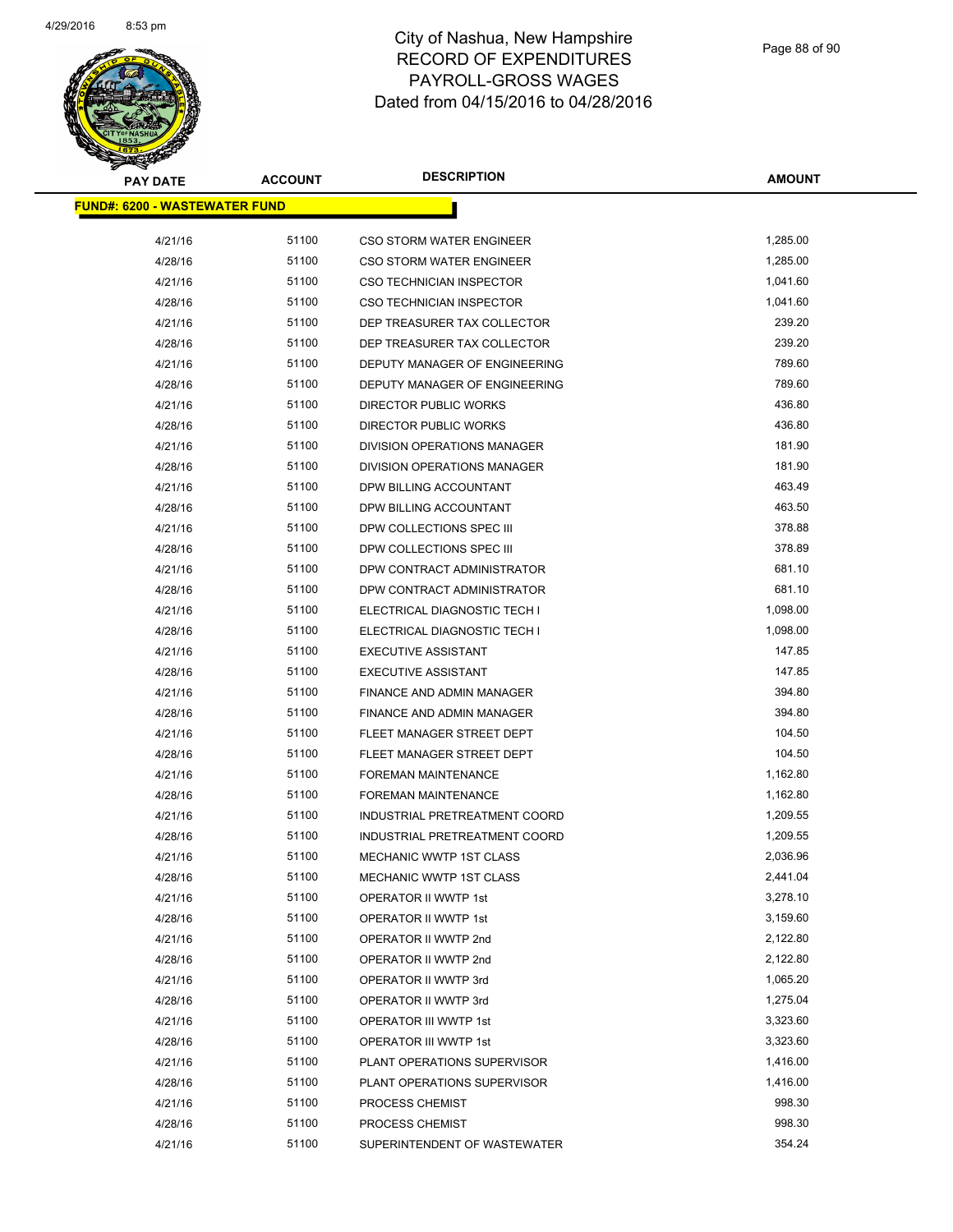

| <b>PAY DATE</b>                      | <b>ACCOUNT</b> | <b>DESCRIPTION</b>           | <b>AMOUNT</b> |
|--------------------------------------|----------------|------------------------------|---------------|
| <b>FUND#: 6200 - WASTEWATER FUND</b> |                |                              |               |
| 4/28/16                              | 51100          | SUPERINTENDENT OF WASTEWATER | 1,062.72      |
| 4/21/16                              | 51100          | TRUCK DRIVER STREET REPAIR   | 899.60        |
| 4/28/16                              | 51100          | TRUCK DRIVER STREET REPAIR   | 900.80        |
| 4/21/16                              | 51100          | WASTEWATER PROJECT ENGINEER  | 1,371.00      |
| 4/28/16                              | 51100          | WASTEWATER PROJECT ENGINEER  | 1,371.00      |
| 4/21/16                              | 51300          | OVERTIME-REGULAR             | 5,107.83      |
| 4/28/16                              | 51300          | OVERTIME-REGULAR             | 4,619.59      |
| 4/28/16                              | 55118          | <b>TELEPHONE-CELLULAR</b>    | 118.00        |
|                                      |                |                              |               |
| TOTAL FUND 6200 - WASTEWATER FUND    |                |                              | \$77,781.86   |

| <u> FUND#: 6500 - PROPERTY &amp; CASUALTY FUND</u> |  |
|----------------------------------------------------|--|
|----------------------------------------------------|--|

| 4/21/16 | 51100 | <b>PROGRAM SUPV</b>            | 1.212.05 |
|---------|-------|--------------------------------|----------|
| 4/28/16 | 51100 | <b>PROGRAM SUPV</b>            | 1.212.05 |
| 4/21/16 | 51100 | PROPERTY AND CASUALTY ADJUSTER | 2,059.90 |
| 4/28/16 | 51100 | PROPERTY AND CASUALTY ADJUSTER | 2,059.90 |
| 4/21/16 | 51100 | <b>RISK MANAGER</b>            | 1,626.10 |
| 4/28/16 | 51100 | <b>RISK MANAGER</b>            | 1,626.10 |
| 4/21/16 | 51100 | SAFETY LOSS PREVENTION SPEC    | 1.060.80 |
| 4/28/16 | 51100 | SAFETY LOSS PREVENTION SPEC    | 1.060.80 |
| 4/21/16 | 59207 | WORKERS COMPENSATION CLAIMS    | 7.065.56 |
| 4/28/16 | 59207 | WORKERS COMPENSATION CLAIMS    | 6.667.72 |
| 4/21/16 | 59290 | LONG TERM DISABILITY CLAIMS    | 2.769.24 |
| 4/28/16 | 59290 | LONG TERM DISABILITY CLAIMS    | 2.769.24 |

### **TOTAL FUND 6500 - PROPERTY & CASUALTY FUND \$31,189.46 \$31,189.46**

### **FUND#: 6600 - BENEFITS SELF INSURANCE FUND**

| 4/21/16 | 51100 | EMPLOYEE BENEFITS ASSISTANT     | 676.90   |
|---------|-------|---------------------------------|----------|
| 4/28/16 | 51100 | EMPLOYEE BENEFITS ASSISTANT     | 676.90   |
| 4/21/16 | 51100 | EMPLOYEE BENEFITS MANAGER       | 1.293.10 |
| 4/28/16 | 51100 | EMPLOYEE BENEFITS MANAGER       | 1.293.10 |
| 4/21/16 | 51100 | <b>EMPLOYEE BENEEITS SPEC</b>   | 929.40   |
| 4/28/16 | 51100 | EMPLOYEE BENEFITS SPEC          | 929.40   |
| 4/21/16 | 51100 | HUMAN RESOURCES DIRECTOR        | 265.00   |
| 4/28/16 | 51100 | <b>HUMAN RESOURCES DIRECTOR</b> | 265.00   |
| 4/21/16 | 51300 | OVERTIME-REGULAR                | 60.99    |
| 4/28/16 | 51300 | OVERTIME-REGULAR                | 26 14    |
|         |       |                                 |          |